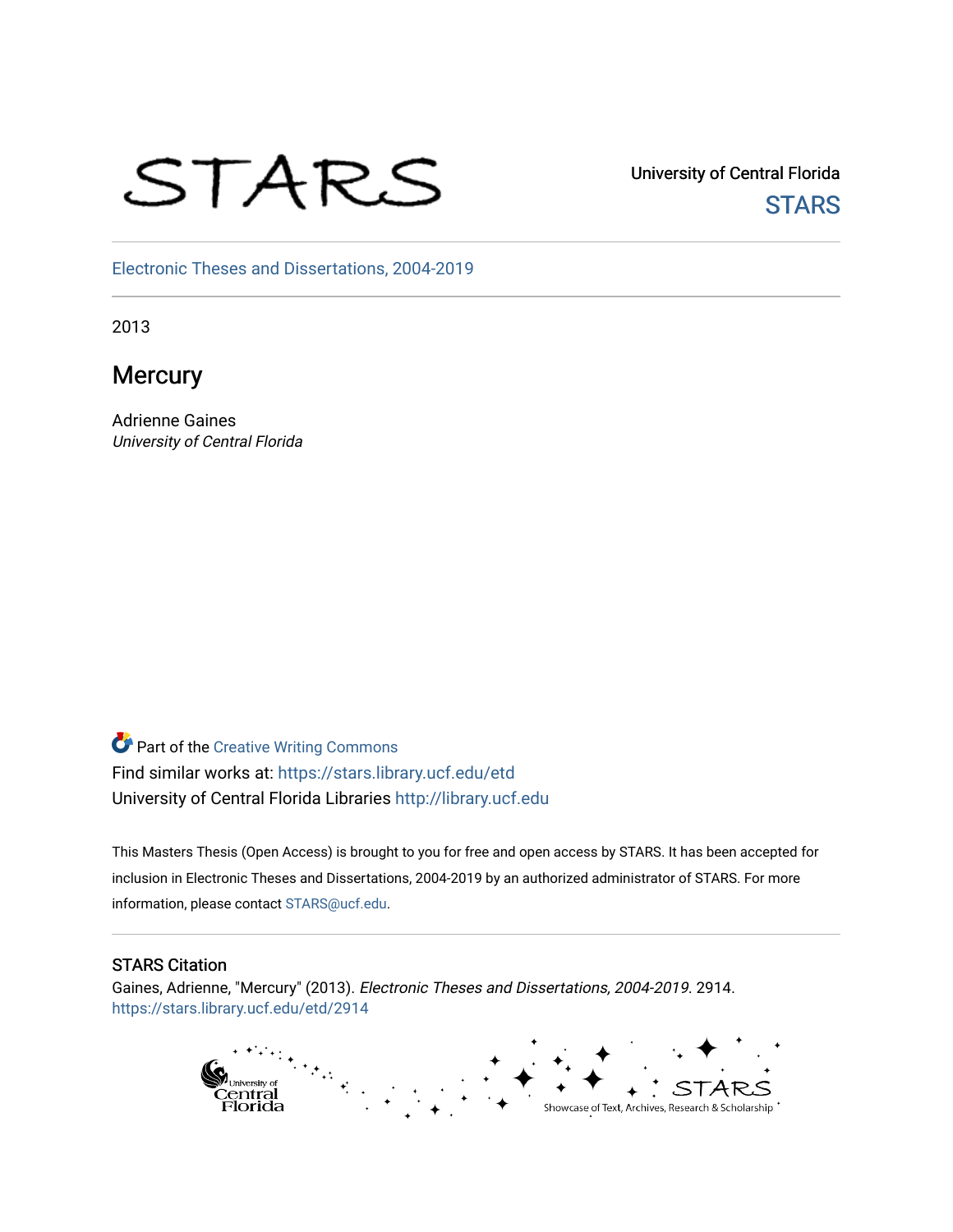# **MERCURY**

by

# ADRIENNE SHEREE GAINES

B.S. Florida A&M University, 1998

A thesis submitted in partial fulfillment of the requirements for the degree of Master of Fine Arts in the Department of English in the College of Arts and Humanities at the University of Central Florida Orlando, Florida

> Summer Term 2013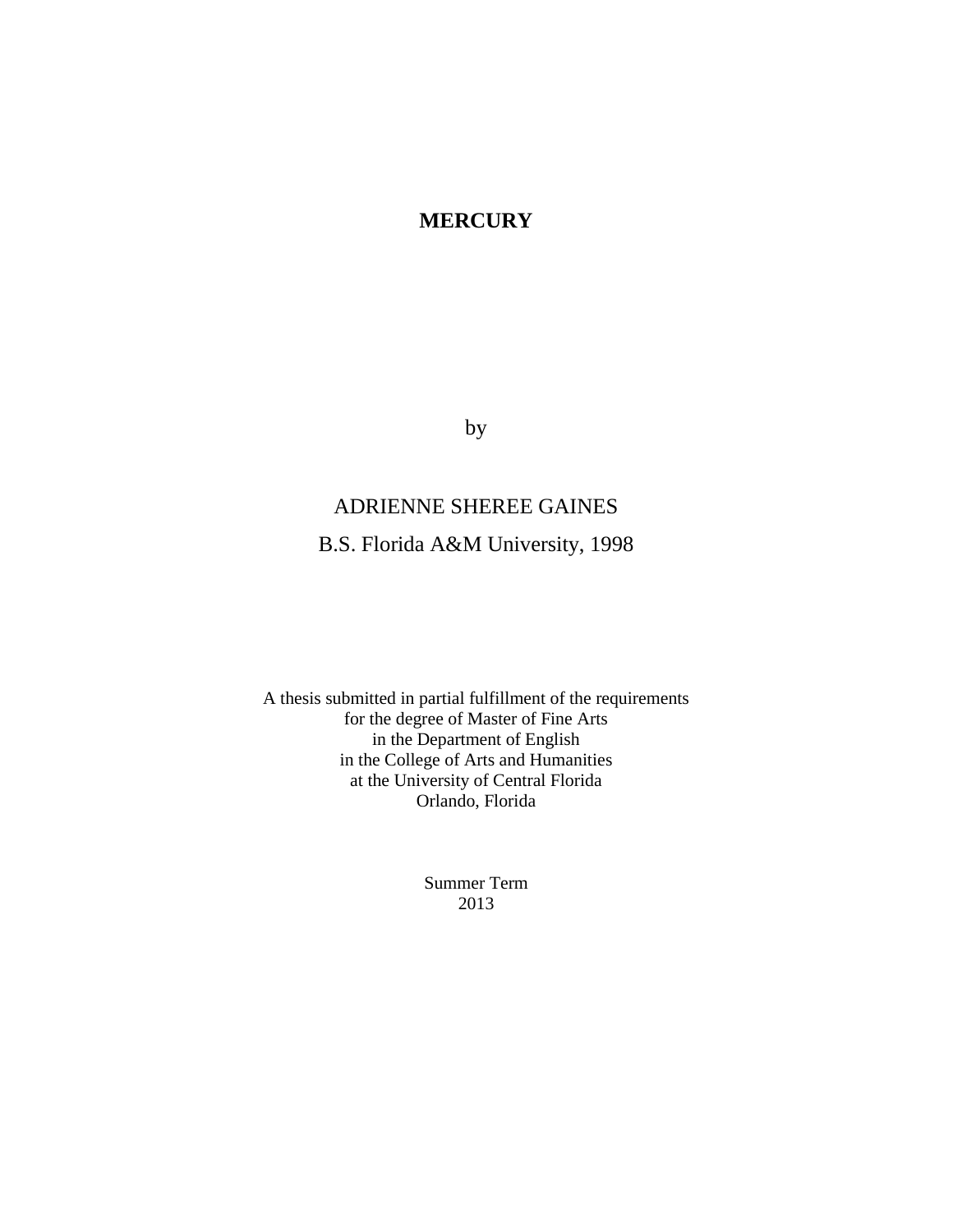© 2013 Adrienne Sheree Gaines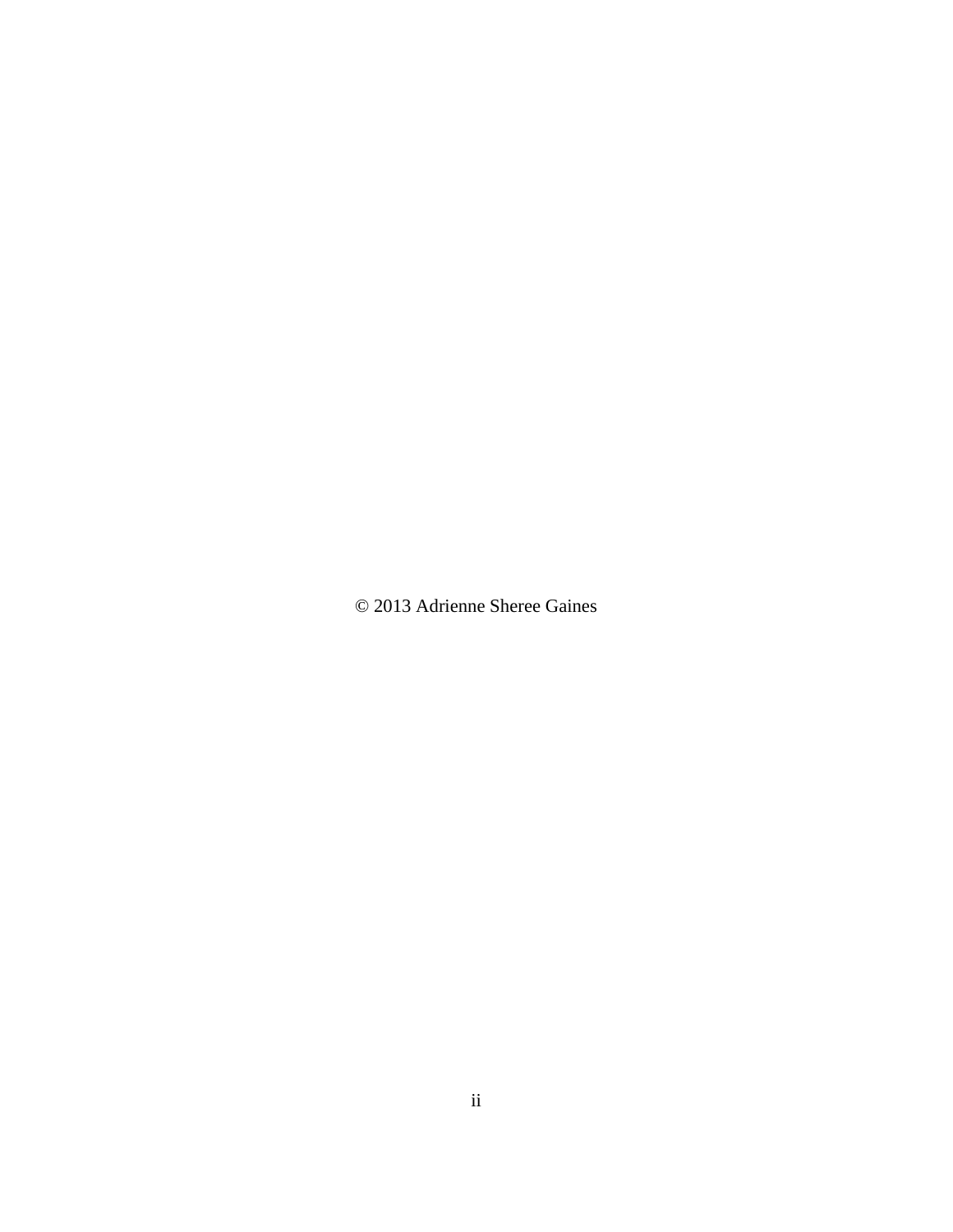# **ABSTRACT**

*Mercury* is a collection of short stories based in the fictional town of Mercury, Georgia. Set over the course of several decades, the stories trace the events that changed individuals, families, and a whole community for decades. Loosely based on the author's real-life family history, the stories, both humorous and heartbreaking, show characters caught between the past and the present and searching for a way forward. A girl who makes friends with a ghost, a woman who can't help but run from crying babies, a man forced to face the town's darkest side—these and other characters respond in surprising ways to circumstances that are both ordinary and extraordinary. Most of the stories in the collection are linked, showing the interconnectedness of the lives in this small town. The pieces work together to present a larger narrative of how the characters and the town struggle to change, survive, hope, and face the future.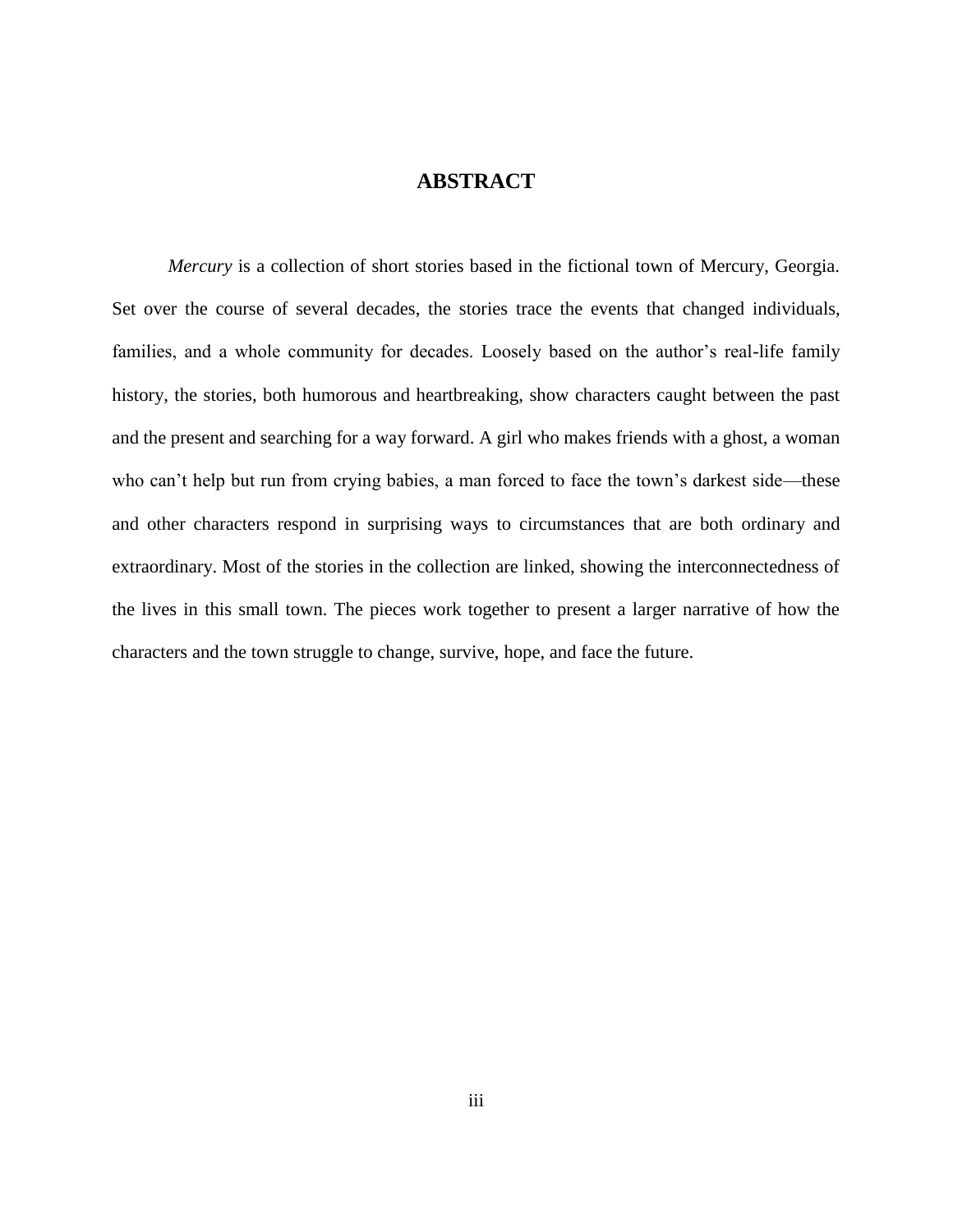To Douglas and Raye Jordan, Mary Alice Gaines, Thomas and Pamela Gaines, Kenny Jones, and everyone else who encouraged me to finish. Thanks for believing I could do this even when I didn't.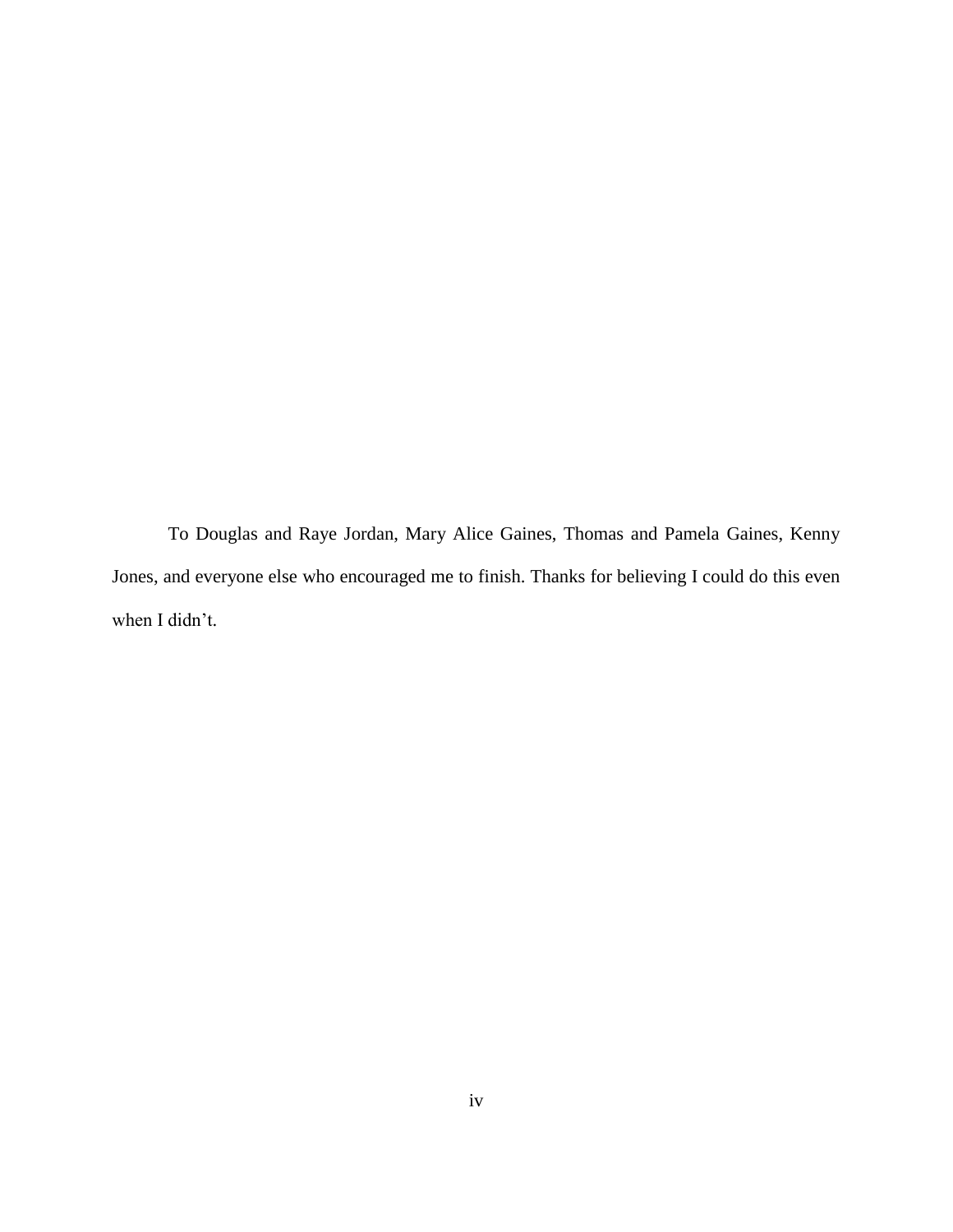# **TABLE OF CONTENTS**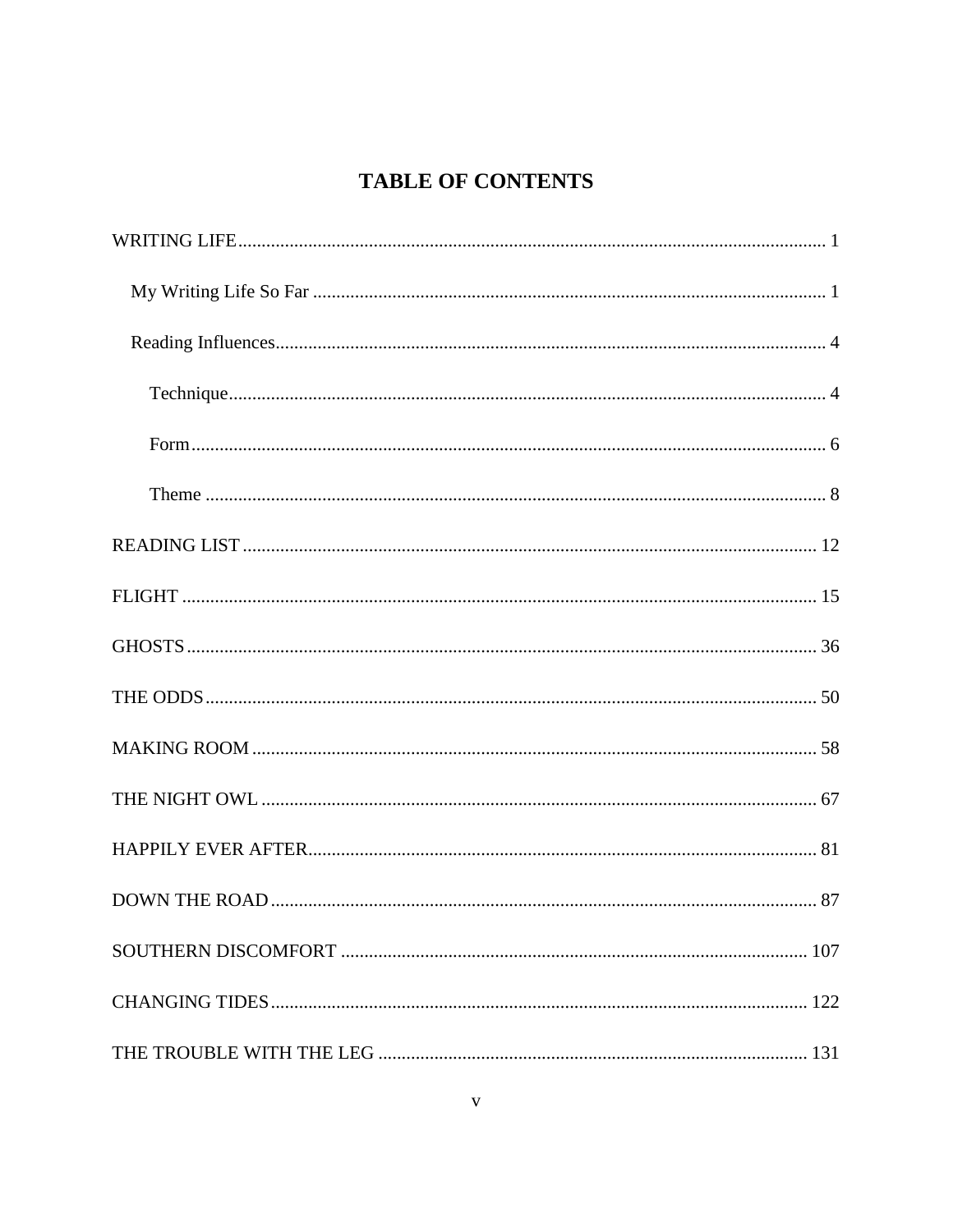|--|--|--|--|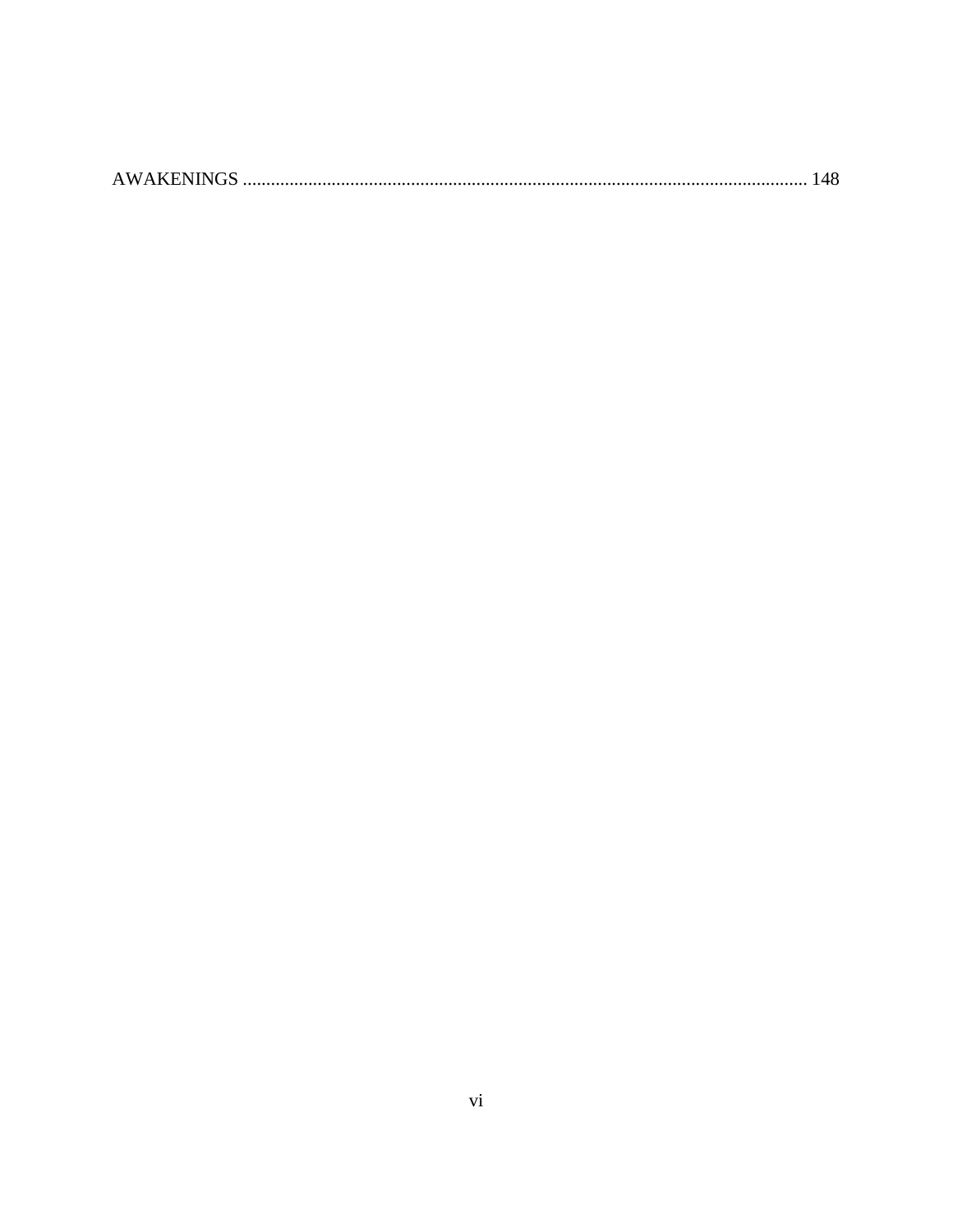# **WRITING LIFE**

<span id="page-7-0"></span>Recently I heard social psychologist Amy Cuddy give a talk about how body language shapes not only the way other people see us but also the way we see ourselves. She told a personal story about how, after experiencing a traumatic brain injury, she struggled as a student to believe she should really be studying at Princeton. The feeling of inadequacy became so intense that she was about to quit her graduate program, but her adviser told her to just fake it—to give the talk, to ask the question, even if she was paralyzed with fear. She followed that advice, and one day she realized she wasn't faking it anymore; she had become it (Cuddy, TEDGlobal).

I can think of no better way to describe my life as a writer. I have struggled, intensely at times, to see myself as a writer. In fact, that has been one of my greatest challenges as I have pursued this MFA. The more I learned about writing, the more great writing I read, the more inadequate I felt. I saw myself as an imposter in the creative world, but I hoped that if I kept at it long enough, one day that might change.

In the first part of this writing life essay I will talk about my writing journey. Then I will discuss some of the books and techniques that have influenced this collection and my writing in general. These are some of the particular skills that I hope to develop further as I grow in my craft.

## My Writing Life So Far

<span id="page-7-1"></span>I have been writing my whole life—a poem in elementary school, musings in my journal during middle school, a couple of decent essays as a high-schooler. I knew I loved books and reading, but I didn't see writing as a viable career possibility until college when a friend of mine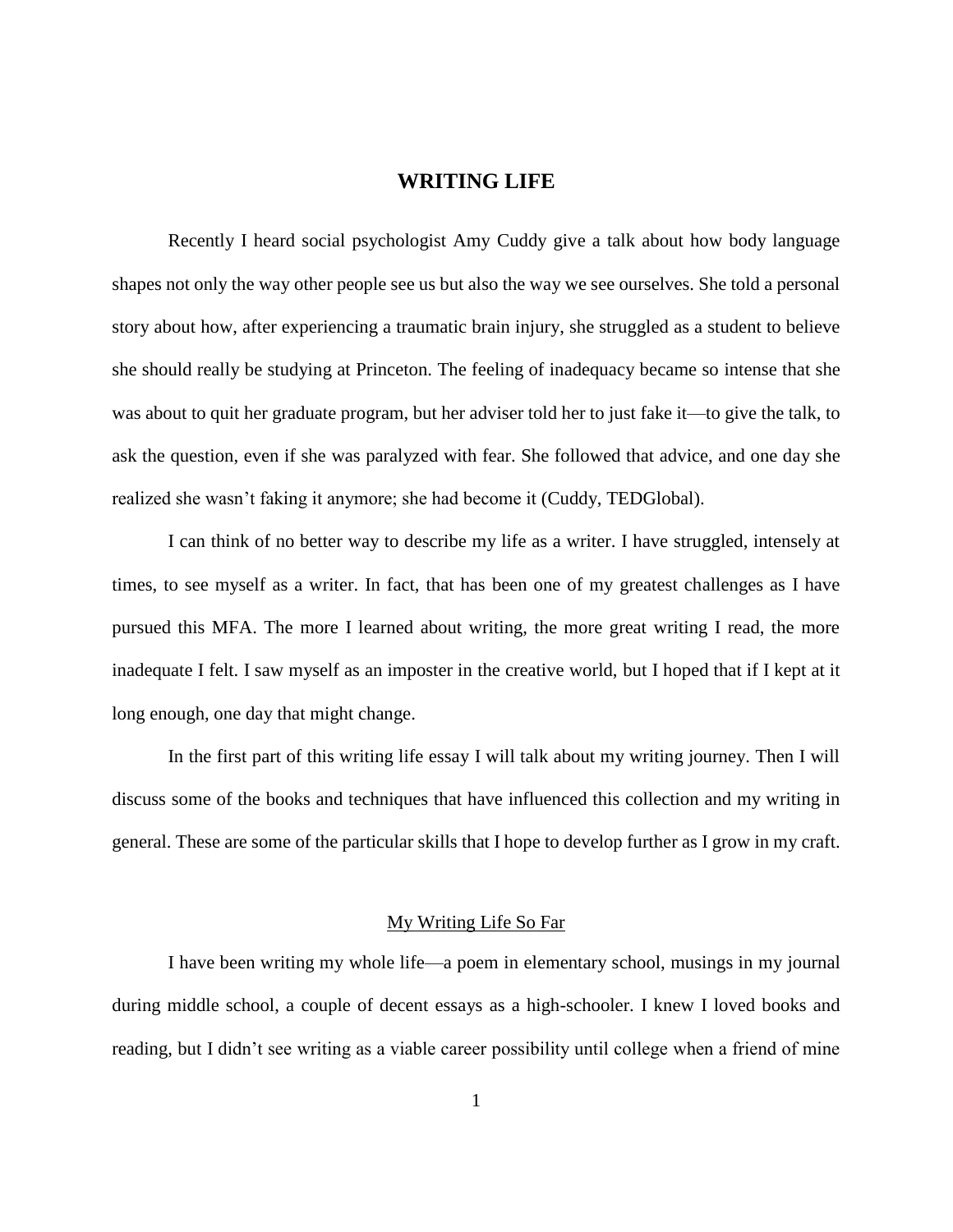suggested it in a roundabout way. At the time I had no clear vision for my future. I knew I wanted to study communications, but I was attending a historically black college with a journalism school and no mass communication program. My options were quite limited: broadcast journalism, print journalism, or public relations. There was no way I was ever going to be seen on TV, and I never seriously considered radio. I tried public relations for a semester and hated it. So there was only one thing left: print journalism, namely newspaper journalism, which happened to be the most rigorous writing program at the school.

For some reason, writing was the one thing I was terrified of doing. It was the only thing that I ever said I absolutely did not want to do, but it seemed circumstances were pointing me in that direction. Then that friend told me I should write, and she gave me a good reason. I could help people. I could give them information that would improve their lives, share stories that might inspire or instruct. This resonated with me, so I decided to face my fears, stop running from the inevitable, and become the best writer I could be.

This was the nineties, when journalists could still get jobs in newsrooms and make a decent living. It seemed like a practical way to begin a career as a writer. Even though the pace of newspapers and the pressure of deadlines were incredibly intimidating to me, I began to enjoy writing about things people wanted to know or needed to know for one reason or another. And I loved being able to document the experiences of real people. I believed everyone had a story to share, and if I dug deep enough I could find it.

I still struggled with confidence, but in time I began to find my stride. After graduation I secured a real job at a magazine, which relieved my fears about keeping up with the pace of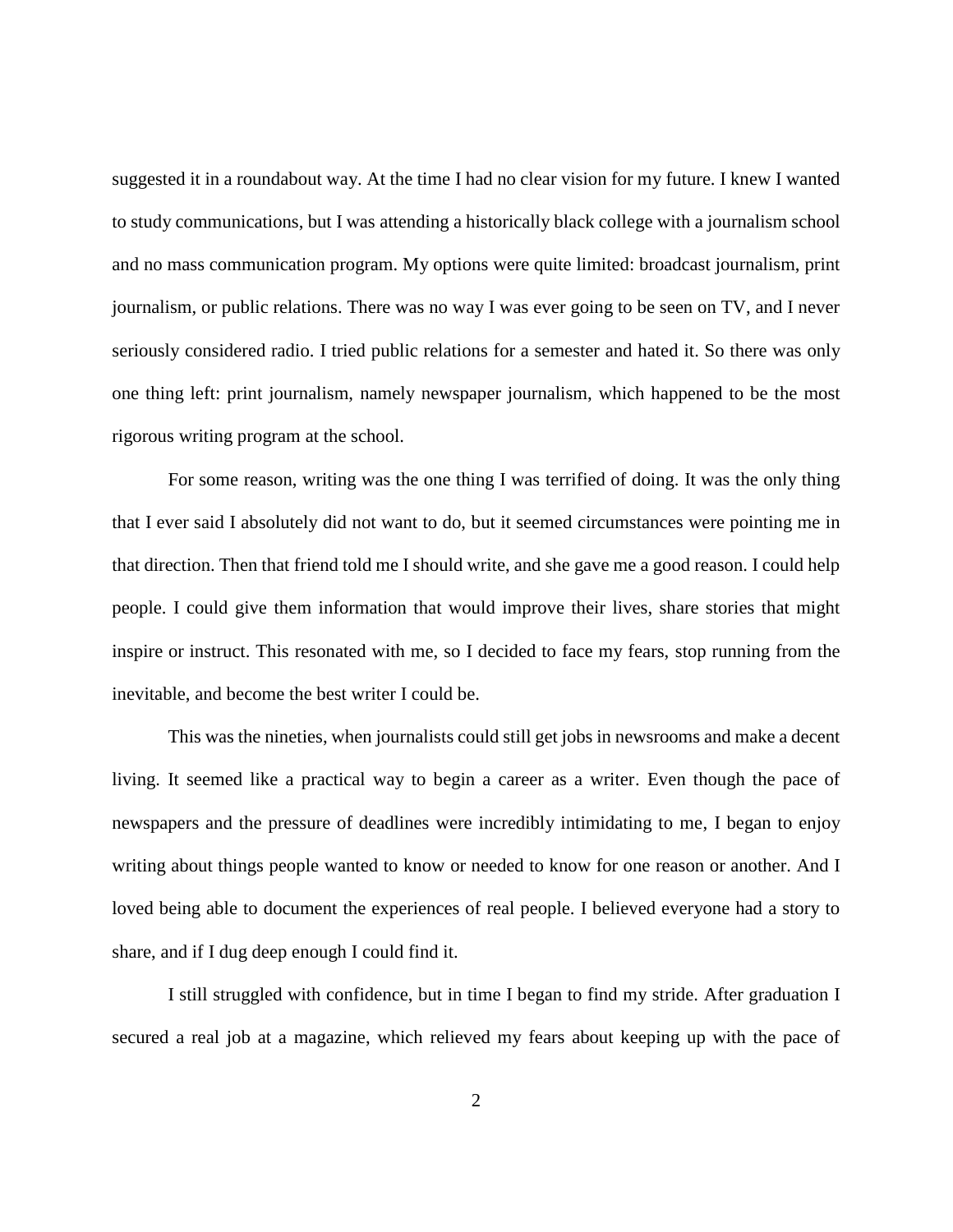newspapers. Even when I began editing news for the magazine, the deadline pressure wasn't nearly as intense as at a newspaper, and I found a way to keep my head above water. Most days I really liked my job, but then I began to feel restless.

I had long believed that I shouldn't limit myself to only journalism, but the burden to do more was becoming intense. That's when I began the master's program in creative writing, and that's when the fear I'd faced in college returned. It seemed to me that I *could not* write. My plots never came together. I'd draw a blank on story ideas. Often I felt I could only stumble onto a successful story or a good turn of a phrase. Thanks to journalism's inverted pyramid and brevity, some stories practically wrote themselves. That wasn't the case with creative writing. I felt I was in way over my head, poorly read, and uncritical in my thinking.

I struggled through every course, eking out stories that were poorly constructed and unclear. I didn't know what I wanted to say or what I was supposed to say. I kept going because I like to finish what I started, but I began to doubt that I would ever be able to write decent fiction. Then one day I got an idea for a story, and I knew what to do with it. I knew how to develop the characters, the plot, the setting details. I realized that after all the reading and anxious nights in front of my computer, something had changed, and I no longer felt like I was pretending.

I began to see that my problem wasn't as intrinsic as I once thought. I didn't struggle to write because I wasn't cut out to express myself on paper. I struggled because I had a lot of hard work to do to develop my craft. No longer limited to the structure of newswriting, I was forced to see how few writing techniques I had in my wheelhouse. And there was only one way to change that: I had to become better read. The more good writing I read, the better my writing would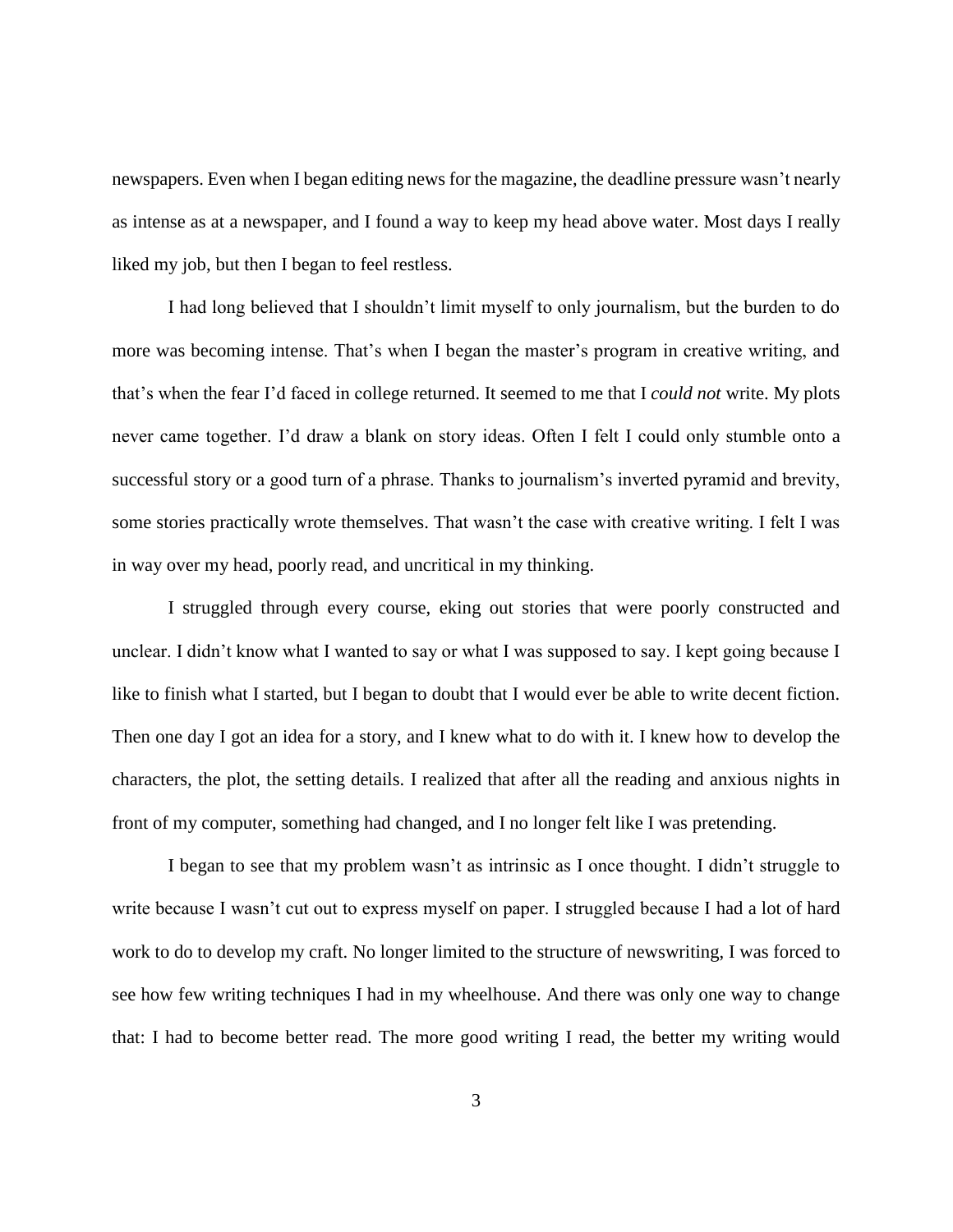become. I'd heard that throughout J-school, but it took on new meaning for me in the creative writing program.

### Reading Influences

<span id="page-10-0"></span>Although I have been reading since I was a kid, I didn't read much challenging literature. I read the Anne of Green Gables series, *Little House on the Prairie*, and *Little Women*, yes, but I spent just as much if not more time reading Sweet Valley High, saccharine Christian romances, and popular genre fiction by Bebe Moore Campbell and LaVyrle Spencer. I read some better Christian fiction by Bodie Thoene and Frank Peretti, but I didn't read C.S. Lewis or J.R.R. Tolkien. I liked romance—a lot—but it didn't occur to me to read Jane Austen or Charlotte Bronte, and I regret every minute I lived without Elizabeth Bennett and Mr. Darcy.

I am grateful that I cultivated my love for reading at a young age, but I regret not making better choices. The books that have had the most profound impact on me as a writer are ones I read in college and graduate school. I am going to talk about some of the ones whose influence is most apparent in my writing and especially in this thesis. I have organized them into three primary areas of influence: technique, form, and theme.

## Technique

<span id="page-10-1"></span>One of the most influential novels I read when I began my graduate work in creative writing was *One Hundred Years of Solitude* by Gabriel Garcia Marquez. The book is about the evolution of a family and a town over the course of a hundred years, and when I read the book, family and community were becoming significant themes in my writing. But what I loved most about Marquez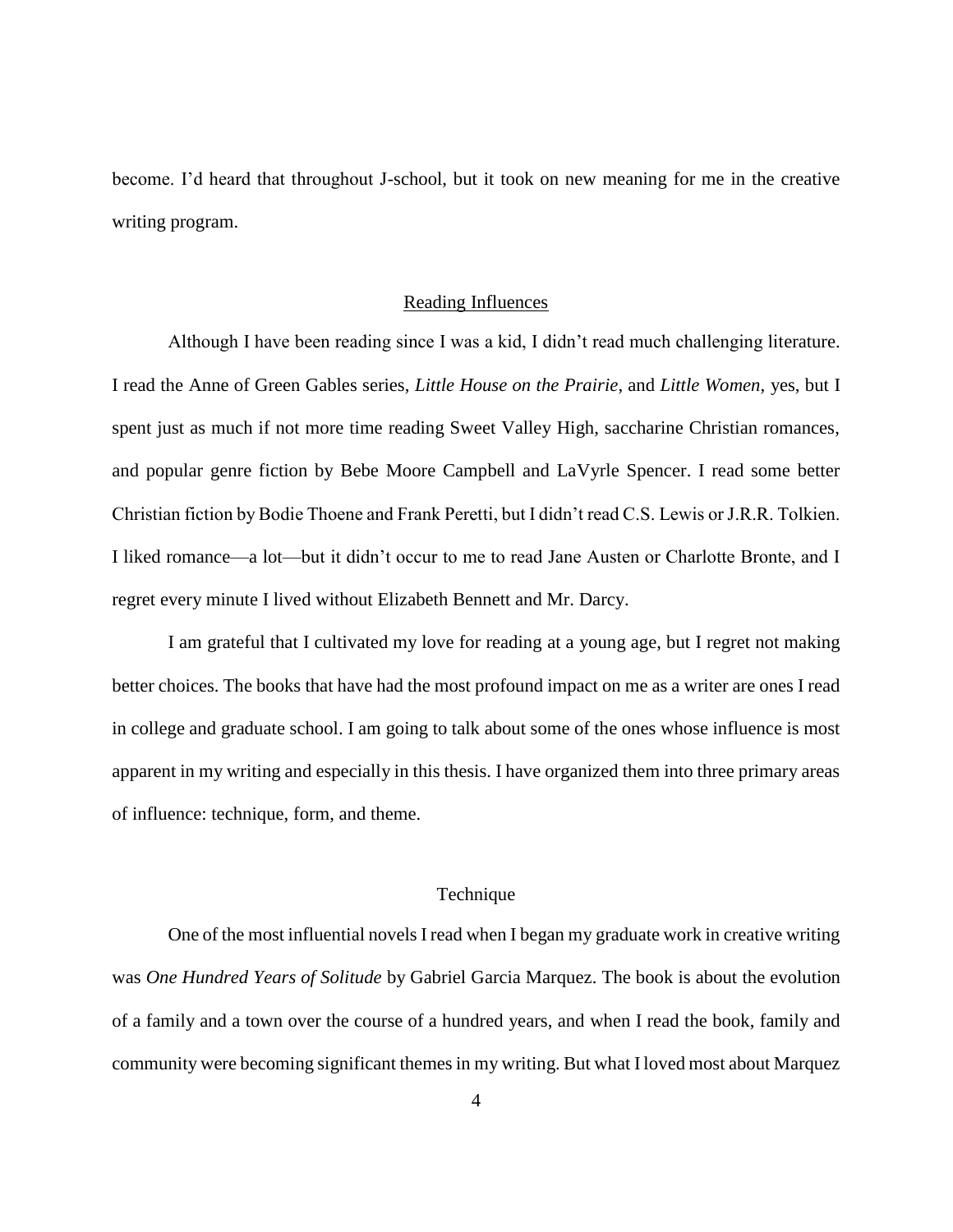was the folksy voice of the narrator and his beautiful use of magical realism. I found in Marquez the kind of storyteller I wanted to be. The characters I always played around with were the kinds of people who might suddenly discover ice or foresee their deaths or have their lives turned upside down by an impossible, supernatural occurrence.

Marquez gave me a way to explore some of the more unconventional things I saw my characters doing, to embrace the unusual and otherworldly in my storytelling. I grew up listening to my grandmothers and aunts tell stories about real people whose lives were affected by their beliefs in the supernatural. Dreaming about fish or the dead meant something, and people would make decisions based on these kinds of experiences. After reading Marquez, I felt I'd found a legitimate way to tell their stories honestly without asking the reader to believe as they did.

Marquez also liberated me as a storyteller. I felt empowered to write the stories as they occurred to me. Sometimes I wanted to make grief or worry a thing that might walk in a room and sit next to someone on the sofa, because that's how I saw them, as palpable. In one of the stories in this collection, "Happily Ever After," the character Joann battles depression, and it is described as tangible presence that packs its bags and moves in. In "Ghosts," one of the characters seeks to befriend a ghost, and she wants to believe it is a legitimate experience. I didn't use a lot of magical realism in my thesis, just hints of it here and there, but that's because I use it when I think a story calls for it and because when magical realism is handled poorly it can ruin a story. As I grow as a writer and storyteller, I hope to learn to use magical realism more effectively because it is one of the devices that I believe allows me to write in my most authentic voice.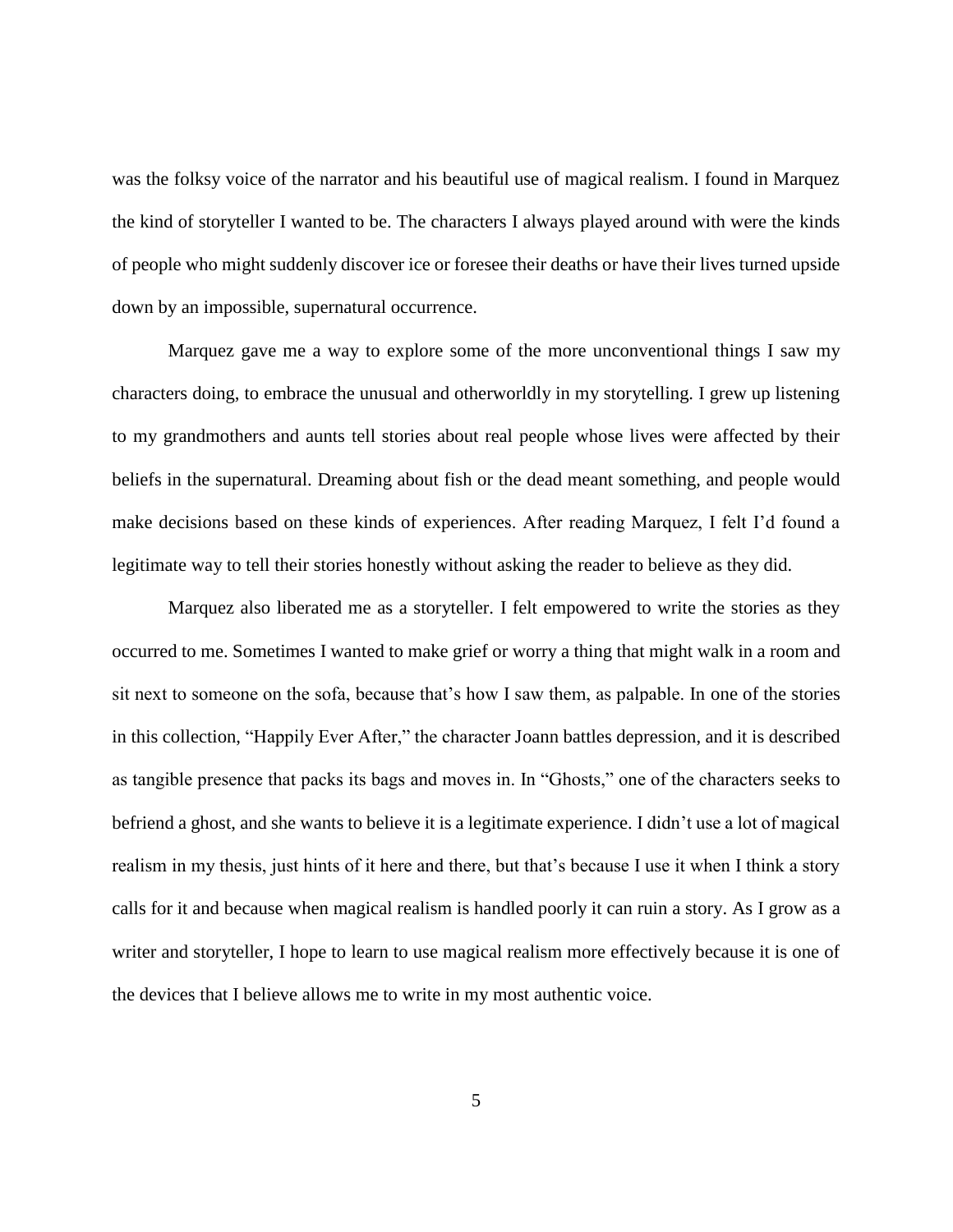Toni Morrison, of course, also uses magical realism, and that is one of the reasons she has also become a significant influence on my writing. But what I have gleaned even more from her writing is the lyrical quality of her narrative voice. Her novels are the only ones that I truly enjoy hearing read. Most of the time listening to a book on tape irritates me to no end, but Toni Morrison's words flow together in a way that sounds like music. I used to want to be a singer, and I was very serious about it. I took lessons and everything. I wanted to be a great vocalist like the opera stars Leontyne Price, Marian Anderson, and Kathleen Battle. The problem was that I couldn't sing all that well.

I used to wonder why I cared so much about sound when my ability to make beautiful music was so limited. Morrison helped me find a way to channel that interest. As I write, I'm always listening for how the words sound, and sometimes my word choice is based largely on the rhythm I hear as I put the sentences together. I know this isn't unique to me, but thanks to Morrison I feel it is a legitimate way to use my time writing. This is not a skill I have mastered by any means, but I hope to become more adept at it over time.

#### Form

<span id="page-12-0"></span>Before I began the creative writing MFA, I had read short stories, but I was not well acquainted with short story collections. Four collections have been especially influential, particularly in light of my thesis project. *Winesburg, Ohio* by Sherwood Anderson was an influence as I was deciding how to organize the project. The town of Mercury, Georgia, factors into all the fictional stories; the characters live there, are from there, or have visited at some time,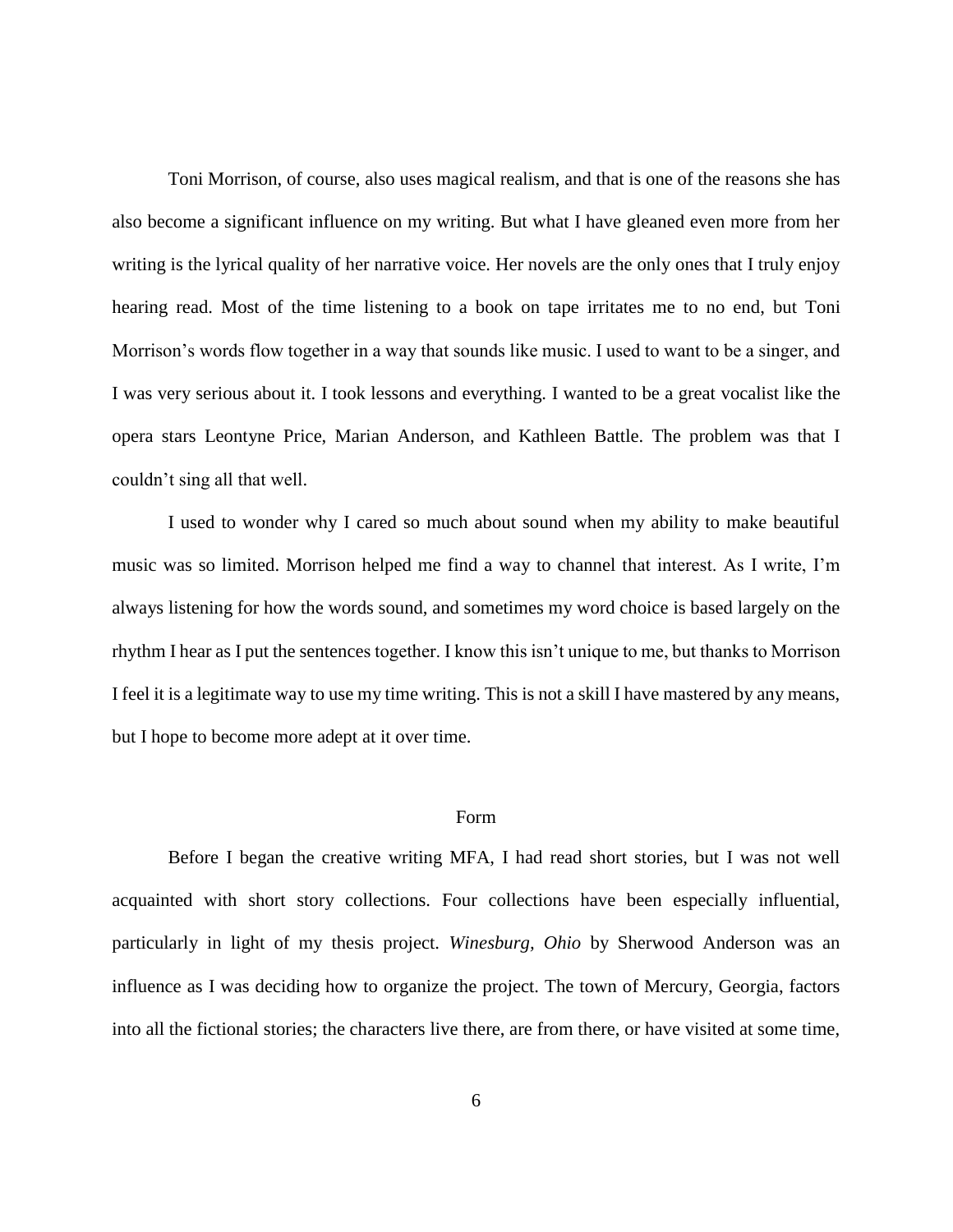and their experiences in Mercury shape them in some significant way, even if only by motivating them to leave.

*Cane* by Jean Toomer is a much more varied collection than my thesis. His stories are not connected in any obvious way, and the form ranges widely from poetry to short story. But what influenced me most was the way his work presented the diversity within the African American experience. Characters in the North didn't behave exactly the way characters from the South did, and Toomer's stories weren't all written in the same style, just as the African American community does not express itself in only one way. My storytelling style doesn't change a lot throughout my thesis, but I wanted to shape my stories around the characters and the place where they lived in a way that would highlight each character's unique point of view. I sought to do that in part by letting the character guide whether the story was written in first person or third, with an omniscient narrator or a single point of view. I appreciate Toomer's courage in illuminating the diversity of his characters' perspectives and experiences, and I hoped in much the same way to create characters who would not fit so easily into a box.

Another significant influence is *Leaving Atlanta* by Tayari Jones. This collection stands out to me because it successfully fictionalizes a historical event without allowing that event to overshadow the characters and their development through the course of the book. I hoped to do the same thing, but I am not yet the writer I aspire to be. Because research is important to me, this will always be an area in which I am challenged as a writer. I never want the facts to weigh down the story or make it seem preachy. Tayari succeeds in making us care about the characters, and in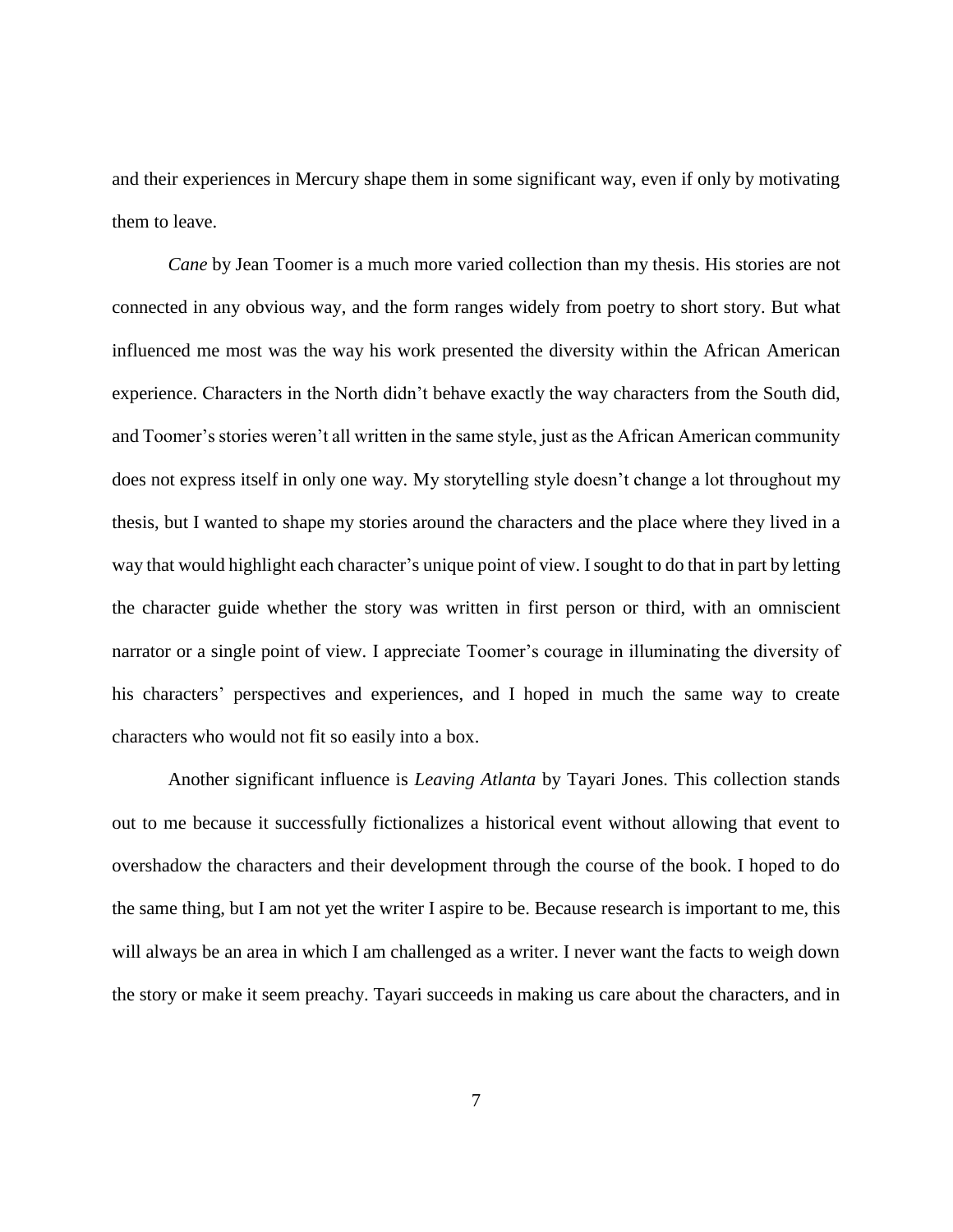the process she exposes the reader to a dark moment in history that was not given the attention many people believe it deserved.

Last is *Unaccustomed Earth* by Jhumpa Lahiri. The book is just beautifully written, but in addition to her gorgeous writing, this collection influenced me because of the linked stories in the second part of the book. The stories follow the same characters over a period of time, giving glimpses of how they evolve. Each story can stand alone, but together they tell a more complete story, and I hope the connected stories in my thesis will do something similar.

# Theme

<span id="page-14-0"></span>When it comes to the kind of writer I want to become, I think of three books that I selected for their theme more than for their technique. *Cane River* by Lalita Tademy tells the story of an African American family through several generations. It was one of the books that inspired me to write about my family, and though I don't approach my stories in quite the same way Tademy does, as a sweeping novel, I feel my motivation for writing these stories may be similar to hers: to get to know people who lived during an extraordinary time in history and to give them a voice, because their experiences should not be forgotten. Tademy did extensive research into her family history in order to gain the fullest picture of who her relatives were and how they interacted with their white slaveholders. I was able to do some research for the stories in my thesis, particularly "The Trouble With the Leg," but nothing at the level of Tademy's. If I am able to learn more, I may revisit some of these stories to create a picture of my family that is more factual. Even if that project were nothing the masses would want to read, it would be a wonderful gift to offer my family.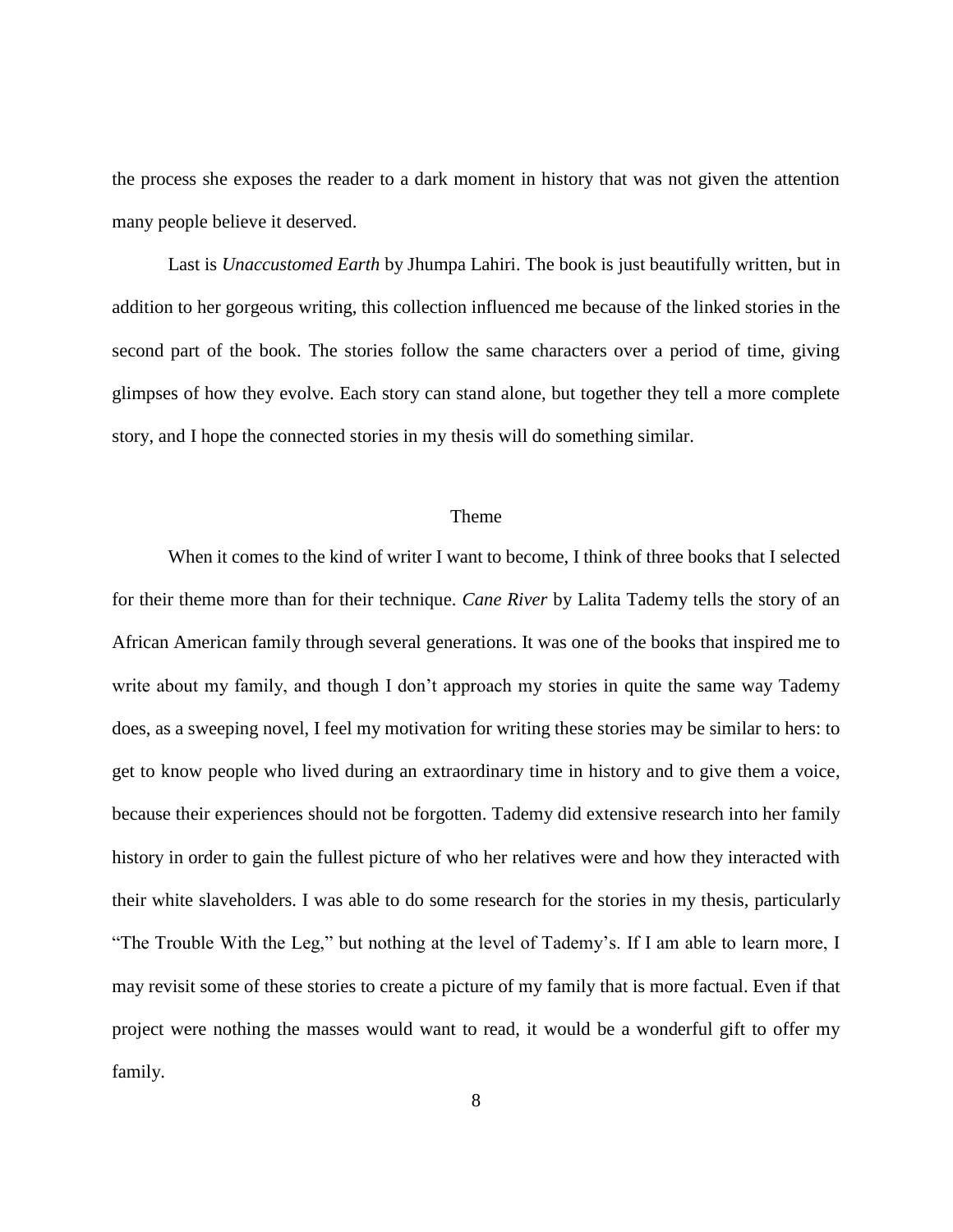Second is *The Known World* by Edward P. Jones. In this book Jones does what I wish I could do as a writer: cause readers to look at history with fresh eyes. Jones' novel is about a black man who owned slaves, a part of American history that is heavily documented yet not a theme that has been widely explored. The idea of it feels off, wrong, worse, perhaps, than ordinary slavery. Jones deftly takes the reader deep into the inner world of those characters so we understand their motivations and, perhaps, see glimpses of how those motivations are still with us today. What Jones does makes me think of the concept of "re-memory" presented in Toni Morrison's *Beloved*. Through "re-memory," the character Sethe reconstructs and re-presents the past in order to process those experiences.

While I don't suggest we change or water down history, I believe there is a place for stories that reconstruct the past, that re-present it, so it never gets lost or forgotten as our collective memory evolves. In one way or another, this is something I will always be thinking about as I write because I am fascinated with history and because the past always affects the present and will shape the future. If we don't allow the past to change us in the right ways, we'll take toxic emotions and beliefs into the future and allow them to infect another generation.

Having said that, I have no desire to get on a soapbox and write stories that are preachy, and I have no desire to write only fiction that addresses historical themes. What I hope to write are stories that make people think, which is why I consider *Everything Matters!* by Ron Currie, Jr. another influence. In the book a man named Junior knows from birth when and how the world will end. Because of this, he questions whether his actions really matter in the grand scheme of things.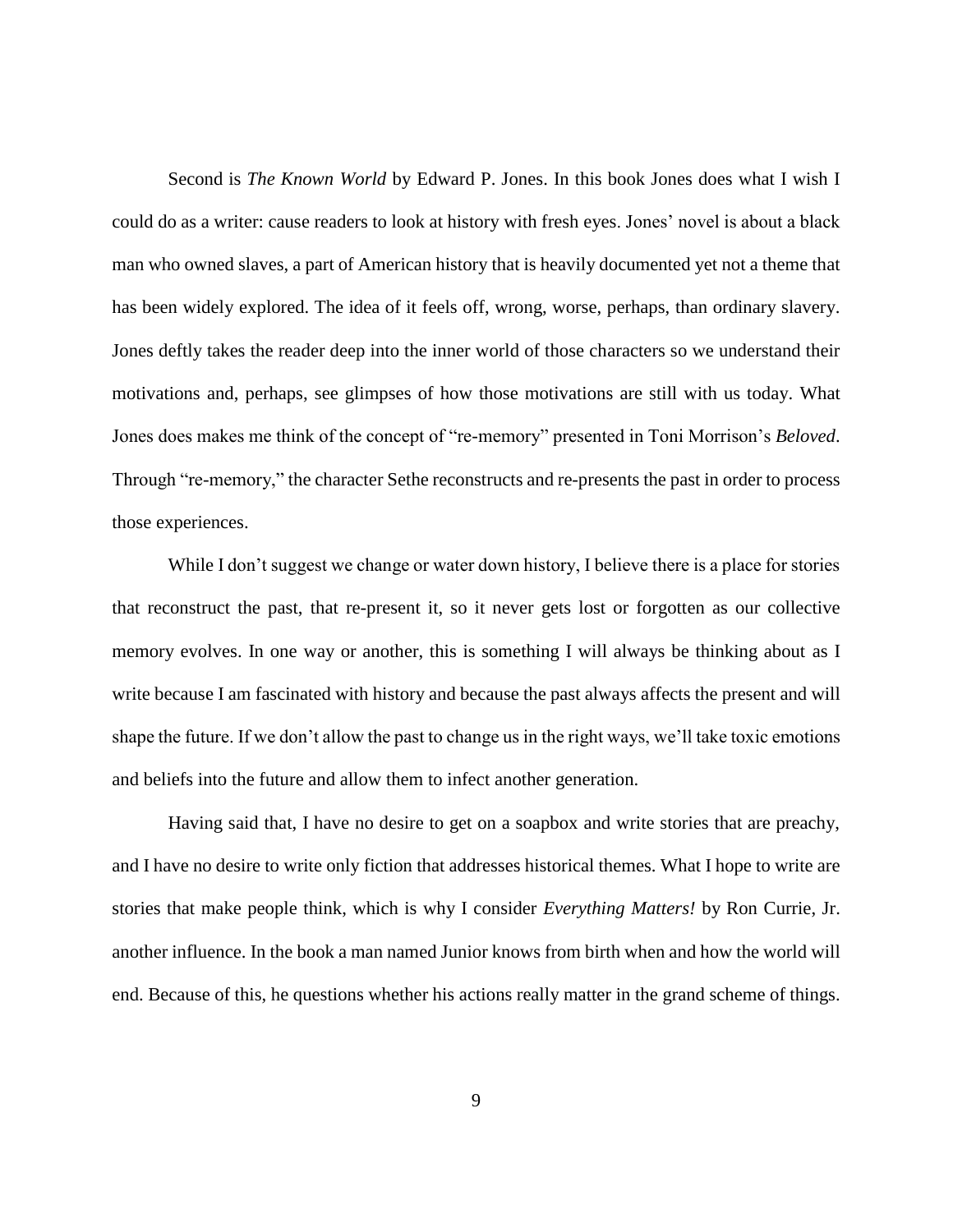Because I ultimately want to tell stories that get people to reflect on significant, even weighty, ideas, I have been thinking about Currie and how he accomplished this in his novel.

Currie uses a second-person narrator along with various other "narrators," including a mental health transcript and an *Oprah Winfrey* episode, which creates the effect of multiple voices who see the situation with Junior from a variety of angles. I think this use of multi-voiced narration is one tool that allowed Currie to explore a heavy theme without turning the story into propaganda. I know Currie is not the only author who does this, but his book came to mind recently, and it made me want to spend some time considering how I might be able to experiment with multivoiced narration in my writing.

In hindsight, I see having limited options for my choice of a college major as a blessing. I don't think I would have chosen writing if I'd had the opportunity to do something else. Writing is incredibly tough work, but there are times when I can't imagine doing anything more rewarding. I believe I have a lot of room for growth as a writer, but I also see how my thinking about storytelling and my craft have evolved in positive ways. When I look back at some of the stories I wrote early on, I see clear improvement, and I expect to continue growing as I keep writing.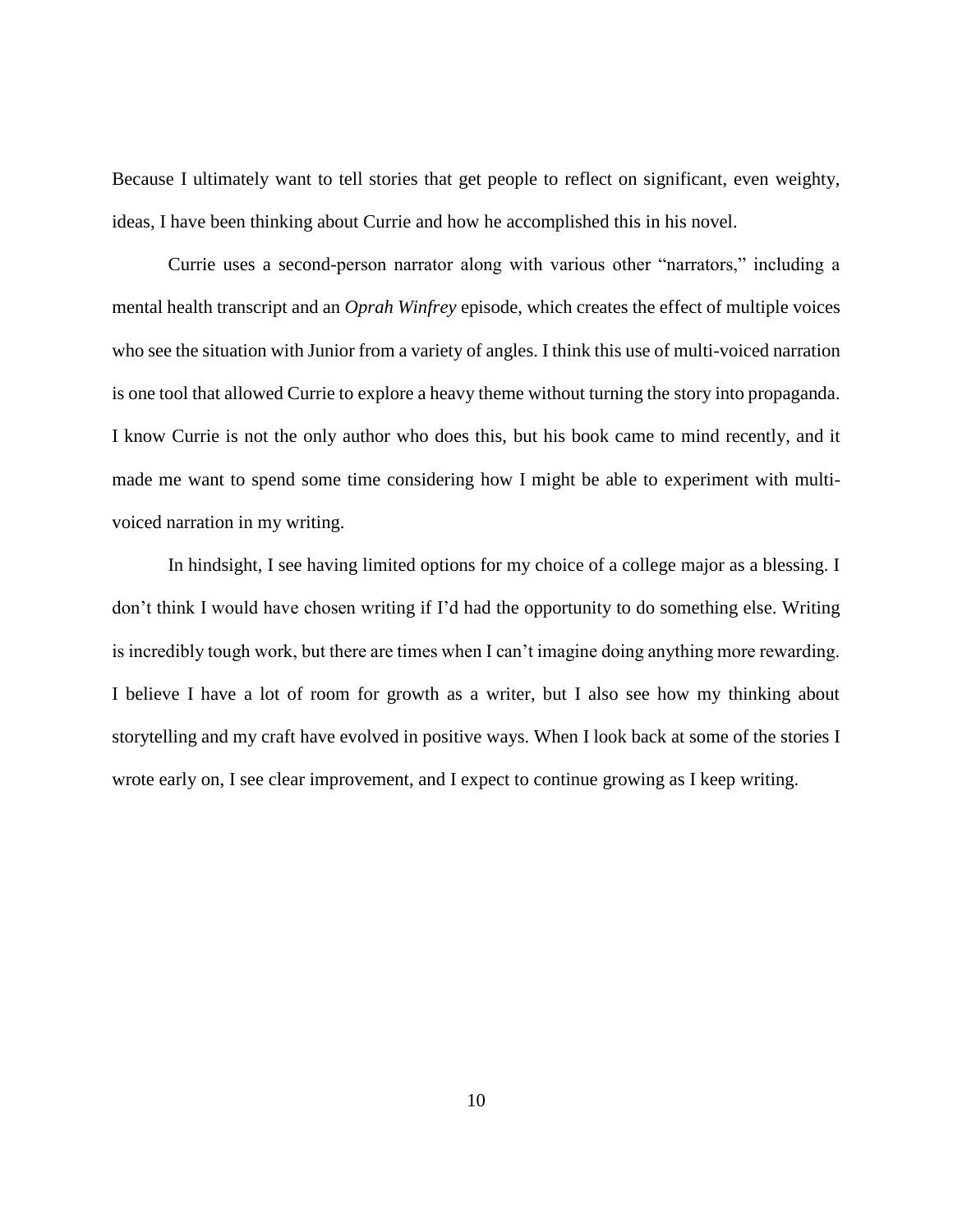# Works Cited

Cuddy, Amy. "Your Body Language Shapes Who You Are." TEDGlobal. Edinburgh International Conference Center, Edinburgh, Scotland. October 2012. Keynote Address.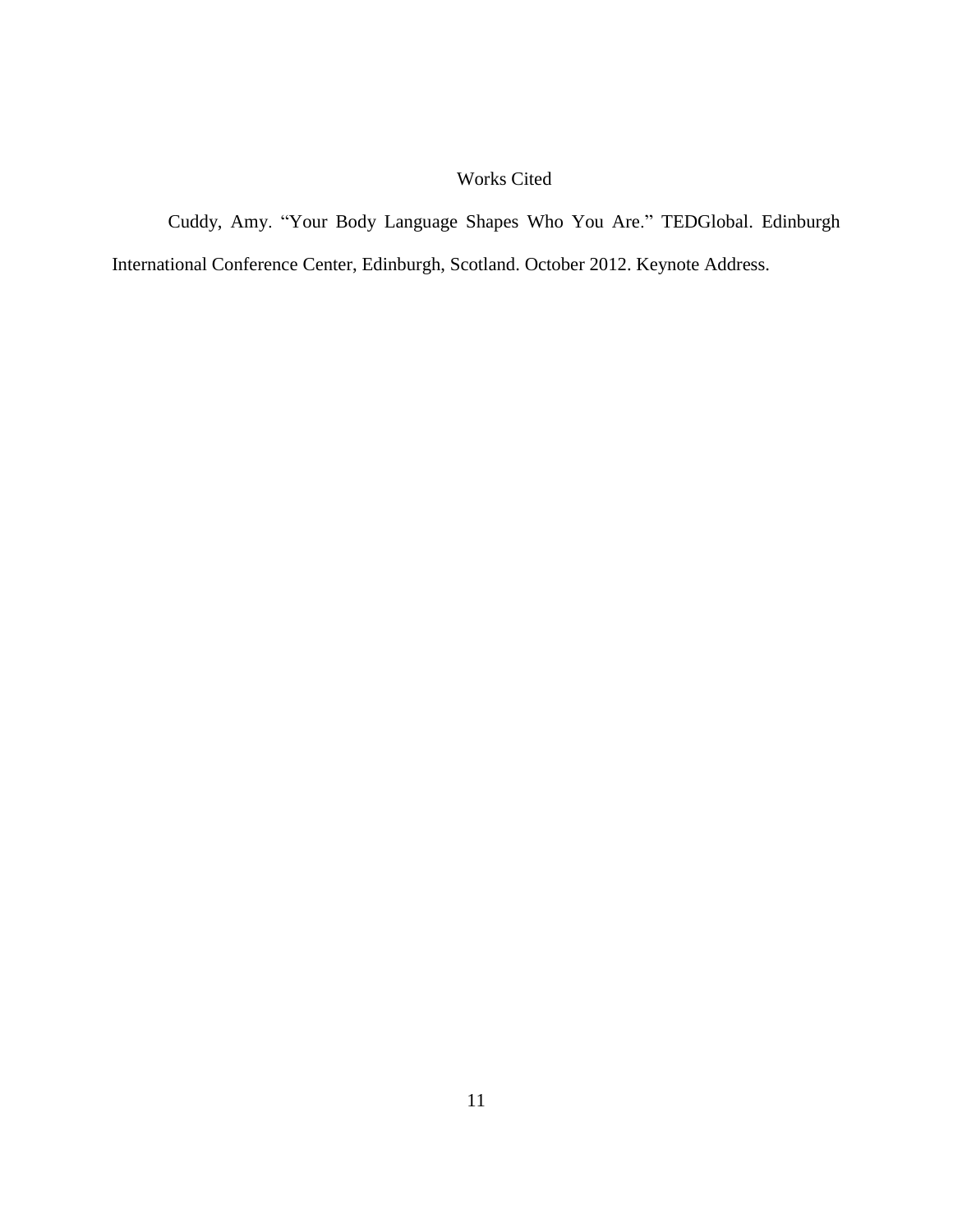# **READING LIST**

<span id="page-18-0"></span>Achebe, Chinua. *Things Fall Apart.* New York: Anchor Books, 1994. Print.

Anderson, Sherwood. *Winesburg, Ohio*. New York: Bantam Books, 1995. Print.

Atwood, Margaret. *Moral Disorder*. New York: Anchor Books, 2006. Print.

Auster, Paul. *The Invention of Solitude*. New York: Penguin Books, 1982. Print.

Ba, Miriama. *So Long a Letter*. Portsmouth: Heinemann Educational Publishers, 1989. Print.

Baxter, Charles. *Burning Down the House*. St. Paul: Graywolf Press, 1997. Print.

Boswell, Robert. *The Heyday of Insensitive Bastards*. St. Paul: Graywolf Press, 2009. Print.

Brunner, John. *The Sheep Look Up*. Dallas: Bella Books, 2003. Print.

Calvino, Italo. *Cosmicomics*. San Diego: Harcourt Brace & Company, 1968. Print.

Canty, Kevin. *Where the Money Went*. New York: Nan A. Talese, 2009. Print.

Covington, Dennis. *Salvation on Sand Mountain*. Cambridge: Da Capo Press, 1995. Print.

Currie, Ron, Jr., *Everything Matters*. New York: Viking Penguin, 2009. Print.

DiLillo, Don*. White Noise*. New York: Penguin Books, 1986. Print.

Dos Passos. John. *Manhattan Transfer*. New York: Mariner Books, 2000. Print.

Drake, Monica. *Clown Girl*. Portland: Hawthorne Books, 2006. Print.

Eggars, Dave. *You Shall Know Our Velocity*. New York: Vintage, 2003. Print.

Erdrich, Louise. *The Last Report on the Miracles at Little No Horse*. New York: Harper Perennial, 2009. Print.

Erdrich, Louise. *Love Medicine*. New York: Harper Perennial, 1993. Print.

Fitzgerald, F. Scott. *The Great Gatsby*. New York: Scribner, 2004. Print.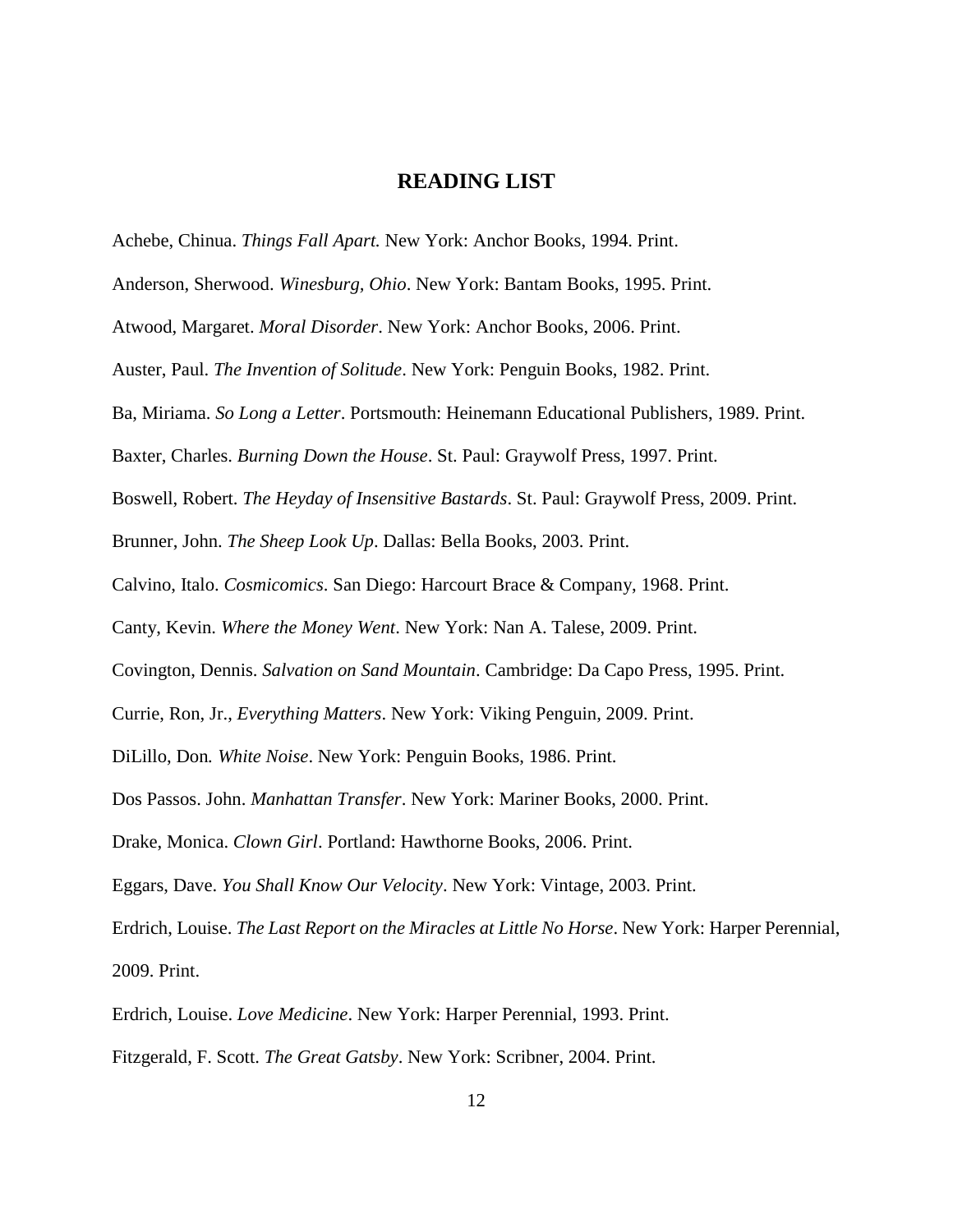Flaubert, Gustave. *Madame Bovary*. New York: Penguin Classics, 2002. Print.

Franzen, Jonathan. *Freedom*. New York: Farrar, Straus and Giroux, 2010. Print.

Franzen, Jonathan. *The Corrections*. New York: Picador, 2002. Print.

Gaines, Ernest. *A Lesson Before Dying*. New York: Vintage Contemporaries, 1994. Print.

Hansen, Ron. *Mariette in Ecstasy*. New York: Harper Collins, 1991. Print.

Kingston, Maxine Hong. *The Woman Warrior*. New York: Vintage International, 1989. Print.

Hurston, Zora Neale. *Their Eyes Were Watching God*. New York: Harper Perennial, 1990. Print.

Jones, Edward P. *The Known World*. New York: Amistad, 2004. Print.

Jones, Tayari*. Leaving Atlanta.* New York: Warner Books, 2003. Print.

Kincaid, Jamaica. *My Brother.* New York: Farrar, Straus and Giroux, 1997. Print.

Krauss, Nicole. *The History of Love*. New York: W.W. Norton, 2006. Print.

Lahiri, Jhumpa. *Unaccustomed Earth*. New York: Knopf, 2008. Print.

Marquez, Gabriel Garcia. *One Hundred Years of Solitude*. New York: Harper Perennial, 1992. Print.

McCarthy, Cormac. *Child of God*. New York: Vintage Books, 1993. Print.

McCarthy, Cormac. *No Country for Old Men*. New York: Vintage Books, 2007. Print.

McCullers, Carson. *The Member of the Wedding*. New York: Mariner Books, 2004. Print.

Moore, Dinty. *Between Panic and Desire.* Lincoln: University of Nebraska Press, 2008. Print.

Morrison, Toni. *Paradise.* New York: Plume, 1999. Print.

Morrison, Toni. *Beloved*. New York: Vintage, 2004. Print.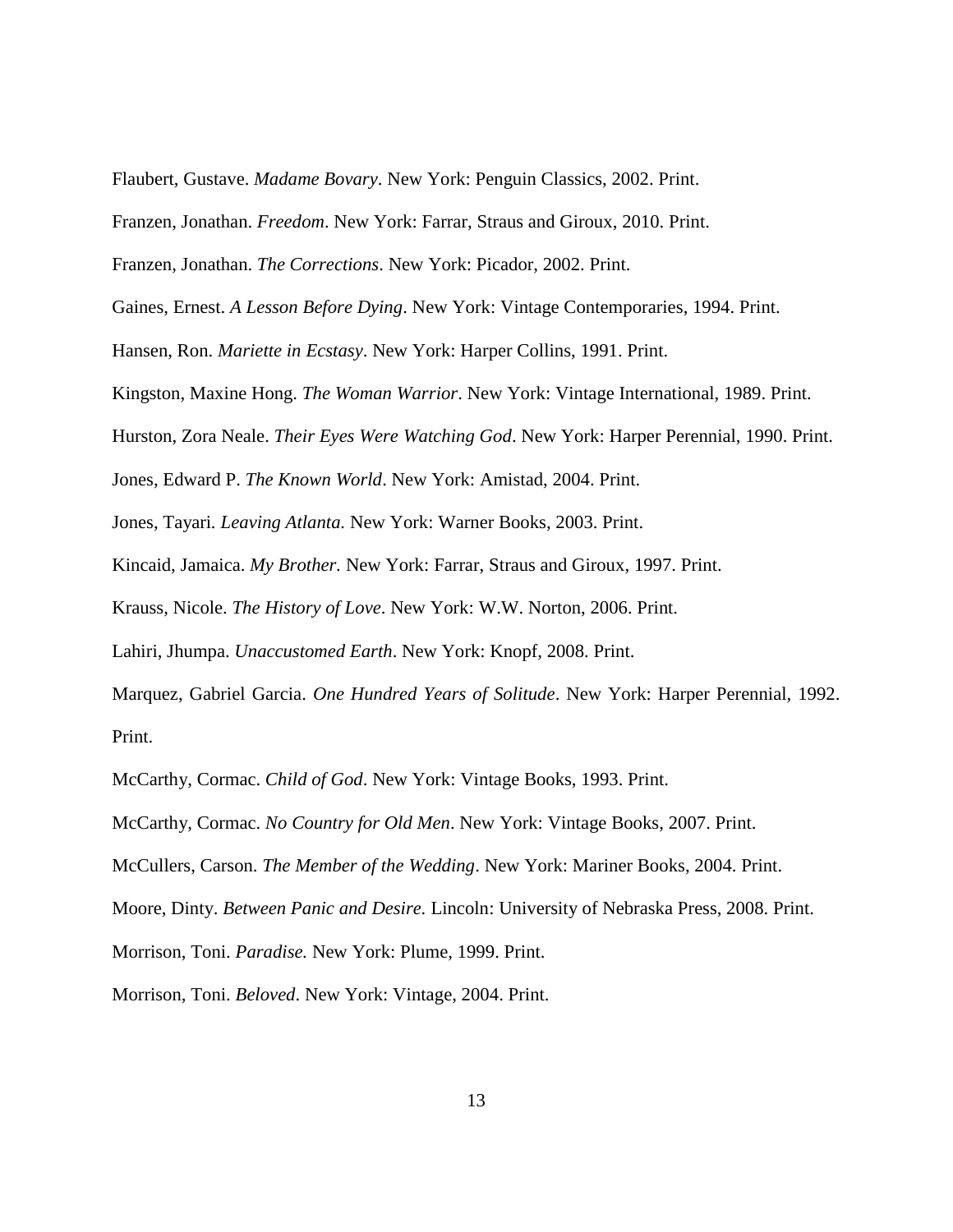Murakami, Haruki. *Hard Boiled Wonderland and the End of the World*. New York: Vintage International, 1993. Print.

Nelson, Antonya. *Nothing Right*. New York: Bloomsbury, 2009. Print.

Perkins-Valdez, Dolen. *Wench*. New York: Amistad, 2011. Print.

Proulx, Annie. *Close Range*. New York: Scribner, 2003. Print.

Russo, Richard. *Straight Man*. New York: Vintage Books, 1998. Print.

Sedaris, David. *Me Talk Pretty One Day*. New York: Back Bay Books, 2001. Print.

Slater, Lauren. *Welcome to My Country*. New York: Anchor Books, 1997. Print.

Tademy, Lalita. *Cane River.* New York: Grand Central, 2002. Print.

Toomer, Jean. *Cane*. New York: Liveright, 1975. Print.

Tower, Wells. *Everything Ravaged, Everything Burned*. New York: Farrar, Straus and Giroux, 2009. Print.

Wallace, David Foster. *Brief Interviews With Hideous Men.* New York: Back Bay Books, 2000. Print.

Wood, James. *How Fiction Works*. New York: Farrar, Straus and Giroux, 2008. Print.

Yamashita, Karen Tei. *Tropic of Orange.* Minneapolis: Coffee House Press, 1997. Print.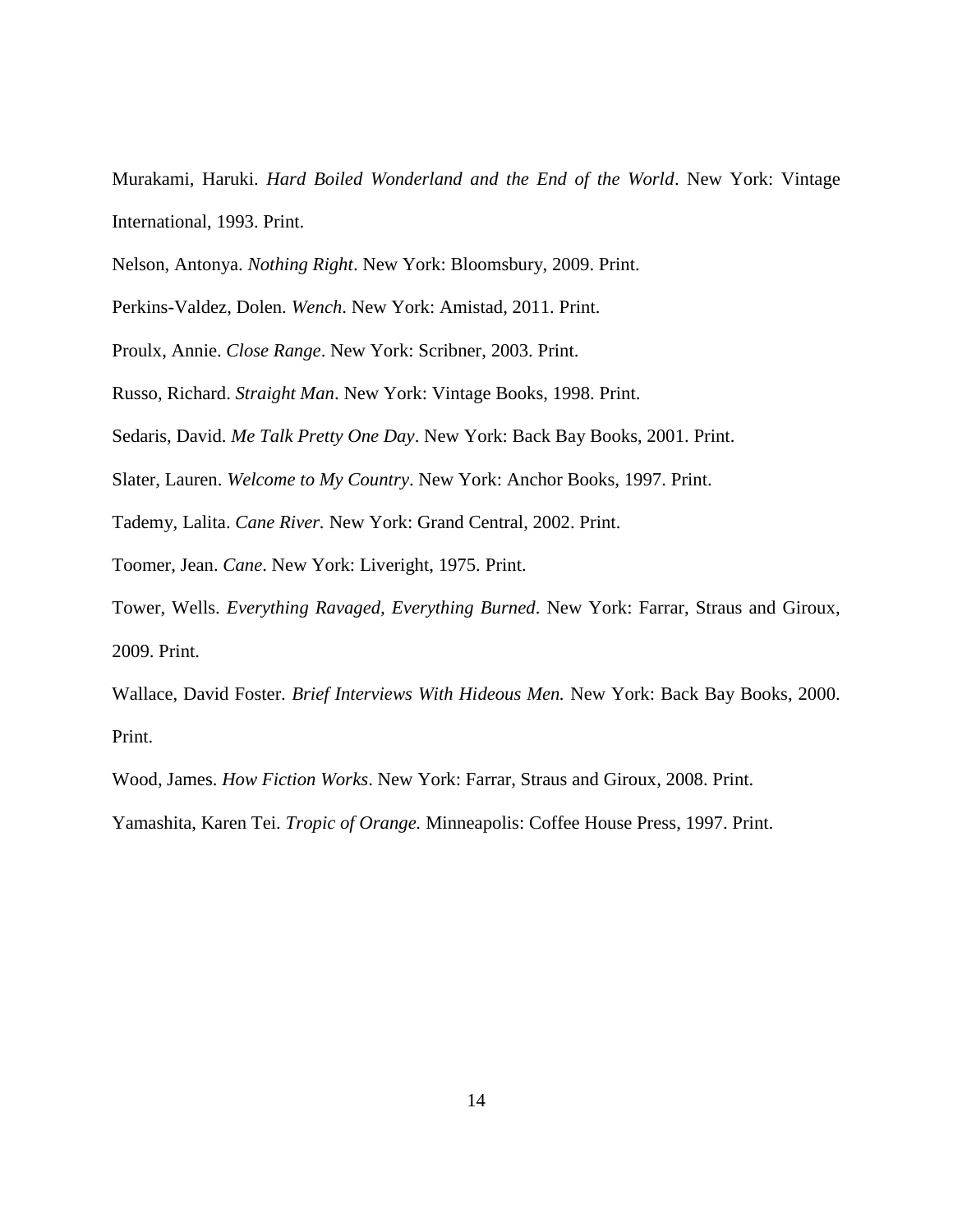# **FLIGHT**

<span id="page-21-0"></span>The preacher was in the middle of his sermon, still warming up for all practical purposes. Anyone who'd been to church more than once or twice knew he promised to close at least three times before he finally brought his point home. Jesus had just told Peter to cast his net on the other side of the boat, where he'd reel in more fish than he could carry, but the reverend hadn't gotten to the miracle part, only the command, so everyone knew he was nowhere near the end. But it was exactly then, while the preacher was still approaching the climax of the story, that Mabel Watkins suddenly stood up and rushed past the usher, almost stepping on Mrs. Baker's bunion in her hurry to get out of the church. For all the gasps that could be heard throughout the small, cramped sanctuary, it wasn't Peter or Jesus or Reverend Murray who made Mabel leave. It was Ruth Richardson's baby sitting on her mother's lap on the back pew, who for whatever reason could not be consoled this day, not with bottles or rocking or the tender kisses of a mother who wanted to hear whether this fishing boat story might be God's way of telling her he'd also give her the miracle she needed.

Mabel was already outside the church when she realized the magnitude of what she'd done. Not only had she left the church—fled, really—while Reverend Murray was still talking, she'd made a spectacle of herself while she was doing it. And she'd left her husband sitting right there on the pew, bewildered yet again by his wife's actions. If there was one thing everyone knew about Sam and Mabel Watkins it was that they were childless. They married when they were both just a few months shy of twenty, and now, some twenty years later, there still were no children to fill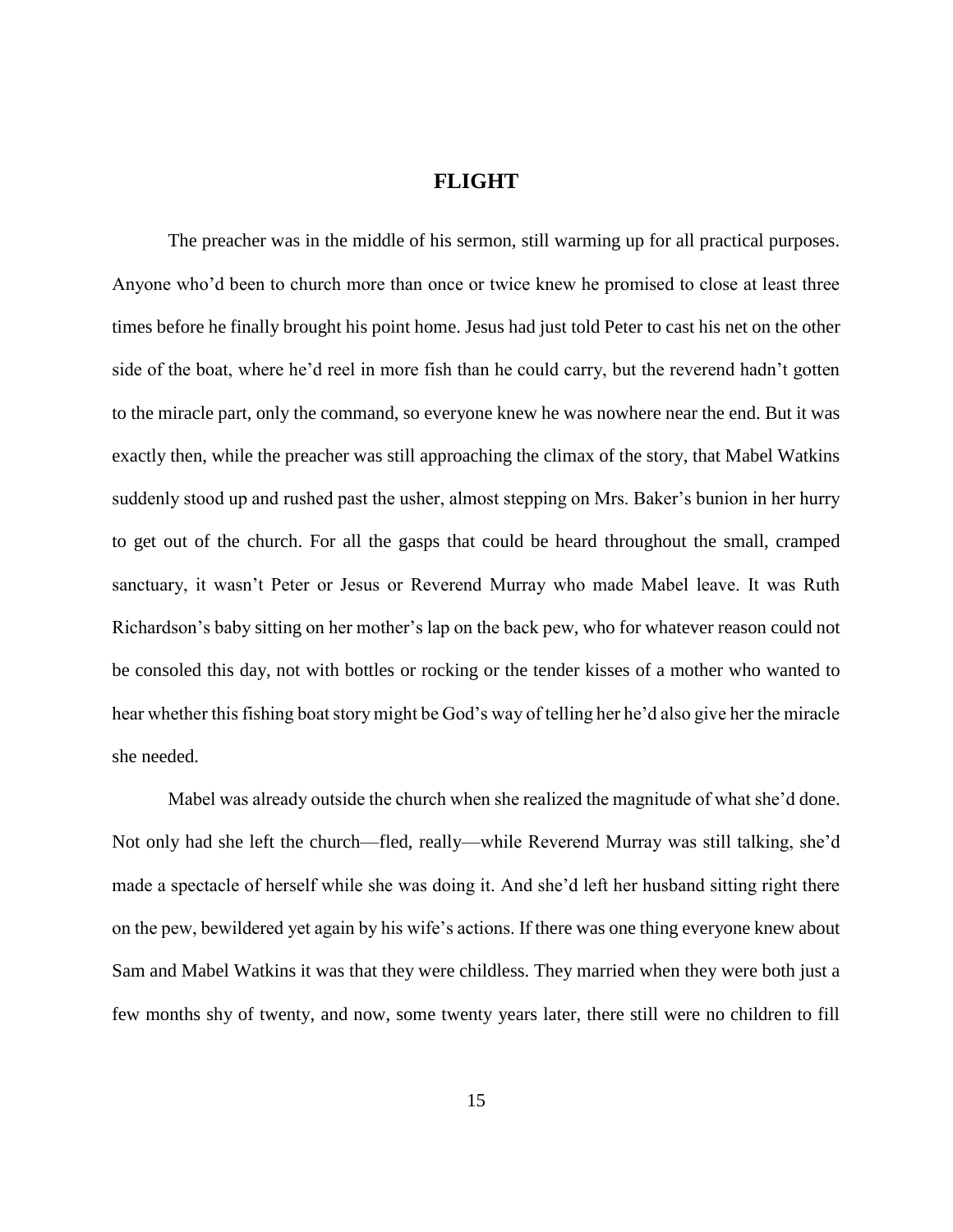that big, pretty brick house of theirs. Why now all of a sudden Mabel would run off whenever she heard a baby cry was a mystery to everyone, Sam included, and especially Mabel.

"What has gotten into you?" Sam had rushed out of the church behind his wife and was now catching up to her at the bottom of the church steps. Mabel didn't want to turn around to face his question or the shame she was sure she'd find in his eyes. Sam grabbed her by the arm and in one swift movement turned her around in his direction.

"May, what is going on?" The look on his face made Mabel die a little inside. He didn't look angry, just scared by what might be happening to his wife. Mabel couldn't bear to speak, could barely bring herself to even look at Sam.

"Come on, May. You can't keep doing this."

Mabel wrested her arm out of his grasp and started toward home. Nothing in Mercury was too far to walk to; it was the smallest of Georgia's small towns, and The Bottom, where the Negroes lived, was smaller still. Mabel couldn't explain herself, no matter how much she wanted to, but right now she didn't feeling like trying. Sam's questions would just have to wait until she could figure out what exactly to say.

Sam and Mabel walked on in silence, each caught up in his own thoughts. Sam wondered what a man does when his wife goes crazy; there was little else to explain her behavior in the last few months. It was bad enough when she left Miss Josephine's store without paying for even one of her groceries just because Mrs. Wilson's baby started to cry. It was worse when she acted up on the white folks' side of town. But now she was letting God and everyone else know her mind wasn't right. How much was a man supposed to take?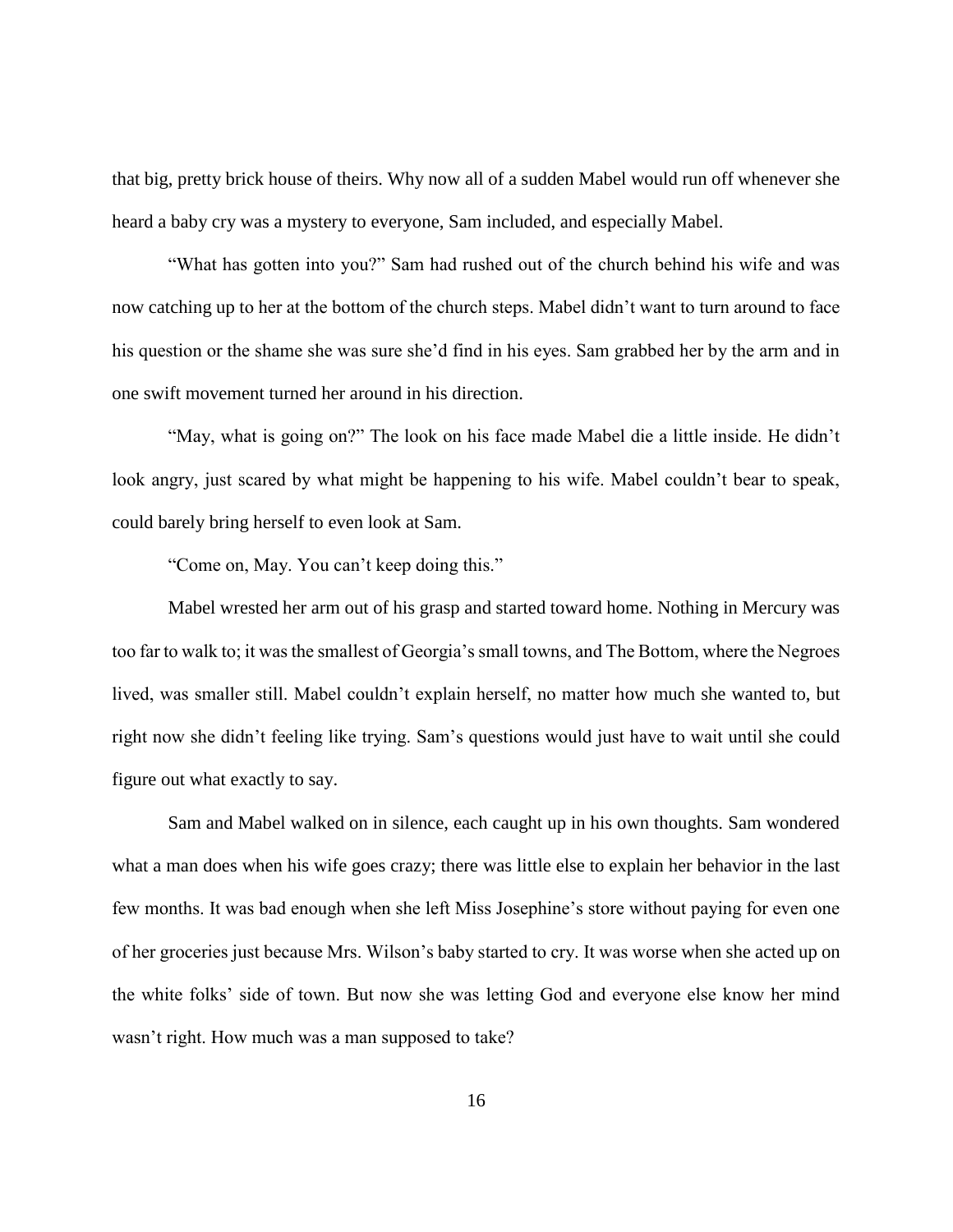Mabel, just a few steps ahead, was wondering the same thing. Sam was the gentlest man she knew; she'd loved him since they were children. But she knew this was wearing on him. He'd always said he was happy even though they hadn't had any babies. His name might not continue on, but they wouldn't have anyone to worry them into an early grave. At first she didn't believe him, but after a while, he started talking about teaching his nephew how to manage the farm, and she could tell he'd settled the matter in his mind. For all of Sam's good qualities, this was one of the bad. He could not be swayed once he'd decided a thing. It was like he became a rock completely immovable. Mabel was just passing Miss Jo's house when she felt Sam take her hand and link his fingers through hers. They didn't say a word the rest of the way home, but she could tell something about him had changed. He had decided something.

#### ###

The house had belonged to Sam's uncle, and the land had been owned by who knows how many Watkinses before them. Leaving Sam's great-grandmother this land was the only decent thing Grover Watkins had done for the slave he'd made his mistress and the children she'd borne him. Sam's grandfather, though the master's son, had worked the land just like the other slaves, and when the old man died after the War Between the States, his Negro heirs continued to work it, only now they sold the cotton and kept the profit, unlike the sharecroppers who worked all the farmland these days. The house, built by Sam's uncle so his wife could be closer to town, would have remained empty, the uncle's wife never having had any children, had Sam not been the favored nephew and the beneficiary to most of his uncle's things. Mabel used to wonder if it was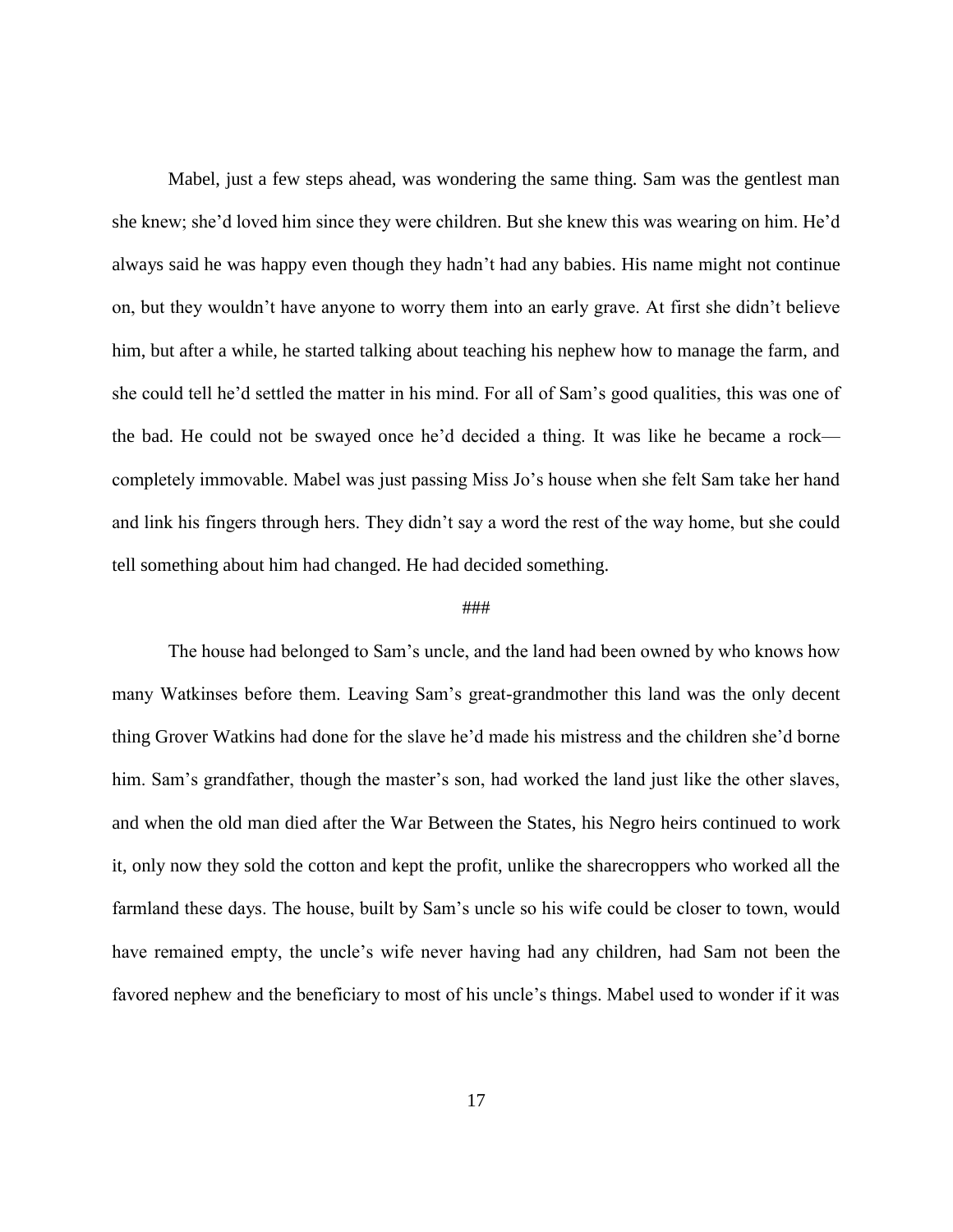the house's fault that she and Sam never had any children. Was there something inside its walls or under the ground that would not allow the women within to have babies?

The smell of collard greens greeted them the minute they walked through the door. The kitchen was at the back of the house, but the aroma was strong enough to make Mabel wonder if she'd forgotten to turn off the stove. She made her way to the kitchen, telling Sam she'd have dinner on the table as soon as the hoecakes were ready.

"It's still early, May. Seems we should wait a bit before we eat."

Mabel hadn't thought about the time or the fact that it was still too quiet outside for a Sunday afternoon. There were no children out playing just yet, but what Mabel really missed were the women from church who normally stopped by to fill her in on all the latest news. She hadn't sat down to talk for a spell with anyone since her troubles began. She imagined she was becoming the topic of conversation herself. After this latest stint at church, she'd surely be the one being talked about in such a small town.

"I didn't think about the time," Mabel said, with a wistful tone in her voice. "I guess it is a bit early for dinner. Let me know when you're ready for something."

Sam sat down at the kitchen table and folded his hands in front of him as if thinking carefully about his next word. But before he could speak, Mabel seemed to erupt.

"Sam, I don't know what's gotten into me. I know I haven't been myself lately, but I'm sure it will pass. Renee said her cousin's half-sister used to just burst into tears whenever anybody said her daddy's name. He died when she was a little girl, so she hardly even knew him. It didn't make no kind of sense. But one day, she just stopped having the fits, and they never came back."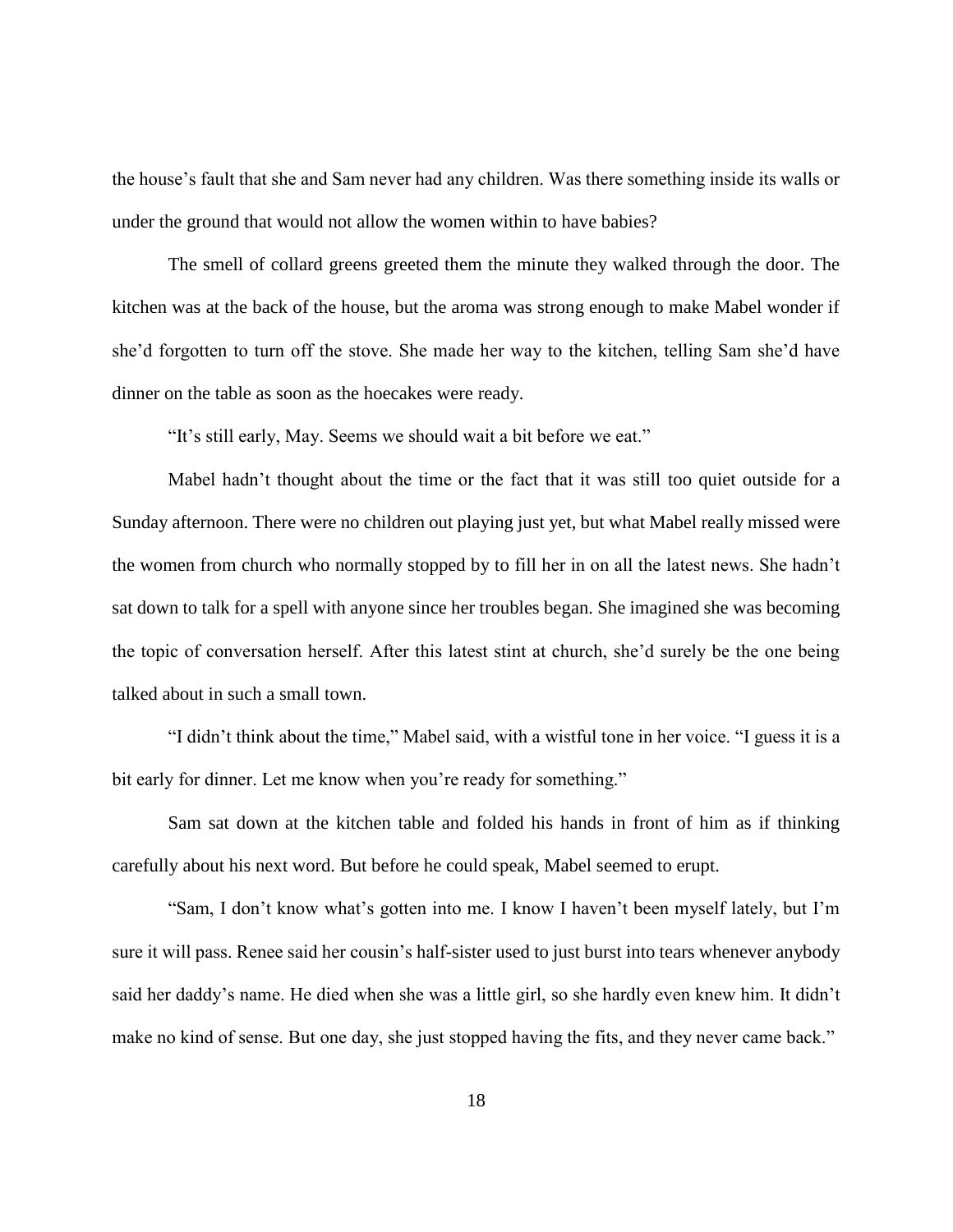Sam looked up at his wife, wishing this button that had been switched inside her brain might just suddenly shut off. But what were they to do until then? The plan that had begun to form in his mind took on clearer shape, and he knew he'd have to do it. There was no other way.

"Listen, May. Let's not talk about this anymore. Let's just enjoy the day, OK?"

Mabel didn't mind moving on, but she knew her husband well enough to know this wasn't over. It was nowhere close.

#### ###

What Sam liked most about his life was the quiet, the peace in his home and in his head. His daddy and his brother had always been plagued with anxious thoughts. His daddy would wake up in cold sweats at night, and his brother took to eating dirt from time to time. Said it settled his nerves. Sam had always slept like a baby, had always been able to focus on the task at hand and not the one coming in the future. Normally he drove home thinking about the cotton crop, which was unusually good this year, or just humming along to Cab Calloway or Dizzie Gillespie playing on the radio. But lately he'd found himself worrying all the time about what was happening to his wife. Mabel had never given him anything to worry about; the washing, the cooking, the mending, the cleaning—it was always just done. He never saw the work in progress, just the end result. And Mabel had a level head, not one filled with fancy like the women who came to the house to gossip.

But now he could think of nothing but her. The anxious thoughts simply refused to let go. They were like the gangsters in the James Cagney movies, uninvited yet determined to stay. Sam saw visions of Mabel rushing from church and getting hit by Anderson's boy driving his daddy's truck like a wild man. He saw Mabel curling up on their bed crying tears that would not stop, no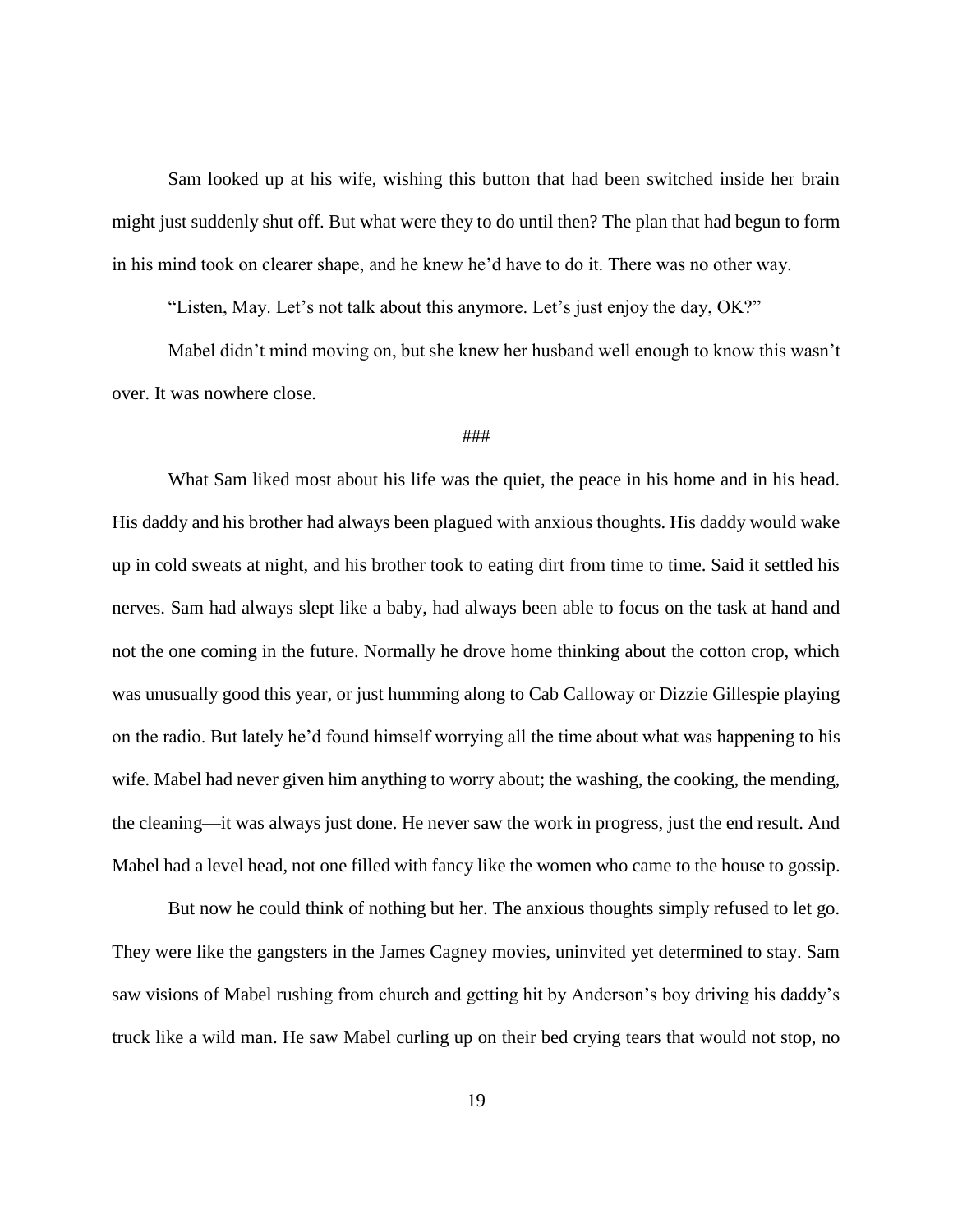matter how he tried to soothe her. He saw Mabel sitting on the porch with a blank look on her face, staring out at nothing. The idea of losing Mabel, no matter how it happened, was more than he could bear.

Sam stopped the truck outside the church and turned off the engine. He knew Mabel wanted a baby, had always wanted a baby. He wanted a son himself, but the good Lord had never seen fit. And that was OK. He'd never been one to argue with the Lord. But with all this running from crying babies, Sam knew his wife was not all right with the way their lives had become. He didn't understand it—who did?—but somewhere in the midst of his anxious thoughts came an idea that made some sense. He just needed to talk with the preacher, but the longer he thought about it, the more it seemed like less of an idea and more like a plan.

#### ###

What the Lord was thinking when he didn't see fit to make Mabel a mother, she did not know. There were fast young gals with babies on their hips when they didn't know what to do with them, and here was Mabel, a good wife with a good home and no children to fill it. And now she was running from screaming babies. The first time it happened, she didn't exactly know how. She was with Sister Moody, taking a pie to a woman who was sick and shut in, and she heard a sound pierce through the air. It seemed to crack something open and hurt her ear so bad she couldn't stand it. She stood there in the middle of the street unable to move in either direction. It was a good thing nothing in Mercury moved very fast—neither cars nor time—or she might have gotten herself hurt. The next thing she knew, she'd handed the pie to Sister Moody and was rushing away.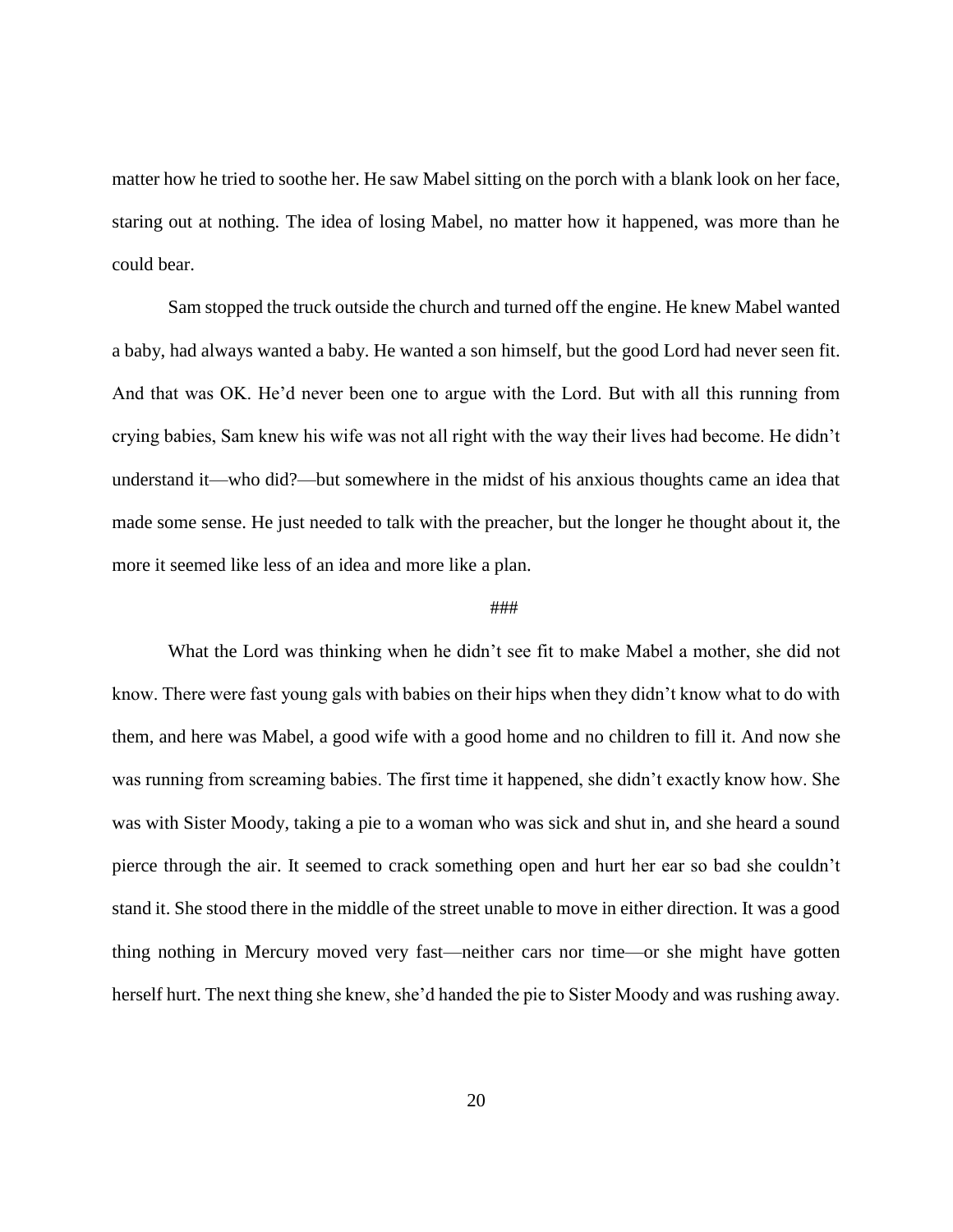Where she was going she had no idea. All she knew was that she couldn't stand still and let her ear get split right in two.

She didn't realize it was a baby who made that sound until two days later, when it happened again in Tyson's store. Ellie Wilson was minding her business, picking up some liniment when the baby on her hip wrinkled up his face and started to wail. Mabel's reaction was uninvited. Unplanned. Unexpected. She wished she'd thought to hand Miss Jo a quarter for the things she'd picked up, but she didn't think of that until much later, after she was halfway home, groceries in hand.

She cried on the phone to her sister, not quite knowing what to do about this strange turn of events. She had been married for twenty years. God had made it clear that she wouldn't be having any babies. She'd accepted that, and thank God Sam never complained. So what was all this running in the street?

"You think it would help if you kept Dave and Ruthie for a while, just so you could get used to being around children?" Her sister only wanted to help, but her niece and nephew were far from babies. They wouldn't be crying unless they were good and hurt. She didn't see how it would help, but she was willing to try anything.

Getting the kids to come to Mercury from Augusta for a whole summer was a feat in itself. There was Dave's camp for future farmers and Ruthie's camp for future homemakers, but by the middle of June the children were in Mercury, ready to help their auntie get over her fear of children.

She wondered how Sam would do with children around, but despite all his claims about the joys of peace and quiet, he took right to the kids. He took them to deliver cotton to the mill,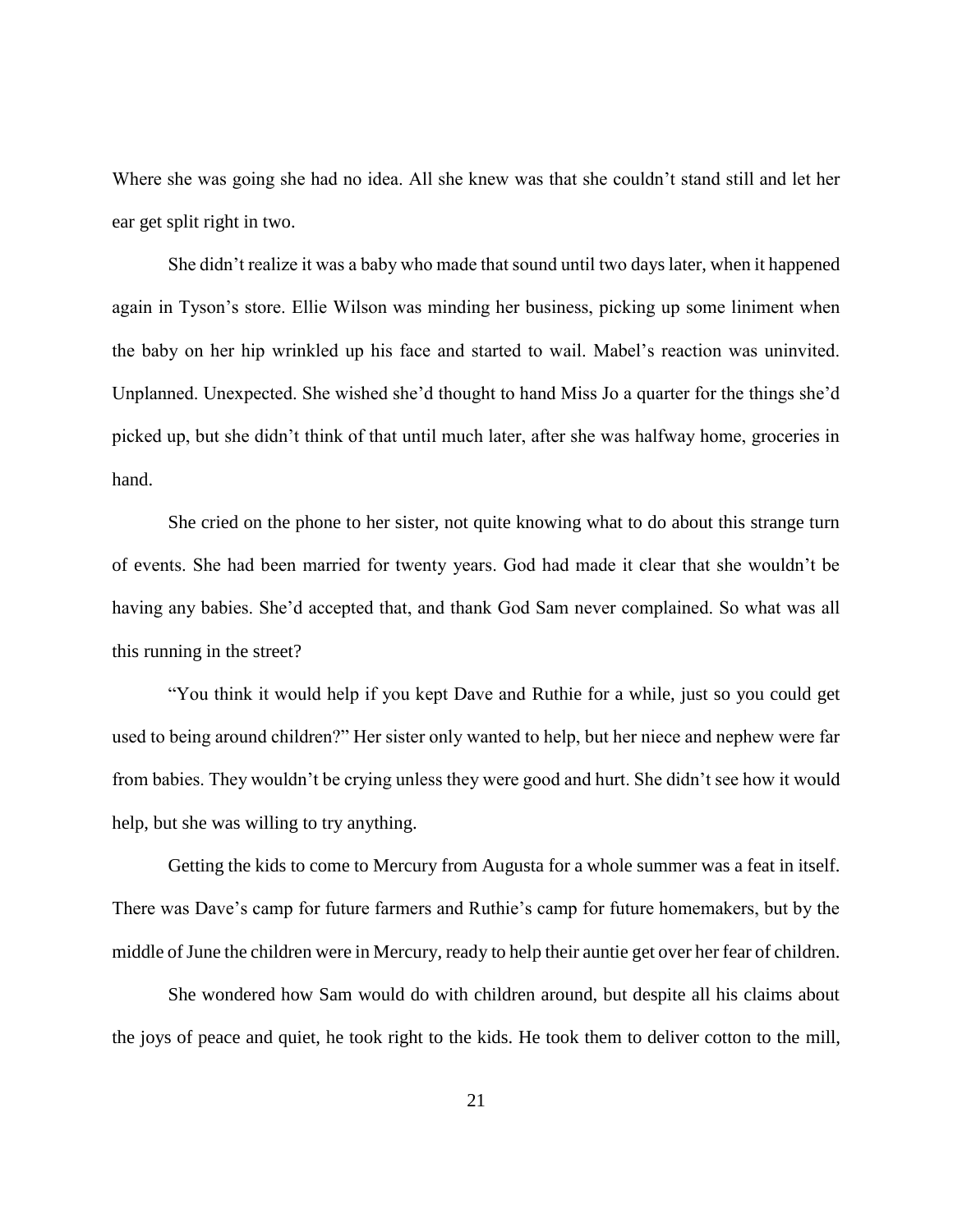and he showed them how to hunt squirrels in the woods. The children playing and making messes and eating up all the ice cream never sent Mabel into a fit. Not once did the niece and nephew give her a conniption. But when Jackie Towns' baby started crying right there in the middle of Woolworth's—on the white folks' side of town, no less—Mabel grabbed each of the children by the hand and dashed out of the building and down the street. Only when the baby was no longer in earshot was Mabel even able to slow down.

When the children were gone at the end of the summer, their power to cure their aunt clearly not a match for whatever ailed her, Mabel gave God an ultimatum. She'd been assured that this was a wicked thing to do. Both her mama and the preacher at church had said as much. They quoted the Bible—"thou shalt not put God to a foolish test"—and told her they couldn't be sure how God might answer if one did test him, but they didn't want to be around to see. Yet when her back was placed firmly against the wall, she did the thing that ought not to be done and made the Lord a promise she couldn't keep. "Lord, if you make this go away, if you'll just give me some peace, I'll tell Sam about the baby."

#### ###

Sam's daddy always taught him not to put off what could be done today, so he got out of the truck and headed toward the church. But before he reached the door, he heard Mrs. Murray call to him from the parsonage.

"Hey, Brother Samuel. If you looking for the reverend, he's in his garden out back. Tell him to bring some tomatoes when he comes in for dinner."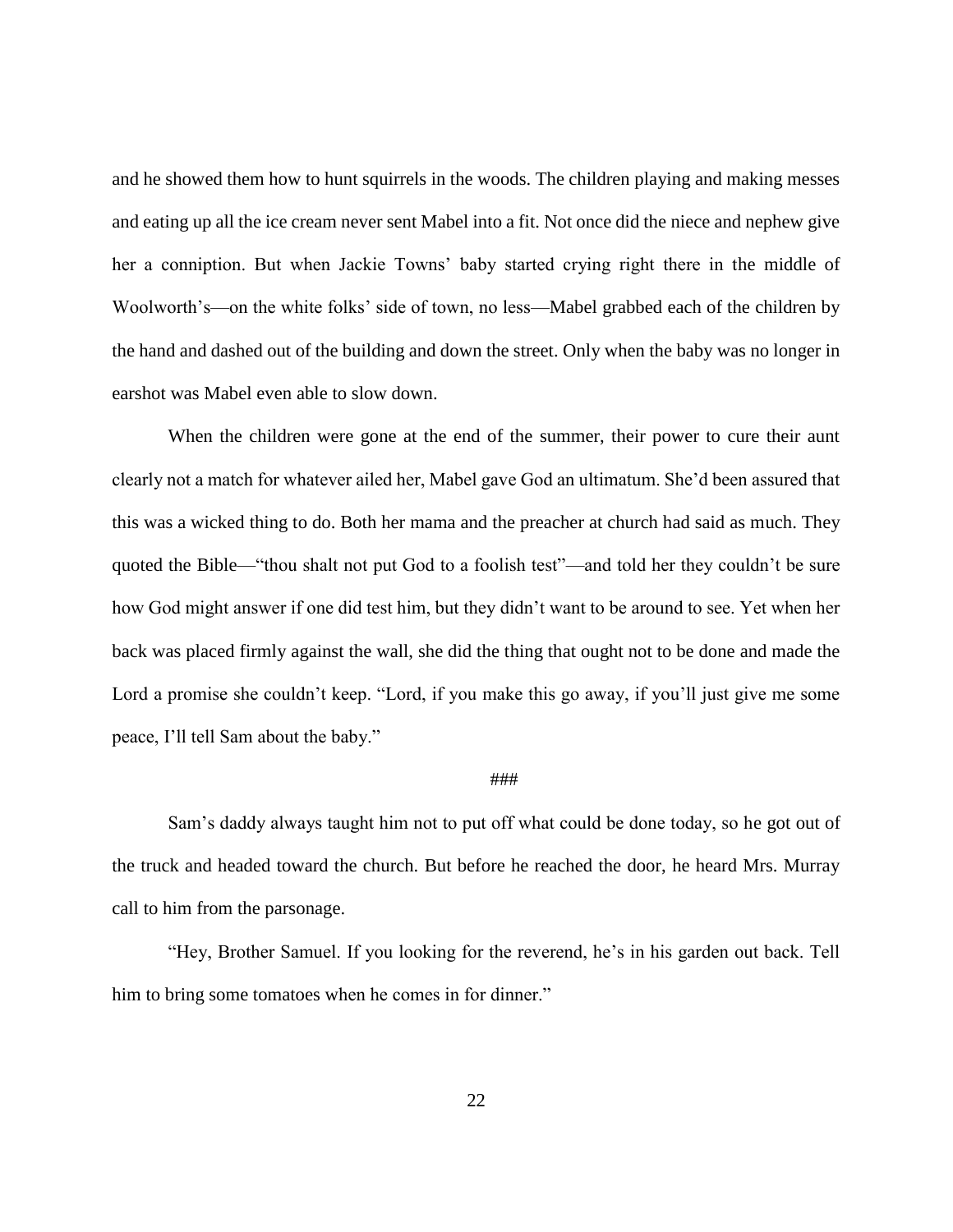Sam nodded in Beulah Murray's direction and headed toward the back of a small but wellkept house. When Sam found him, Reverend Murray was kneeling over a row of collard greens that had been attacked by cabbage worms. The leaves were pocked, and the reverend was loudly pronouncing curses on all the pestilence that crawled along the ground.

Sam knew the man heard his footsteps, but he cleared his throat all the same, just to make sure he didn't catch him by surprise. Reverend Murray looked up briefly then turned his attention back to the holes in his collards.

"I always plant onions between them, but this year I thought I'd do without. It was the sin of slothfulness, son, and look where it got me."

"The worms have been bad this year. We got a new spray from Americus that kills 'em real good. I don't know what would've happened to the cotton if Mr. Tilson hadn't put in a good word so we could get some for the crop."

The preacher looked up at this, squinting from the sun. "Might have to get me some of that."

"I can bring you some for your plants here. Thanks to Mr. Tilson, we got plenty."

"I thank you kindly," Reverend Murray said with a smile. He was now giving Sam his full attention.

"Reverend Murray, you know my wife and I haven't been blessed with any children."

"We have to believe the good Lord knows best."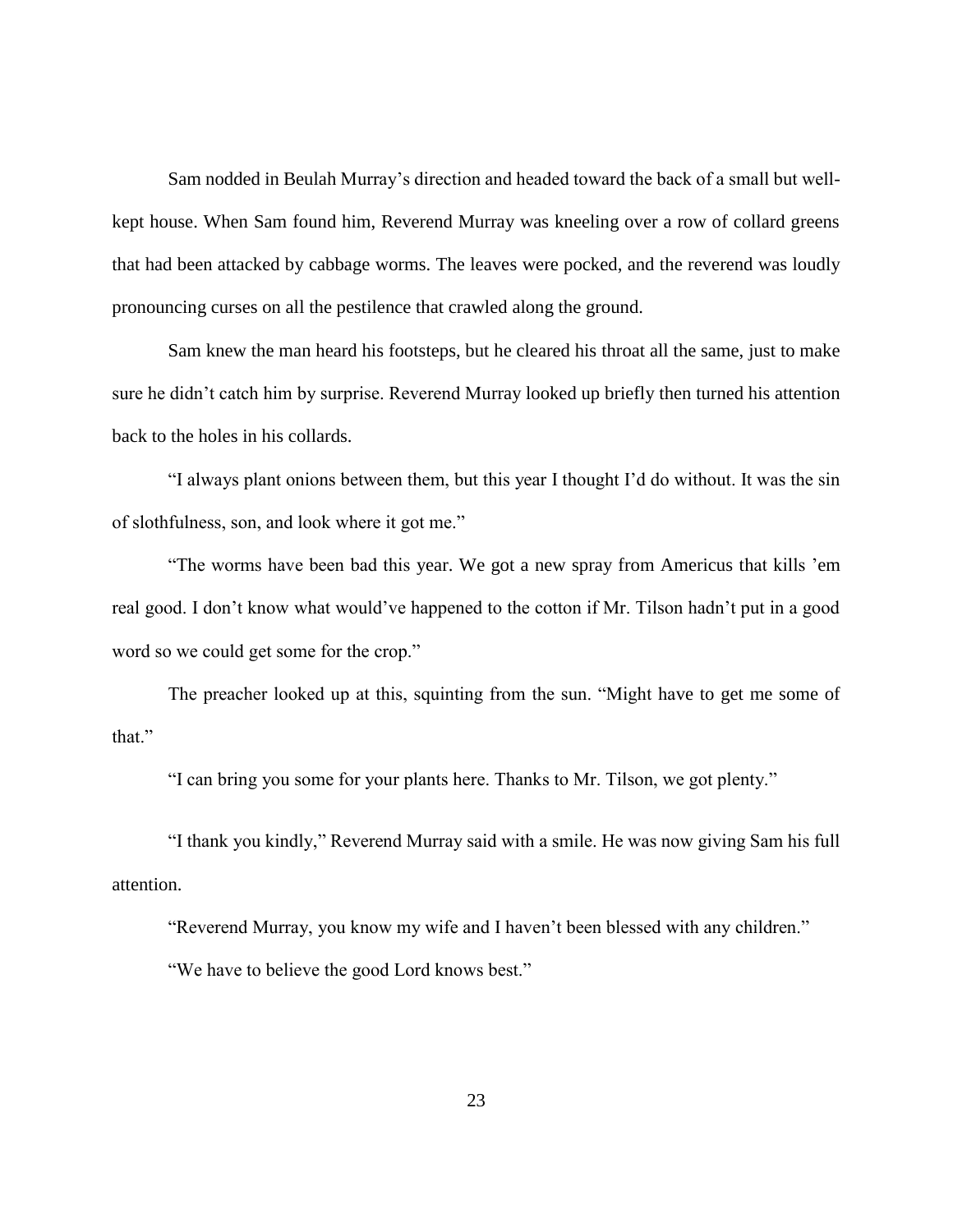"Yes, Reverend Murray, but you must have noticed that she's been acting a little funny lately. I think she may have had some kind of break. I heard sometimes that happens. I know there's some kind of hospital in Americus for people with problems in their mind. I—"

"You want to send your wife to a sanitarium?"

"Something got to be done, Reverend. Mabel ain't been herself, and I fear it will only get worse."

The reverend stood up and brushed the dirt from his hands. "Son, have you ever thought about taking a child in? Maybe the good Lord has another plan for making your wife a mama. There are young gals who get themselves in the family way and would want to give the child up."

"It ain't every woman who wants to give up her child, even when she ain't got no husband."

"You won't know if you don't ask." The preacher crossed his arms on his chest and gave Sam a look he couldn't read.

Sam was ready to take his leave, but the preacher spoke up again. "Ain't no need to send somebody to the sanitarium just cause they grieving."

The reverend said it as if it were a matter of fact, as if there were no other explanation for Mabel's behavior.

"What makes you think Mabel's grieving?"

"Son, I been a preacher for a long time. I seen people go through every kind of trouble you can imagine. I knew an old man who couldn't stand the sight of a hammer because his mama's skull had been crushed by one when her massa got mad one day. A hammer, son. It's hard to keep away from a hammer, especially out here in these woods. But this man could barely stand to be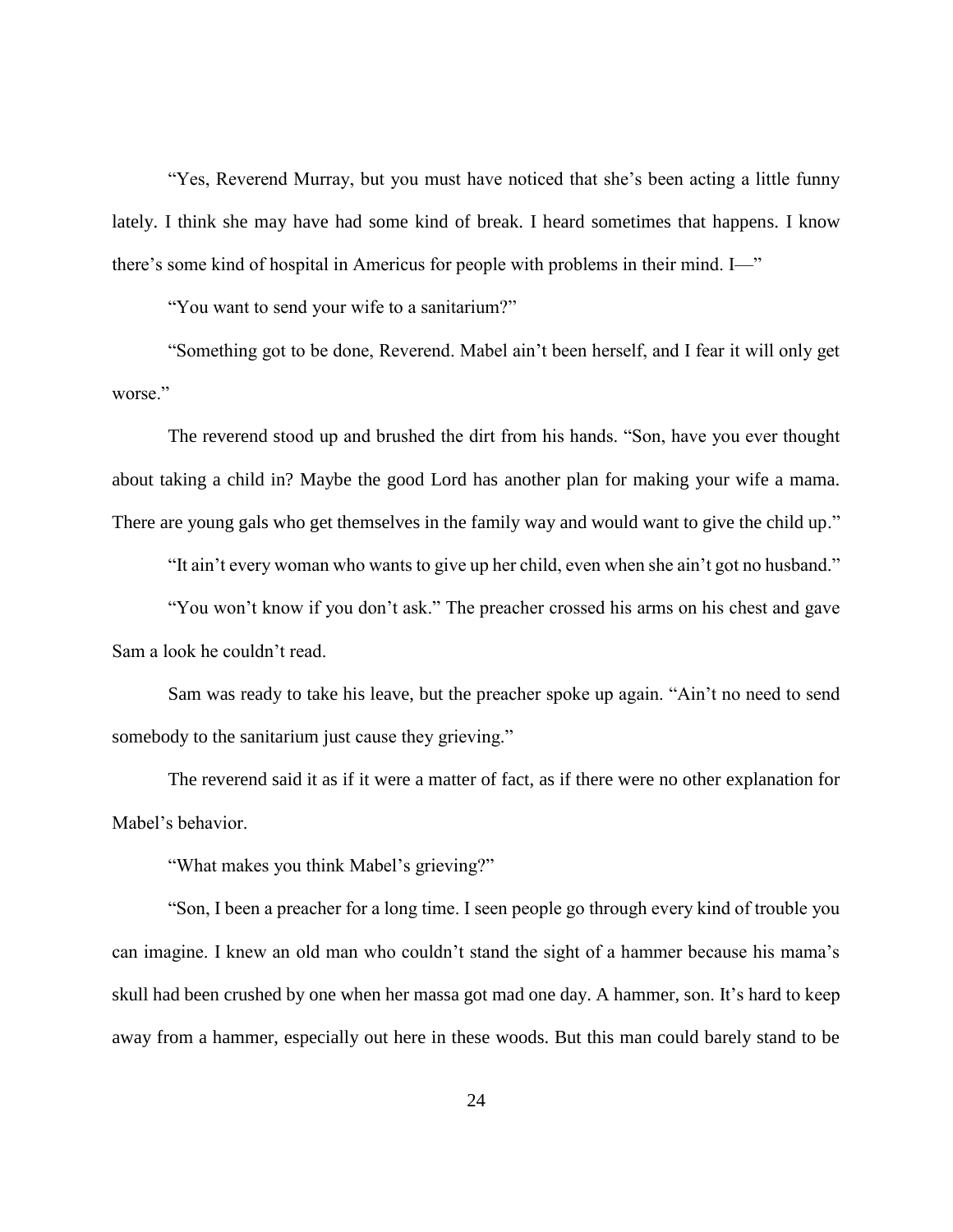around them. A hammer, son. Everybody knew what had happened to his mama. Back then, I was just a young preacher, and I didn't know what to do for this man but stay out of his way. My daddy was a sharecropper. I grew up in them fields. But I ain't never been no slave. I didn't know what to tell him. Then one day I was out in my garden, and I heard the good Lord tell me this man needed to grieve the death of his mama. I was scareder than scared, but I went over to his house and told him what the good Lord had said. I thought he was going to throw me off the porch, but he didn't. I could hear something in his voice when he said, thank you kindly. After that, he stopped running from hammers."

Sam's normally quiet mind had been racing since Reverend Murray said the word grieving. Was Mabel grieving the children they never had, the life that never was, the one filled with diapers and schoolwork and worry?

"Did the man ever pick up a hammer?" Sam wanted to know just how much grieving the death of his mother might have helped the old man.

"Can't say that he did. I moved on to another church about fifty miles away and never heard what happened to him."

Sam was ready to go now. The old man's story had little to do with his dilemma, but he had to ask one more question. "How come she ain't never used to run from babies? We been married twenty years. We ain't never had no babies, and she ain't never run around town like she been doing."

"Maybe something upset her especially."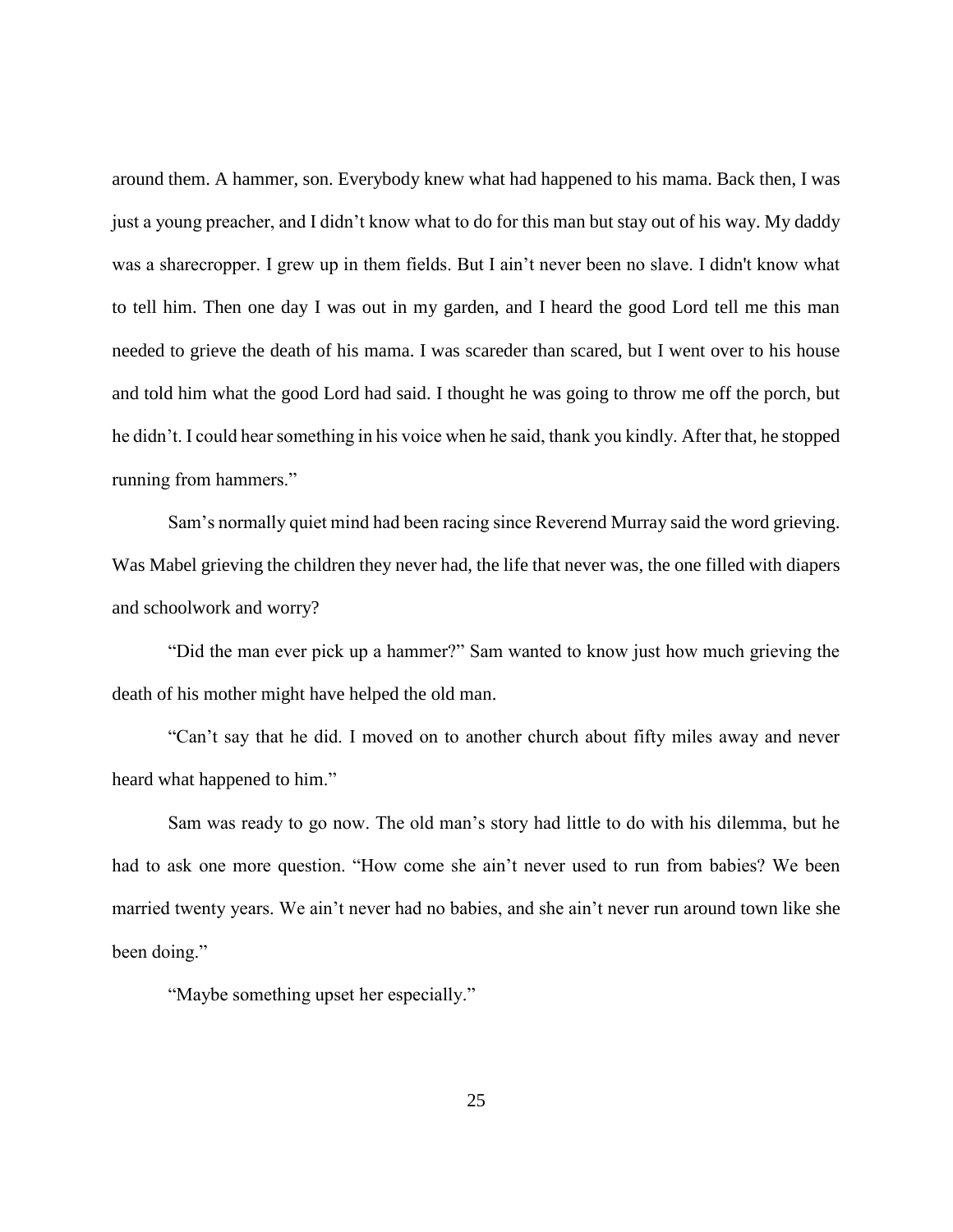Sam wasn't sure how much help the preacher would be, but he was glad he had followed his mind. Now he wanted to get away from this man and his garden. All the way home Sam wondered at what the preacher said. Mabel grieving, so bad it had her running in the street? It sounded strange to him, so he knew Mabel would think it was crazy. And there was room for only so much crazy in the Watkins family.

#### ###

Mabel pretended to look for shoe polish in Tyson's store, knowing all the while that she couldn't really wait until Mattie was done. Sam would be home in less than an hour, and when he got there he'd be expecting to see her standing over the pot of stew she'd left on the stove. What he wouldn't expect was to find her at Tyson's, waiting for a chance to take Mattie to the side.

The girl, just fifteen, was helping Mrs. Mason find a fabric for a pair of dresses she was making for her twins, Birdie and Gerdie. She'd made a mess of their names, but she was one of the finest seamstresses in Mercury, and the girls were two of the best dressed children in town. Mabel caught Mattie's eye, and the girl, perhaps sensing the urgency in her manner, asked Mrs. Mason to excuse her for a minute. She walked to where Mabel was pretending to study the petroleum jelly and asked her in less than gentle tones exactly what she wanted.

"I know we don't know each other well, but after our talk that day on the road, I just wanted to come check on you." Mabel's eyes were wide. The urgency to leave her pot and come down to the store took her by surprise, and now that she was actually talking to the girl, she wasn't sure what she should say.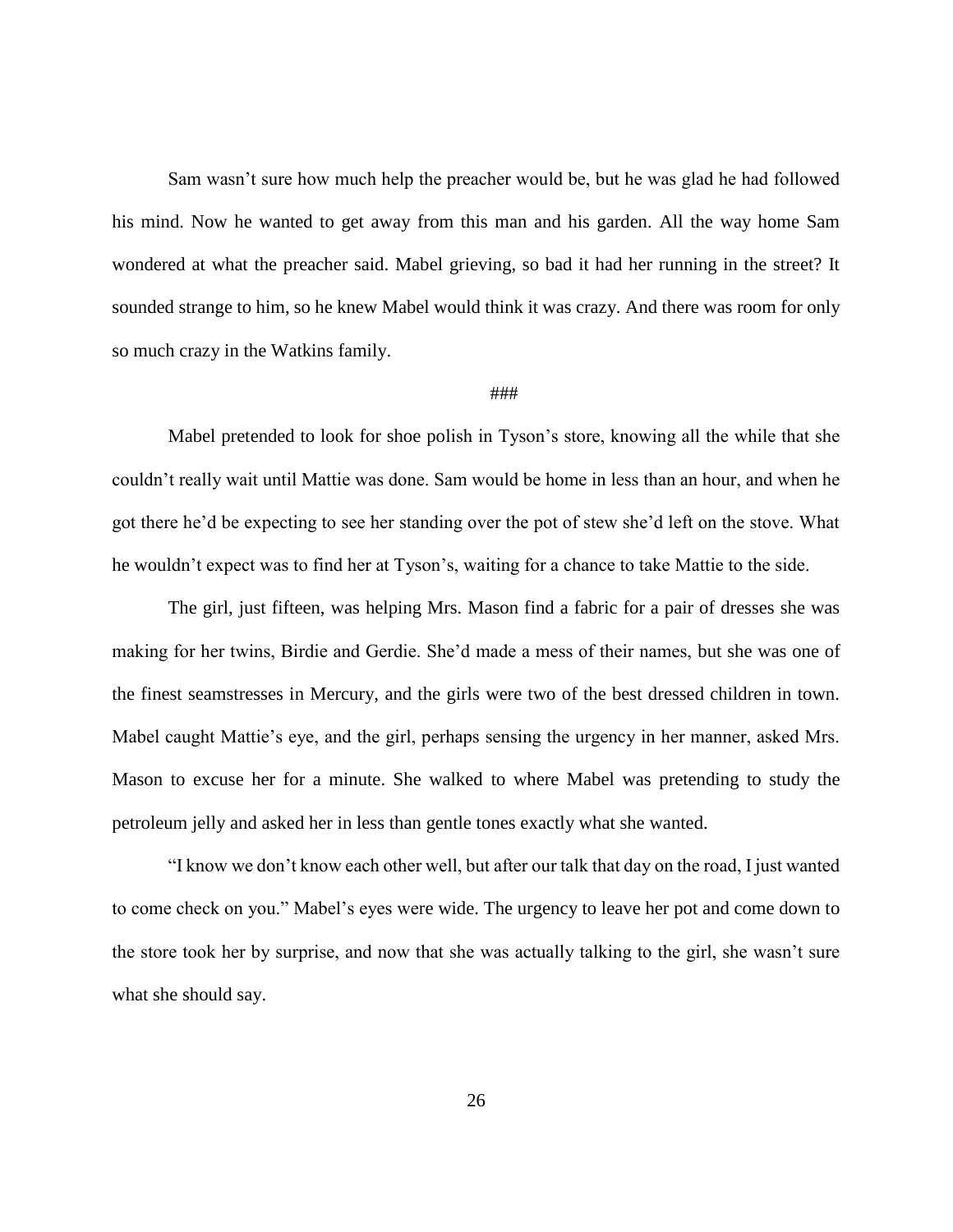"I ain't told nobody but you. You gonna run round town telling folks? If you hadn't found me that day, probably wouldn't nobody know. My pappy would kill me dead if he knew I was with child, and he hates Harold. You know he do."

Everybody in town knew how much Mattie's father hated Harold. What they didn't know was why. But that wasn't Mabel's concern, at least not today.

"I want to help you, Mattie. I ain't told nobody, and I ain't gonna tell nobody. I was just worried about you." Mabel couldn't read the look on Mattie's face. She looked no more relieved than she had a second before.

"Does Harold know? Is he going to take you with him off to that college?"

"We ain't figured that out yet." Mattie looked over her shoulder at Mrs. Mason. She was holding a spool of fabric and seemed to have made her selection. "Look, Miss Mabel, I thank you kindly for stopping by, but I got to go."

Mattie walked back to Mrs. Mason and Mabel rushed out the door. The last thing she wanted to do was explain to Sam why there was a pot simmering on the stove with nobody home.

#### ###

She and Sam couldn't have babies. That's what Mabel told herself when the bleeding started, and it's what she kept telling herself after it stopped. The big ugly mess had been a nightmare to clean and left her feeling worn out. When Sam came home that day to find her lying in bed, she told him she just wasn't feeling like herself. He kissed her on the forehead, then the cheek, then the lips before offering to bring her some soup. She didn't feel like eating then or for days afterward. She knew somewhere in her heart of hearts that the mass of blood was more than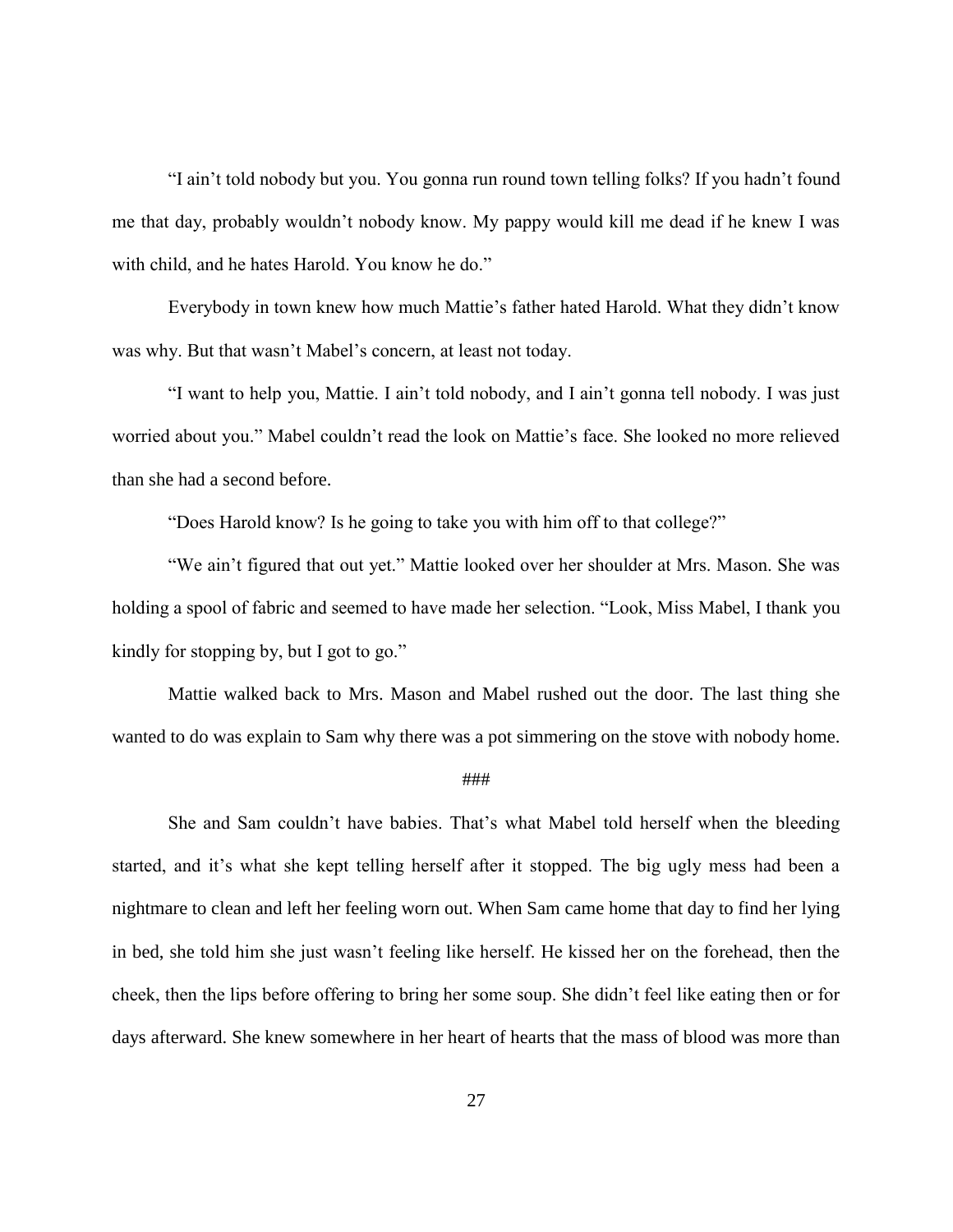an unusually heavy cycle. She knew something terrible had happened. She just didn't want to say what. Forming the words would make it more real than it already was.

The hope that had lived for a second then died all of a sudden seemed harder to grieve than the baby itself, and she didn't want Sam to carry that burden. But she figured the baby wanted Sam to know; otherwise it wouldn't have been haunting her. Could she have done something different? Was the child accusing her of neglect? Was the miscarriage somehow her fault?

Mabel needed the torture to stop. She would have to tell Sam, and she'd do it tonight while he ate his favorite stew.

At dinner Sam seemed agitated. She knew him well enough to know something was on his mind. He gnawed at his lip as he tinkered with a watch his father had given him. It seemed to be stopping around nine every morning, leaving Sam at a loss for the time of day. It would need to be taken into town to the jewelry shop, but Mabel knew he'd do anything in his power to make it work, or get used to life without one.

"Reckon it wasn't too hot for picking today, was it?" Mabel liked to let Sam know she was grateful that he worked so hard to keep her from the field. Not every man could keep his wife from picking, but Sam had never asked her to work the farm, even though she'd grown up picking cotton with her daddy.

"We got a good crop this year. More than we expected. Them worms been eating up everybody's crops, but we done good with that treatment Tilson told me about."

Sam said every word without looking up once, but Mabel could tell there was something more on his mind. She figured he'd tell her when he was ready; he always did. It wasn't as though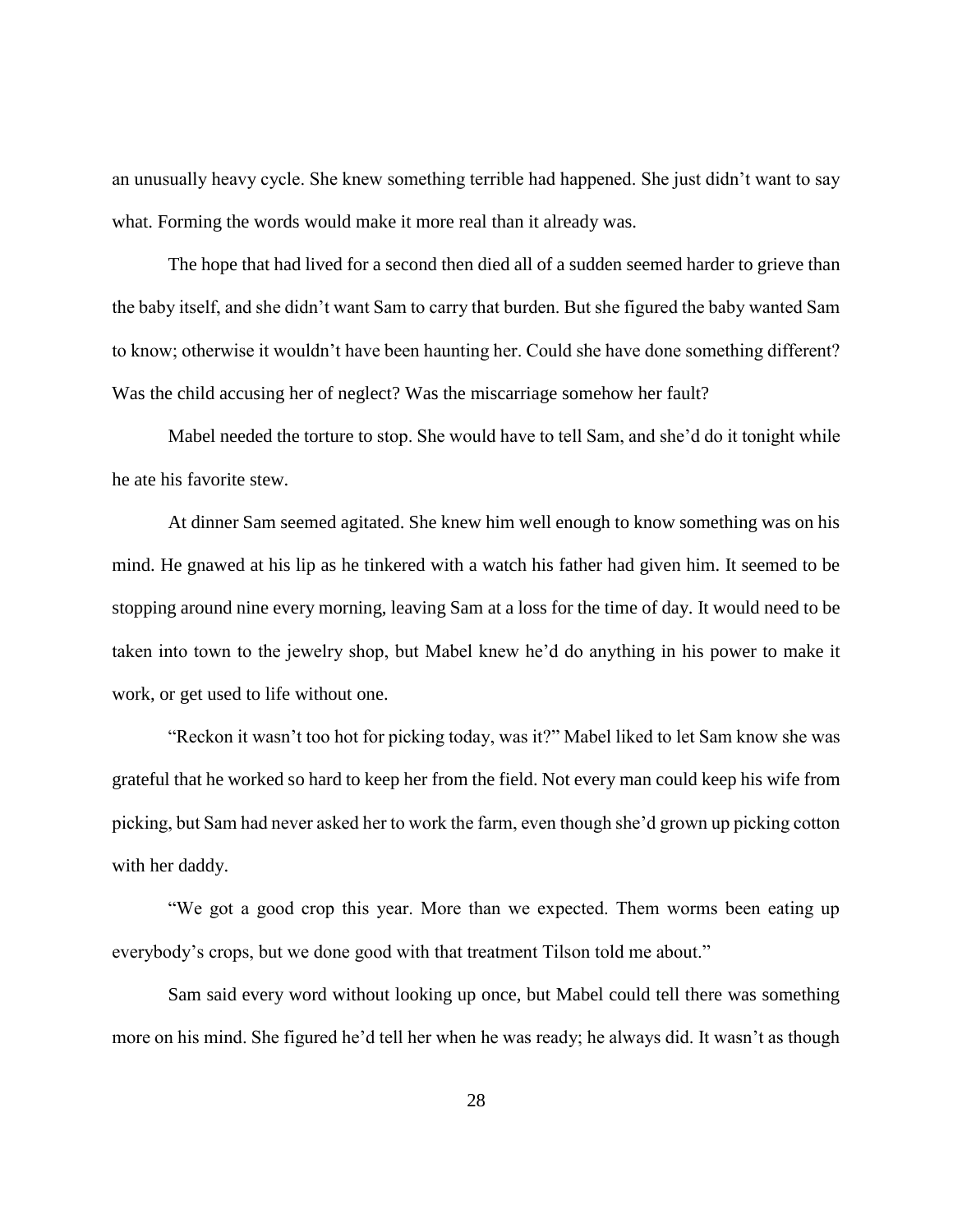she planned what happened next. She was just pulling the cornbread out of the oven when all of a sudden the words just poured out. "I done lost our child."

Sam looked up from where he sat at the kitchen table with his mouth open but no words coming out. Mabel stood by the stove watching him, wondering what horrible thing she had done. The stew popped and sputtered from the stove, reminding her of its presence, and she wished it were that simple—just put plates on the table and watch everything go back to normal. But the man sitting in shock in front of her would never be quite the same. Mabel sat down at the table, foregoing the stew, and watched her husband as if he were a picture show. Sam sat there with a hand over his mouth, staring out at the porch.

Mabel glanced toward the invisible thing that now seemed to be holding Sam's attention. Couldn't she always tell what Sam was thinking? Why was the page suddenly blank? When Sam's voice broke through the quiet, Mabel jumped, surprised to hear a sound.

"This is why you've been running away from babies?"

Mabel shook her head and said the most honest thing she could tell him. "I don't know what got into me. One day I woke up feeling a little funny, but I didn't think much of it. Then I went over to Sister Moody's and helped her in her garden. That arthritis in her hip makes it plum near impossible for her to get down in the dirt, so I go help out sometimes. It was hot as fire, Sam, you remember that day. We shouldn't have been out there in that heat, but the peppers were getting too ripe and if somebody didn't pick 'em, she'd lose them. By the time I got home, I was wiped out, and we barely did anything but pick a few peppers. I was down in the kitchen trying to get some dinner ready before you got home when I felt something between my legs. There was so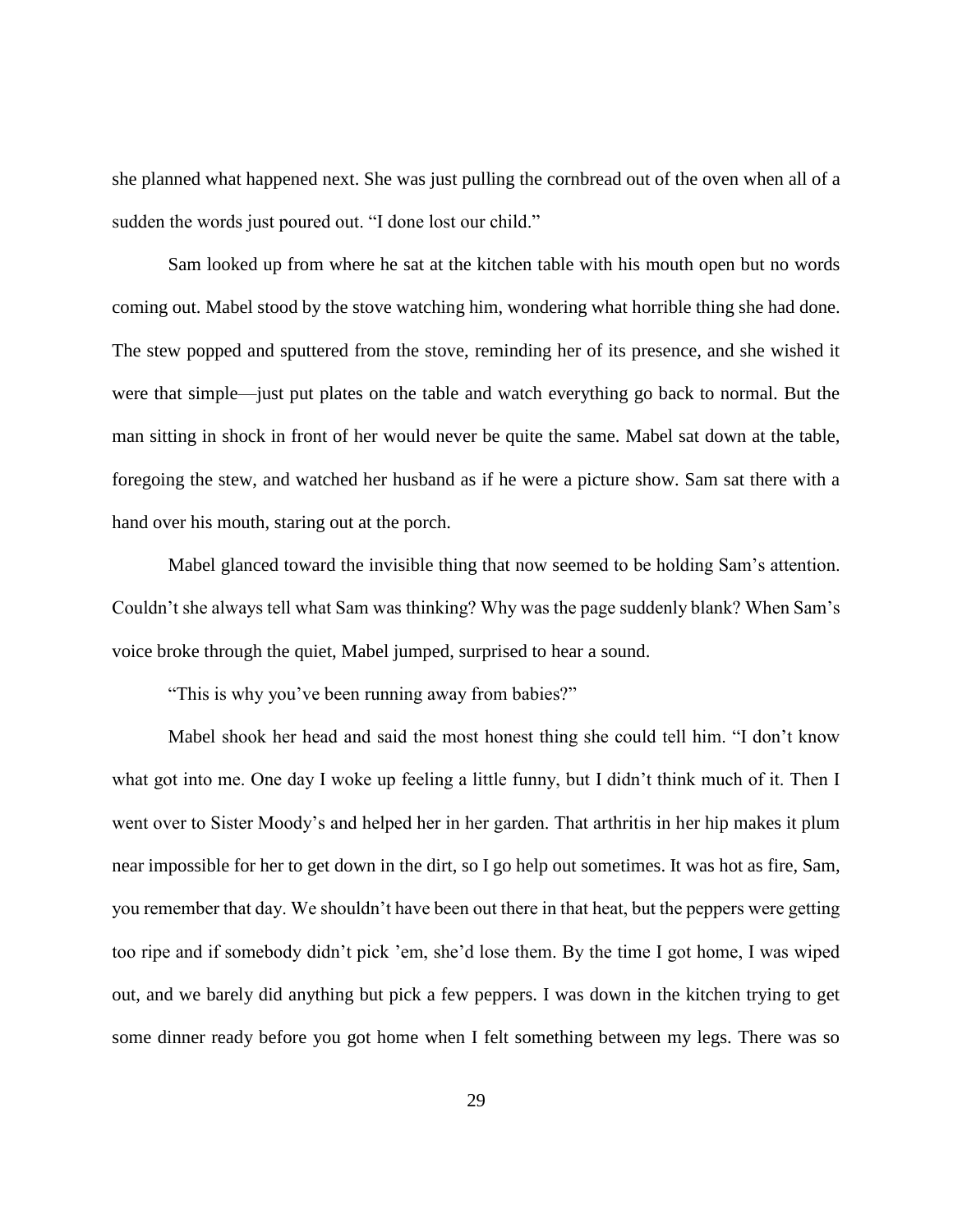much blood, and I couldn't stop it. Honest, Sam. I wanted to believe it was just my monthly flow, but the longer I thought about it, the more I began to wonder. I couldn't rest, Sam. It was like I knew. But a woman my age with a baby?"

"Stranger things have happened…"

"After all these years? I don't know what happened exactly, but one day when I was walking with Sister Moody, I heard a baby cry, and something in me just shook. I felt like my head would split in two if I didn't get away from the sound. Then it happened again and again."

"Reverend Murray said you was grieving over something. I thought maybe you were suffering over not having any children of your own."

"I figured I had to tell you. Seemed the baby was wanting you to know. I reckon that's why I didn't have no peace."

"You didn't do nothing wrong, May." Sam's voice was gentle, and Mabel knew he meant every word, but she couldn't shake the heaviness that was settling into her chest. The knot that formed somewhere near her heart worked its way up until Mabel burst into tears—deep, painful sobs that hurt Sam to hear. He wrapped his arms around his wife and let her cry. Why after all these years had the good Lord seen fit to give them a baby only to let it slip away? Sam couldn't begin to understand.

The idea that had formed in his mind seemed distant now, unnecessary. This was a different kind of problem, one he wasn't prepared for. May had been pregnant. The womb that hadn't been able to conceive had suddenly opened up. What had allowed his seed to finally begin to grow?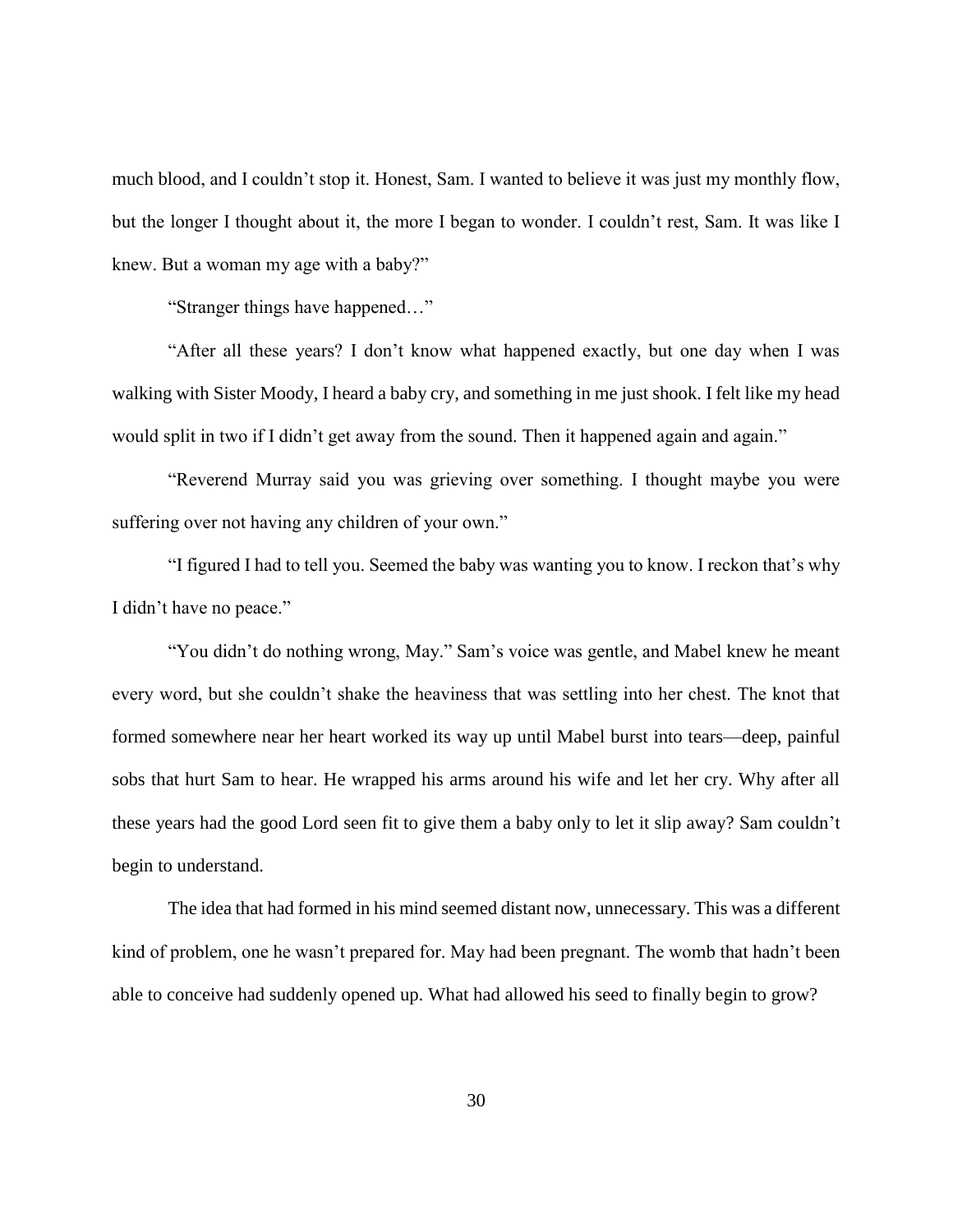Mabel had no more strength left to cry when Sam finally let her go, the stew practically forgotten. He looked at her pretty brown face and wished for the first time that they'd had a daughter who'd grow up to look like May. The preacher had been right after all, though Sam hated to admit it.

Weeks went by, and Sam and Mabel went on, not forgetting what had happened but not spending too much time remembering either. Sam found that it hurt to think about what almost was, so he refused to let his mind settle on it. He'd taken such care to keep babies out of his thoughts that he was confused when the preacher pulled him aside one Sunday after church and told him he knew someone who wanted to talk with him and Mabel. The look on Reverend Murray's face was that of a man holding a secret, and Sam had to search his brain for what the man could possibly know. Then the memory of his talk with the preacher came back in a rush. "Ah, yes, well, let me talk to May."

When Sam found his wife, she was outside the church laughing at something one of her gossiping friends had said. Sam didn't know his anxious thoughts had altered the look on his face, but when Mabel saw him she said her good-byes and let Sam lead the way back to the house.

"Reverend Murray say somebody want to talk to us about a child." Sam was walking faster than usual, and Mabel wasn't sure if this was due to fear or excitement. She liked the idea of having a baby in the house, but she didn't like the thought of trying to replace their baby with someone else's.

"We can't ever replace our child, Sam."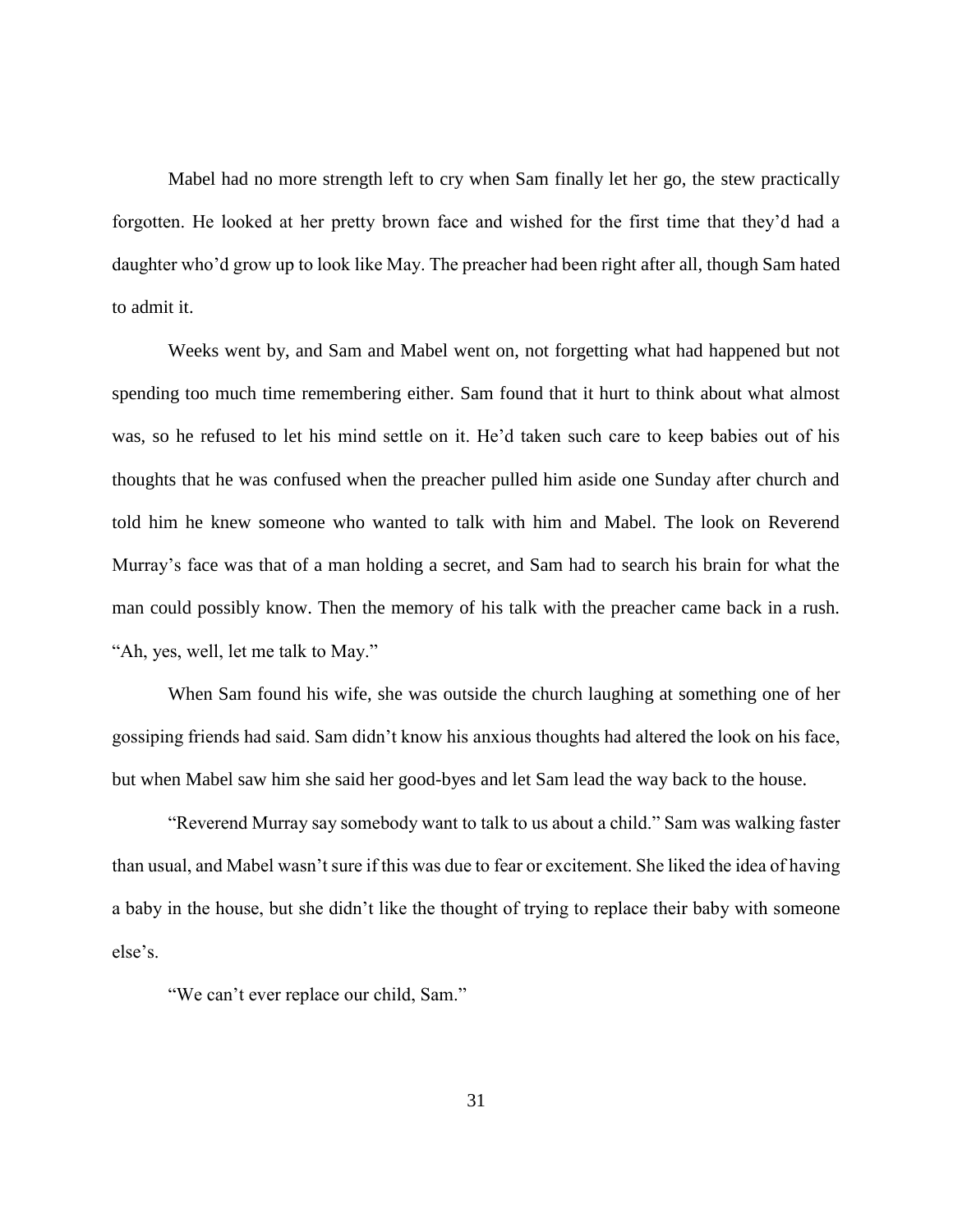Sam seemed to be lost in his own thoughts, and Mabel didn't think he'd heard her until he broke the silence. "We don't need to replace her, May. But maybe this is the good Lord's way of bringing a child to us."

Mabel could tell from his voice that Sam had wrestled with his thoughts and settled this in his mind. "I think we ought to just see what the Reverend has to say."

Mabel nodded her head, though she still wasn't sure that's what their baby would want. The next day Reverend Murray came by with a very pregnant Mattie Simmons. Mabel's heart sank in her chest when she saw the girl with the preacher. How far along had she been when they met alongside the road that day for her belly to be so big now?

"Mattie?"

Mattie began to cry the minute Mabel said her name. "My daddy say he'll kick me out if I keep it. I was going to take in some washing to help out, but he won't hear none of it. I ain't got no choice, Miss Mabel. There ain't nothing here in Mercury, and there's less than nothing for a baby that ain't got no daddy."

"What about the daddy? What does he have to say about all this?" Sam hadn't spoken since Mattie and Reverend Murray walked in and settled in the living room.

"He got money for school and say he can't have a wife and baby with him. I ain't got no choice, Mr. Sam. I know you and Miss Mabel good folks, and I want to know my baby with good folks."

Sam put a hand to his mouth; Mabel held her arms across her chest, both of them unaware how hard and long they stood there staring at the girl before Mabel finally spoke.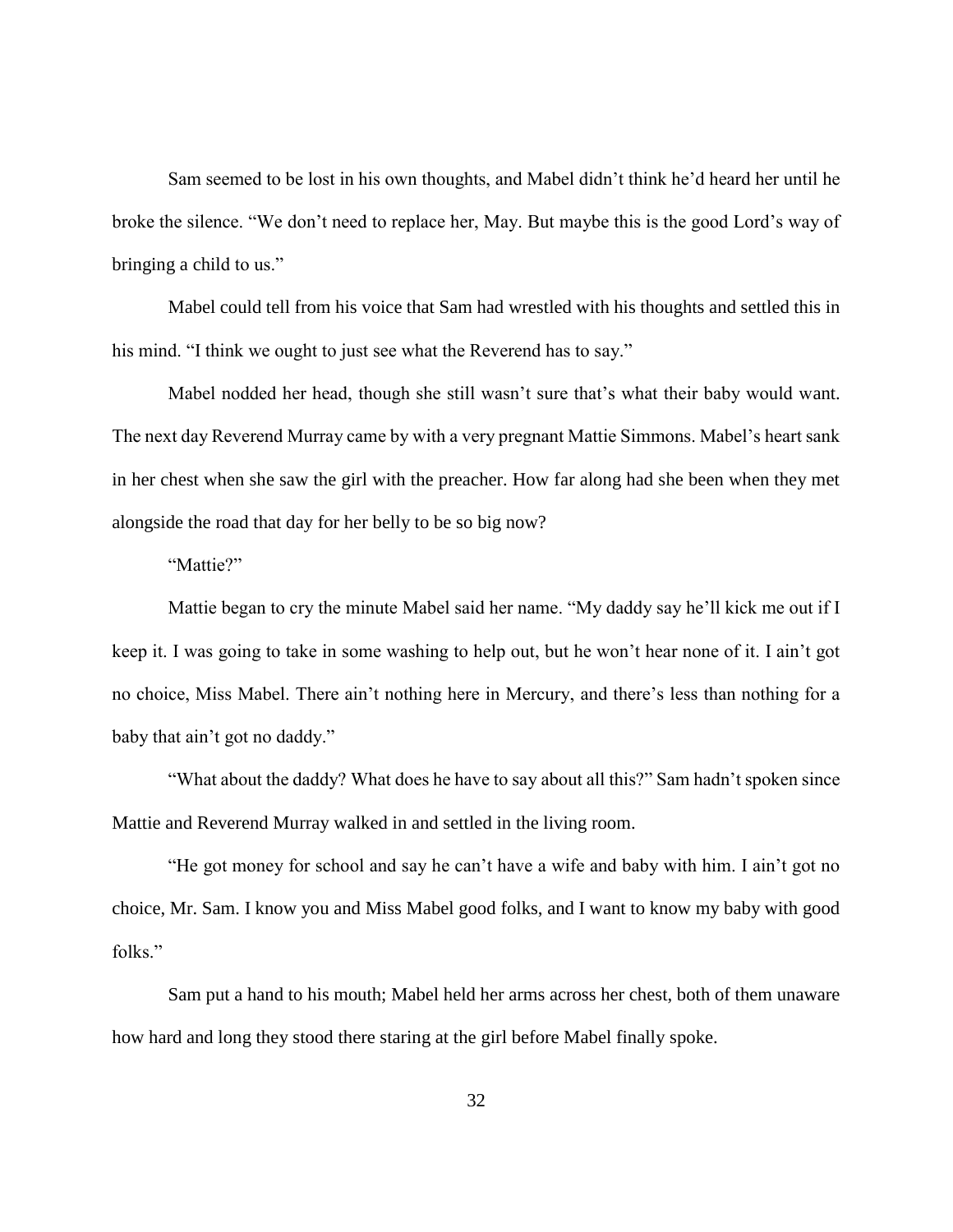"Mattie, we can't take a baby from a mama who wants her child."

Mattie hadn't stopped crying since she started. The preacher held an arm around the girl's shoulder and wondered aloud at Mabel's decision. "You sure this is what you want to do?"

"We lost a baby of our own, Reverend, and we can't put nobody through that. Mattie, if you can't go to your daddy's house, we'll take you in here. We got room for you and the baby if you want to come stay with us."

Mattie's tears seemed to fall anew as she buried her head in Reverend Murray's arm. As he patted Mattie's back, the reverend gave Sam and Mabel a curious smile.

Mabel started clearing out space for Mattie and her baby in her mind before the girl even left the house, and she went into high gear the next day. After a week, everything was in place, but there was no Mattie. Mabel and Sam figured the girl must be settling things with her folks, but when two more weeks went by, they became concerned. Maybe Mattie's daddy hadn't taken too kindly to her leaving his house. Or maybe he'd decided to let her stay after all. Mercury was too small for Mattie's whereabouts to remain a mystery, so Mabel started asking around, first at Tyson's, where no one had seen her since she'd left her job weeks before, then at church, where Beulah Murray seemed as surprised as her husband by the girl's sudden disappearance. Finally Sam and Reverend Murray drove out to the Simmons' place to settle the matter once and for all.

The place was small, wood-frame and rickety with peeling paint and shutters that were in desperate need of repairing. Mattie was the only child, but the place was crawling with Mrs. Simmons' sister's children, who'd moved in along with their mama temporarily about five years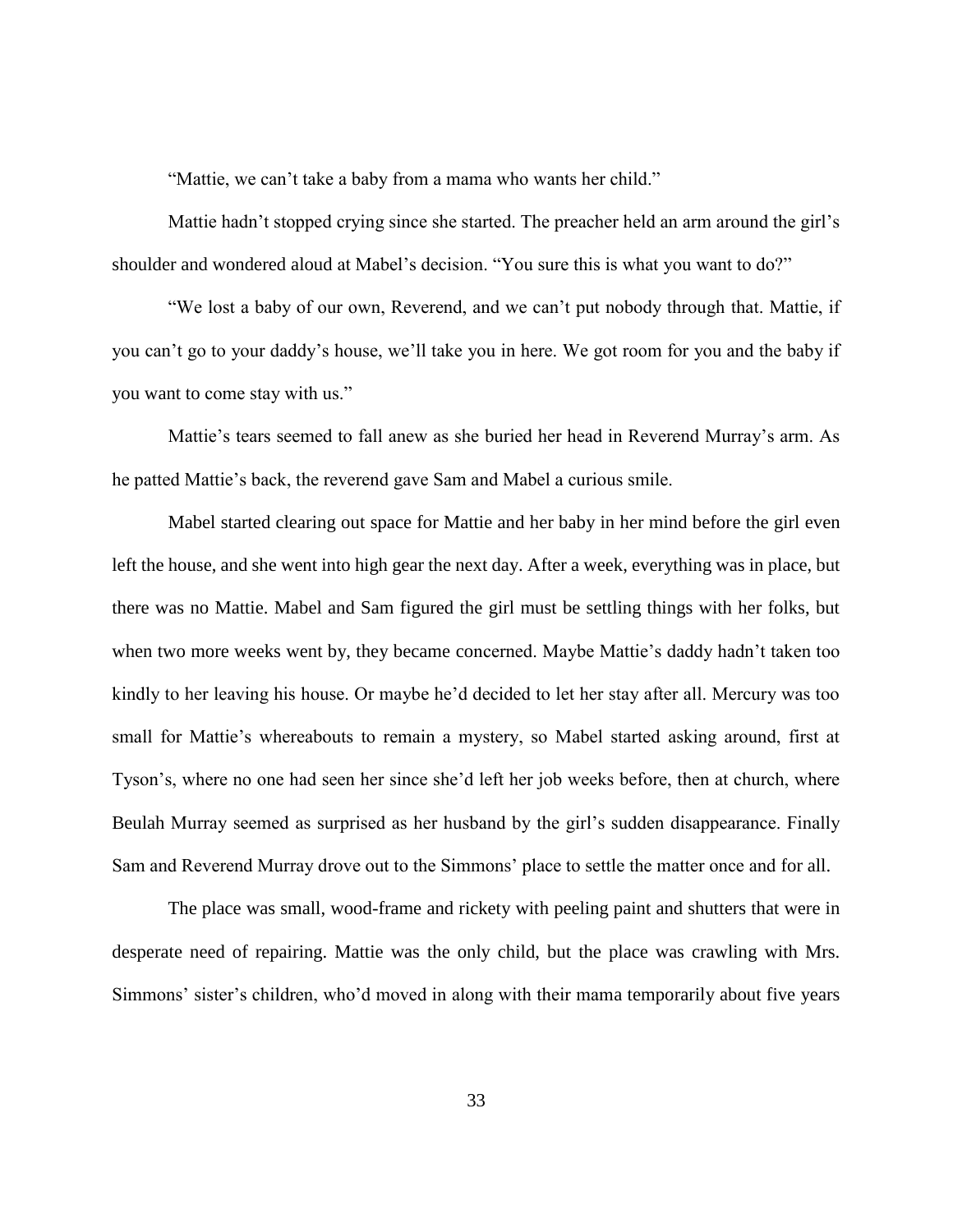ago. Sam doubted Joe Simmons would really send away his only daughter, especially when he'd taken in so many other children. But the man had a mean streak and knew how to hold a grudge. Joe was outside when the men arrived. He was laughing with one of his nephews and was still smiling when Sam and Reverend Murray approached.

"What can I do you for?" Joe seemed to be in a good mood, not like a man worried over a missing daughter. Reverend Murray spoke first. "Hello, there, Joe. We came to talk to you about young Mattie."

"Mattie? What's worrying you about Mattie?

"We just ain't seen her around in a while," Sam said. "She and my wife became kind of friendly, and Mabel was worried about her since she hadn't seen her around."

"Mattie gone off to her mama's people in Americus. When she lost the baby—"

"She lost the baby?" Sam felt his stomach turn.

"It was stillborn. Didn't cry a lick. After that, Mattie went off to Americus. Her mama said it would be good for her to get away."

Reverend Murray shook Joe Simmons' hand and offered his condolences.

"I done told her, Reverend, God don't like ugly."

Reverend Murray cocked an eyebrow as he released the man's hand. "No, he don't like ugly, but it don't bring him no pleasure to see his children in pain. I'll be praying for Miss Mattie, sir."

"You do that, Reverend. She surely needs it."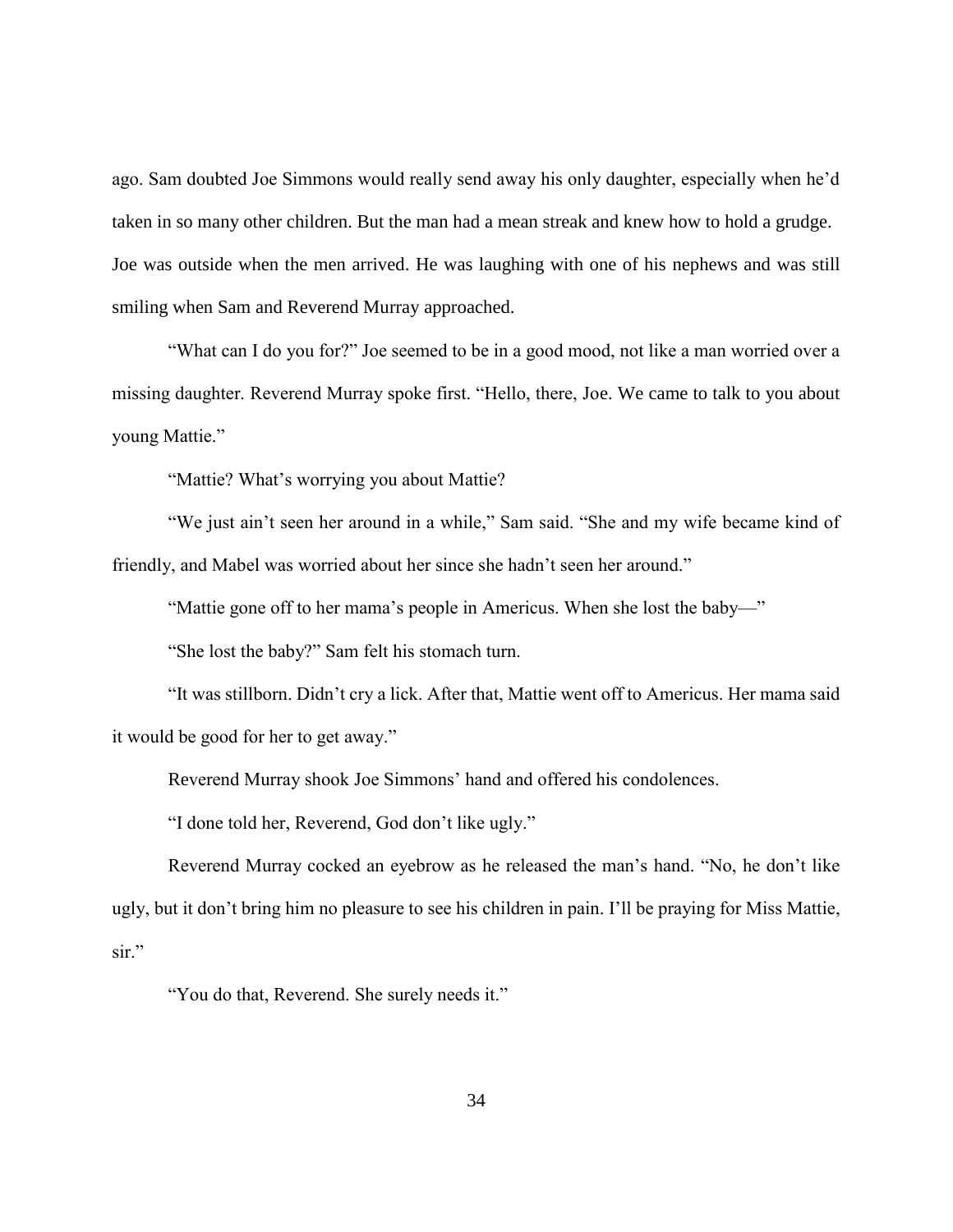Sam didn't know how he'd break the news to Mabel. She'd been preparing the house for weeks. Now those rooms would remain empty. Sam knew, though Mabel didn't, that the women from church were going to give Mattie a shower, and he'd asked George Cooley over at Tyson's to order a crib. There was no reason Mattie's baby couldn't have at least one thing that was new. He prayed silently for the good Lord to show him how to tell his wife. He knew he couldn't take the sting away, but he still couldn't stand the thought of hurting her.

Sam dropped Reverend Murray off at his parsonage then headed home. Sam pulled the truck up to the house and sat inside for a minute, trying to think of the right words. He whispered another prayer before getting out of the truck and walking toward the door.

When he walked inside, the scene in the room took Sam's breath away. There was his wife, in the living room rocking a baby wrapped in a blanket and humming a tune Sam didn't recognize. She looked at her husband when he entered the room and nodded toward the basket sitting on the table. There was a note inside the basket: "My daddy thinks he was stillborn. He can't know where he is. This is the best way."

"I heard something on the porch after you left, and when I went out to look, he was just lying there in a basket at the door."

He was a tiny thing, no more than a week old, but everything about him seemed perfect to Sam. There were ten fingers and toes, a tuft of curly black hair, eyelashes that lay softly on his cheeks, and the softest skin he'd ever felt. Tiny fists moved beneath the blanket and the perfect face began to contort until it finally let out a weak cry, then a stronger one. Mabel cradled the baby to her chest and nestled her face in his neck. The sound was like music.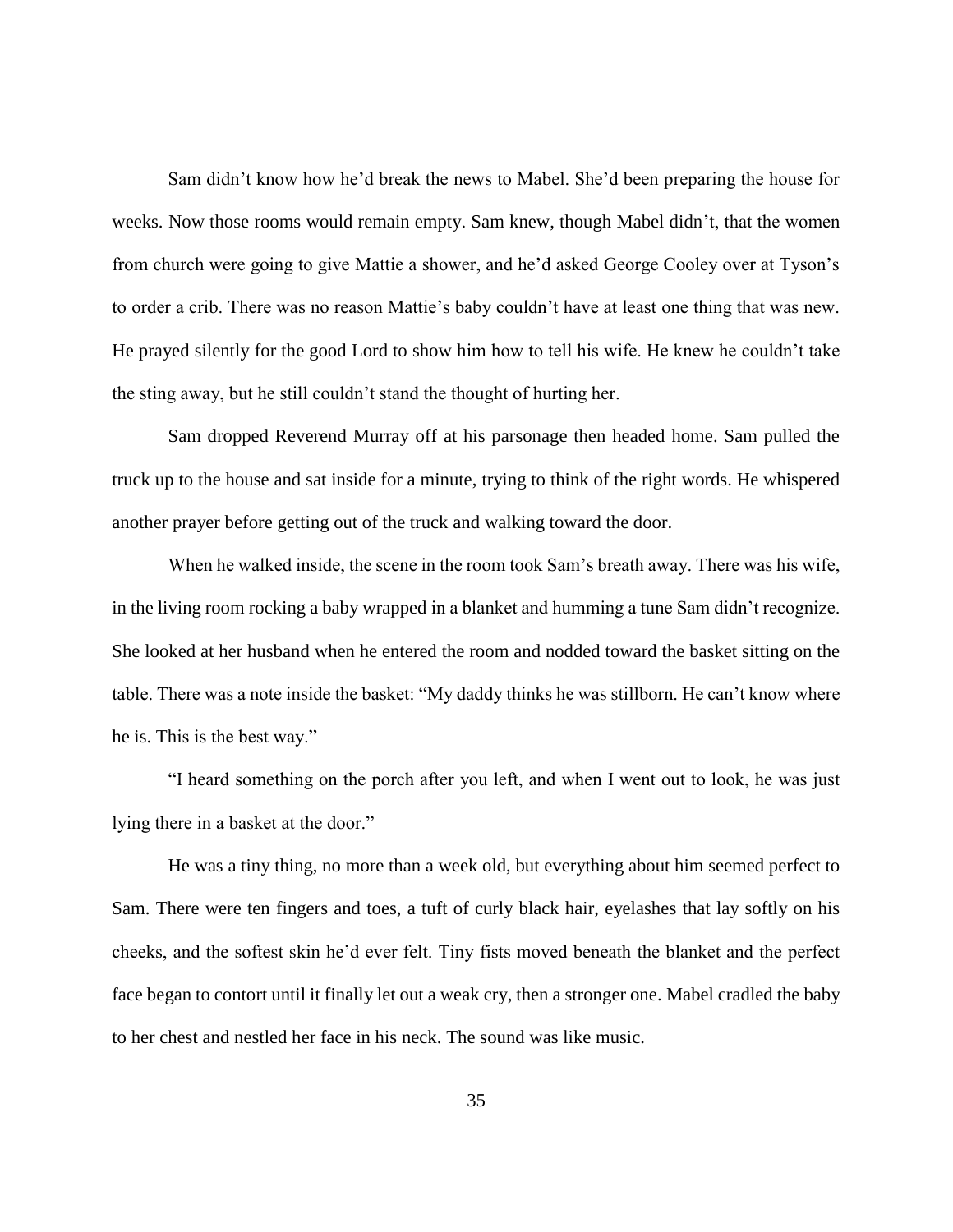"What are we going to tell people about where he came from?"

The baby was crying louder now, and Mabel was rocking him to the rhythm of the tune she had been humming. "We can just tell 'em the reverend knew somebody who couldn't keep her baby. That's the truth."

It was the truth, but it didn't settle well with Sam. He wanted something more, something formal, a ceremony or some paperwork. He felt protective all of a sudden, and he was surprised by the fierceness of this passion. Now that the baby was in Mabel's arms, he wanted nothing more than to keep him there. He would do whatever it took to preserve his little family. And he knew he meant that. He'd do anything.

# **GHOSTS**

I guess, looking back, I should have seen it coming. But when you're twelve, you don't trust your intuition. At least I didn't. So when I went to bed with a sneaking suspicion that our parents might leave while we were sleeping, I didn't take it seriously. I didn't force myself to stay awake or pretend to be sick. I just fell asleep, in the room with the ghost, and when I woke up I knew, without even checking, that our parents were on their way back to Jacksonville and that my sisters and I would be staying with our Aunt Jo in Mercury, Georgia, for the whole summer.

Aunt Jo had visited us at every military base Dad had been stationed, but we had never stayed with her. Mama thought the country would be too much for us. I didn't like to think we were spoiled, but Mercury was part of a different time. Aunt Jo had only recently gotten indoor plumbing, and the yellow room where I slept was haunted. I hadn't seen the ghost, but I knew it was there, just like I knew Mama and Daddy would be leaving.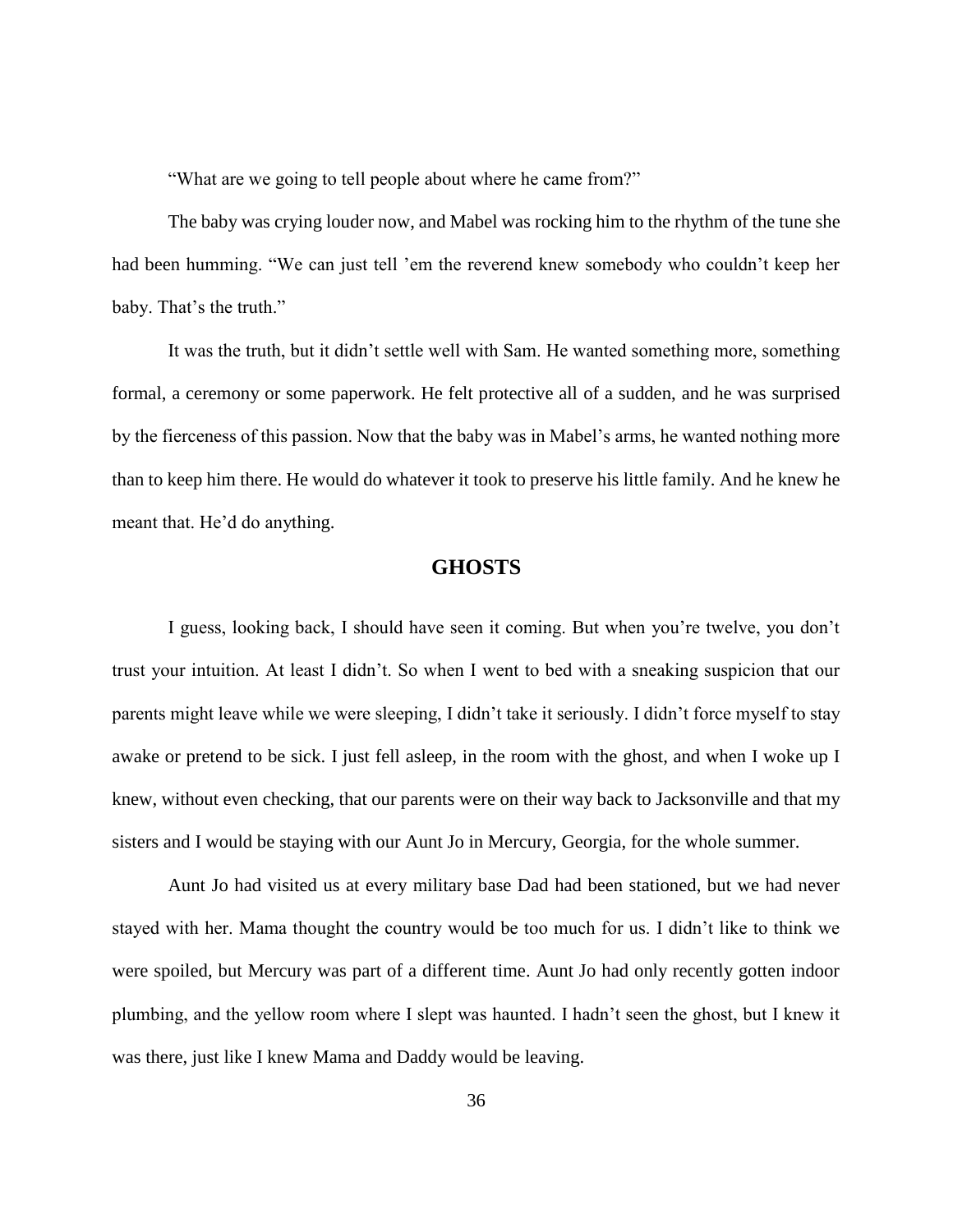"You up yet?" Aunt Jo called out from the door. I was sprawled out on the big bed, playing possum as my mother called it, but Aunt Jo just walked in and sat on the edge, as if she knew I was pretending to be asleep. "I know y'all girls wasn't planning on staying here with me, but it won't be no chore. You'll see. Your daddy used to love coming up here to see me." Aunt Jo started wiggling my toes, like all the little piggies had somewhere urgent to go, and I laughed out loud even though I wanted to spend the day in mourning. "That's what I'm talking about," Aunt Jo said. "Now get on up and come get you some breakfast."

I crawled out of bed as Aunt Jo left the room and took another glance out the window above the big bed. There was no station wagon, no Mom, no Dad. No buffer between the country and the city. No one to tell Aunt Jo that we didn't mean any harm but we just weren't used to outhouses and fried chicken that had been walking the lawn just hours before dinner. We were citified, like Aunt Jo had said yesterday.

I heard my middle sister, Julia, wail from the other room, and I knew she was up. "No," she screamed. "I want my mama. Where's Mama?"

I heard Aunt Jo's voice, but I couldn't make out what she was saying. By the time I got to the room, Julia was throwing a full-blown tantrum. Her body fell limp before she passed out on the floor. Ava, the youngest of us three at age eight, watched from the bed. She looked worried, even though Julia had done this dozens of times when Daddy was away. Usually Julia only threw fits in front of Mama, but here she was acting the fool in front of Aunt Jo.

"Get up from there," Aunt Jo said, watching her closely. I tiptoed around my sister, who was just lying on the floor like a dummy, and sat down beside Ava to get a better view. "Well,"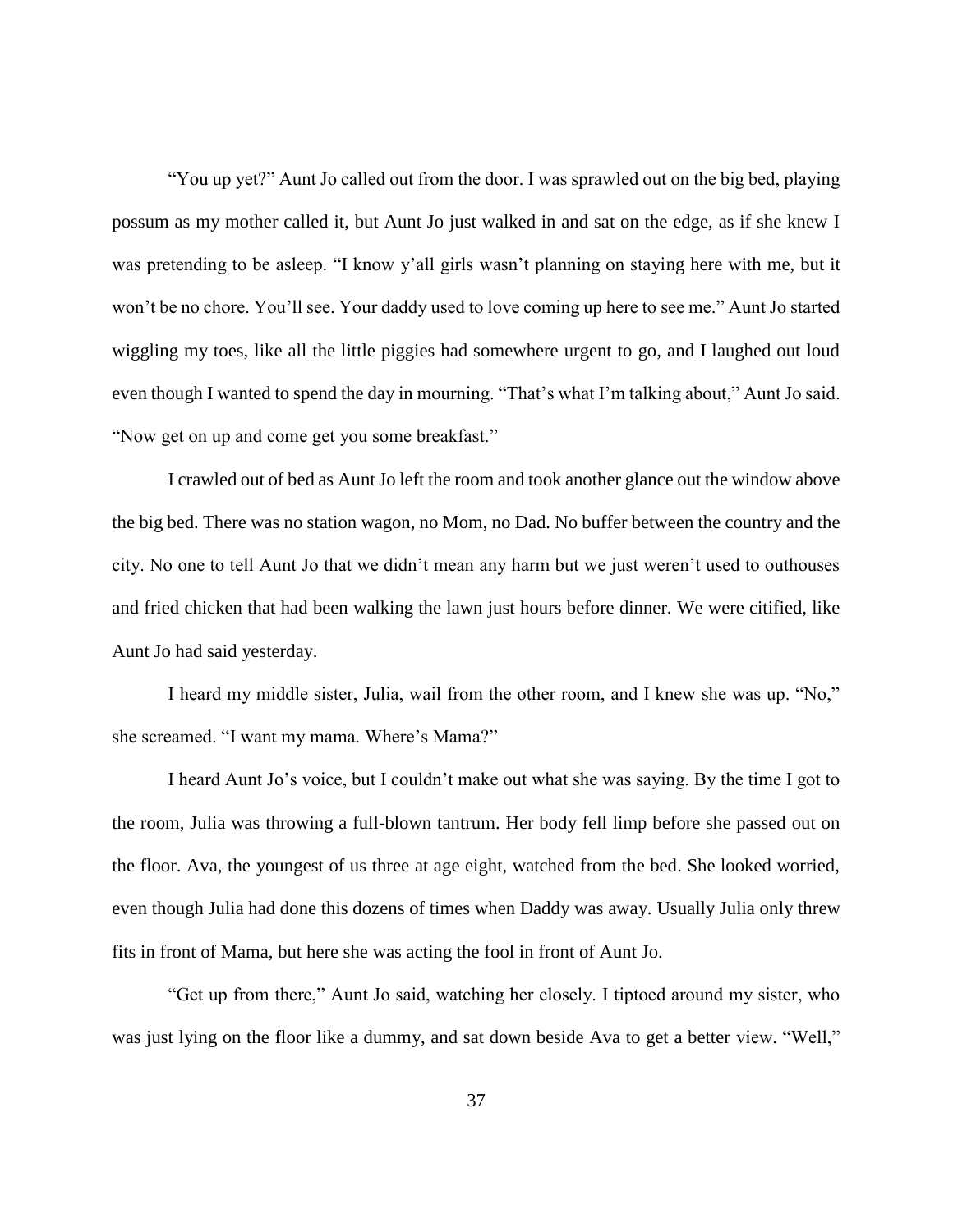Aunt Jo said. "When you get ready, there'll be some breakfast in the kitchen. But if you take all day, it might get tossed to the chickens."

Aunt Jo looked at me and Ava. "Come on now. You two get dressed. We got things to do. People to see today. We don't have all year."

## ###

Aunt Jo was our father's aunt, so technically she was our great Aunt Jo. But things like that didn't matter in Mercury. Everybody was everybody's cousin. At least, that's how it was in The Bottom, where all the black folks lived. Women of a certain age were referred to as aunts, because you might be related so you ought to show respect just in case. Aunt Beulah Ann (not our real aunt) explained this to us the day our parents left town. She came by to borrow some eggs and instead sat down and had some breakfast. She said we had kin all round these parts and that it was good that our daddy was making sure we got to know his people. Aunt Jo promised her that we'd see Everybody because apparently Aunt Jo knew Everybody. "I'ma take them round," Aunt Jo said, "just as soon as Jules get up from off that floor and get herself some breakfast."

Julia seemed to regain consciousness all of a sudden, as if a spell had suddenly been broken. She walked into the kitchen still wearing her pajamas. She held a hand to her forehead presumably to ease the dizziness and, carefully, took a seat at the table. If there's one thing we knew, it was that Aunt Jo was a great cook. My daddy had said she could make hotdogs and beans taste like a gourmet meal. But we'd never know because Aunt Jo didn't cook that kind of food. She only knew how to cook country food—fried chicken and biscuits, cornbread and collard greens. And the vegetables always came out of her garden, which was crowded with rows of cabbage, onions and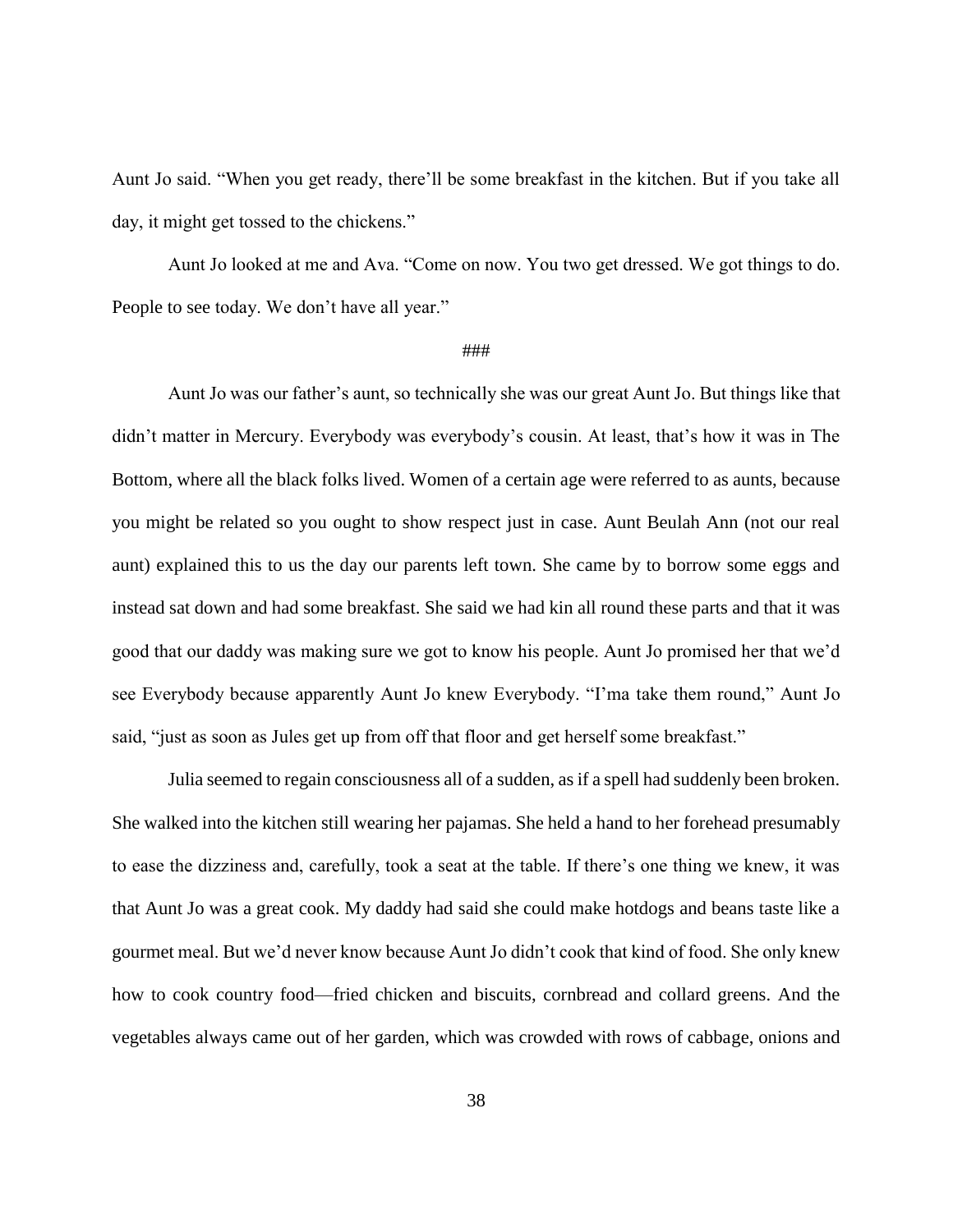green peppers, snap beans, tomatoes, and so many other things we were used to getting from the grocery store.

We loved our Aunt Jo. Whenever she came to visit us on whichever military base we were stationed, it was like a holiday, with Mama making her special apple rum cake and keeping spiced pecans sitting in fancy dishes around the house. Dad would take us all out to dinner, saying his two favorite ladies deserved a break from the kitchen. Of all my relatives, they said Aunt Jo was the one I was most like. I don't know why they said that back when I was twelve. Aunt Jo was tall and the color of caramel. Her hair was wavy and fine. It was easy to see that she used to be beautiful, though her hips had grown wide over time. I looked nothing like that. Mama said I was the color of milk chocolate, and my hair was no stranger to a hot comb. I wore glasses—still do and I was too tall for twelve with feet already as long as Mama's. The foot situation would not get better with age.

Even with the ghost, I was glad to have the yellow room. Its walls were bright and cheerful, and the big bed in the middle swallowed me but was incredibly soft. I figured Aunt Jo gave me this gift on purpose, that she realized I needed my space, considering I was twelve going on thirteen. But a few days after Mama and Daddy left, cousin Bennie came in from Atlanta, and Aunt Jo told her to put her bag down next to my bed.

Bennie was tall and elegant in a way. She didn't wear braids like me and my sisters. And even though she was only fourteen, she seemed a lot older. She wore dresses that Mama would have called grown, but I guess her mama, whose daddy was Aunt Jo's brother, didn't mind so much.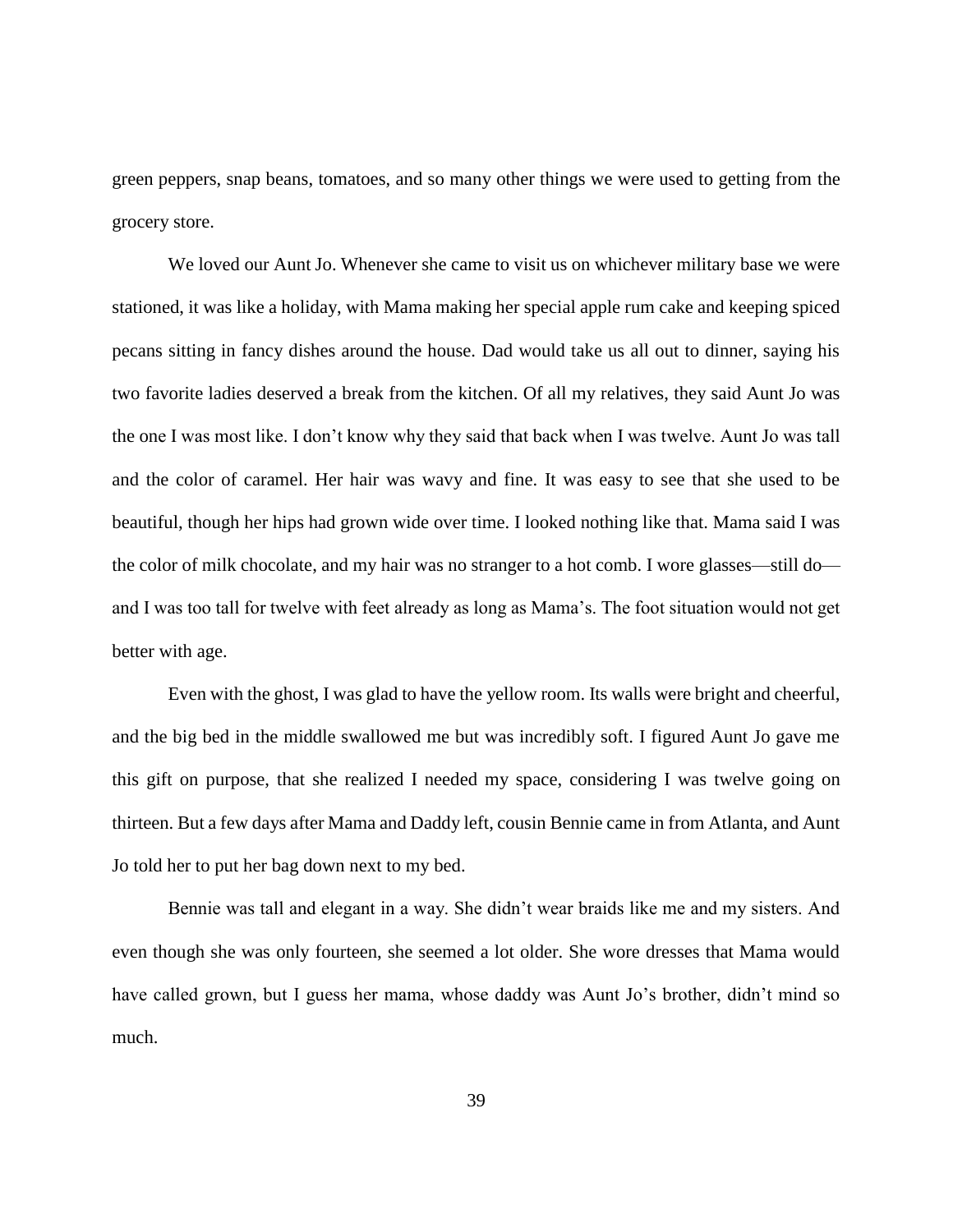"What do you have to drink around here?" Bennie asked, as if I were the maid.

"I don't know," I told her. "We had orange juice this morning."

She said she needed a Coca-Cola—and she said it just like that, "Coca-Cola." She said she couldn't take another step without one. "When you get used to a thing, you know how it is, Georgia. Old habits are hard to break."

Julia was an amateur compared with this one.

## ###

I knew there were books about this sort of thing, communicating with the dead. But I hadn't read any of them, didn't know how to locate one without being seen, and wasn't sure the ghost in the yellow room would respond to their techniques anyway. So I came up with my own strategy, one I might have reconsidered had I thought it through in the first place: I began to write to him.

*Ghost,*

*My name is Georgia, and I come in peace. My cousin Bernice and I will be staying in here for the summer. I hope you are a friendly ghost.*

*Sincerely, Georgia P.S. I'm not afraid of you.*

The last line was a bluff. I hadn't even considered what it would mean to sleep in a room with a smart ghost, one that could read my thoughts, or reach from the supernatural into the natural and stroke my cheek or touch my hair. Or worse. I thought of the ghost as a benevolent spirit, a fixture in a house filled with memories that refused to stay in pictures. I wasn't prepared for him to be anything more than that.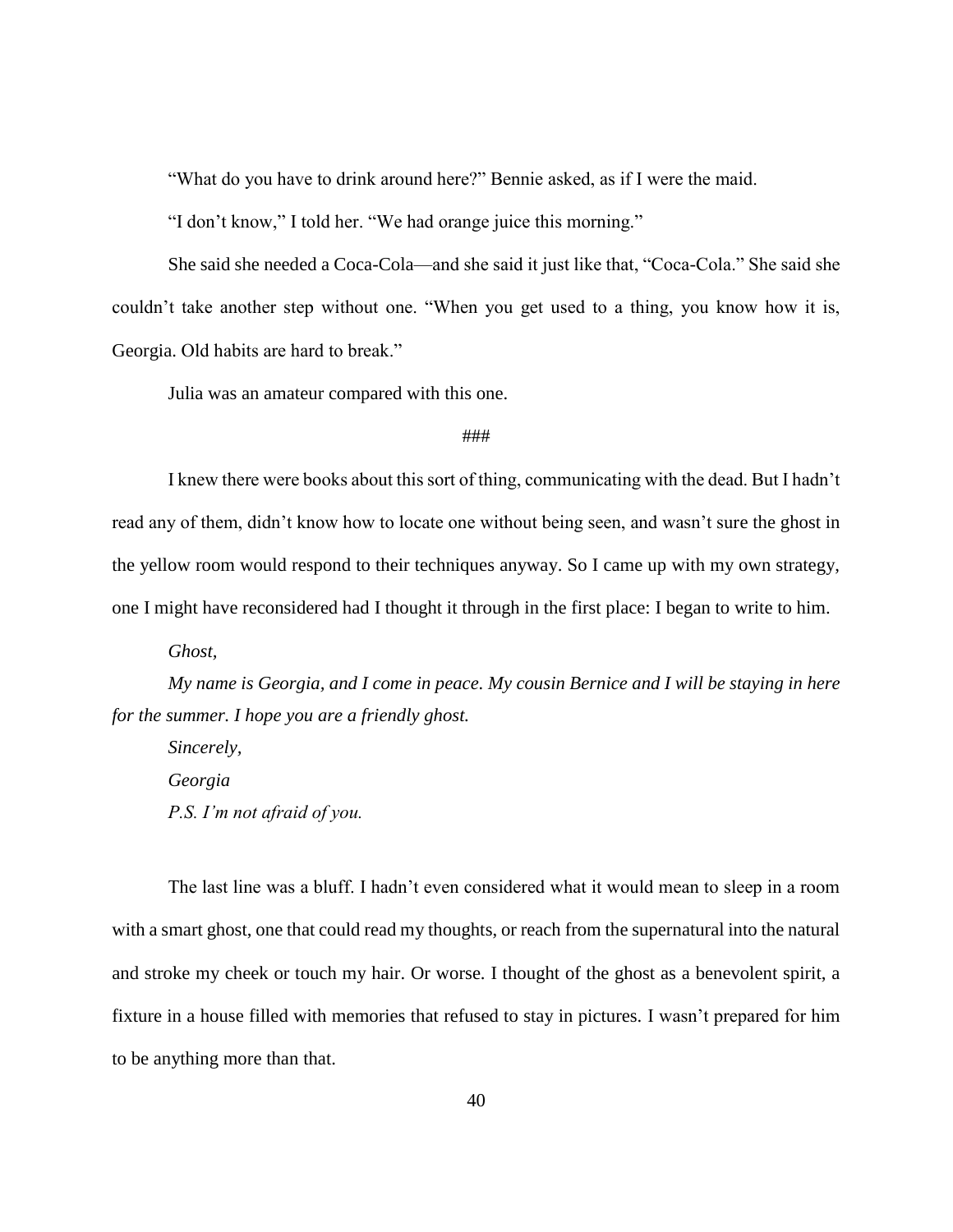I left the letter on the bureau at bedtime and got up before Bennie so I could remove it in the morning. If the ghost couldn't read in the dark, we were both in trouble. But I didn't want Aunt Jo to walk in and find it, or for Bennie to wake up in the middle of the night and stumble upon it. This was private, something between the ghost and me. Drawing too much attention could spoil everything.

The secret wasn't easy to keep while I was sharing a bed with Bennie. She slept curled into a tight ball and would flinch hard anytime I moved. Once she jumped so hard she woke herself up. I had never seen a more nervous sleeper.

I wrote every day, storing the previous day's letter in a notebook that I kept with my luggage. Bennie was nosy if nothing else, and she'd surely tell Aunt Jo if she ever caught me. As far as I could tell, the ghost wasn't talking back. Once I heard a voice crying out, and I thought the ghost might have been trying to get my attention, but it was just Bennie having some kind of a bad dream. Still, I was undeterred. My letters simply got longer.

## *Ghost,*

*Things have been pretty quiet on your end, but I guess it's probably hard for you to talk to people who aren't dead. Sometimes, it's hard for me too. I told Mama and Daddy I didn't want to move, but they didn't seem to hear me, and if they did, they didn't seem to care. They brought us here so they could get settled. They never even asked us what we wanted. My friends are all so far away now. Are you listening, Ghost? I need to know I'm not invisible.* 

*Sincerely, Georgia*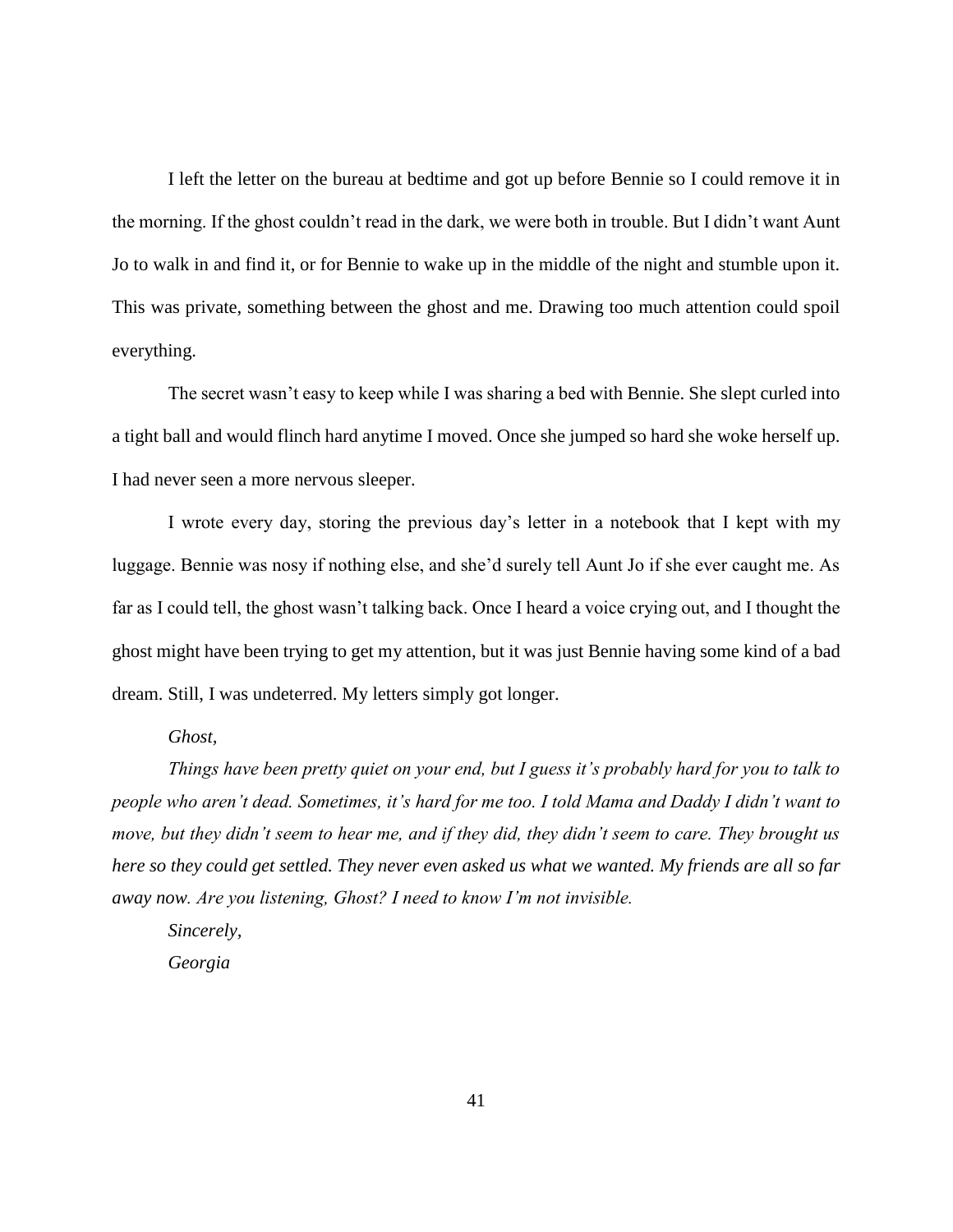During the daytime, I helped Aunt Jo pull weeds from her garden or listened to Bennie complain about all things Mercury. "I've never been to a slower town," Bennie said while we girls snapped beans at Aunt Jo's kitchen table.

"I know what you mean," Julia said. "I don't think I can stand to hear another story about Dad or your granddaddy. It's like they don't have anything else to talk about."

"I think they're the same stories, only changed a little bit," Bennie said. "Like the one about the time your dad got chased by a fish. I heard someone else say he was being chased by something else."

"A rabbit," Julia chimed in.

"Yes, that's it," Bennie said, laughing. "He was being chased by a rabbit. And that was the most exciting thing that had happened in who knows how long. I could never live here. I don't know how I'm going to make it through the summer."

I wanted to tell her she'd make it until her mother came to pick her up, just like us. Even Julia was settling in; Bennie could do the same. And though I hadn't intended to, I said as much: "Not everything is about you, you know."

Bennie looked at me like I'd committed a crime or something, but I was on a roll. "Aunt Jo has taken good care of us, and everyone's been nothing but nice, and you walk around with your nose in the air like you're better. That's just not right."

"Oh, really?" Bennie said. "Since when did you become the mayor of Mercury? This town is not my home, just so you know, and these people are not my family."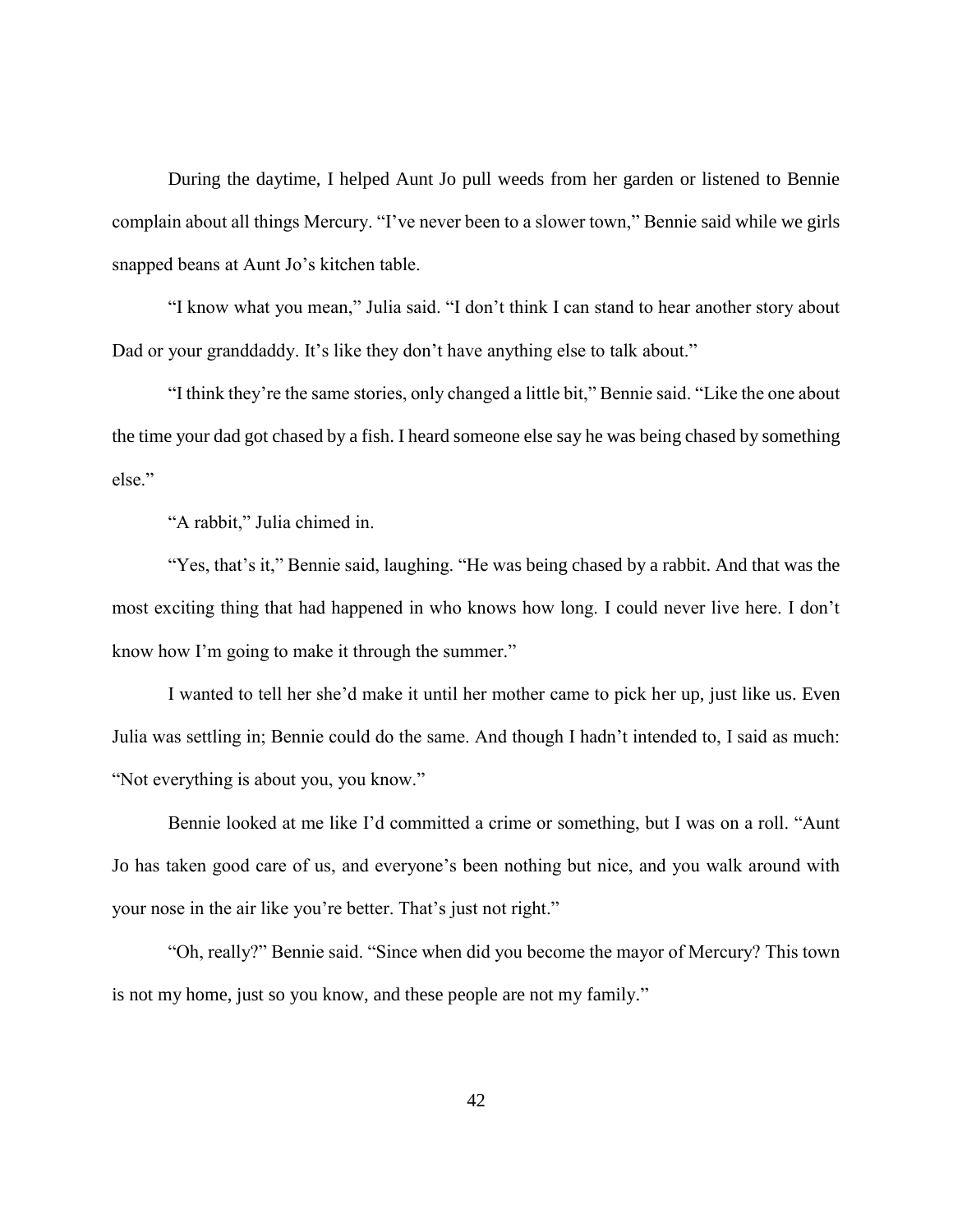"Half the people in Mercury are related to us," I told her. "Aunt Jo says it's good for us to get to know our relatives. Maybe that's why your mama sent you here."

Bennie shot me a look meaner than any I'd seen so far. "That's not why she sent me here. What do you know?"

*Ghost,*

*I'm not sure what happened to me today. I told Bennie exactly what I was thinking. I never do that. She didn't like it, and she told me as much, which is exactly like her. I don't know why Bernice thinks she has to be the boss of everything.* 

*I talked to Mama and Daddy. They're coming to pick us up in July. Mom seemed real upset about leaving us here without saying good-bye. I told her it was all right, and I meant it. It's not so bad here. I thought I heard you making noises again last night. If you can talk, please say something.*

*Sincerely,*

*Georgia*

I'd been writing to the ghost for three weeks straight when, finally, there was a breakthrough, and it was all due to my little sister, Ava. "Georgia, come look what I found."

I followed her down the hall and into the bedroom she'd been sharing with Julia. She knelt by the dresser—a tall antique that looked tired after such a long life—and pulled on the bottom drawer. It was stuffed to the brim with a little of everything: letters, photos, documents that looked no more or less valuable than the other items Ava had been rummaging through.

"I couldn't find my socks, and Julia told me they'd be down here. There aren't any socks, but there are pictures of Daddy with a little boy."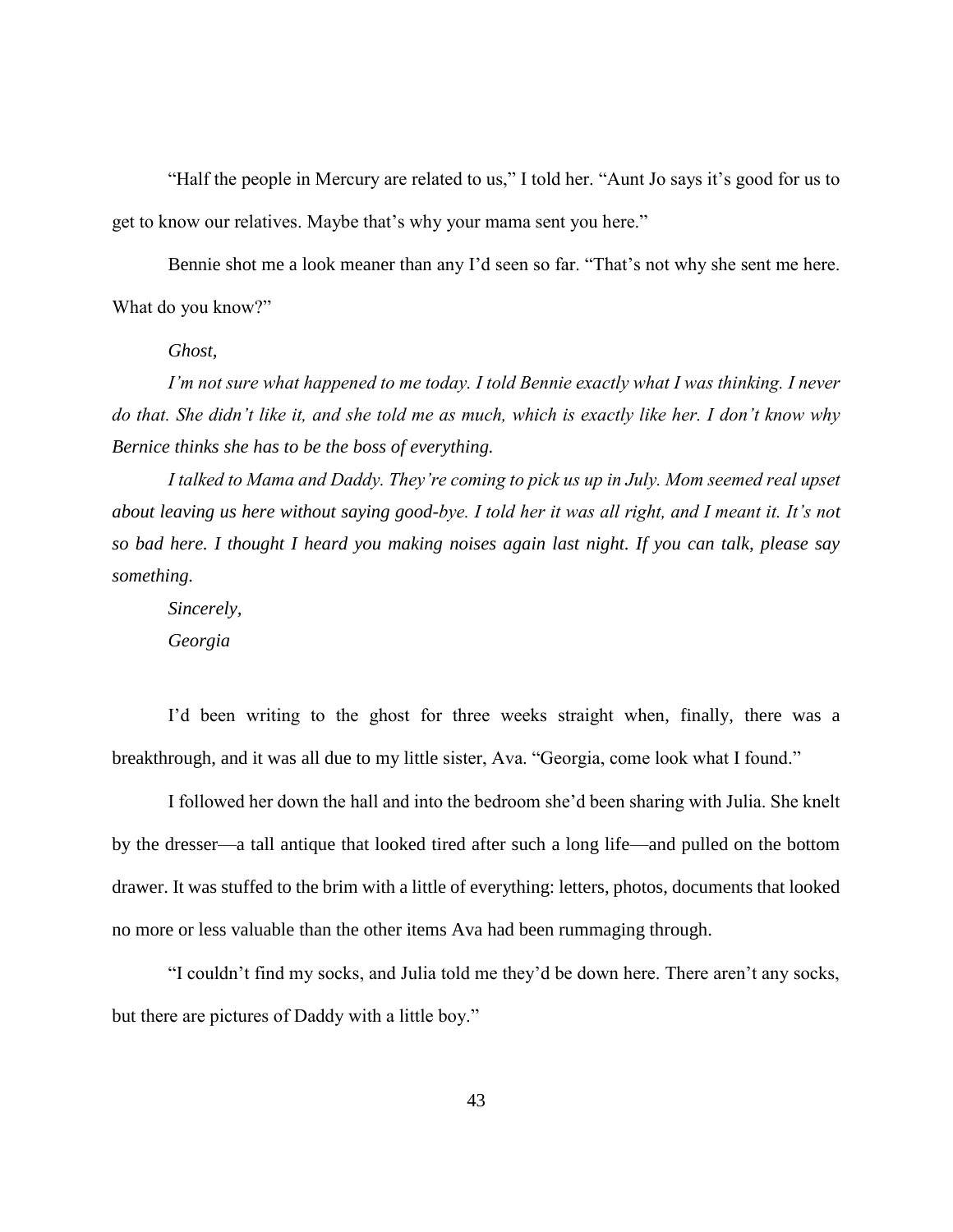I knelt beside my sister and picked up the photos one by one. They were too old to be of Daddy, but the man did look an awful lot like him. "I don't think this is Daddy, Ava. I don't know who it is."

"It looks like him."

"But the picture's too old. Daddy would have to be a hundred years old for this to be him." "Are you going to ask Aunt Jo?"

I wasn't sure about revisiting the past with Aunt Jo. She didn't like to talk about her father, or anyone else dead for that matter. But I hadn't learned the value of letting dead things lie.

"I don't know. But don't tell anyone about this, OK? Let it be between just us."

"But I already showed Julia."

"Then tell her to just keep quiet about it, OK? I want to find the right time to ask Aunt Jo."

"Ask Aunt Jo what?"

Our aunt stood in the doorway, her frame almost completely filling the space. Her soft brown eyes moved from Ava then to me then back to Ava. As if on cue, Julia and Bennie appeared behind her.

"Ask Aunt Jo what?" she asked again. "Ain't no sense in keeping secrets."

"We found a picture in the dresser drawer that looks just like Daddy, but Georgia says he'd have to be a hundred for it to be him."

I looked at Ava, realizing for the first time that she couldn't keep a secret. What's worse, she wasn't even apologetic. This was something I'd have to remember.

"What picture?"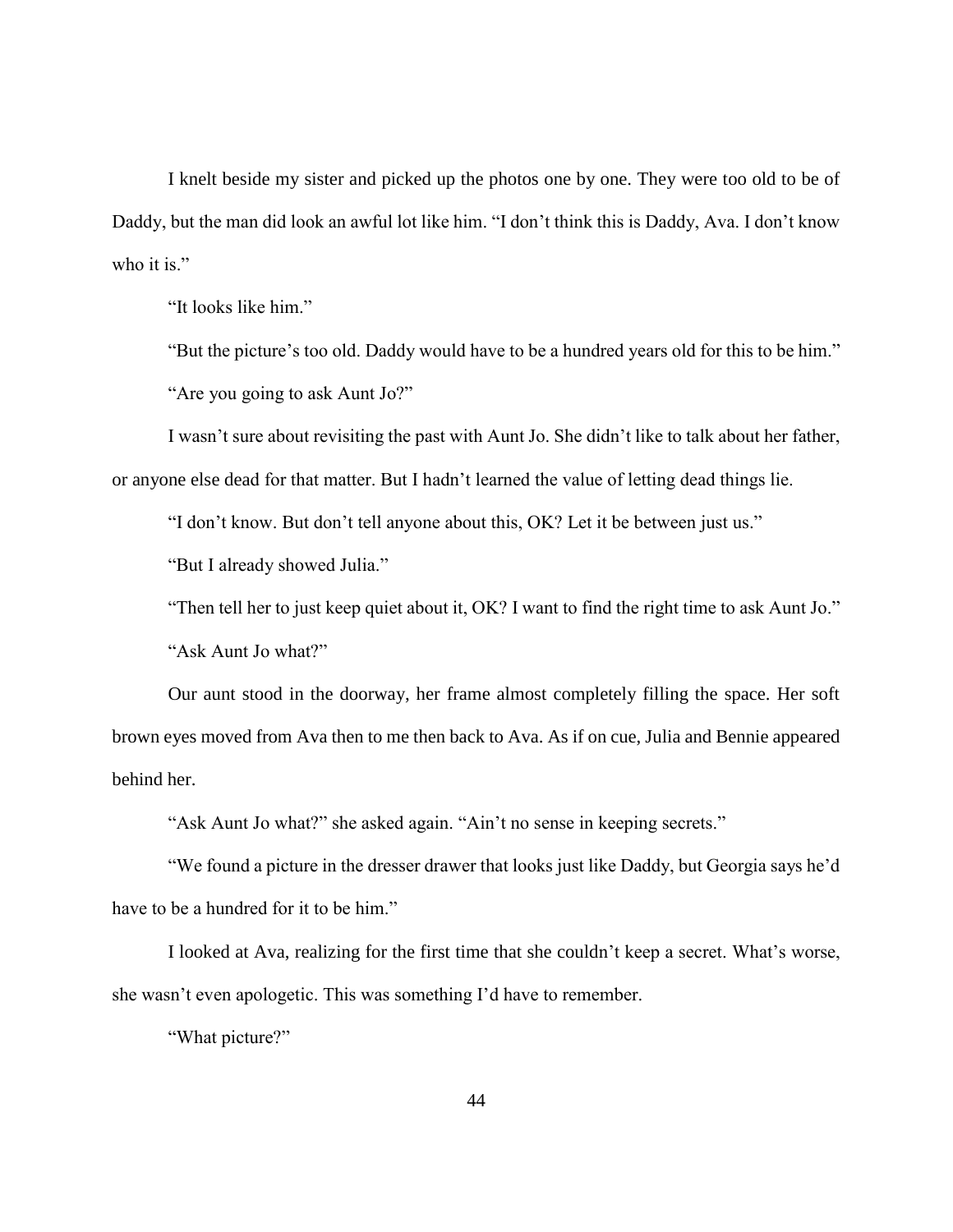Aunt Jo directed the question toward me. I was supposed to be sensible, able to explain things, to mediate between the child-world and the grown-up one Aunt Jo lived in.

"Ava and Julia found it earlier today. We wanted to know who it is. He looks an awful lot like Daddy, but it can't be him."

I passed the snapshot to Aunt Jo, tenderly, wanting to protect the brittle photo as much as my aunt. Her face softened into a smile, and I felt myself breathing for the first time in a long minute. "Well, if that don't beat all. This is my father with your Uncle Henry when he was a little boy. I never realized how much he and your daddy looked alike. That's just too much."

She was laughing now, her face transformed by her broad smile. "If that don't beat all," she said, chuckling again.

Bennie stood on her tiptoes to look over Aunt Jo's shoulder at the picture of her grandfather when he was a little boy. Julia looked at the photo as if it were the first one she'd ever seen.

I wanted to resist—I really did—but the words slipped out, and there was no way to push them back in. "Is he the one who died, the one they lynched?"

Aunt Jo's smile fell and I could tell I'd brought up something she didn't want to remember. I should have stopped right then. A girl with better sense would have. But instead of leaving well enough alone, I said the thing I'd been thinking for the last three weeks. "Is he the ghost in the yellow room?"

"There's a ghost in here?" Julia said in a pitch higher than any I'd heard her reach. "Aunt Jo, we can't stay here with a ghost. He might try to eat us."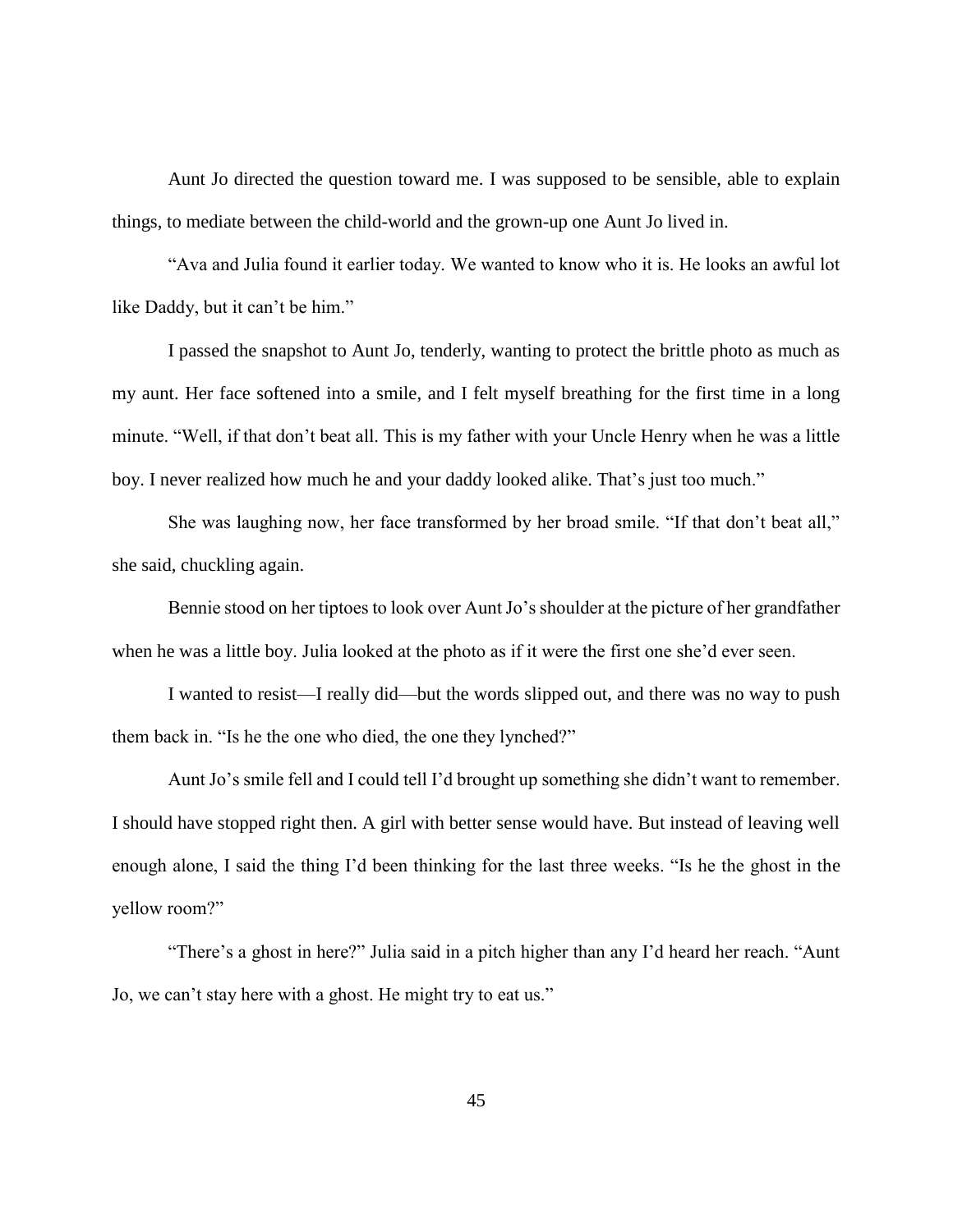"There's no ghost in our room," Bennie said in a huff. "I couldn't sleep in a room with a ghost. Spirits know this. They wouldn't dare try me."

"Maybe he's a good ghost," Ava said.

"Or maybe he's a bad ghost who's been giving Bennie those nightmares," Julia said. "That's probably why her face has been so puffy."

Bennie shot Julia a look, and they were all talking on top of each other—at me, to themselves. With one long shout Aunt Jo got everyone to calm down and, unfortunately, turn their attention back toward me.

"Your daddy shouldn't have told you that tale," Aunt Jo said. "There ain't no ghost in this house."

"I know I hear noises sometimes, Aunt Jo," I said. "Like a wind blowing. Maybe it's your daddy trying to tell us something."

"This is an old house, baby, with lots of things that need fixing, but there ain't no ghost in here."

"But Aunt Jo, I know I hear something."

Aunt Jo looked tired all of a sudden, and she sat down heavily on the bed. "That room catches a draft, and the air comes screaming through like a banshee sometimes, but the house ain't haunted. Baby, you got to learn to let them dogs lie. There's enough trouble among the living. Don't you be going waking the dead, you hear me?"

"But Aunt Jo, how do you know?" I crumpled to the floor, crying, though I wasn't sure why. Julia followed behind like a shadow. Ava sat down next to me, on the side without Julia, and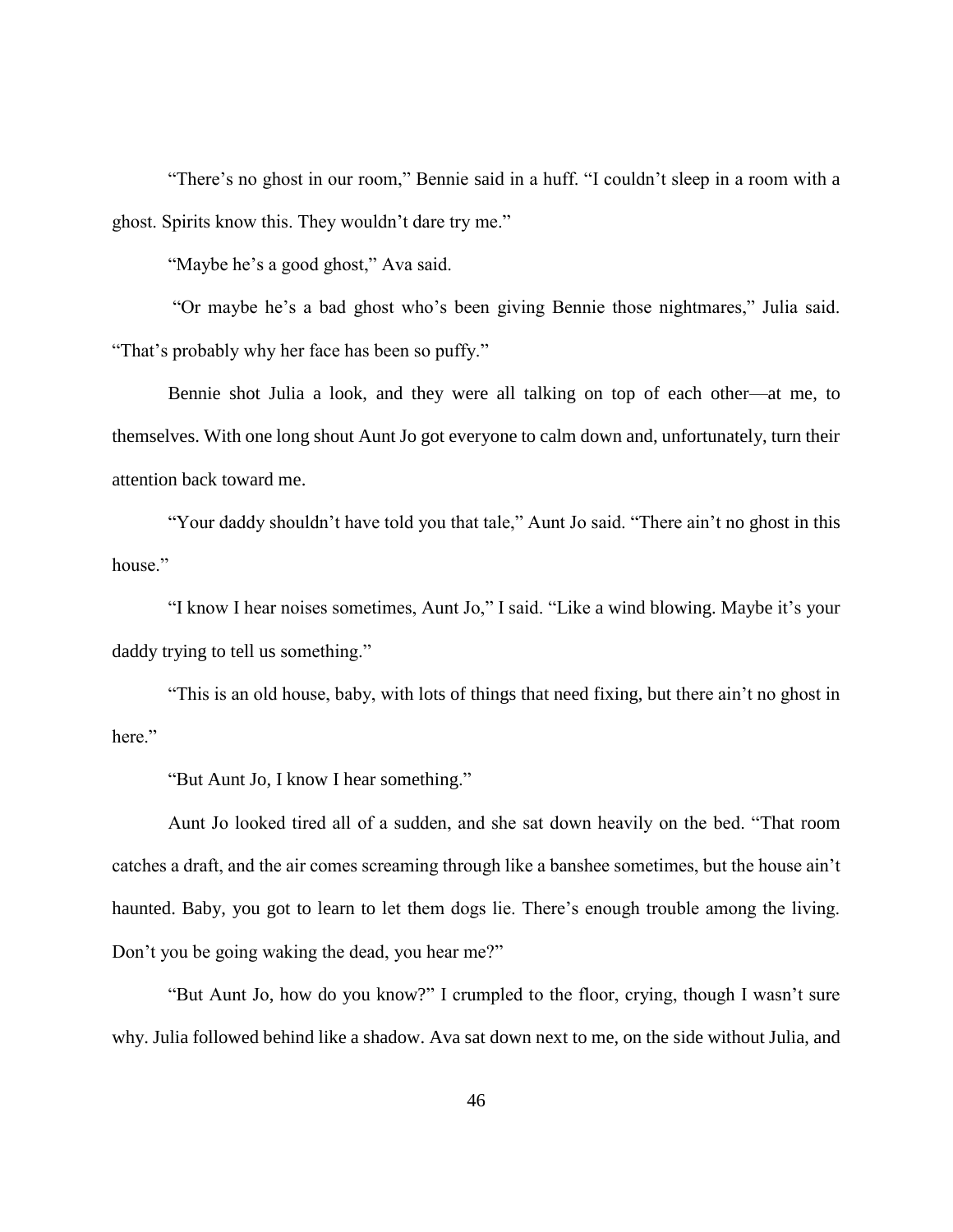laid her head on my shoulder. Aunt Jo sat the photo on the bed and stood up from the bed. "Not all secrets are meant to be told, baby." Then Aunt Jo disappeared down the hall.

## ###

The tears ceased almost as quickly as they came, and I got tired of the floor. I left my sisters in their room and walked back to mine, only to find Bennie sprawled across the bed with an assortment of notebook paper strewn all around her. She looked up at me with laughter in her eyes. "You've been writing letters to a ghost? And you hid them under the bed? You have got to be kidding me."

I wasn't having a good day. Bennie knew that, and still she had to take a jab. "You should be grateful I made peace with him," I said. It was the first thing that came to mind, and then, "He could have tried to eat you or something."

"Oh, really. So ghosts eat people now. You can be such a baby sometimes."

"Well then, I guess it's contagious."

"What's that supposed to mean?"

"You know exactly what it means. It means you're a whiny, spoiled crybaby." I didn't know where the words came from. I didn't know if I had grown a backbone or a tail, or whether either would last. But I felt powerful all of a sudden, and I liked it. "You're not better than us. You're just a brat."

Had I been writing this down for my friend the ghost, I never would have come up with what happened next. Bennie broke down in heavy sobs, her tears gushing like a fountain. Here was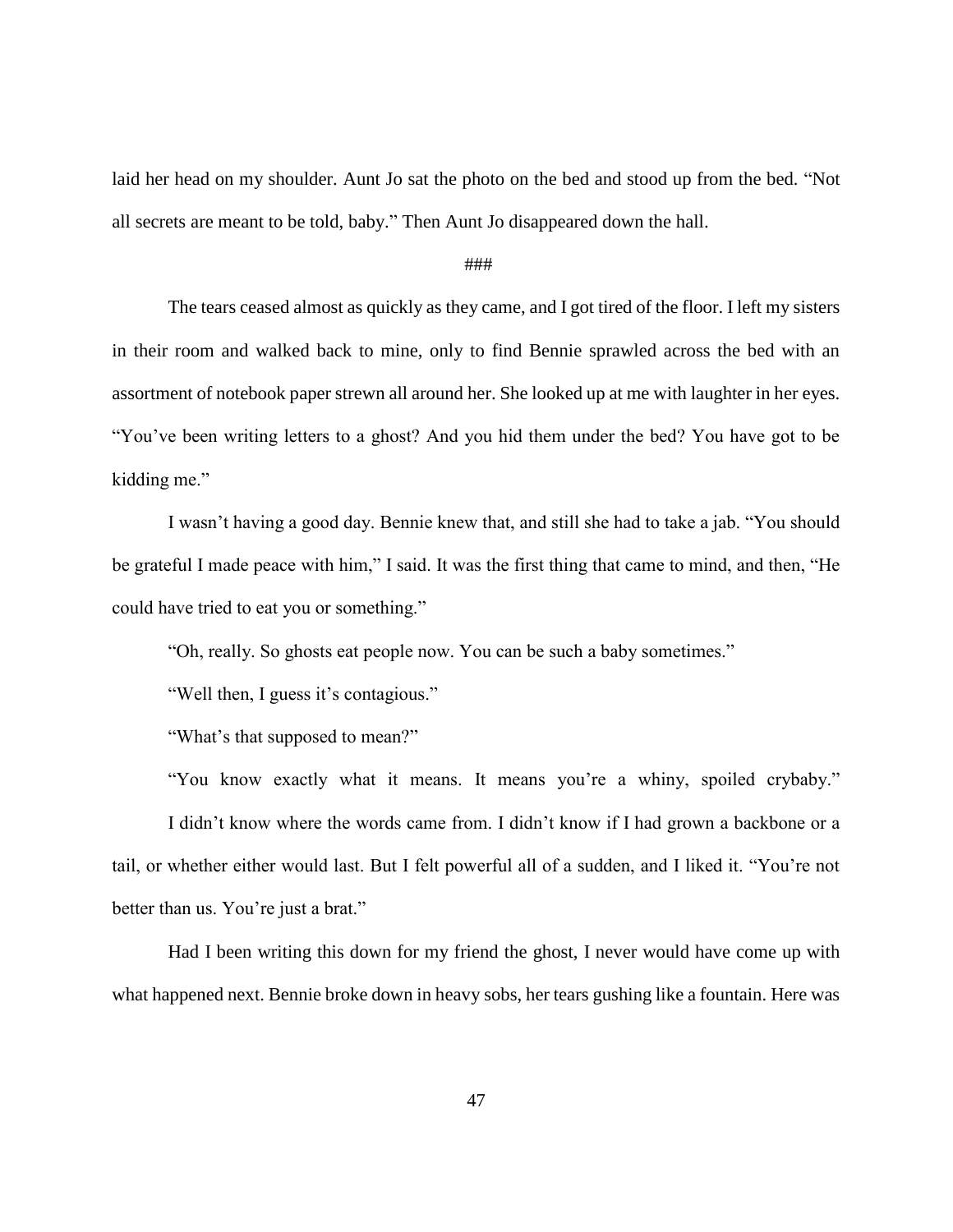my regal cousin Bennie crumpled up on the bed in a heaping mess. Watching her cry like that not like Julia, who I knew was faking it—took the wind right out of me.

"I'm sorry, Bennie. I didn't mean it. I don't know what's been the matter with me. I've just been saying all the wrong things."

I crawled onto the bed and curled up beside her. "I didn't mean it. Honest."

Bennie turned and looked up at me, still crying like someone had died. "Do you know why my mama sent me here?"

I hadn't thought much about why Bennie came for the summer, but now that I was putting my mind to it, I figured her mama probably needed a break. This time, though, I didn't say what I was thinking. "I don't know. I hadn't really thought about it."

Bennie wiped her eyes roughly with the back of her hand. "My mother wanted to have Lester all to herself. Even after I told her what he did, she still wanted to be with him."

Bennie was starting to make me nervous. She didn't look like herself. She looked like me or Ava, just normal.

"What did he do?" I asked nervously, this new Bennie a stranger to me.

Bennie turned her back to me and curled up on her side across the bed, crushing my letters beneath her. I could tell she was still crying. "It doesn't matter," she said.

Mama and Daddy hadn't told me much about the birds and the bees, but I'd gotten the gist of it from Mary Lou Stevens at school. She was in eighth grade and had a sister who'd had a baby before she was sixteen. Bennie didn't have to tell me her secret. Somehow I just knew. I lay down beside her and hugged her sobbing frame.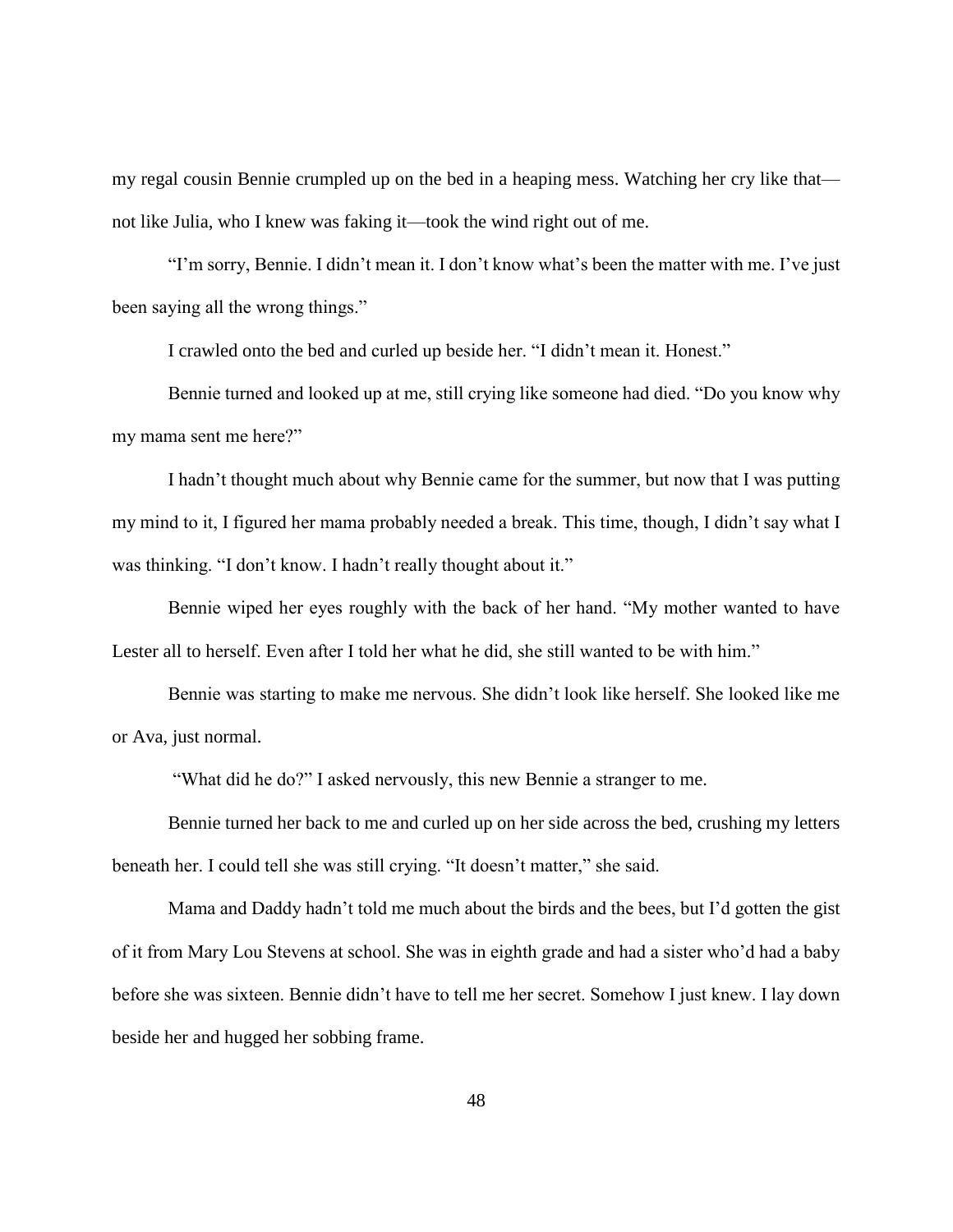"You need to tell Aunt Jo. She'll know what to do."

Bennie turned to look at me, and there was something new in her eyes: approval. "I will, Georgia, but not yet, OK?" Her eyes seemed to be pleading.

"OK," I said. I would wait for Bennie and for the ghost, until their secrets were ready to be told.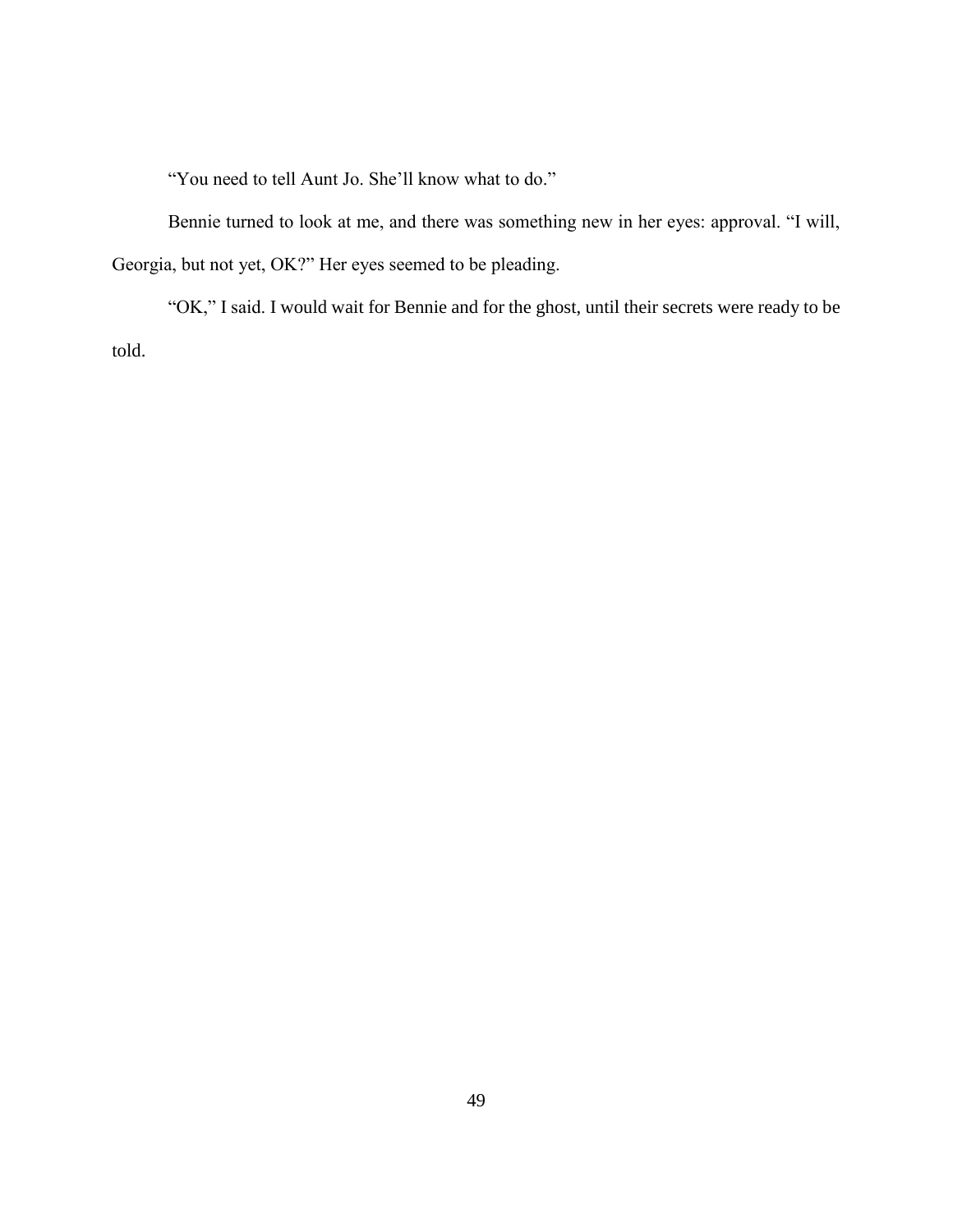# **THE ODDS**

The world as he knew it ended the summer John turned seven and he met his brother for the first time. His father's secret had been found out, and John's mother had been ranting and raving ever since about That Woman and how she would never come to her house, never speak to her children, never even think about looking her way if they crossed paths on the street. Then one day That Woman showed up at Mary Ann Cooley's door with a boy she said ought to know his father.

"I stayed outta your hair long enough. But he's going on twelve now, and he ought to know his daddy. Need a man to show him what's what."

Mary Ann hadn't cursed since the day she found Jesus at a Holy Roller meeting. The crowded room and stifling heat made her feel faint, and when she came to the preacher said she'd been touched. She stopped drinking whiskey and smoking tobacco and told George Cooley there would be no more rendezvous out behind her father's woodshed. They were married two months later and within a dozen years they'd had four girls and a boy. She'd kept all the promises she'd made to Jesus until That Woman pushed a button she didn't know she had. Every profanity she'd ever said or thought of came rolling off her tongue as if she'd never taken a hiatus.

John saw in his brother the big boy he wanted to be. William was tall with broad shoulders and a cool sort of swagger when he walked. John moved past his mother and the woman arguing on the steps and walked out on the porch to get a better look at this brother who hadn't been born but just showed up at his door.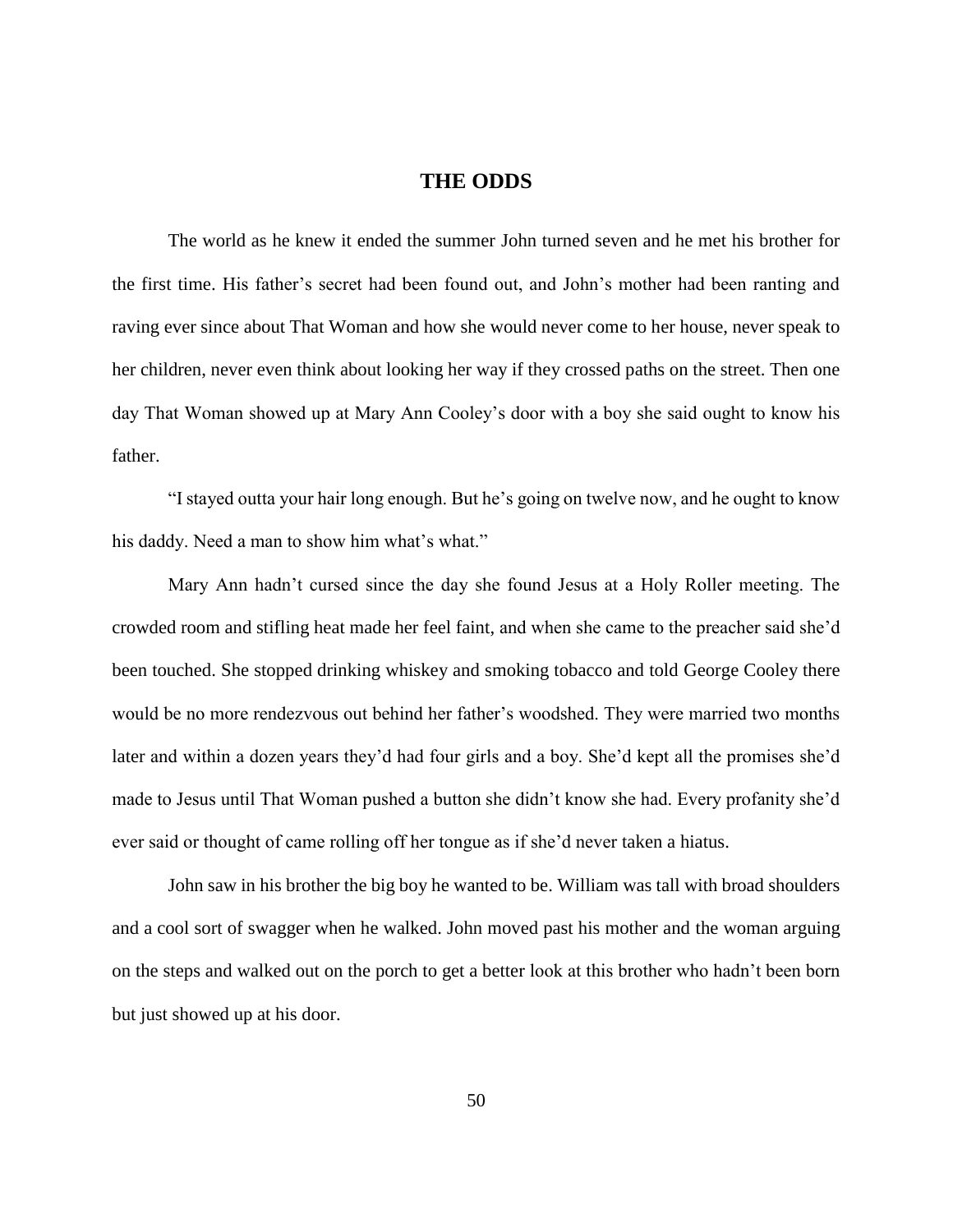"I got marbles, but I ain't learned how to play," John said. "Mama says marbles is in the devil's toy box. But Papa says you can't go to hell for playing children's games."

William smiled at his little brother, revealing a mouth full of the straightest, whitest teeth John had ever seen. "God don't have no problem with fishing, do he? I got a pole and my grandpa says there's trout in the lake out by Patterson's farm."

"Mama won't never let me go out near Patterson's. She says there ain't nothing but trouble out there."

"Old Mr. Patterson has the best peaches you ever did eat."

"Won't he sic his dogs on us?"

"He don't got no dogs. I bet you could—"

William's arm lifted without his permission, and he was suddenly being dragged off the porch behind his mother.

"I don't ever want to see you talking to That Boy," Mary Ann told her boy. For the first time in her thirty-three years Mary Ann's age was showing on her face. "He's no good. He won't bring nothing but trouble."

#### ###

John woke up the next morning to a rat-a-tat on his window. Outside he saw his brother, his arms full of ripe Georgia peaches. John's head was already out the pane when he remembered what his mother told him. As if he knew what his brother was thinking, William left the peaches in a pile near the bushes.

They were the sweetest peaches John had ever eaten.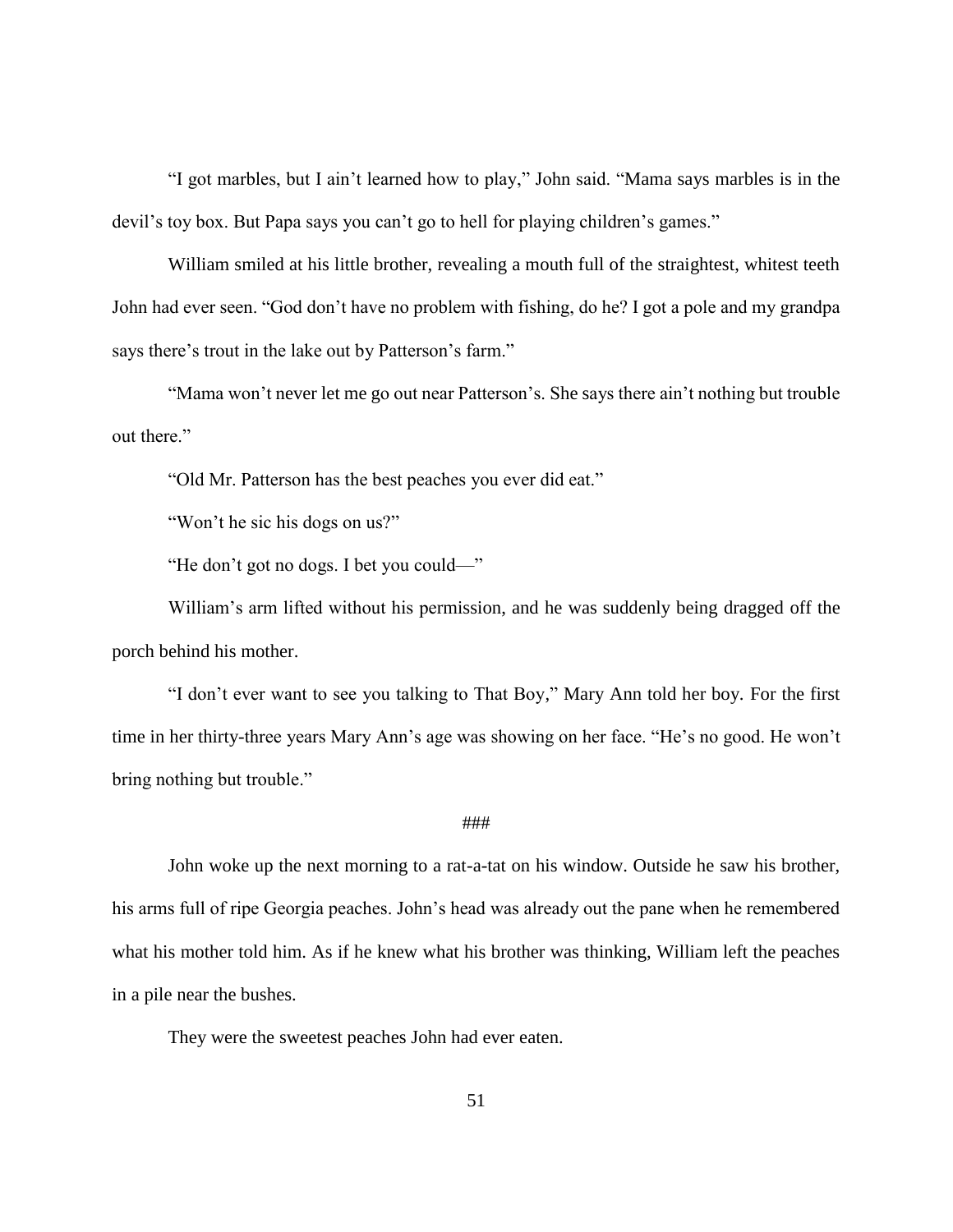The rat-a-tat came every day, with William bringing a new temptation. "You wanna go down to Patterson's lake? The water don't come up any higher than your thigh."

"My mama said I can't go."

"Your mama ain't got to know. I'll bring you back before sundown. She won't even have time to miss you."

After about a week, William wore down John's resolve. The younger boy crawled out of his bedroom window and onto his brother's shoulders, Mary Ann thinking her son was with his father at the store. The brothers walked for nearly a mile before William put him down and led the way to Patterson's lake. The sun seemed to stand still that afternoon and every afternoon William would show up at John's window to take him out into the world. William taught his brother how to fish and hunt and steal Patterson's peaches. "Sweetest ones at the top," William would say. "You gotta get way up there."

William taught him the important things too. Like how you would know when a dog was ready to have her pups. And who should win the World Series. And that Joe Louis had always been and would always be the world's greatest boxer. "He don't never do what you'd expect. He stays right on his toes, prancing round that ring like a natural-born dancer. Don't matter how big his opponent. He just tires him out, keeps him guessing."

William had never seen Joe Louis fight; he'd only listened to the boxing matches on the radio. He'd never even been in a fight, but he believed what he was telling his little brother. "Don't you never go looking for no fight, but if one comes, just keep him guessing."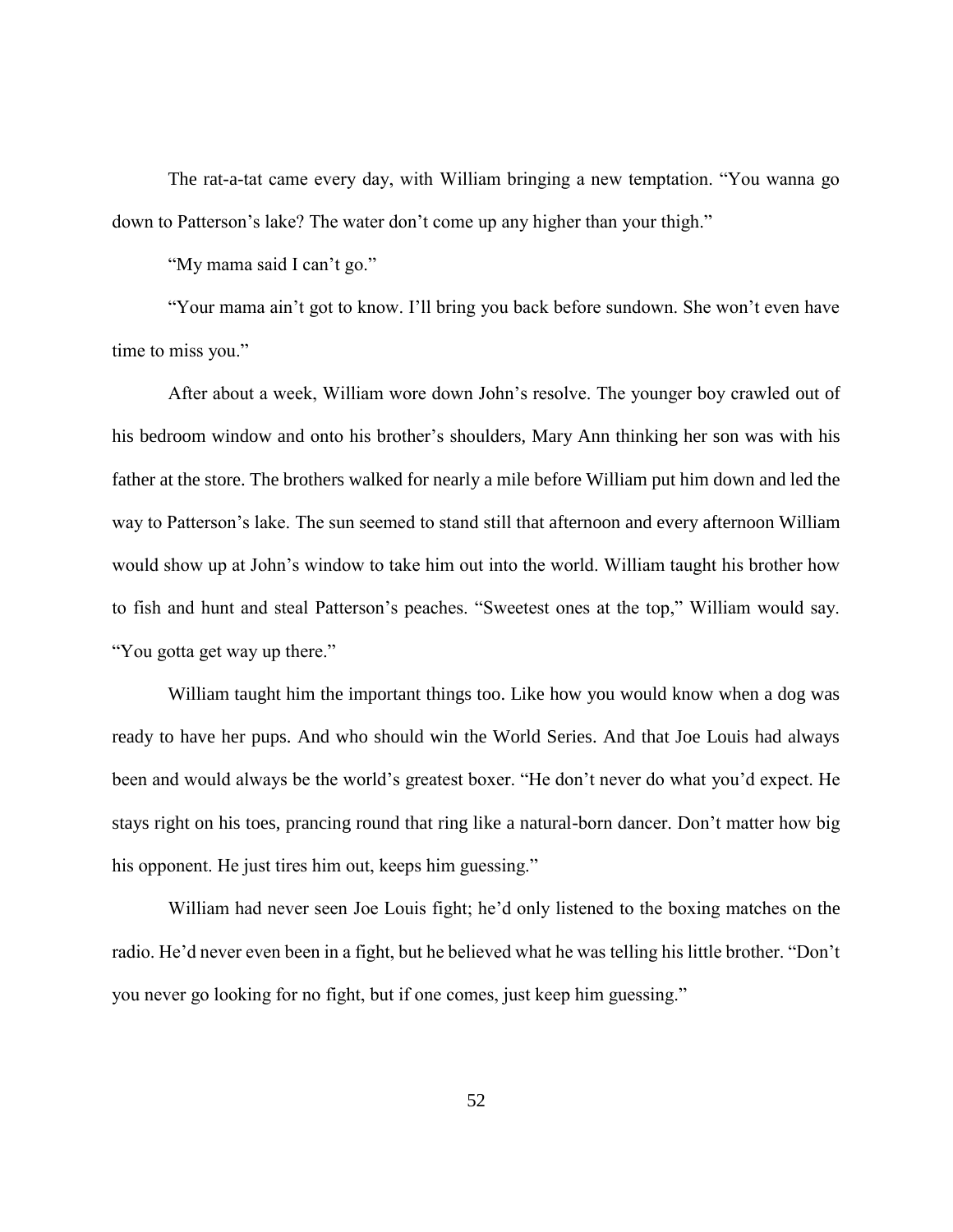That summer John became a little boy Mary Ann didn't know. He had learned to swim and to stare down raccoons. He could outrun all the other boys his age and had developed a mean batter's swing. Then, every day as sundown approached, William would deliver John back to his bedroom window, where he'd become his mother's son again and never let it slip that his sinful older brother had become his best friend.

## ###

It had been years since George and Mary Ann had seen eye to eye, but communication had completely broken down between them since That Woman, whose given name was Ruth French, had shown up at their door with that son of hers who was the spitting image of his father. George spent long hours working at Tyson's store then on the porch smoking cigars in the evenings after dinner. He barely listened to the girls when they chattered about the latest fashion or the newest musical recordings. And no matter how many times Mary Ann brought it up, George refused to discuss William or his mother or what happened twelve years ago. "I made a mistake, Mary. There ain't much more I can tell you."

George had met Ruth at nineteen when he and his brother, Joe, moved to Mercury and started sharecropping for Patterson. Ruth's family had worked for Patterson since before the war chopped up the South, leaving land to everyone except the Negroes. The days at Patterson's were long and hard and left little time for anything but a few hours rest. Except on Sundays, when George and Ruth would steal away to the woods to find a little comfort in each other. Ruth would stroke his chest and his ego while he told her about his plans to learn a trade, maybe go to college. "I was thinking about Tuskegee. Never been to Alabama."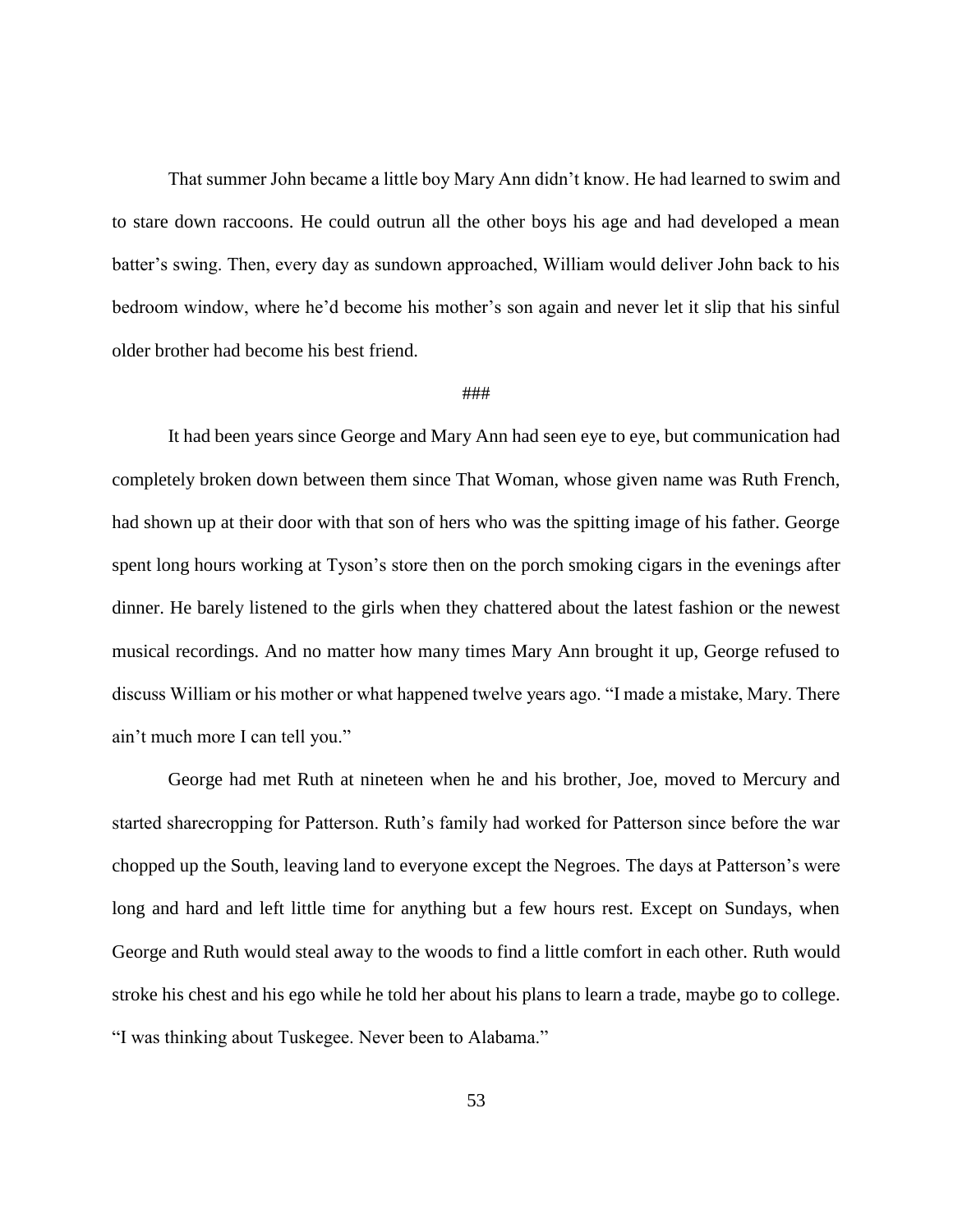"You could stay here. Maybe we could work our own farm."

"I don't want to farm for the rest of my life. My daddy was a sharecropper. His daddy was a sharecropper, and his daddy was a slave. I'm tired of people owning me. I want something that's mine."

Even when he wasn't tangled up with Ruth, George spent most nights sleeping outdoors so he could save his money. The next year George was enrolled in a college in Atlanta, studying business, but he landed back in Mercury two semesters later when his money ran out. He took a job working with Sam Tyson in his general store and slowly became the man in charge.

By that time he had married Mary Ann, a teacher's daughter whose family hadn't farmed or sharecropped since before Emancipation. She'd spent two years at Spellman and helped him at the store until the children started coming in waves—two girls, then three years' break; two more girls, then five years later, a boy.

Around the time his youngest daughter turned three, George started sneaking over to see Ruth. The first time they'd gotten together had been an accident. Then Ruth became a habit he couldn't break, a reminder of the man he was before his dreams came true. They met regularly for two years; then one day Ruth told him she was leaving and was gone.

George wasn't prepared for her return years later after her father had a stroke and slowly started dying. George knew Ruth slapped his wife in the face every time she walked into town with that son of hers who looked more like a Cooley than the little boy who lived in his house. But he was always glad to see her.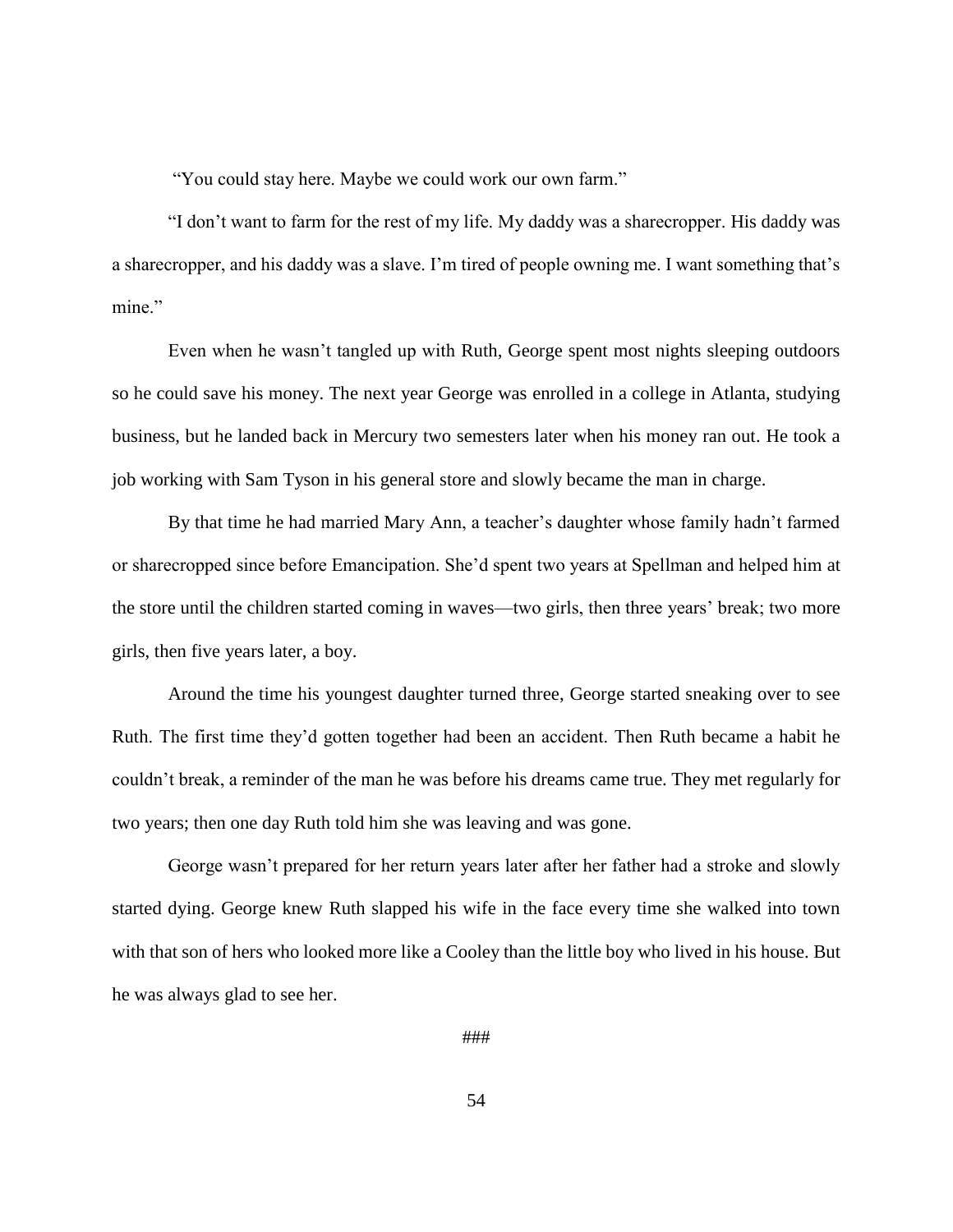John crawled out of his bedroom window and onto his brother's shoulders earlier than normal. When Mary Ann walked into her boy's empty room, his father still downstairs hunkered over his breakfast, she went into a panic. George knew John had been sneaking around with his brother, but he didn't know where his sons might have gone. "Don't worry none unless he ain't back by the evening," George told his wife, but that would not do. She paced her living room all day, her mind thinking of all the ways her only son might be killed. Then, finally, she heard William and John sauntering back toward the Cooley home just before sundown.

Neither boy saw Mary Ann coming when she burst out of the house carrying George's gun, fully loaded. "You put him down," Mary Ann screamed.

John had never seen his mother so hysterical, had never seen her hold a gun, had no idea if she could even shoot. William lowered his brother to the ground and held up his hands in a kind of surrender.

"You leave my house," Mary Ann said. "And don't ever come back. You stay away from my son, you hear?"

George walked up just then, having left work early to see if John had come home, and he heard his wife yelling at his boy. "Mary, put down the gun. William ain't hurt nobody."

She looked at the father, then at the son, and pulled the trigger, sending a bullet soaring into the tree.

### ###

George didn't have any say in whether he'd ever see his son. Ruth settled her late father's affairs and boarded a train headed north, promising to never set foot in Mercury again.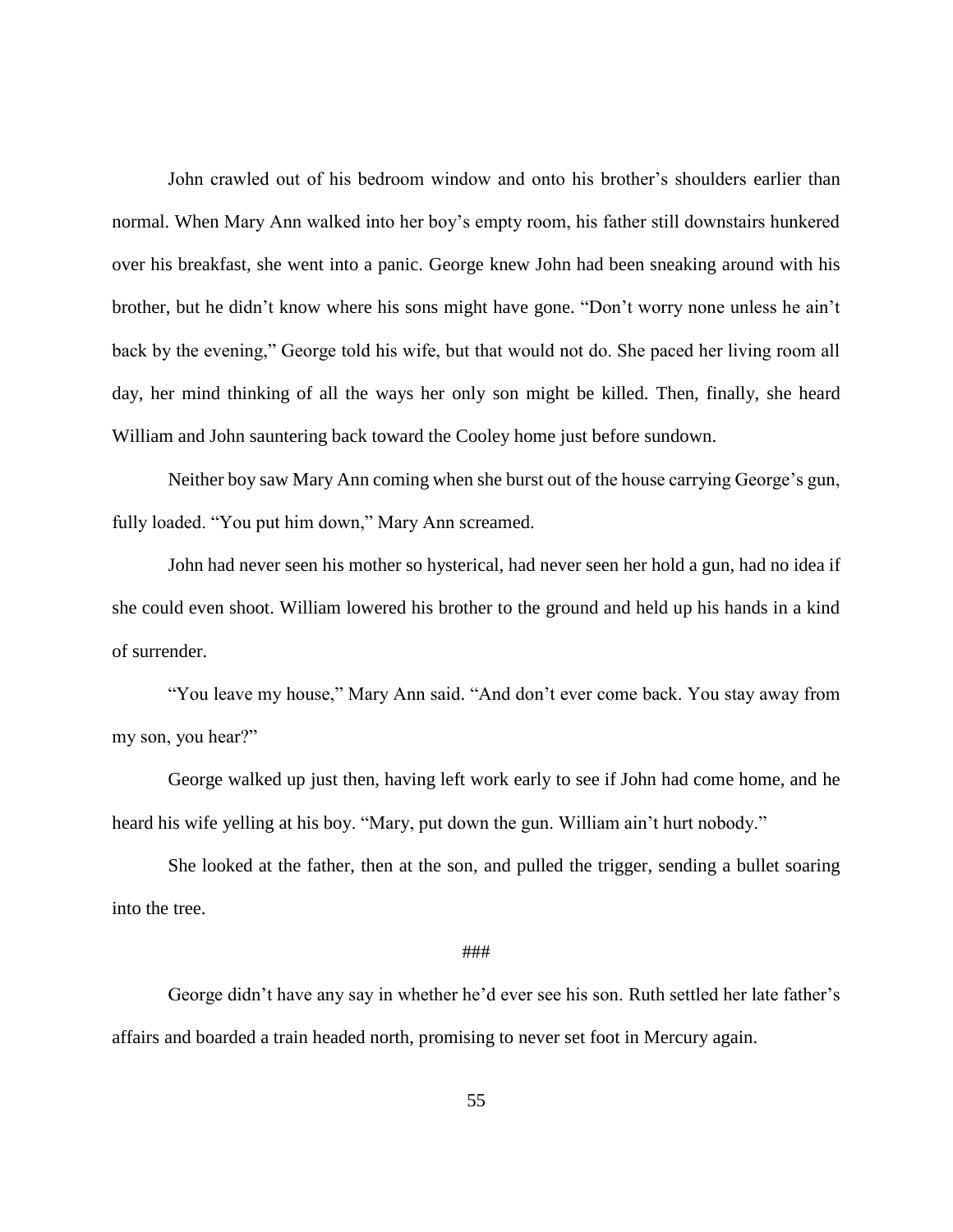John cried for days, openly as little boys do. George mourned silently, shedding his tears into shots of whiskey at the bar. Mary Ann thought her world had finally turned right side up, but she'd lost more than she gained. Her husband and son grew distant, and the chasm became wider with each passing year.

As soon as John finished high school he joined the Army and moved as far from Mercury as the government would take him. He spent two years in Germany before being stationed in Arkansas, where he married a gal named Cecily. They'd had two children when his mother called to say his father was getting worse and the doctor said he probably wouldn't survive the summer.

In his childhood home, filled with memories good and bad, John asked his father if he'd ever heard from William or his mother. "I got a letter once, addressed to Sir. Said he'd graduated high school and was studying mechanics. There was no postmark, but I think they settled somewhere in Massachusetts. Ruth's people wouldn't tell me much."

When George Cooley died that summer, his insides eaten away by his disease, he left a little something to each of his six children.

John had been made an officer, and he and Cecily were expecting their fourth child the year he was stationed in Massachusetts. So close, he rummaged through phone books until he found seven William Frenches who might be his brother. He called each one until he thought his father had been wrong about where William and his mother had relocated. Then he called a William French on East Sycamore.

"Hello. My name is John. I'm from a little town in Georgia, and I'm looking for a man named William French. His mother was Ruth."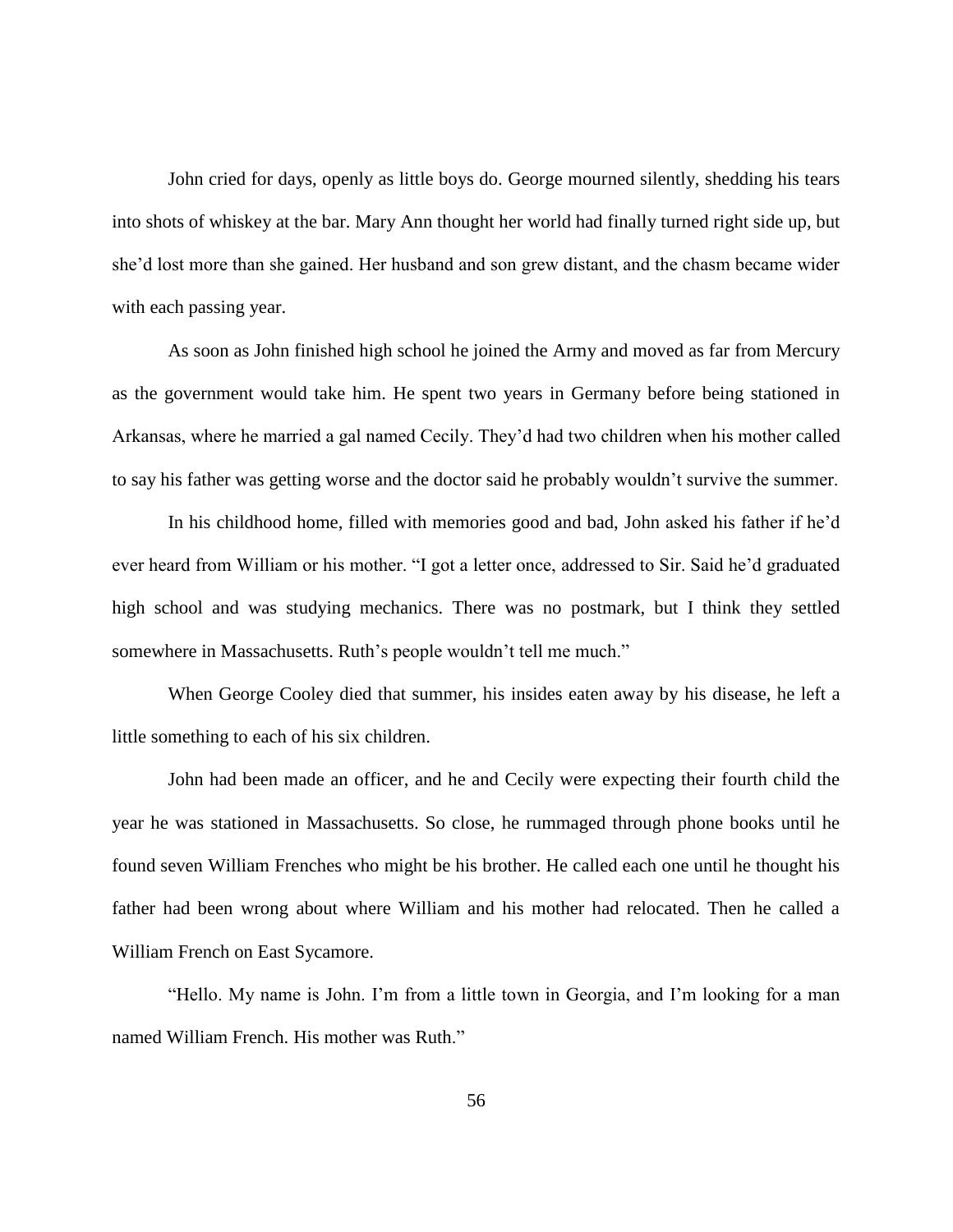"John? John Cooley?"

Time seemed to have stood still, and John felt like the little boy on his daddy's front steps who'd met the person he wanted to be. William had a wife of his own, children, a job with benefits. He still listened to fights on the radio.

The brothers talked for hours and made plans to talk again. John sat in his favorite chair just holding the phone even after his brother was off the line. After all the years the brothers had been kept apart… He thought of his father and his mother, of Ruth French on the porch, and wondered at the odds. "If that don't beat all," John whispered to himself. "If that don't beat all."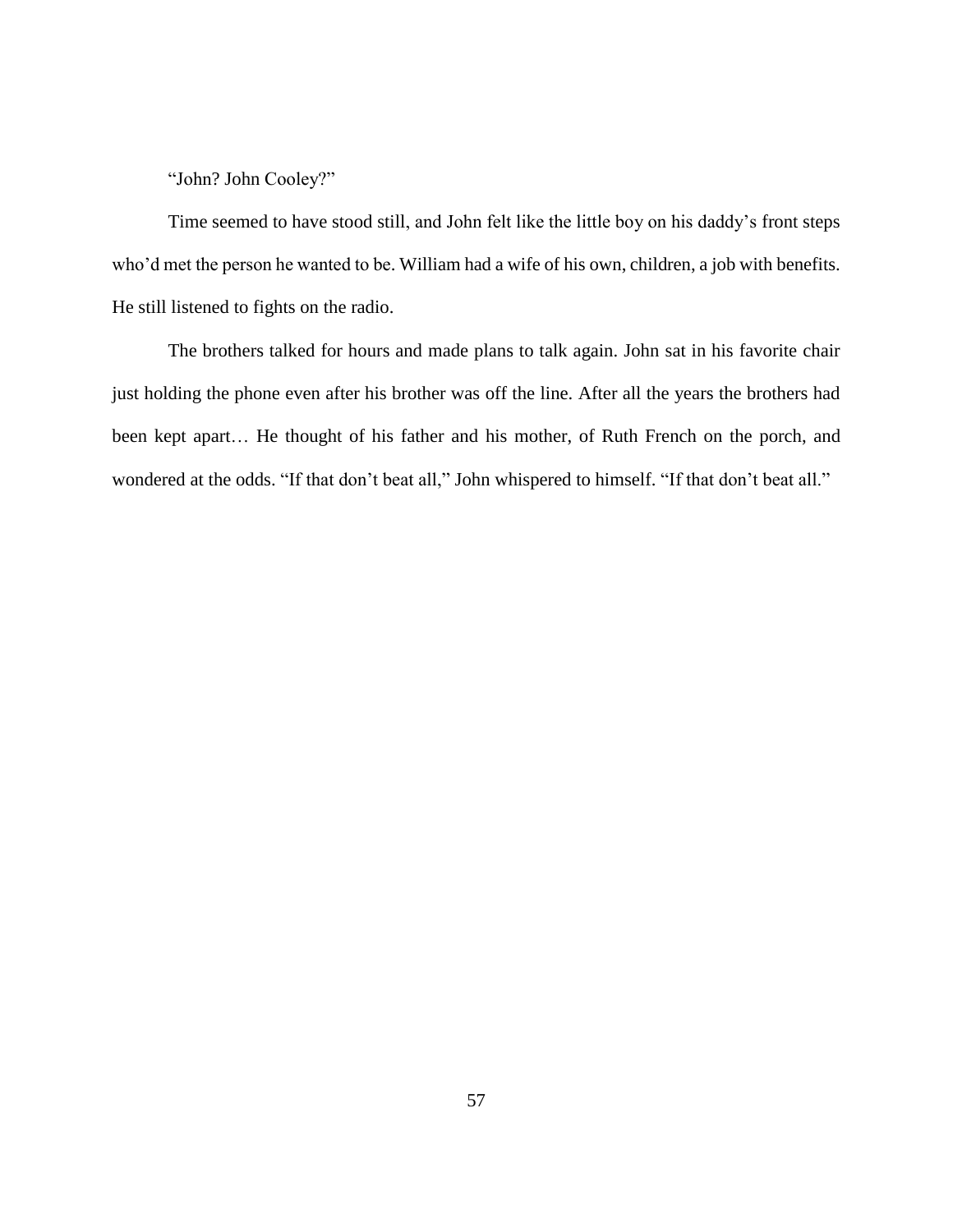# **MAKING ROOM**

Josephine waited as the train unloaded its passengers. Charlie hadn't been to visit since the summer before last when he was just seven years old and still scared to travel alone. Now he was nine, a big boy, and probably looking even more like his father.

Since the day her brother died and Charlie went to live with his sister, Jo had felt cheated, like the last shred of light in her small world was being stolen from her. But what would she do with a little boy? She knew it was best.

A woman stepped onto the platform, tall and thin and wearing a yellow gabardine dress that looked like sunshine against her light-brown skin. She was followed by a man in a tweed coat with elegant stitching, like it had been sewn on a machine. Then came a woman struggling with two small children and a cumbersome bag that made her walk like a seesaw. Jo watched the passengers unload one by one until finally a boy, tall for his age but still so small compared to all the adults who debarked before him, stood on the steps in a wool suit, much too hot for the Georgia sunshine, and a bag so big he held on with two hands.

He was the spitting image of his father.

"Charlie." Jo crushed him against her massive chest. He dropped his bag and held on tight, taking in the familiar smell of perfume mixed with hints of bacon grease. Jo could have carried him all the way home, but he was much too old for that kind of thing, and she didn't need to give the neighbors another thing to talk about. Long seconds went by before she pulled back and kissed him hard on the cheek. Charlie squirmed without thinking, as boys do, and Jo laughed out loud. "Come on now," she said, taking his bag in one hand and his palm in the other and wondering to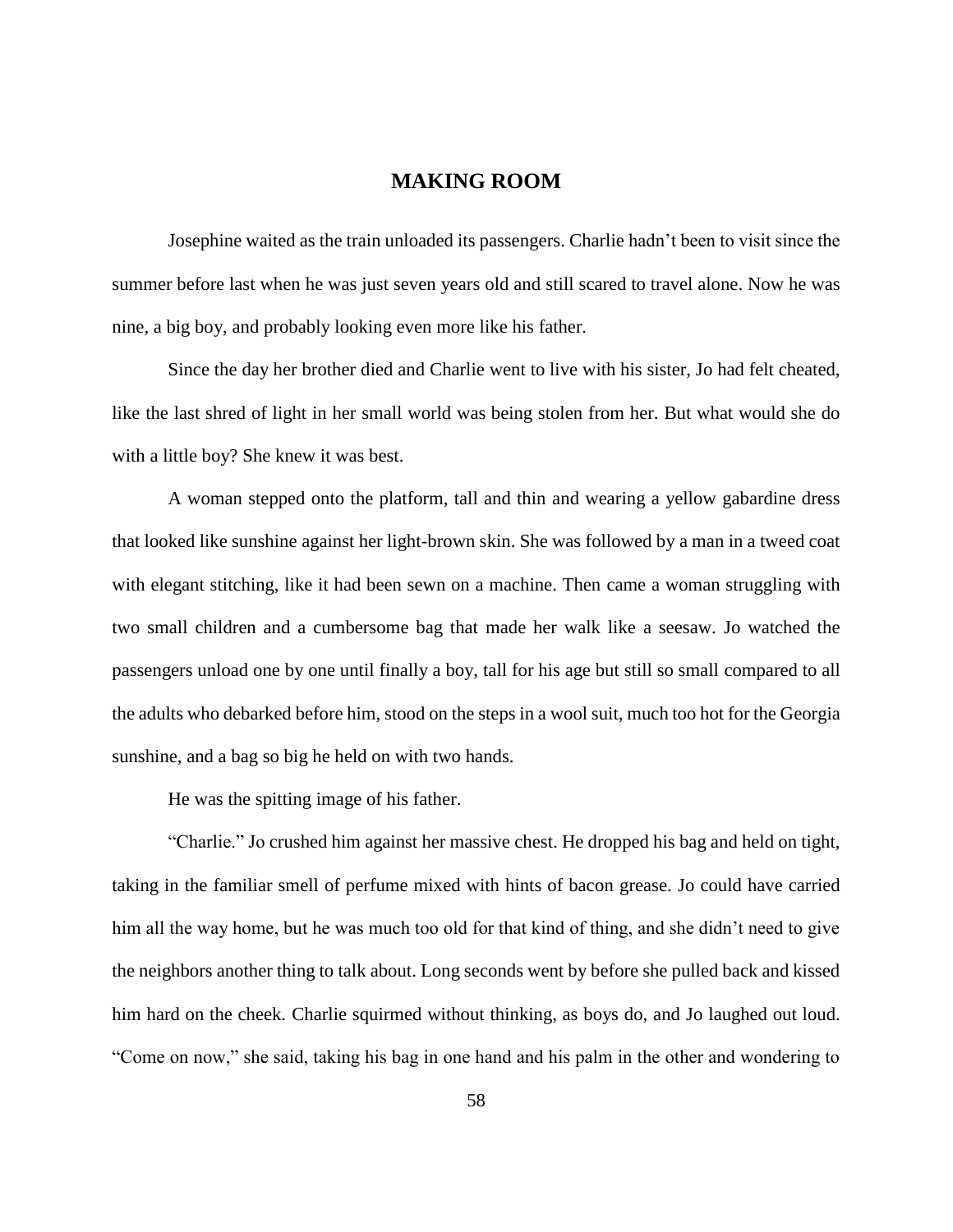herself if she looked anything like the woman with the children who'd gotten off the train. The walk to the bus stop was a short one, and there was no danger nearby, but still she held on tight, savoring the touch of his small palm.

"Martha has a car now," Charlie said as he waited in the heat beside his aunt. The bus driver took the bag, and Jo climbed in beside the boy. "It belongs to Uncle Henry, but she drives it. Sometimes she takes it real fast. How come you don't have a car, Aunt Jo?"

Everyone in town knew Jo was afraid to drive, had been for years, ever since George Lewis ran into a tree when he was driving her home from the post office. She lived just down the road, but he wanted to show off his Model-T, a dilapidated old thing Old Man Mason had given him just to see what would happen. She knew back then that George was a fool, but she married him anyway, the first of her husbands. He wasn't the worst, but he didn't hold a candle to Frank. None of them did, especially not the one that run off a few weeks after she put Charlie on the train for Jacksonville.

"I don't need no car," Jo said. "Ain't nowhere worth going in this town that I can't walk to, except maybe the train station."

Mercury had a simple pattern, like the plain dresses girls sew when they're first learning. A red-clay road snaked from the train station into downtown, where there was one of most everything people thought they needed. One department store owned by Mr. Harding. One small restaurant that served Negroes out the back door. One five-and-dime run by Sam Tyson. Most of the essentials were repeated across the invisible line that separated the town, minus the department store. Jo ran a small store her father had built.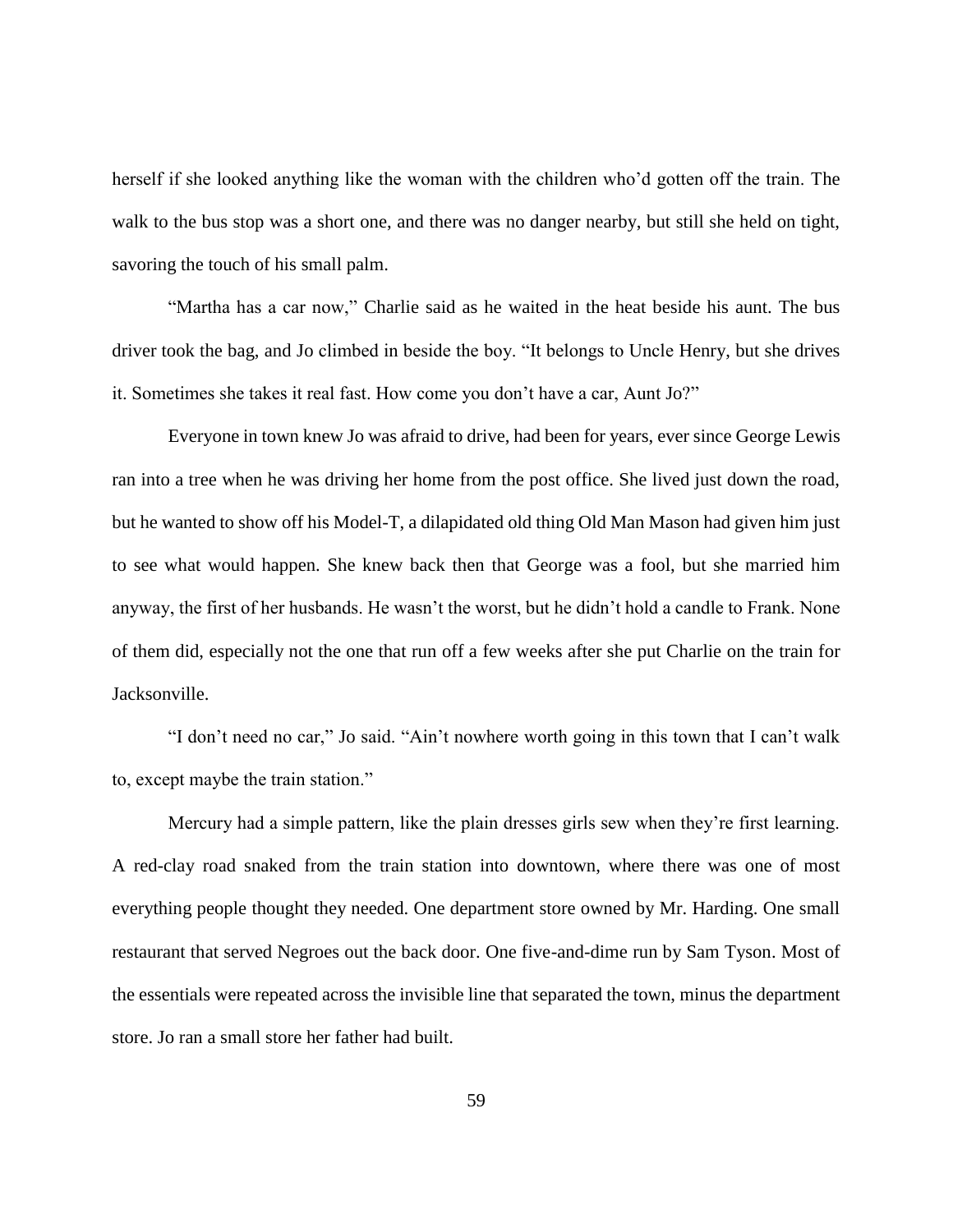At the house, white and showing its age in the Georgia sunshine, Jo settled her nephew into the yellow room. It had had the biggest bed and a clear view of the big oak tree in the front of the house. The room used to be Jo's when she was a little girl, back when she used to have nightmares about her father, back before she began hearing whispers in the wind that, strangely, made her feel at ease. She still loved that room even though she hadn't slept in it for years.

Jo put Charlie's clothes in the tall dresser and made him change into something that would welcome the sun. Jo promised Martha she wouldn't let Charlie run around in his bare feet the way other children did, that she'd make him act like he was raised in civilization. But she knew Charlie would do as he always did, and she knew she wouldn't stop him.

"Before supper, we'll walk down to the store and get some soda pop," Jo said. "We got some new flavors."

Charlie's face spread into a big smile as he pulled on his shorts and shirt. "Can I get some candy too?" he said.

"You can get some candy too—but just one piece. You gotta leave room for your dinner."

Jo hadn't promised Martha not to spoil him a little. Isn't that what aunties do? A little candy, a little soda pop—what would it hurt? Children grow up so fast, and the summer is only so long.

Jo's store was an assortment of odds and ends—knobs for doors and lace for curtains and enough necessities to keep people coming back. On top of rope and shoe polish and chewing tobacco, which she never seemed to carry enough of, Jo had the widest selection of candy in town. And hers was the only place in The Bottom, as the Negro part of Mercury was known, to carry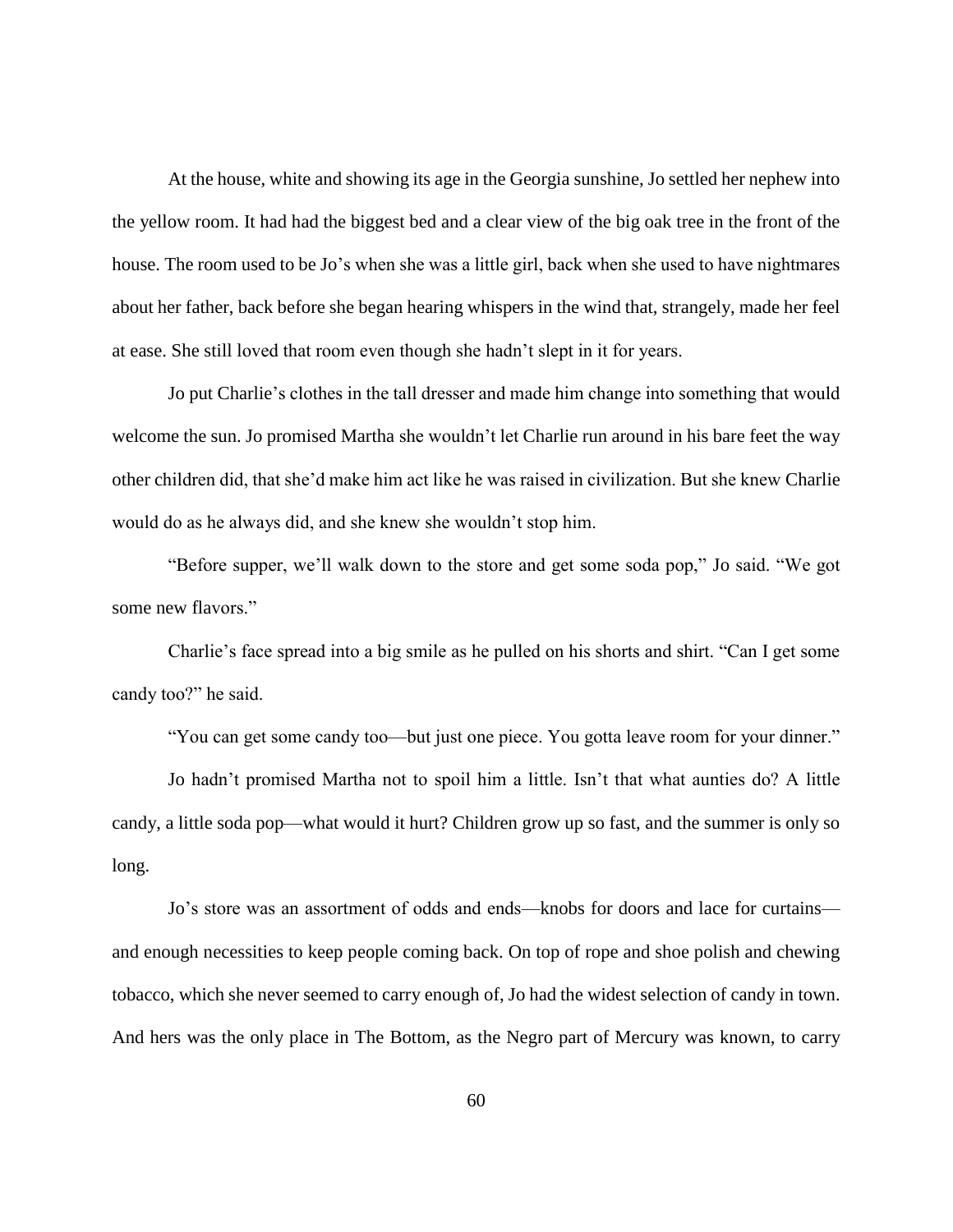soda pop. Sometimes, when she was feeling especially generous, Jo would bring some of her own cooking into the store—fried chicken, pound cake, stringed beans with potatoes—to sell to the men who'd gather on the porch to listen to the radio. When there was a fight, she'd make a killing. But she warned the men months ago that Deacon's baby boy was coming, and the store would be closing on Sundays for the rest of the summer.

Jo was sure everybody heard her. Mercury was only so big. But when she and Charlie walked up on that bright Sunday afternoon, there was Otis Fields, a wiry nuisance of a man, sitting outside the door, waiting for someone to open it. He squinted against the sunlight and held a curious expression as Jo walked up with the boy, as if his mind couldn't quite comprehend the scene. "So this is Deacon's boy," Otis said as Jo and Charlie approached. "We ain't heard nothing but Charlie this, Charlie that for weeks. Son, you got something against listening to the fights on Sundays?"

Otis gave Charlie a pleasant smile, like he may have been glad to meet him, but Jo shot him a look that a more sensible man would have taken for a warning. "Go way, Otis. Can't you see I got my nephew here?"

"Come on, Jo," Otis said. "How am I gonna hear the fight if you don't open up?"

Jo directed Charlie toward the barrel where she kept her sodas, not missing the easy way Otis sauntered into the store. "You gotta know somebody else with a radio," she said.

"I don't know nobody as pretty as you or who can cook as good as you." Otis followed Charlie over to the barrel and began to examine the sodas. He reached for an orange soda and held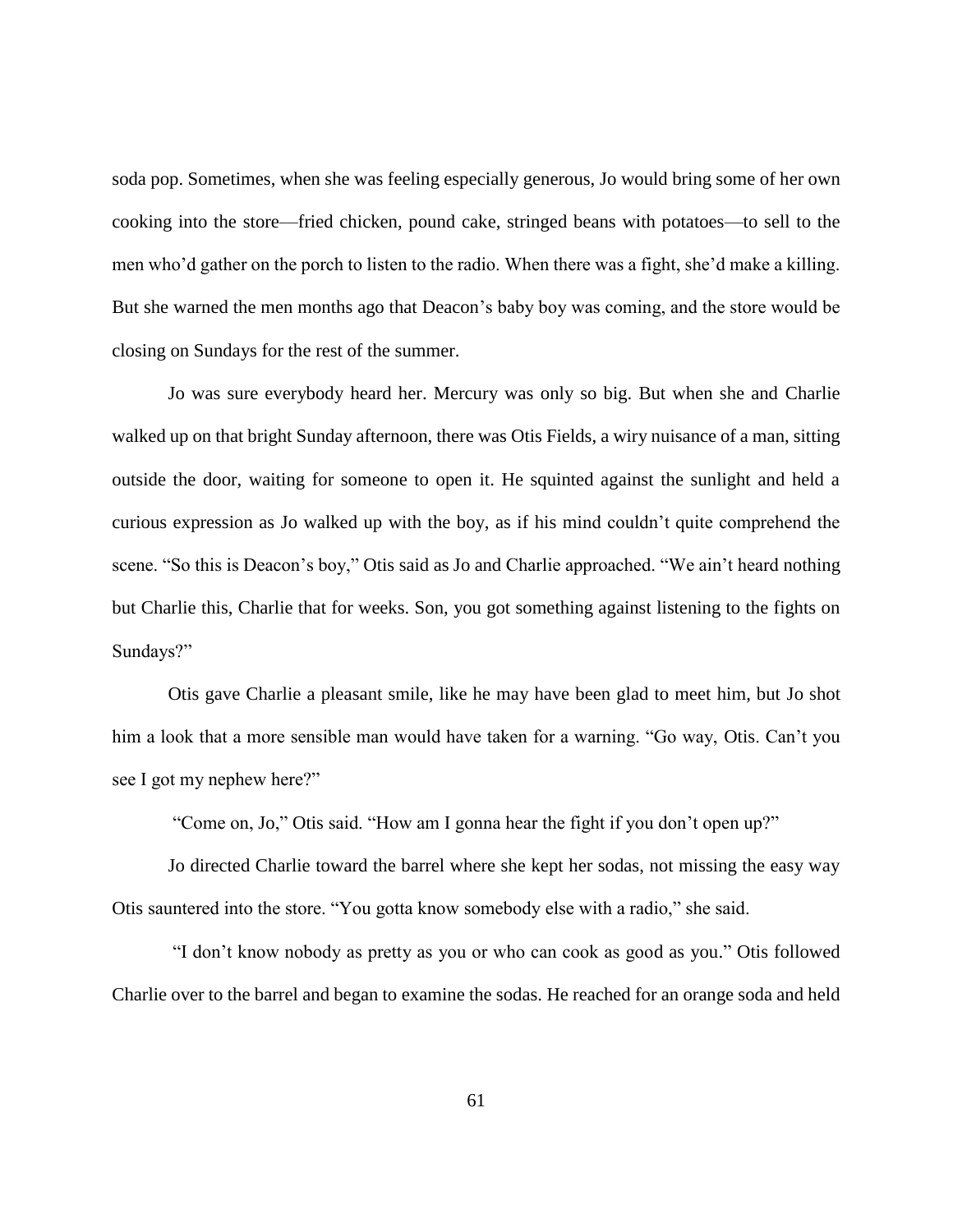it up for the boy. "I think this here got your name written on it," Otis said. "You ain't tasted sody pop until you tried orange sody pop."

Charlie looked at the bottle then at Otis, and answered the way he knew his sister would have wanted him to. "Thank you, sir," he said.

"Lord a mercy," Otis said, slapping his knee and cackling hard. "You sho do have some citified manners. You gonna grow up to be a lawyer or a preacher or something? I bet your aunt hope you sho don't become no preacher."

Charlie caught Otis' laughter and chuckled himself. Everybody knew Jo was a churchgoing woman, but the store could get rowdy at night when the jukebox roared with the popular songs. Churchfolk called it the devil's music, and it was being played by a woman on the usher board.

Jo kept her eyes on Otis and refused to look away even when the man lifted his head and caught her glance. He held her stare as he pulled a dime out of his pocket and pressed it in her hand. "For the boy's soda," he said. "I got more where this came from, just aching to be spent on dinner with a pretty lady."

This sounded like a song she'd heard before, but played out of tune and sung off key. "You go on and git now, Otis. You hear?" Jo said.

"Aw, Jo. Won't you even think about it?" Otis said, pressing her hand with the quarter.

Jo jerked back. "No," she said. "Now, go on. Git."

She didn't know why Otis got under her skin so. He wasn't as dumb as George or as annoying as Jimmy, and he kept a steady job. He liked to listen to the fights as much as she did, but she wasn't in the market for another husband. Jimmy had been gone for a year now, and though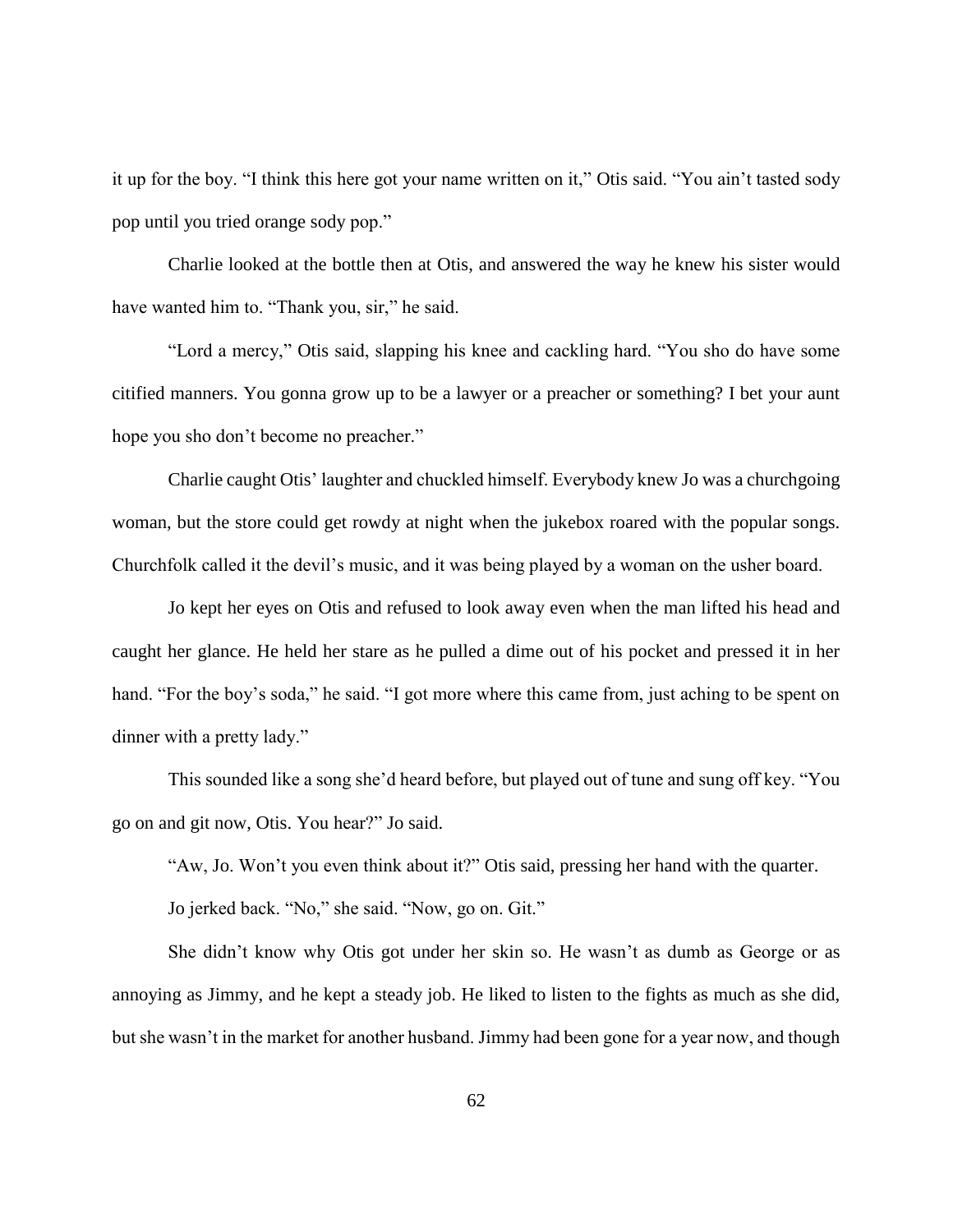she missed having company, she didn't miss him. It was his fault she had to send Charlie back to Martha early two summers ago. Jimmy didn't like children and had beaten Charlie raw when Jo was away one day. Her brother Henry said Charlie would be better off in Jacksonville anyway; it was a big city with big schools for Negro children and even a college. Still, sometimes she wished she could change his mind. Mercury wasn't so bad.

### ###

"Charlie," Jo called from the kitchen. "Dinner's ready."

The soft rustle of feet was a welcome sound. For all the trouble her husbands had left her with, they hadn't given her any babies. And her nieces—Deacon's girl, Martha, and Henry's daughter, Anna—were all grown up now and living far away from Mercury.

The house smelled of pork, collard greens, and macaroni and cheese. Jo made the cornbread sweet, the way Charlie liked it. There was pound cake for dessert if the boy wasn't too full of the candy he'd eaten. The radio wailed Dizzy Gillespie playing with Teddy Hill's band. As Charlie settled at the small wooden table, Jo made a mental note to turn the radio to *The Green Hornet* after dinner.

Charlie let his feet swing under the table and filled his fork with greens and macaroni and cheese. Jo stole glances at her nephew between bites of dinner, marveling at how much he looked like her baby brother and how small he seemed. After long minutes, Jo broke the silence.

"You doin' good in school? You getting your lesson?" Jo said.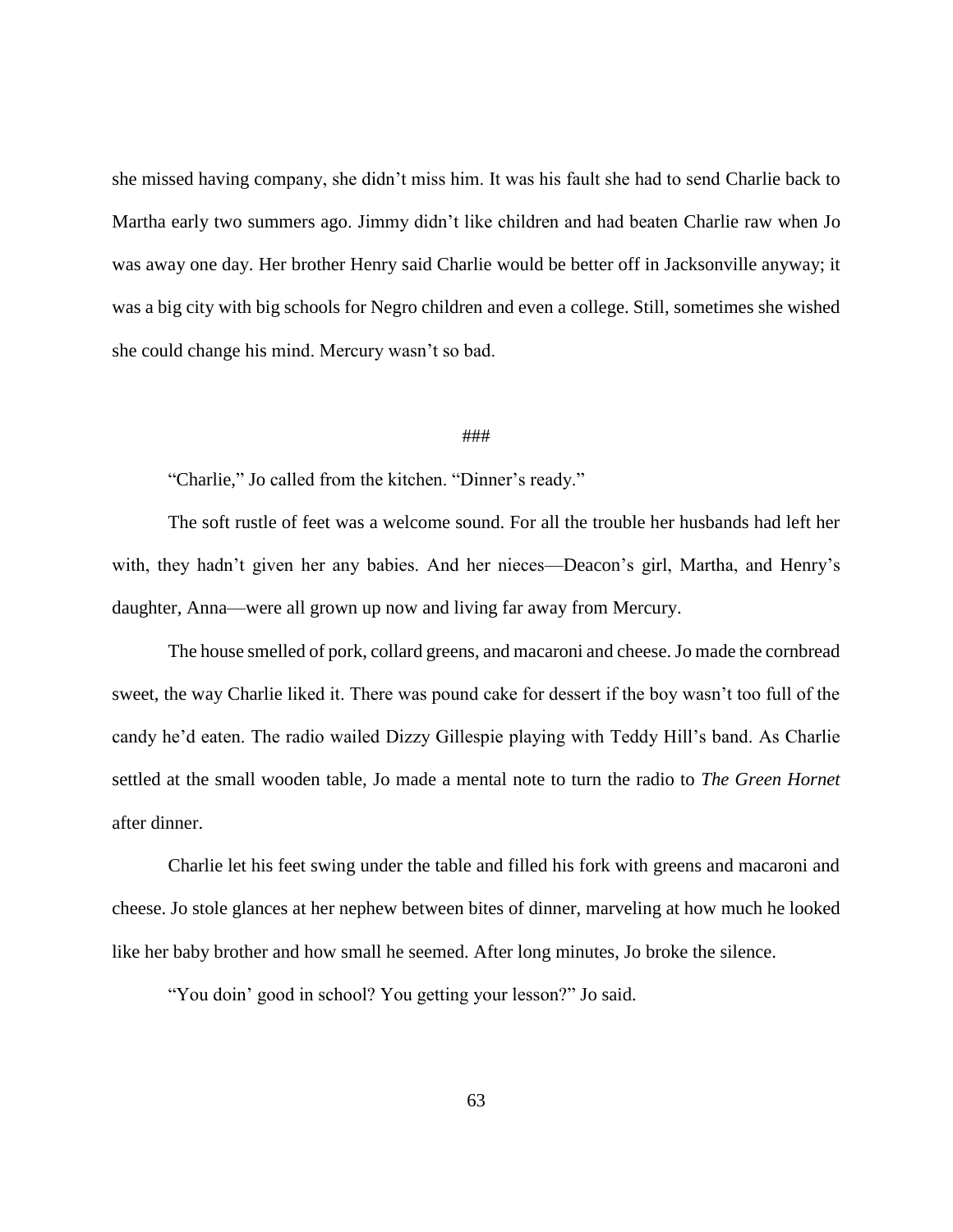Charlie glanced up from his plate but wouldn't meet Jo's eyes. "Martha says I can do better. She say I can't turn into no dummy," he said, then looked his aunt full in the face. "But I can read, Aunt Jo, and write. And I can do my numbers."

Jo hid her smile. "I want you to do your best for your Aunt Jo, OK?"

Charlie dropped his head again, shuffling his food until crumbled cornbread dusted his plate like little drops of yellow rain. "No, ma'am. I ain't gonna grow to be no dummy."

"I know you won't," Jo said. "I'm gonna stay on you to make sure you don't."

Charlie lifted his head, bowed it, then raised it again. "Am I gonna come stay with you?" he asked.

Jo struggled to swallow the food left in her mouth. The face across from her looked so much like Deacon's. He had rushed out of Mercury as soon as he turned eighteen, joined the army, and survived the First World War only to get killed by a stray bullet during a rowdy poker game. Now his son wanted to come back.

Jo opened her mouth to say one thing, but something altogether different came out. "Your sister is taking good care of you. She and her husband keep a roof over your head and got you in school. You'll do better in Jacksonville, where you got somebody can teach you how to play catch."

Jo didn't know what she was saying. The words came from nowhere. She was as good at throwing a ball as most men she knew, and Mercury wasn't lacking in schools. Maybe they weren't fancy like the ones in Jacksonville, with different rooms for each class, but she wouldn't let her nephew grow up to be no dummy. Yet she knew there was something true in what she had spoken.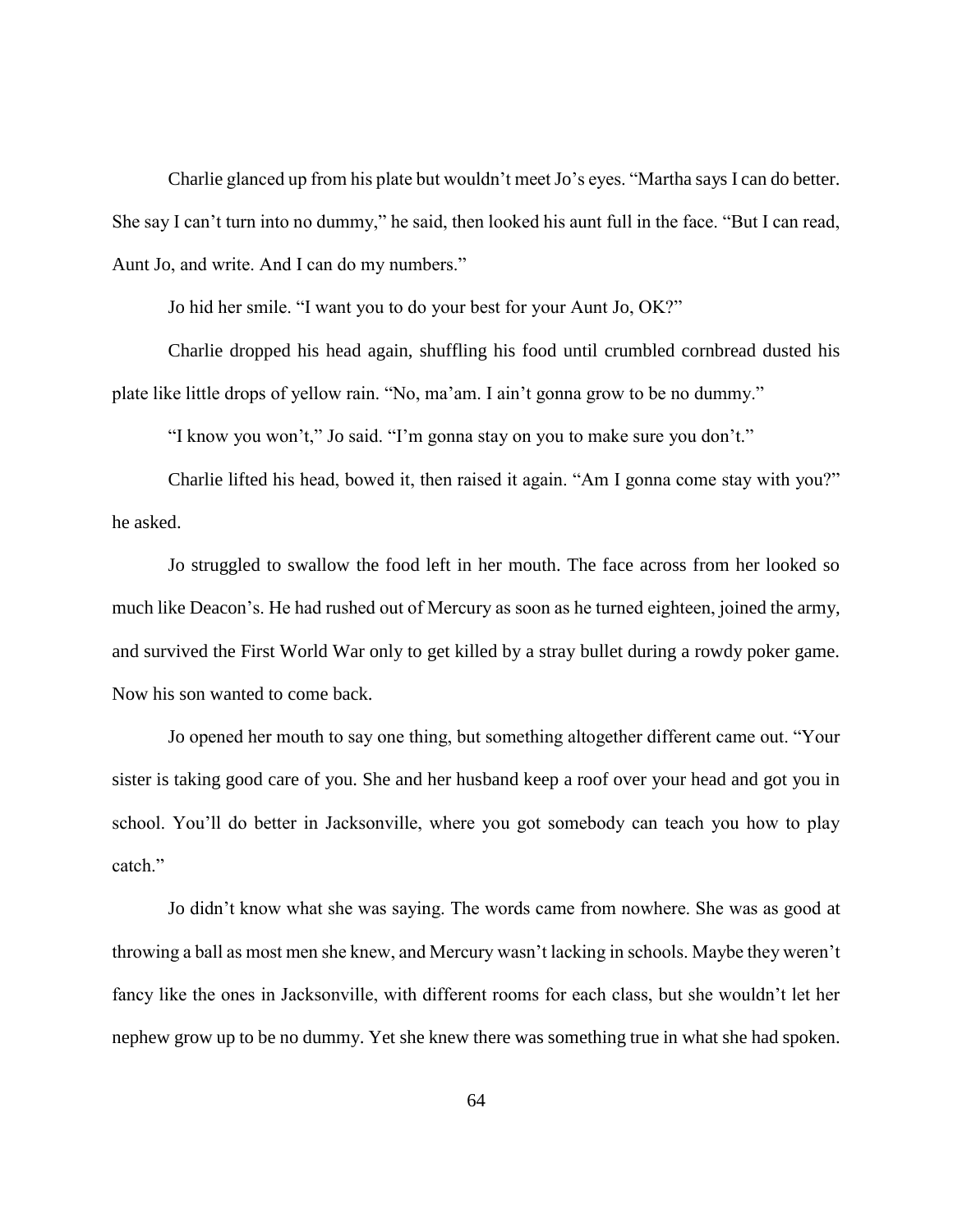"You'll come see me in the summer," she said. "We can spend every day together and you can run and play and not worry about cars or traffic or anything. It'll be you and me."

Charlie let his feet swing and gripped his fork as he looked at his aunt. "Martha's gonna have a baby, and there ain't gonna be no more room for me," he said. "I heard her talking. She said she didn't know how she was gonna make room."

Jo did her best not to let the surprise show on her face. After all their talks on the phone, Martha never even mentioned a baby. But what she'd done to Charlie was worse. Martha had crossed a line in Jo's book, worrying a child with grown folks' problems. She'd never known a house that didn't make room for a baby.

Charlie looked like he wanted to cry, and Jo felt like something was pulling her heart right in two. Mercury was nothing but red clay and wide open space, pecan and peach trees, and more relatives than any reasonable person could name. But time refused to move in a hurry, and too much had remained unchanged. That was something Jo knew better than most. She had to stay. She knew that's what her father wanted, even if she never could explain herself to Deacon or Henry. Some things you just know, she'd told her brothers and her husbands when they tried to convince her to sell the house and leave town. She'd quit trying to explain by the time her third husband brought the subject up. "If you want to leave, then get out," she'd told him.

But Charlie shouldn't be here. That was something else she knew. Mercury hadn't been kind to the men in her family, not since back when the Hardings owned them as slaves. "This ain't the place for you, baby," Jo said. "You probably too young to understand this just now, but having wide open space don't always mean you free."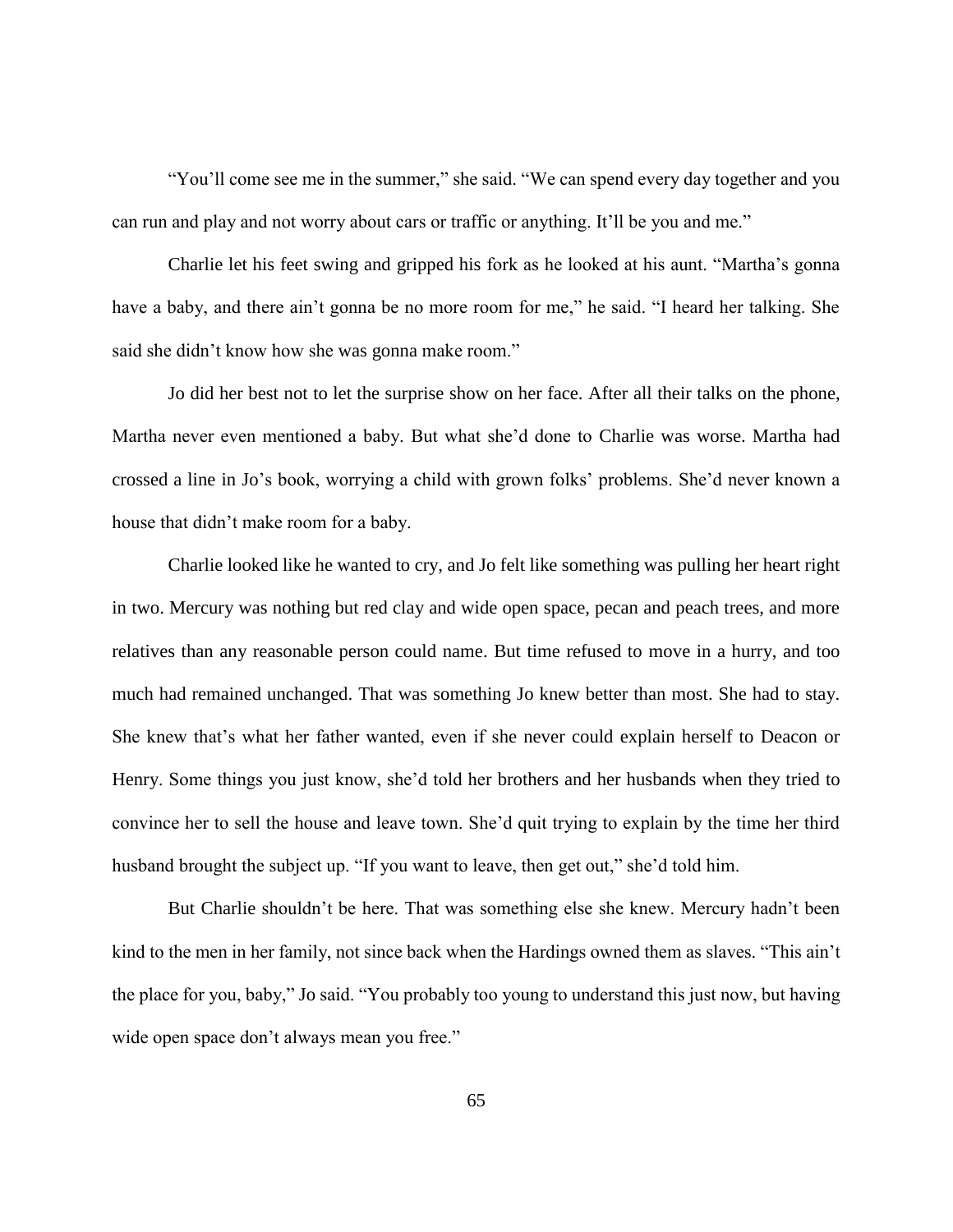Jo looked at the little boy, still struggling to keep the tears at bay, then back at her own plate. Dizzy's trumpet wailed again from the radio. If she didn't know better, Jo would have sworn she heard a faint wind blow from the yellow room.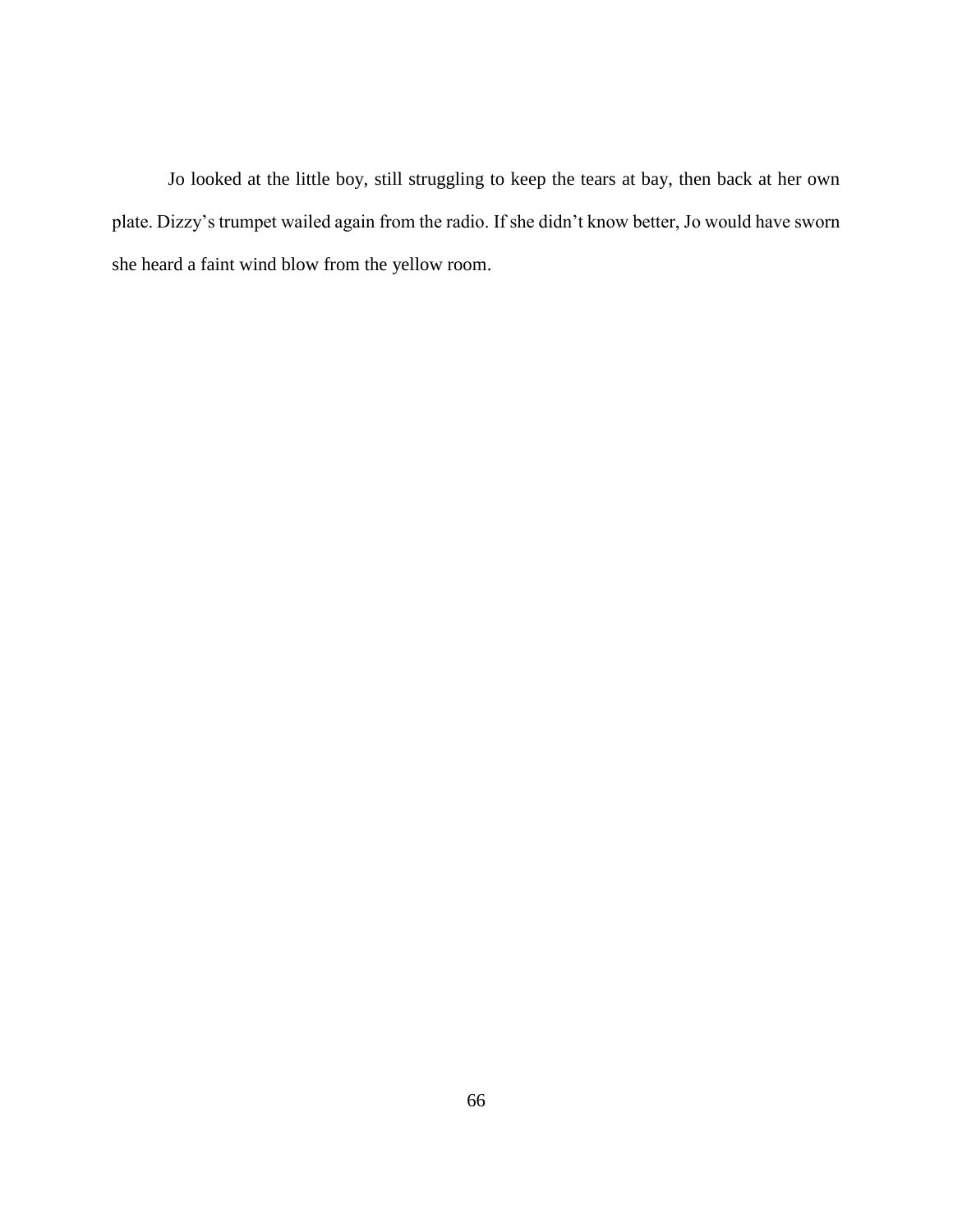# **THE NIGHT OWL**

The earth beneath her seemed to be moving and Jo hadn't felt this way in years, not since Frank wasted away and died. She held on to the kitchen sink and cursed herself for feeling she might be sick. This man wasn't worth it, wasn't worth her losing her lunch or her sleep or her money. He wasn't Frank. But she had no choice. Before she knew it her stomach was rising up, and she barely made it to the back door before she splattered its contents all across the back porch.

The courtship had been quick, which in hindsight was her first mistake. Or had it come earlier, when she let his smile break through her resolve and light that little lamp that hadn't burned since Frank? She couldn't go back far enough in her mind to pinpoint the moment when she let herself down, and the harder she tried to place it the more her stomach would curl.

She washed her mouth out at the kitchen sink and sat down heavily at the table, the weight of her large frame seeming to pull her harder and faster than ever these days. In truth, she was glad to be rid of Jimmy, glad to have the house to herself, to be able to run the store the way she wanted to without constantly having to fight about what food to serve or where to get her liquor. There would be no more strange men looking for Jimmy, wanting to settle up on bets.

She might have found the strength to actually be happy—and after so long—if Jimmy hadn't taken what she could never get back, no matter how much time went by or how much money came into her possession. Jo had never been one to give in to hysterics; there would be no puddles of tears, no emotional fits. She clenched one fist on the table and tightened her jaw. This wasn't sadness. It was anger, and she would have to work it like a piece of chewing tobacco. She couldn't swallow it, or it would make her sick; she'd have to let it sit until it was ripe, and then spit it out.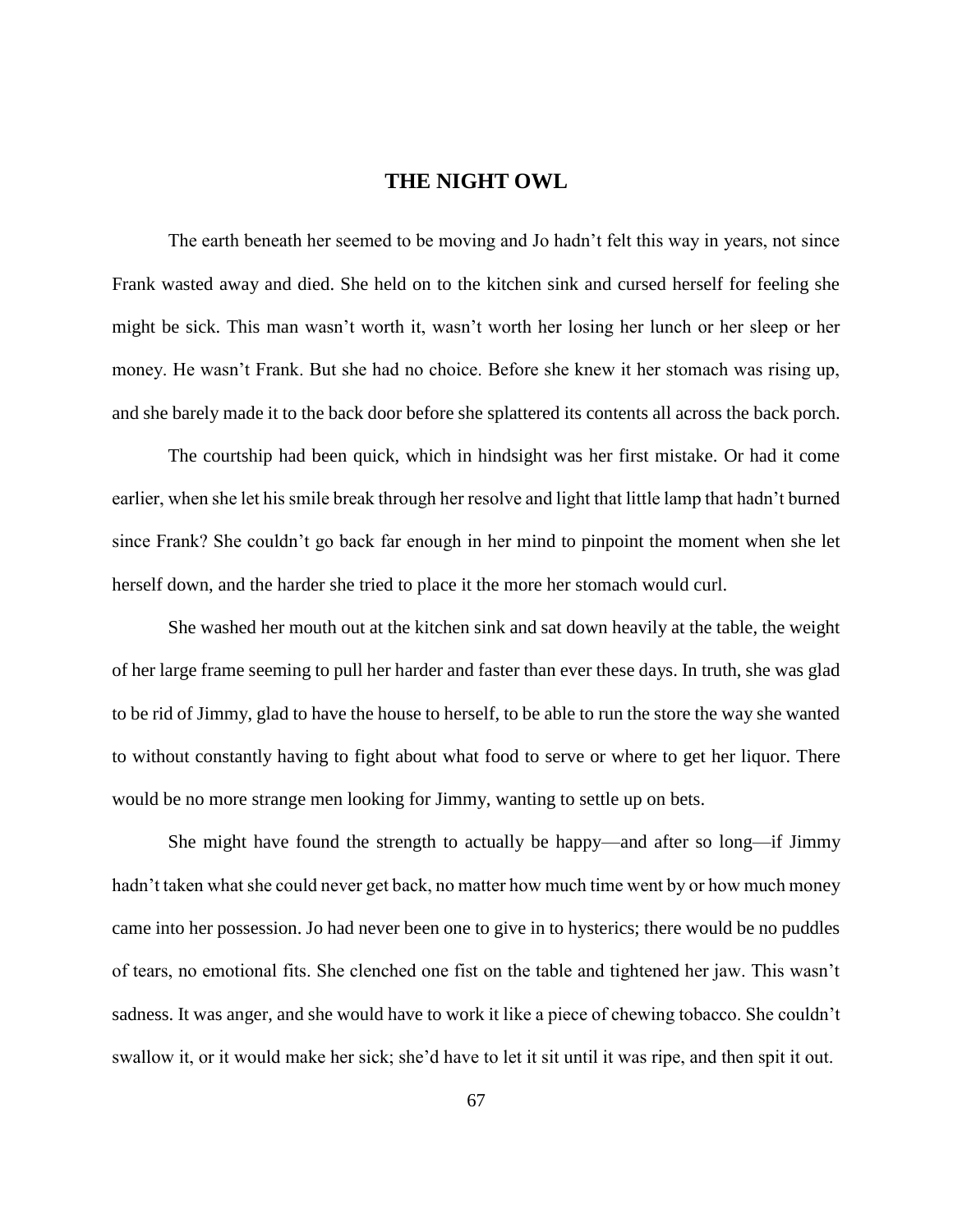"Miss Jo! Miss Jo! I got here as soon as I could." Mabel Watkins was knocking on the front door and letting herself in at the same time. "I heard what he done did, Miss Jo. I'm so sorry. So, so sorry."

Mabel was like the wailing women in the Bible. She would be crying for days, every time she thought about it, long after Jo's tears had completely dried up.

"I told Sam. He said he'll go after him if you want. It ain't right what he done did. It just ain't right."

Mabel had come to sit down at the table, her pretty, light brown face turning red from weeping. Jo hadn't said a word, but wailing women need no inducement. Jo stood long enough to reach for a towel, which she passed to the younger woman, and sat back down in her chair.

"He was a Cheshire cat," Mabel said, sniffling into the towel. "You couldn't trust that smile. But who knew? Who knew he'd go off and do what he done did? Just up and leave? Just go on and take the car you done bought for him, pad his pockets with money he made from your store, and just up and run off. It ain't nothing but a shame. God don't like ugly, Miss Jo. He won't forget this. Don't you worry about that. He won't forget this."

Jo smiled to herself, grateful that Mabel didn't know any more than that. She could live with all of Mercury knowing Jimmy up and left her. Half of them had been expecting it anyway. She was fifteen years his senior, and most folks couldn't see anything but trouble in that.

"Don't you worry, Miss Jo," Mabel said, dabbing at her eyes. "Joe Cooley said he'd open and close the store till you come back. And Beulah Ann said she'd make some stew to serve. It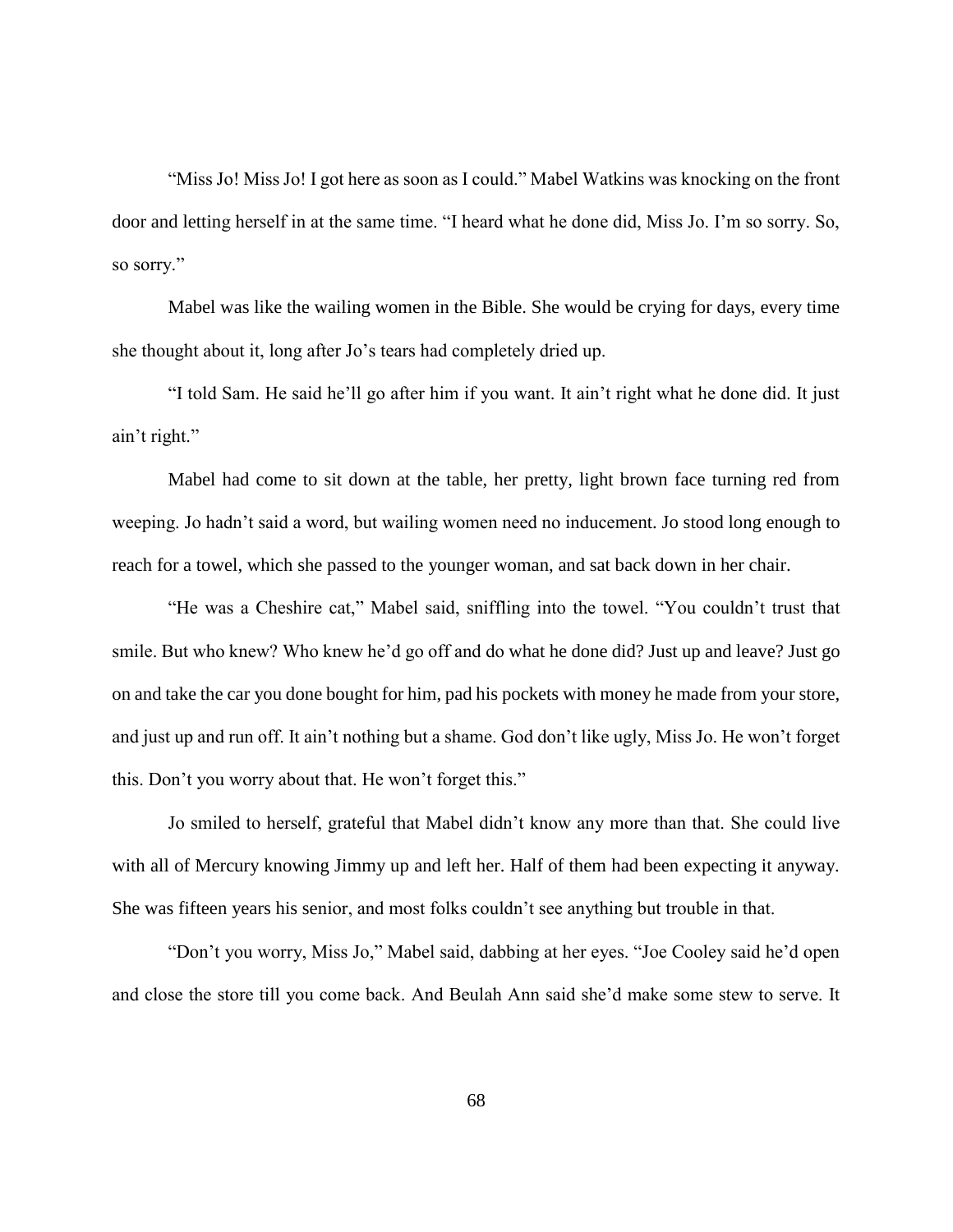won't be as good as yours, but it'll do until you're ready to go back. I got some cornbread and biscuits I'm going to take over. Don't you worry. Don't you even worry."

Mabel usually got on Jo's nerves, but she was grateful for the woman today. She didn't feel like cooking, and she didn't feel like being around people.

"I thank you kindly, Mabel. It's been a hard time. Real hard. I got my stomach rolling around, turning flips on me, and I could use some time to get this all settled around in my head."

"You don't have to say it twice," Mabel said. "You get some rest. I'll be by to check on you. We'll take care of everything."

# ###

The sign above the Night Owl had been crooked for years, ever since Frank hung it like a lazy man, standing on a rickety assortment of stools and chairs. Jo had fussed about the sign for most of their marriage, but after a while, the fighting was just for show. She liked it that way. Now it made her think of her first husband, who'd always been just a little different from everybody else.

The little wood-frame building had peeling paint and rocking chairs sitting beside a table for playing checkers. A barrel Frank made Jo promise to stock only with Coca-Cola sat near the door. It had been little more than a store for years, until Frank said folks needed a place to just relax and have a good time. So he put in a few round tables circled by chairs. Thanks to Jimmy, the tables now filled every inch of space except for a patch near the center that served as a dance floor. A jukebox was perched against one wall.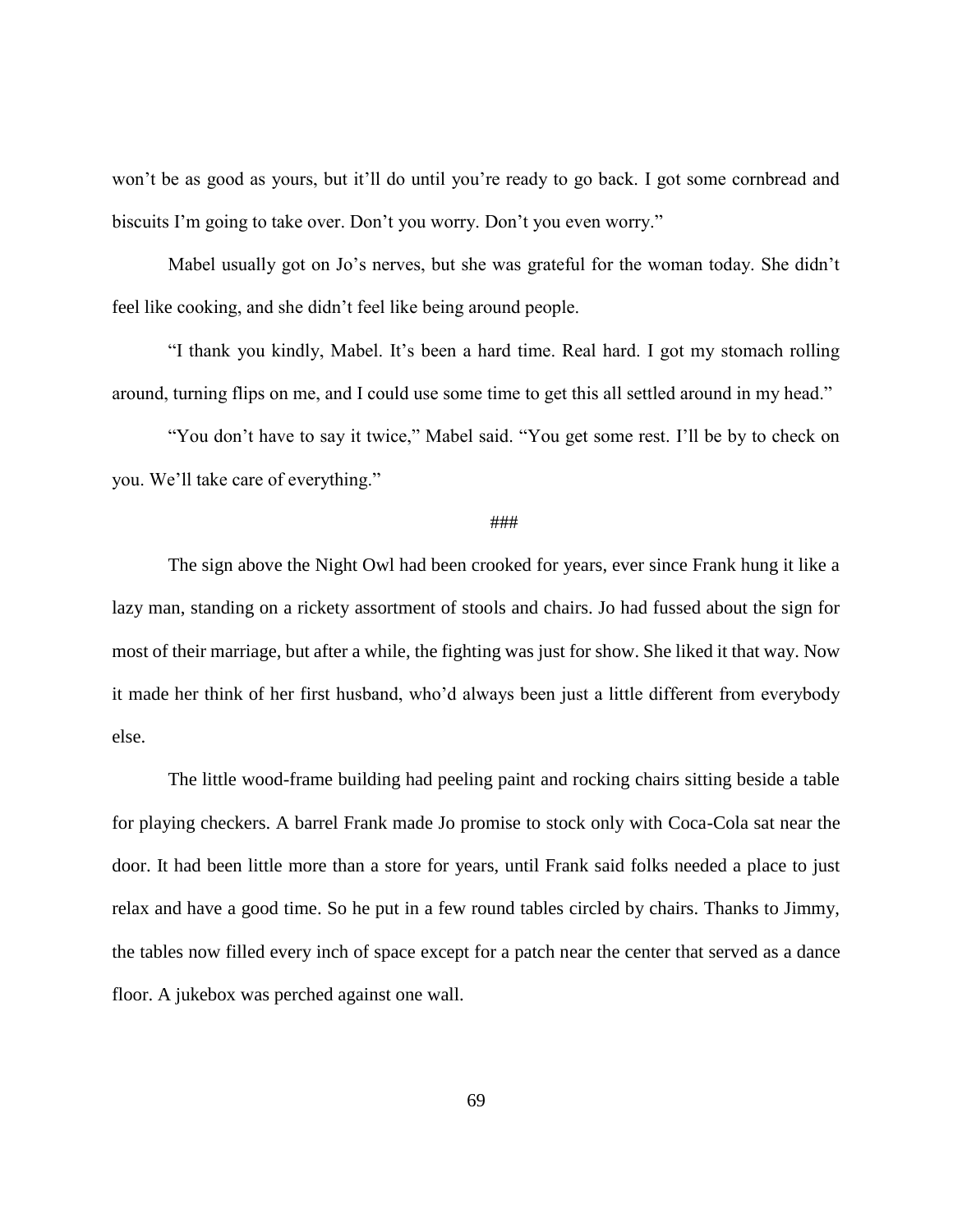Jo watched from her house across the street as people started filing in. She had a clear view of the Night Owl from the window of the spare bedroom. And for now, while the crowd was still milling in, she could hear the music. Lena Horne's "Stormy Weather" filled the air. "That dern Mabel," Jo said to herself and remembered again why she never asked Mabel to watch the place. The Night Owl wasn't made for mourning, but as sure as the day was long Lena was followed by Billie Holiday singing about strange fruit. Jo wondered how long she could let this go on. Surely Joe Cooley would put a stop to it.

A big boy everybody called Boo stood on the porch, smoking a thin cigarette that from behind Jo's bedroom curtain looked like a Mary Jane. Boo had arrived in town from Americus to visit a cousin three years ago and never managed to make the short journey home. The difference between doing nothing in Mercury and doing nothing in Americus is vast. There was real trouble to get into in Americus, chain gangs to wind up on for making one wrong move. In Mercury, if Boo had sense enough to stay where the black folks lived, he'd be left well enough alone.

A girl barely tall enough to reach his shoulder slithered up next to Boo and reached for the joint. He gave it up without a struggle, smiling down at her and letting his hand rest low on her back. Jo never let drugs into the store, but she knew Jimmy let customers break all of her rules when she wasn't around. Before things went from bad to terrible, she started asking Joe Cooley to stick around after he dropped off his whiskey, just to help her keep an extra eye out. He'd taken to staying every night until the last man was gone.

Boo reached down and kissed the girl, letting his hands slide down her hips, then lower still. Jo watched the two, kissing like they were somewhere private, and she almost missed Jimmy.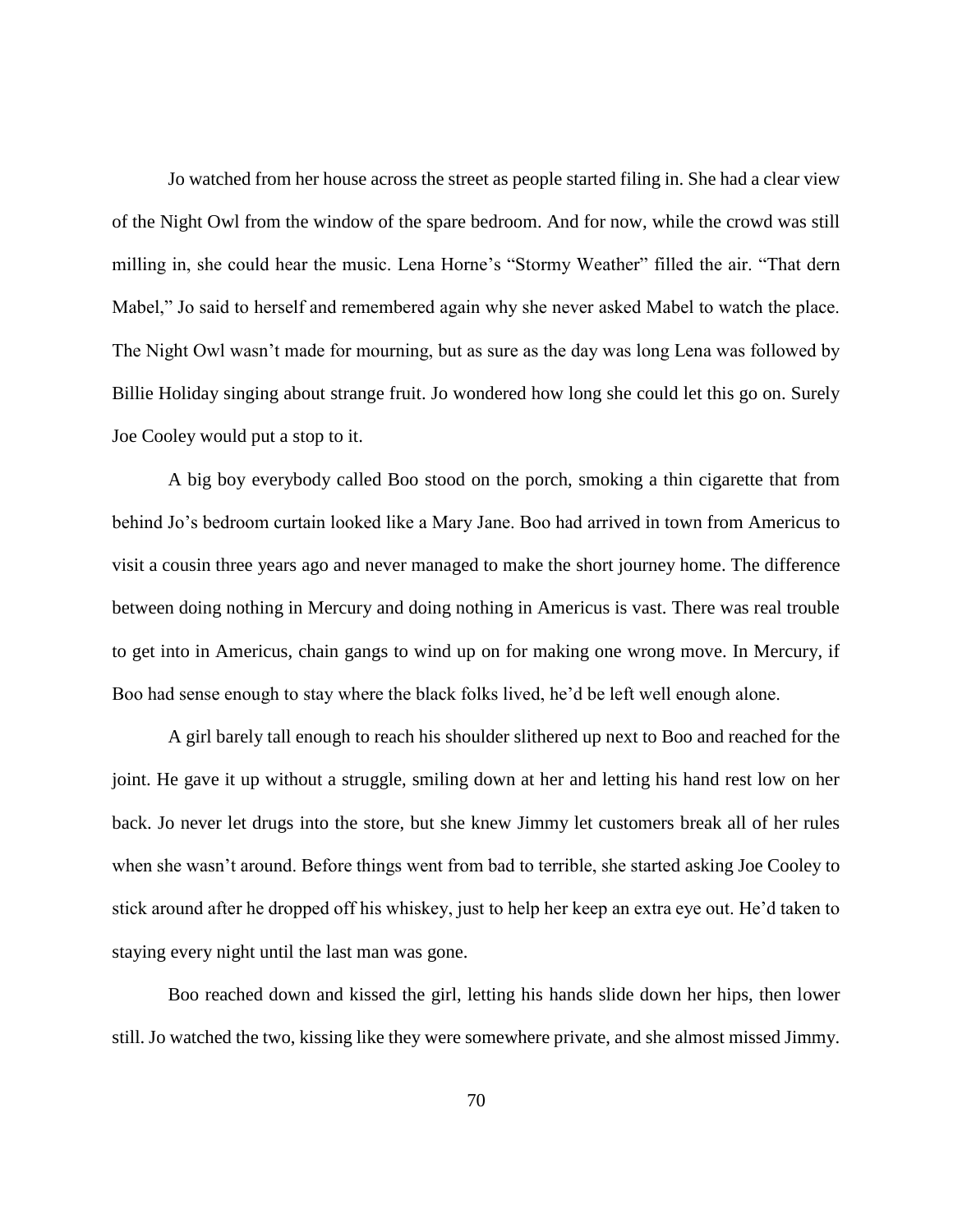Frank had been dead for two years when Jimmy walked into the store to deliver an order of chewing tobacco. She'd been alone for so long, she wasn't prepared for a man not yet thirty to flash her a wide, perfect smile and call her Sweet Pea.

"Sweet Pea? You got eyes to see I ain't some gal just out of school," Jo said.

"I see just fine and I like what I'm looking at." Jimmy leaned across the countertop while Jo took his coin and passed him a Coca Cola.

"You hush up now. Handle your business and keep moving. You wasting your breath trying to sweet talk me."

Jimmy gave her another smile, and Jo found herself smiling back, as if it were a reflex. Joe Cooley had been trying to catch her eye for months, and she just pretended not to notice. But Jimmy wouldn't be ignored. He said he was just passing through on his way to Atlanta, but he came back the next week and the next and the week after that. Everything happened so fast—the candy and flowers, the kiss that felt like cool water—and the next thing she knew he'd asked her to marry him, said there was no one else who'd ever measure up to her. And she'd said yes.

## ###

The Night Owl hadn't been open thirty minutes before people started trickling in. The crowd had been mostly young folks since Jimmy started working the place with Jo, but there were older folks tonight, people as old as Joe Cooley.

Jo heard laughter coming from the place and wondered what was happening inside. The music was changing, getting faster and louder, and she heard something crash and the sound of breaking glass. The big boy Boo stepped back out onto the porch, the slithering girl still in tow,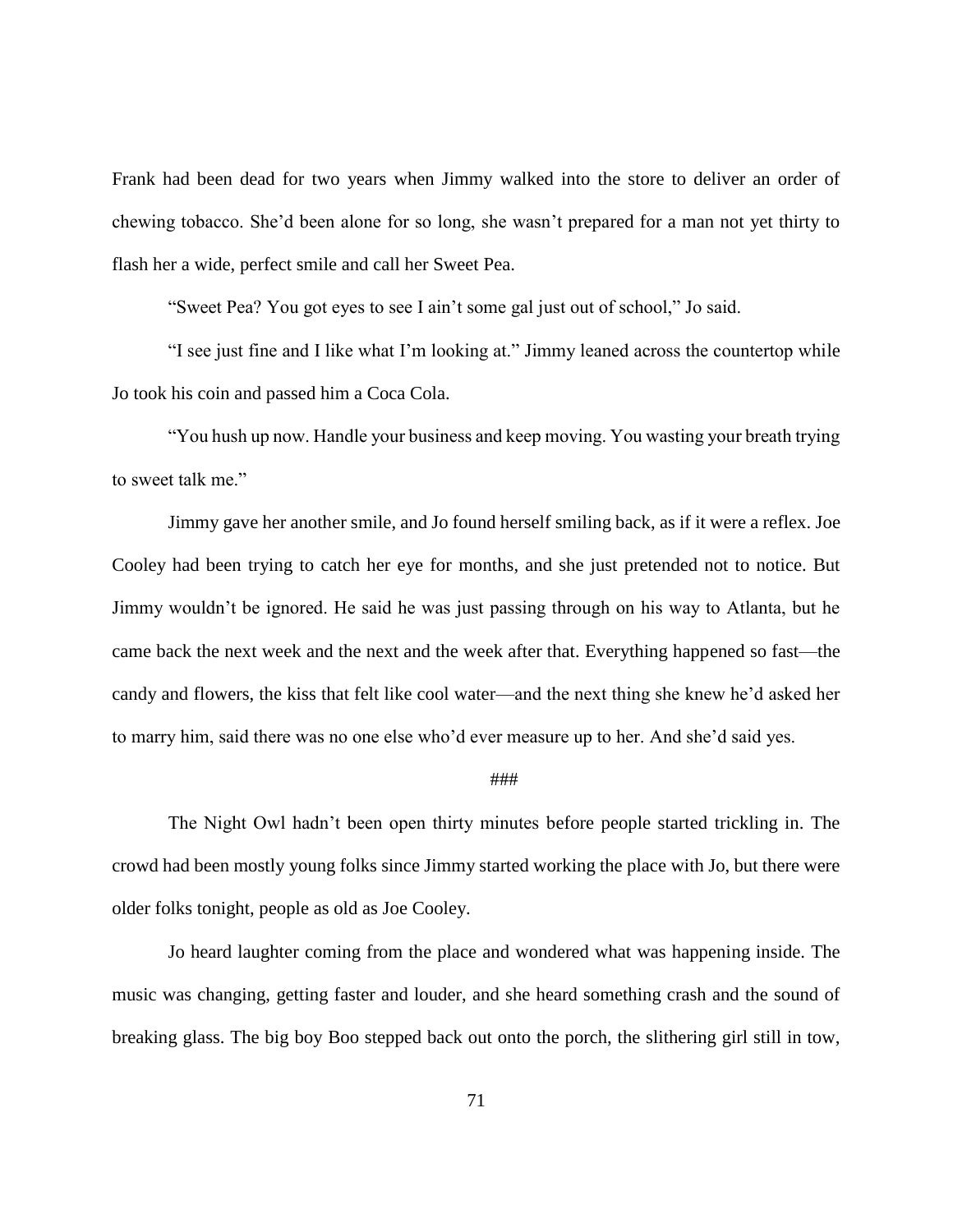and lit up a cigarette. She watched as Joe Cooley, hot as fire, ran out to where Boo stood, put an angry finger in his face and called him everything but a child of God. Boo just looked down at him, his expression blank, and took a long drag at his cigarette. The girl just stood there laughing and clinging to Boo's arm, as if the whole thing were funny. Joe Cooley turned around in a huff and walked back into the Night Owl, leaving Boo blowing white circles into the air and the girl still laughing about who knows what.

Jo thanked God for old Joe Cooley, but she couldn't stop wondering how long she could keep this up. Boys like Boo had been coming round more often, no doubt thanks to Jimmy. But it's easier to keep a roach away than to evict one. And these boys were like roaches, crawling out from everywhere and multiplying faster than you could snuff 'em out. Men like Joe Cooley would be able to keep them at bay for only so long.

Jo left the window and went to her room. She'd seen enough.

#### ###

Jo had never been able to sit idle. If she was on the front porch with Sister Moody, she was shucking beans. If she was out for a walk, she was going somewhere, usually with food in hand to deliver. She never understood what it meant to be a woman of leisure, with nothing in particular to do. Jimmy could lie around smoking cigarettes and listening to the fights on the radio, but she had to have a pot on the stove or a cake in the oven to be able to enjoy any show that had ever come on.

Jo awakened to the warmth of the sun on her face and reasoned it was a sign that she should go see about her garden. Something about the brightness of the morning made her feel upbeat, and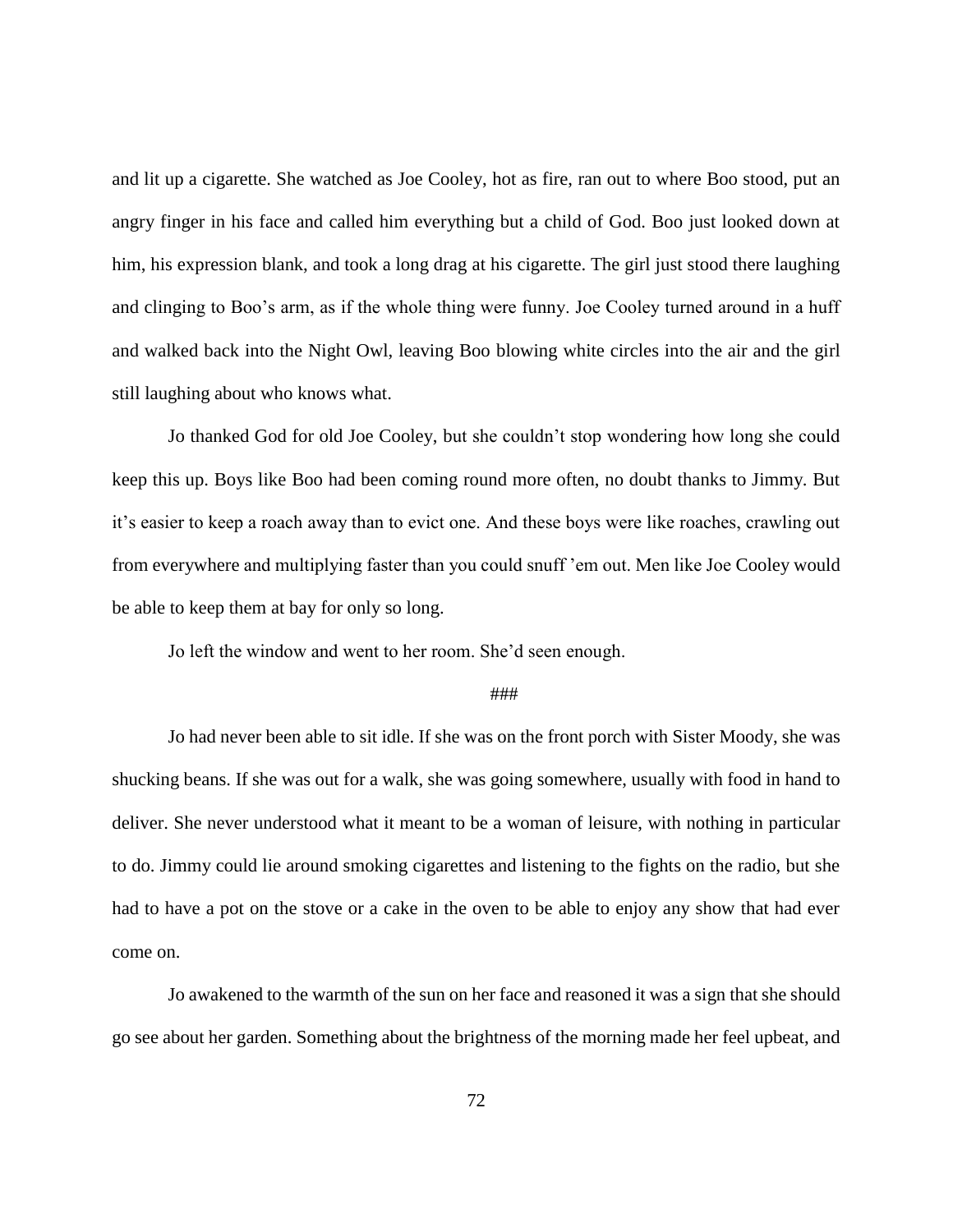for a second she forgot about Jimmy, forgot that he had left, forgot that he had taken the watch Frank won playing bid whiz, the zoot suit that made Frank look like Cab Calloway, the Stacy Adams shoes, the coats and shirt that Jimmy was much too thin to wear and, worst of all, the photograph of her father Frank put in a gold-plated wooden frame. Pictures were all she'd had left of her daddy since a lynch mob ripped him away when she was just a girl. And now this.

Even with the burden of memory, she looked at the sun and felt this would be a good day. But was that even possible? She fought with the idea while she got dressed, while she made grits and eggs for her breakfast, while she read her daily Bible verses. But the sun just kept flooding in, breaking down her resolve, and she took a bowl from the kitchen and walked out into its bright hopefulness.

"Jo? Is that you?" Annie Moody was hurrying down the street as best she could, the arthritis in her hip having slowed her down long before it should have. Jo was walking toward the garden, but stopped to look in the woman's direction and wave, hesitantly, with the bowl.

At forty-seven, Annie Moody was just a few years older than Jo, but she had been answering to Sister Moody for years, ever since the day before Reverend Green died, when he gave her and not his son his precious leather Bible. Jo loved the woman like a sister but wasn't up for any I-told-you-sos, at least not today. What had the sun gotten her into?

"Jo, chile, I been wanting to come see you, but something just kept stopping me."

Usually, Jo would let Sister Moody chatter, but she didn't want her to linger too long on offers of consolation. "Come on round with me to the garden," Jo said. "I got some field peas that ought to be ready for the pot."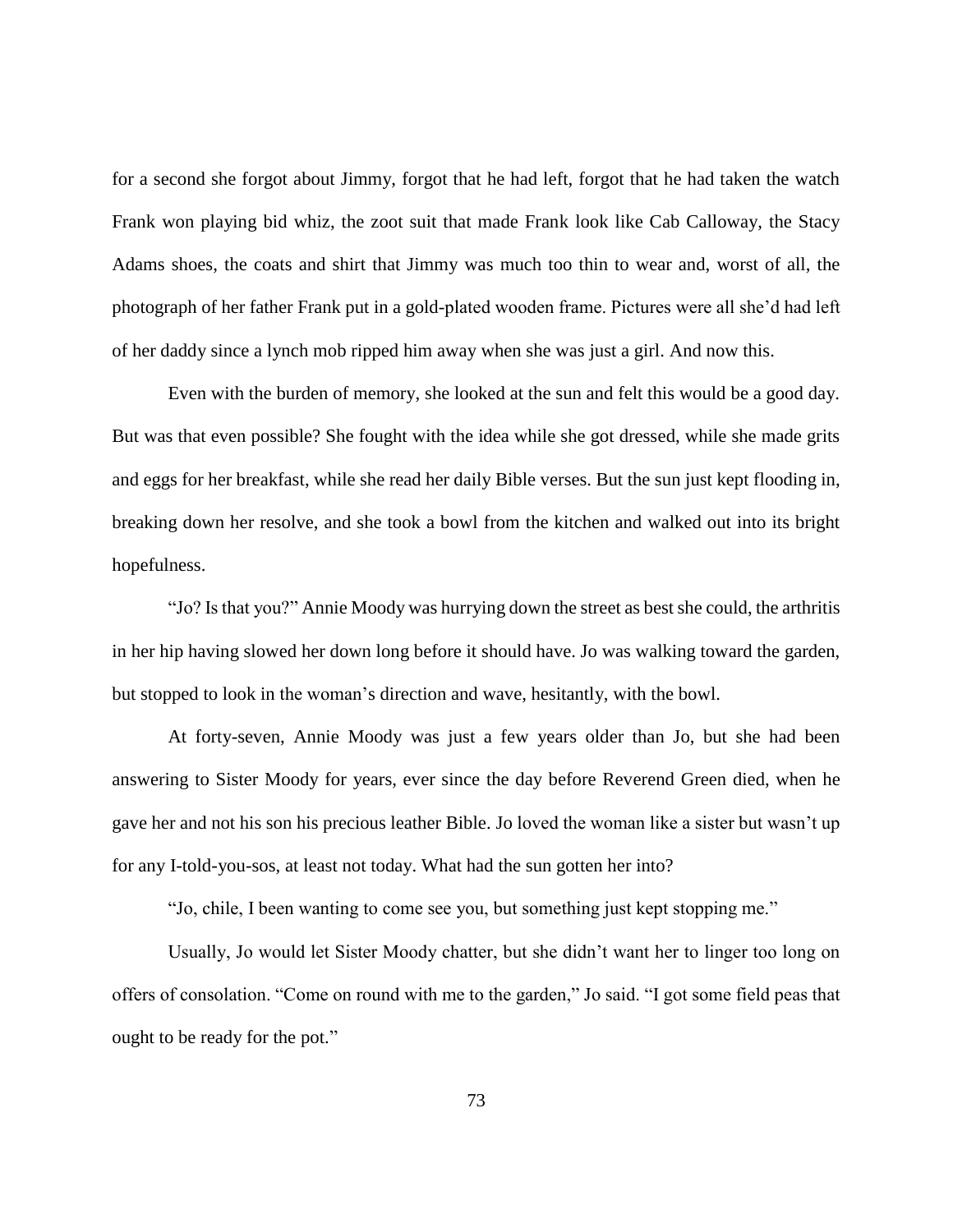"It was like I set my mind to come round here, and then I'd get in one thing or another," Sister Moody said, following Jo around to the back of the house, where she kept rows and rows of vegetables: collard greens and green beans, okra and onions, tomatoes and bell peppers. "Miss Jessie from the Bible League, good gracious, that woman just keep calling me. It took me plum near an hour to get her off the phone. We been going to convention in Atlanta for years, and now she thinks we need to meet every week to plan the trip and pay dues to cover the expenses. We ain't never paid no dues, and we ain't never missed a convention, but she wouldn't hear that. No, she just had to fuss. I'm glad I'm a Christian woman, or I would have told her what's what. You know what her problem is, don't you?"

Jo smiled as she picked peas and loaded them in the bowl. "No, but I'm sure you can tell me."

"Yes, I can tell you. She's scared she might end up paying more than somebody else. That woman will pinch a penny until she make it scream. But we all God's children. Every one."

"You ought to stop pretending you like her. Everybody can tell she works your nerves."

Sister Moody smiled and rubbed her hip and squinted at the sun. "Back when Reverend Green was alive, I asked him to move her off the Bible League, just so I could have some peace."

Jo laughed up at her friend from where she was stooped down collecting peas in her skirt now that the bowl was full. Laughing, even at Jessie Hawkins' expense, felt good. Real good. Sister Moody was laughing too.

"Reverend Green didn't pay me no mind. He said, 'Moody, God puts some folks in our lives to be our sandpaper and smooth out the rough edges. You got yours and I got mine.'"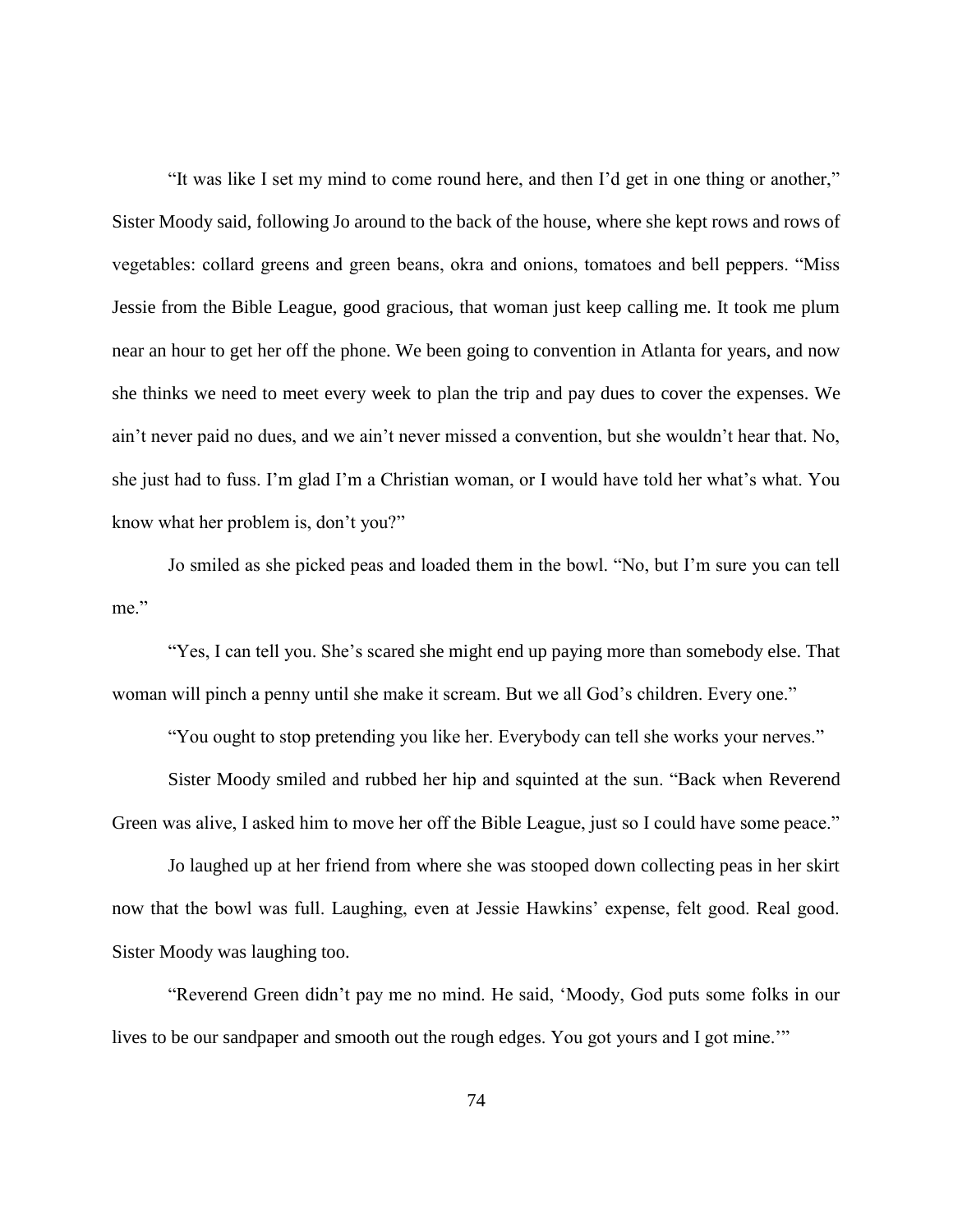Jo laughed harder at that, nearly losing her balance and the peas as she stood to carry the vegetables inside. She made a mental list of all the people who might have been Reverend Green's sandpaper, and Sister Moody came in near the top.

Sister Moody followed Jo in the house and helped her empty the peas into a bowl. Then they sat in the kitchen, removing the vegetables from their shells.

"I never did see what you saw in that man." Sister Moody must have been about to pop from waiting to broach the subject of Jimmy, Jo thought.

"I guess he just caught me at a bad time. This old house can get awfully quiet sometimes. And it was nice having some help over at the store."

"Maybe it's time to close that Night Owl."

Jo stopped shelling peas and looked at Sister Moody.

"I know it belonged to your daddy, but it's getting wild over there. I heard all kinds loud noises and screaming and crashing over there last night."

"Joe Cooley was tending to it."

"Sounded like it was tending to itself. I heard Joe Cooley got himself in a fight with that big boy, Boo."

"I ain't heard no such thing."

"Maybe nobody wanted to worry you, but maybe you should be worried. Jimmy brought in that jukebox and had all them young people over there all the time, just sitting round like they ain't had nothing to do. A boy as big as that Boo could do the work of two or three men, but he just want to do what, shoot pool?"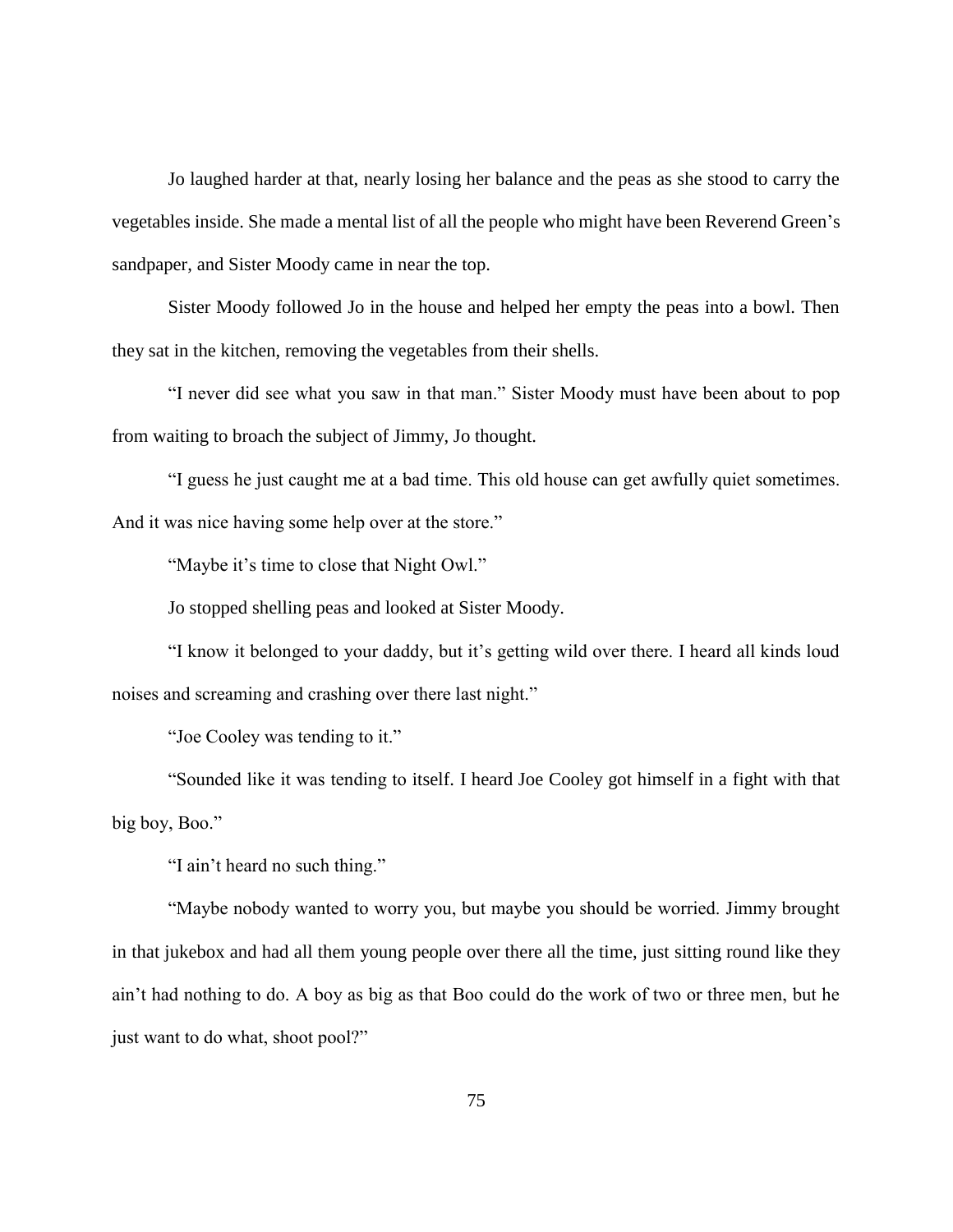"We ain't got no pool table," Jo said, angrily pinching away the shells. "And that jukebox ain't done nothing but bring us up to the times."

"So you're defending him now, the man that just up and left you?"

"I'm saying there ain't nothing wrong with having a jukebox." Jo took the shelled peas to the sink to rinse and thought it might be time for Sister Moody to leave.

"Jo, what you got to do with them kids? You a churchgoing woman."

"My daddy left me that store, and I ain't never been sorry. The Bible never said folks couldn't have a good time, have a little drink. We only sell the whiskey Joe Cooley makes. There ain't no harm in it."

Jo took her peas and dumped them into the pot of pork she'd put on to boil.

"I ain't trying to make no trouble, Jo."

"Then don't." Jo said and closed the lid on her pot.

## ###

The sun had tucked itself behind a cloud by the time Mabel stopped by Jo's house, fumbling over herself trying to apologize. "I'm so sorry, Miss Jo. I thought everything would be OK. I never thought there would be trouble. Boo is as big as an ox, but he ain't never made no trouble. Oh, Miss Jo."

Mabel was crying and turning her face red again. Jo put her arms around the younger woman without thinking and began to rock back and forth, like she used to do with her brothers' children. "Come on, now, it ain't that bad. I called over to Joe Cooley's, and he said everything is just fine. I done lost plenty of chairs in my day. You don't see me over here crying."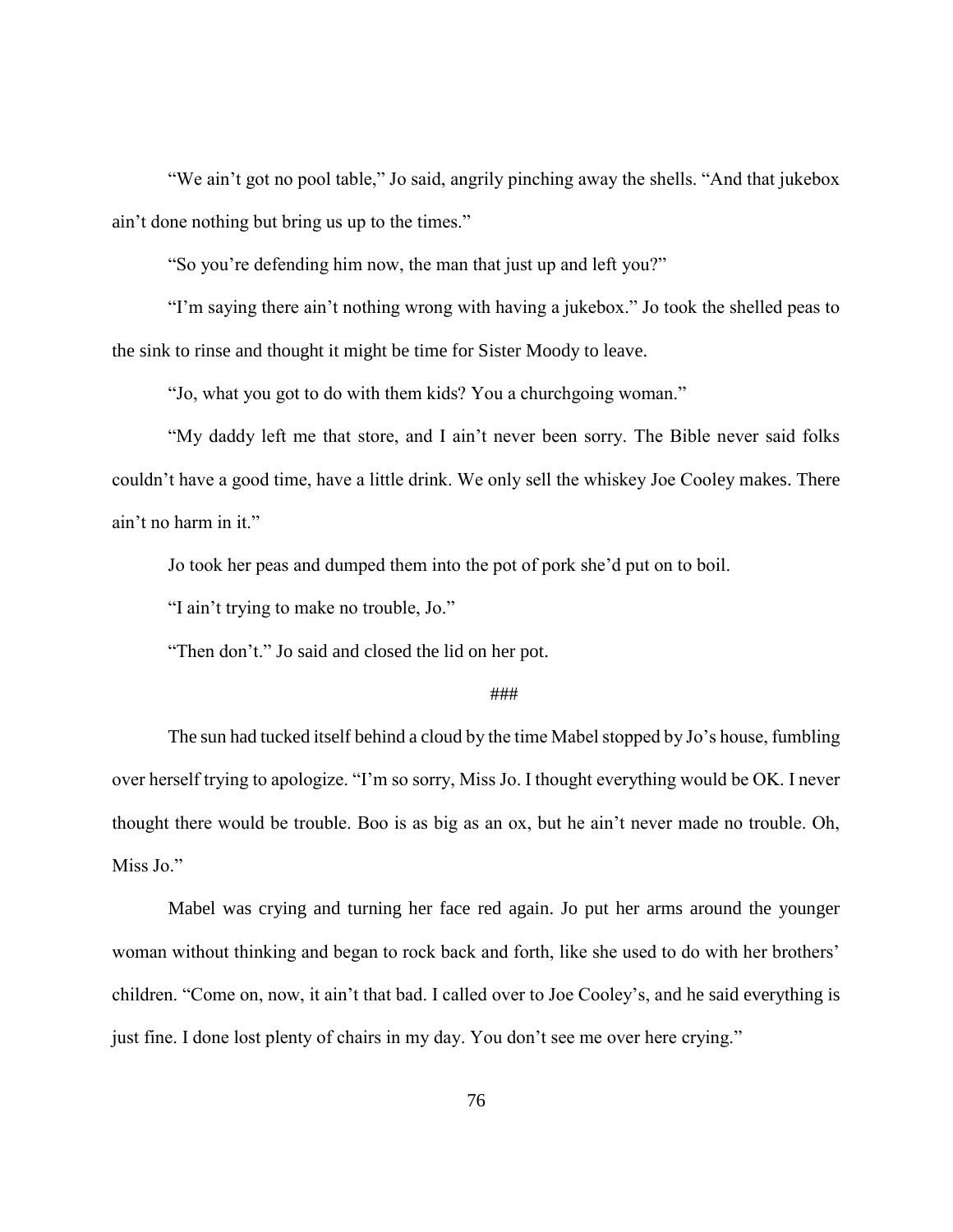Mabel looked up and smiled and suddenly remembered her promise. "There wasn't a drop of stew left, so I asked Beulah Ann to make some more for tonight. I gotta get it over there before people get ornery."

Mabel rushed away before Jo could thank her or tell her she'd be tending to the store tonight. She could already hear the music and the soft din of laughter coming from across the street, sounds that had for so many years reminded her of what was missing. Jimmy never understood the rhythm of the place. He thought he had a mind for business, but he succeeded only at losing money, except for the jukebox. Jimmy was like a magnet for all the trash within a twentymile radius. Decent folks rarely came around anymore.

The sounds from across the street grew louder, the hoots of laughter more raucous, the music more grating and urgent. Jo had never heard the song that was playing and hoped to never be assaulted with it again. Someone screamed, sending the hair on Jo's neck to attention. Glass crashed, and there was a boom.

Jo had never given much thought to business. Before she married Frank, she just ordered supplies when they were needed and used what little money she earned to buy the essentials. The house had been left to her by her mother, she didn't use a car, and nobody ever refused her cooking. She sold dozens of cakes and pies without even trying to.

But when Frank came along, the store started making real money. Not just at night, but during the day too. He managed to always have what people needed. That was Frank's way. He knew people, understood them. When Jimmy started running things, the store began losing money, and the bulk of the income came from the nighttime activities. Jimmy ran things then. Jo had never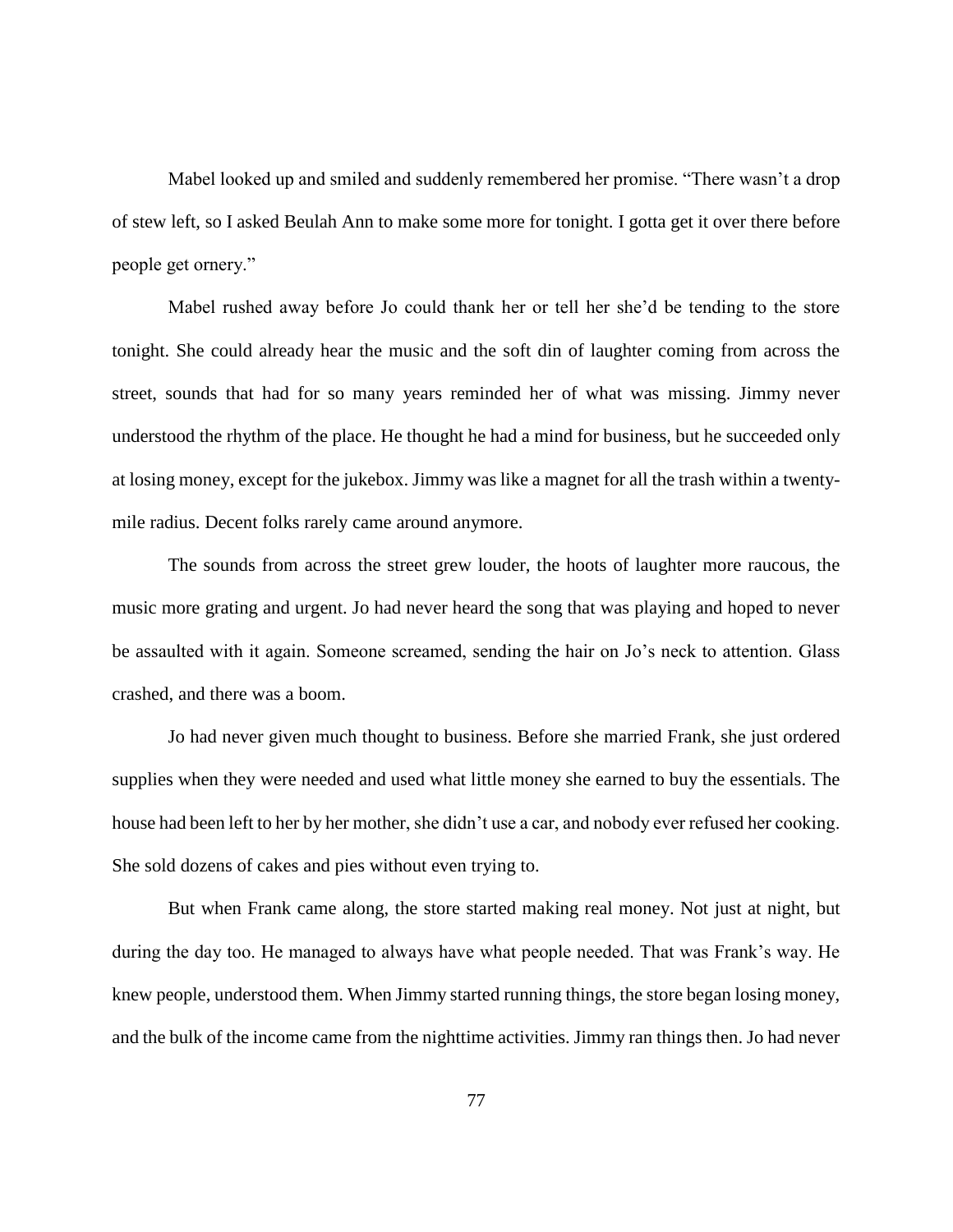been one for staying up all night. Only bad things seemed to happen in the cover of darkness; the lynch mob taught her that when she was still a little girl.

She meant to continue what her daddy started at the store, but she'd been handing the job off to her men, for better and for worse. There'd been enough fighting down at the store; a fight of some sort is what got her daddy killed in the first place. She heard the mild rustle of wind in the spare yellow room, and she suddenly knew what she needed to do. As an idea quickly became a plan, she began to wonder if maybe Jimmy had done her a favor.

Jo went into the yellow room and rummaged around among Frank's old tools and when she found what she wanted she headed out the door. A crowd gathered outside the Night Owl parted like the Red Sea as Jo walked by, hammer in hand. Inside, a spate of cards and broken glass littered the floor around one table, where a man who had his hair slicked back with lye was cursing Boo, his mama, and his children yet to be born. Joe Cooley stood between them, as if he could prevent either man from throwing a punch. The yelling ceased at the sight of Jo.

Joe Cooley rushed to where Jo stood with a hand on her hip. The muscles in her face seemed to be hard at work, moving from anger to something Joe Cooley couldn't quite decipher.

"Jo, what you doing here? We got things under control. I know it's been a little noisy over here, but them two was just leaving."

Jo scanned the place, taking in the familiar faces who seemed to have lost their minds all of a sudden and the unfamiliar ones who seemed to be growing more and more abundant. She'd known some of them since they were knee high to an ant, but the rest were virtually brand new.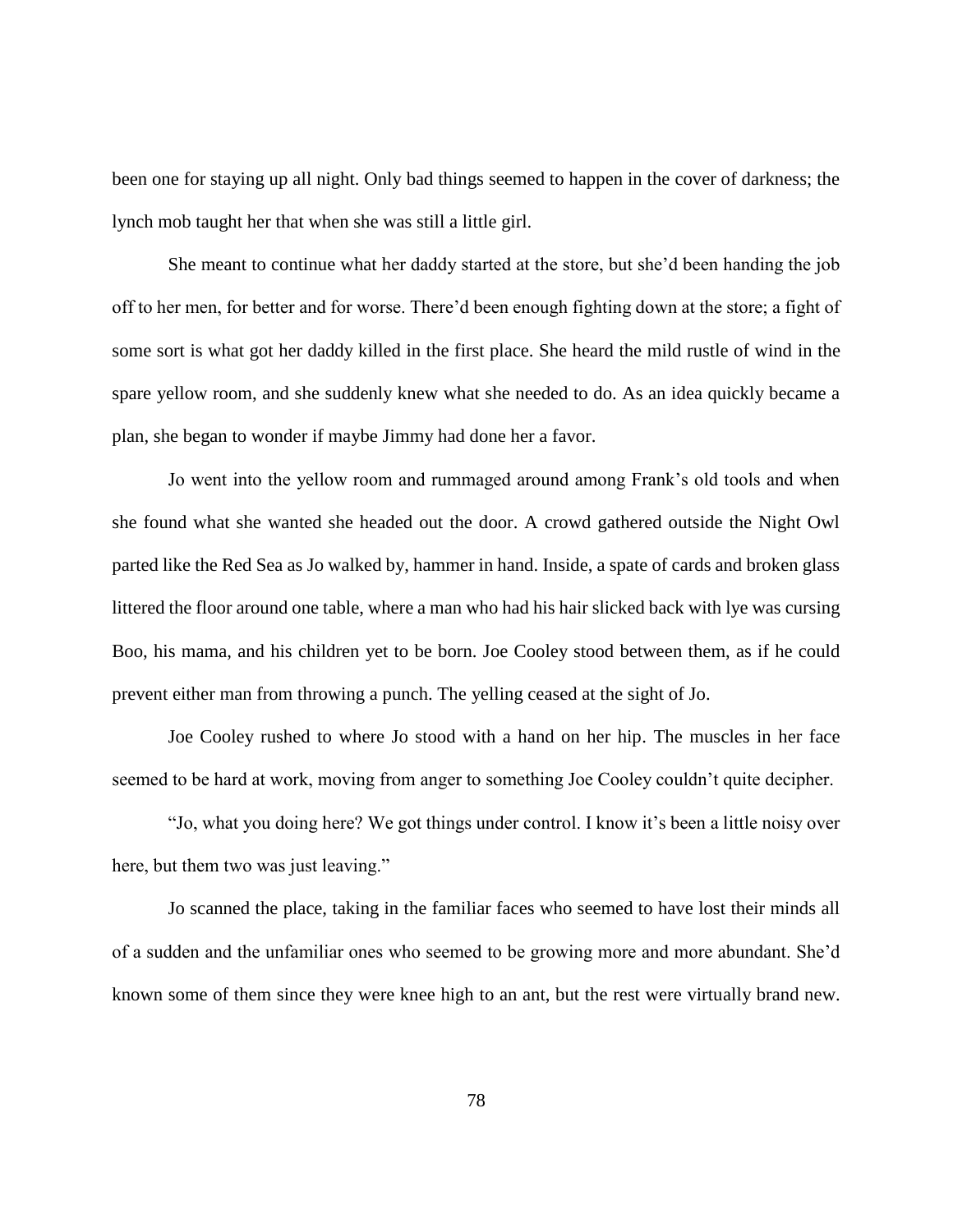They all seemed to want to tear up her place, the only thing she had left of her father's. She moved to where Boo stood.

"You handy with a hammer and nails?"

Boo looked her up and down before giving Jo an awkward nod, as if he weren't sure.

"Well then, make yourself useful." She motioned with her head for him to follow, and the two walked outside, a small crowd in tow. She pointed to the sign, always crooked, and handed him the hammer. "It's about time we got that thing straight."

Boo grabbed a chair from one of the checker tables.

"I don't need you owing me for another chair," Jo said. "You think that can hold you?"

Boo didn't answer, but stood on the chair, bringing him eye level with the sign. He lifted the crooked end and reached out a hand to take the nail Jo was handing him. He followed her instructions—a little higher on the right side, lower, no, no, not that low—then lifted the hammer and set the nail in place.

Jo stood below, her hands on her hips, and stared at the sign. Boo stepped down off the chair and handed Jo the hammer. She stared up into the big boy's face.

"Tell Joe Cooley I said to give you something to eat on me," Jo said. "Tomorrow you gonna start working off your debt, you hear?"

Boo looked confused but nodded anyway. Jo barely noticed, having turned her attention to the crowd standing around. She looked at their faces and silently said good-bye. The poker games and outside liquor would be the first to go. There would be no more late nights. This was her store, after all.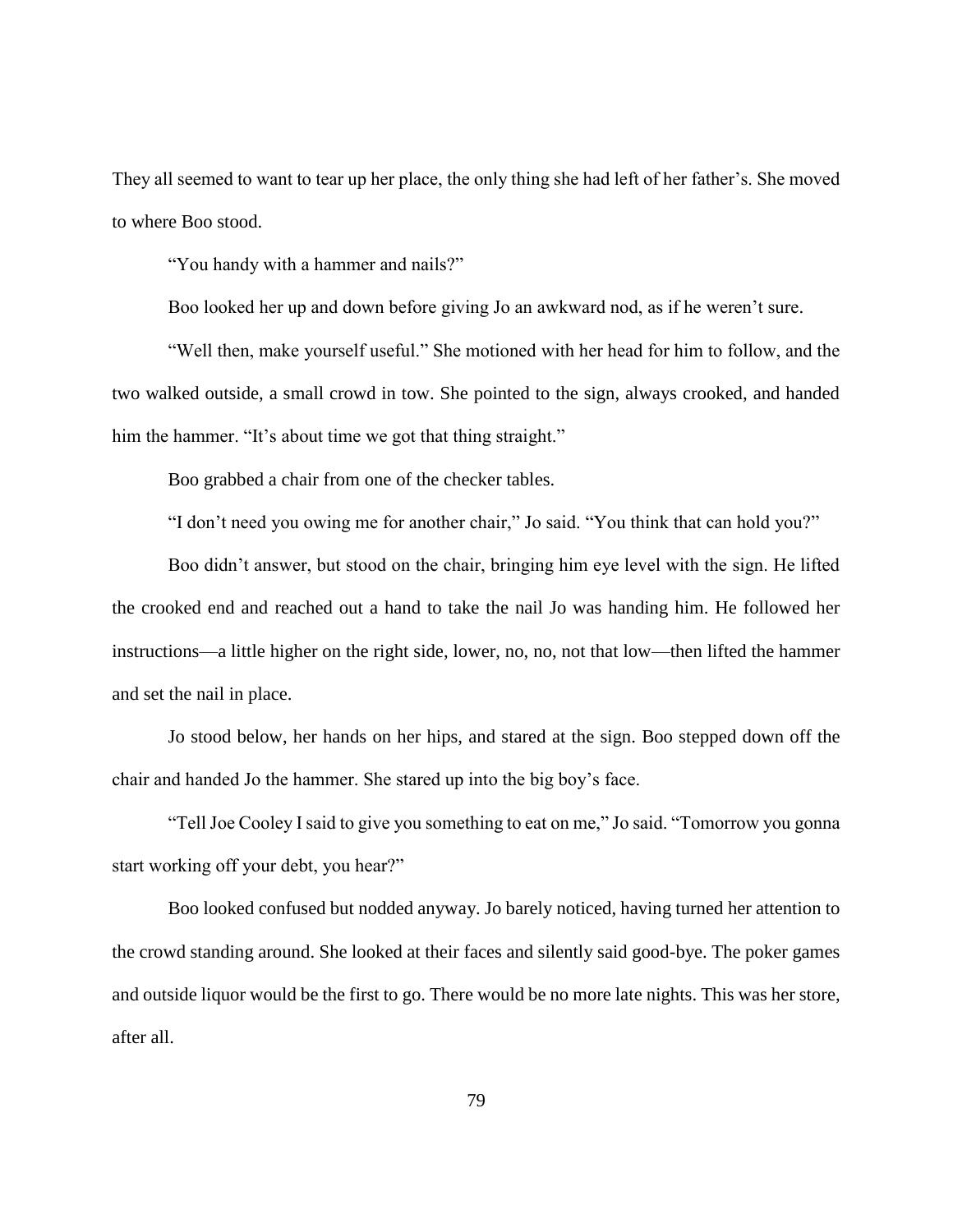"This here place belonged to my daddy, and he gave it to me." Jo scanned the crowd and waved the hammer without intending to. "It ain't none of yours. You break something, you pay for it, you hear?"

Joe Cooley stepped between Jo and the crowd, as if they might try to attack. Jo felt nothing but certainty. She nodded to Joe, as if to say thank you kindly, then turned with Frank's hammer in hand and walked into her house.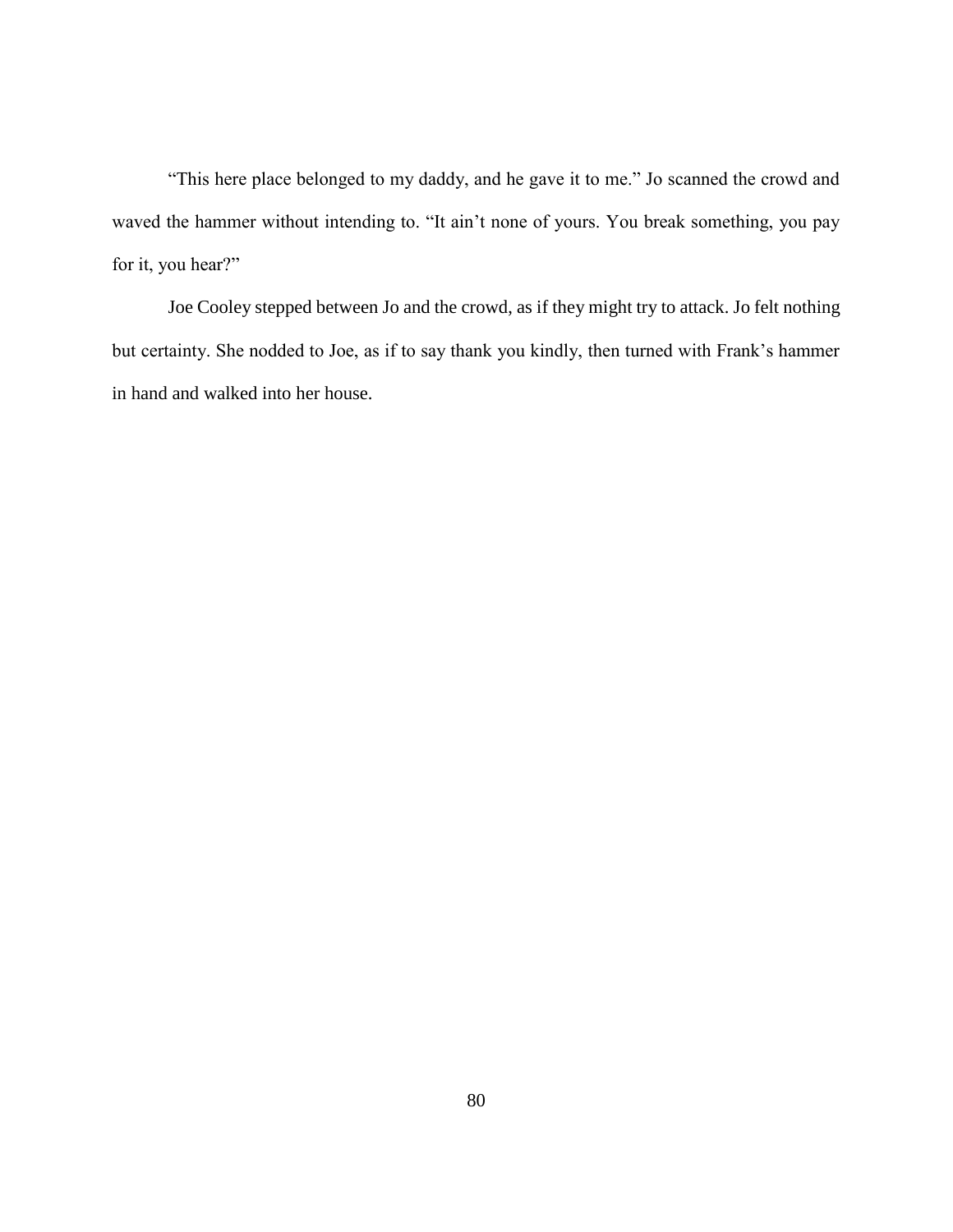# **HAPPILY EVER AFTER**

They were married on October 20, 1935, less than a month after they met. There was no romance. No whirlwind. He was twenty and said, "Will you?" She was sixteen and said, "Yes." And with that she landed a ticket out of a town that was stifling and small.

They moved south, barely an hour's drive from Mercury, and Rick started selling moonshine. Good stuff. He was busy all the time. But she was a worrier and thought he would get caught and hated the idea of going back home with the baby that was coming. They moved again, this time farther south, out of Georgia and into Florida, where he looked for honest work.

She had a boy. A chunky son they named Daniel.

Rick's feet were too flat for the war, so he worked at odd jobs—paving roads and picking oranges—before he started cutting grass for Mr. Chilton. In two years' time, he bought his own mower and developed a regular clientele, people Chilton didn't know. He made a living, but ends didn't always meet, so Joann worked odd jobs too, waiting tables mostly, and taking in laundry.

She met her husband's other son the year Danny turned six and she found out she was pregnant again. The boy, Jeremiah, was five and had started attending Danny's school. The teacher said, "His last name is Ford, and he looks just like your husband. I'm sorry, Joann. I thought you knew"

She would have left if the baby hadn't tried to come early, forcing her to stay in bed. Without the money from the washing, the Fords became something worse than poor. Rick would make her salt pork and cornbread for dinner, the kind of food their grandparents ate as slaves. Sometimes the neighbors gave them pots of string beans and potatoes or collard greens. Other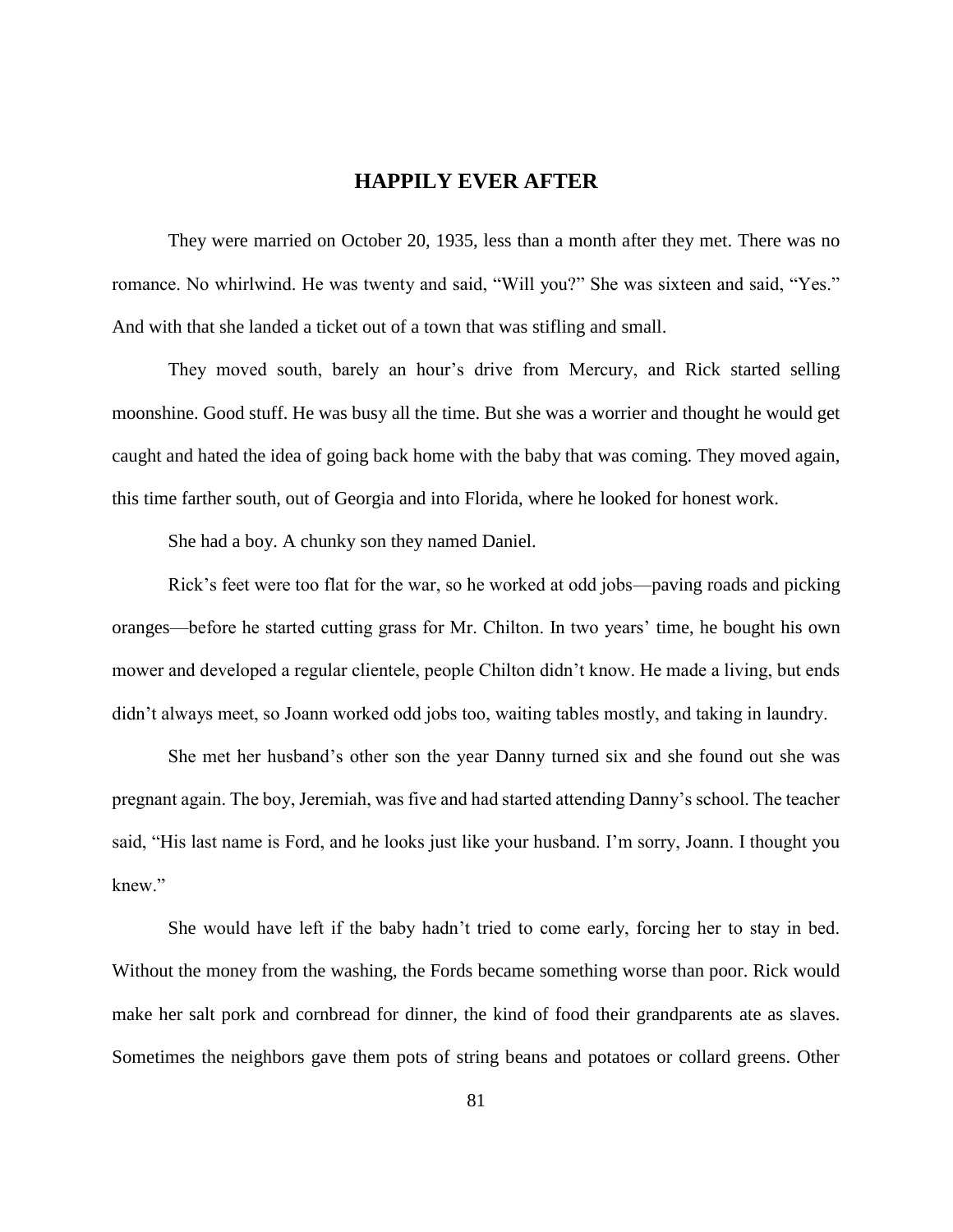days, after she and Danny had eaten, Rick would say, "I already had my plenty." And then he would leave.

#### ###

They lived in a two-bedroom apartment on the wrong side of town. It was big enough for three, but another son, Jonah, came in 1950. It was if her womb suddenly opened up, and two children grew to four, then six, until Millie stopped breathing a few weeks after she was born, leaving Joann with five children, three boys and two girls, and a dark shadow that kept hounding her until one day she couldn't speak. And then the washing started to pile up and she couldn't seem to get out of bed.

Rick packed her and the youngest children in the Bonneville and drove them north to Joann's sister, back into Georgia but not as far as home. The sister said, "It'll just be for a spell, Rick. I seen this kind of thing before, when the world just get to be too much. You'll see. It'll be all right."

Joann was gone for nearly seven months, and when she returned home, Rick had bought a television and was making plans to build a house. She heard talk that there had been another woman, a different one this time, but she packed the information away. She wanted a home, something to pass on to her children. She knew she'd stay.

They moved into a little block house with three bedrooms, one bathroom, and a kitchen furnished with secondhand appliances.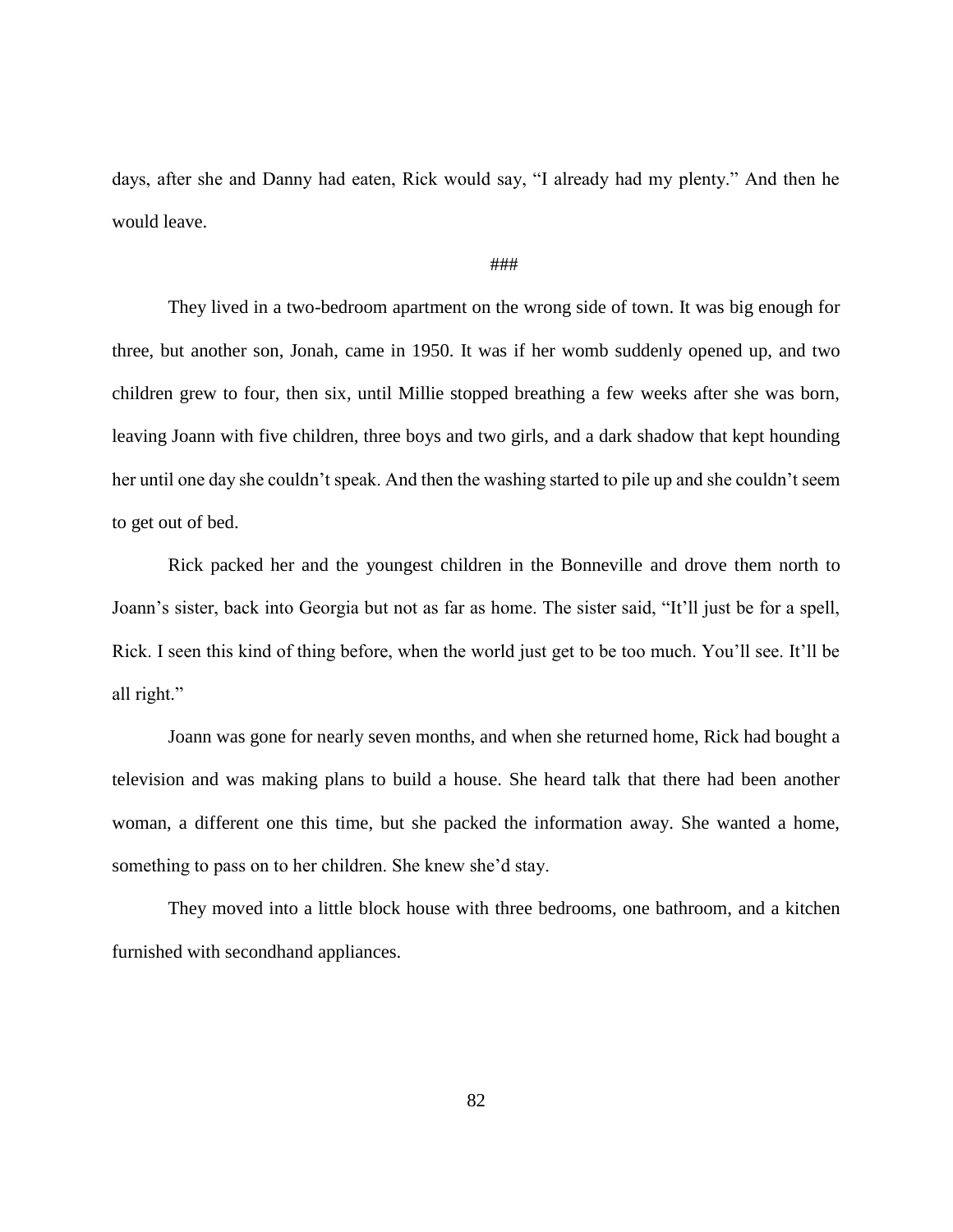That year, Danny got married and moved into an apartment. And Joann found a job as a secretary for the college. She told Rick she had to work late some nights, but she was really taking classes to earn her GED. When the children were older she hoped to go to college.

One night, when Joann got home, she grabbed what was left of dinner and sidled up next to the children to watch contestants on *The Price Is Right* bid on furniture and dishwashers and automobiles and trips to faraway places like Europe.

She said, "It sure would be nice to have a new refrigerator. That one is either freezing the milk or letting the meat come to room temperature."

Rick said, "We get by all right."

She said, "It's alright to do something other than just get by."

That was the night he slapped her, alone in their bedroom, when the children were already sleeping. He said, "I work all day and come home to a house full of kids and no wife at night and then you going to sass me? In front of my children?"

He hadn't hit her hard, but Joann didn't see it coming, so she had to pick herself up off the floor before she could register what he was saying. She said, "A woman can't speak her mind? You got to be king all the time?"

He said, "In my house that I built? Yes, I got to be king."

### ###

They fought through most of the seventies, the decade when, one by one, the children started leaving home. The girls went away to college, to study business, to become a lawyer. The boys, spared Vietnam, went to work in mechanics, construction, landscaping.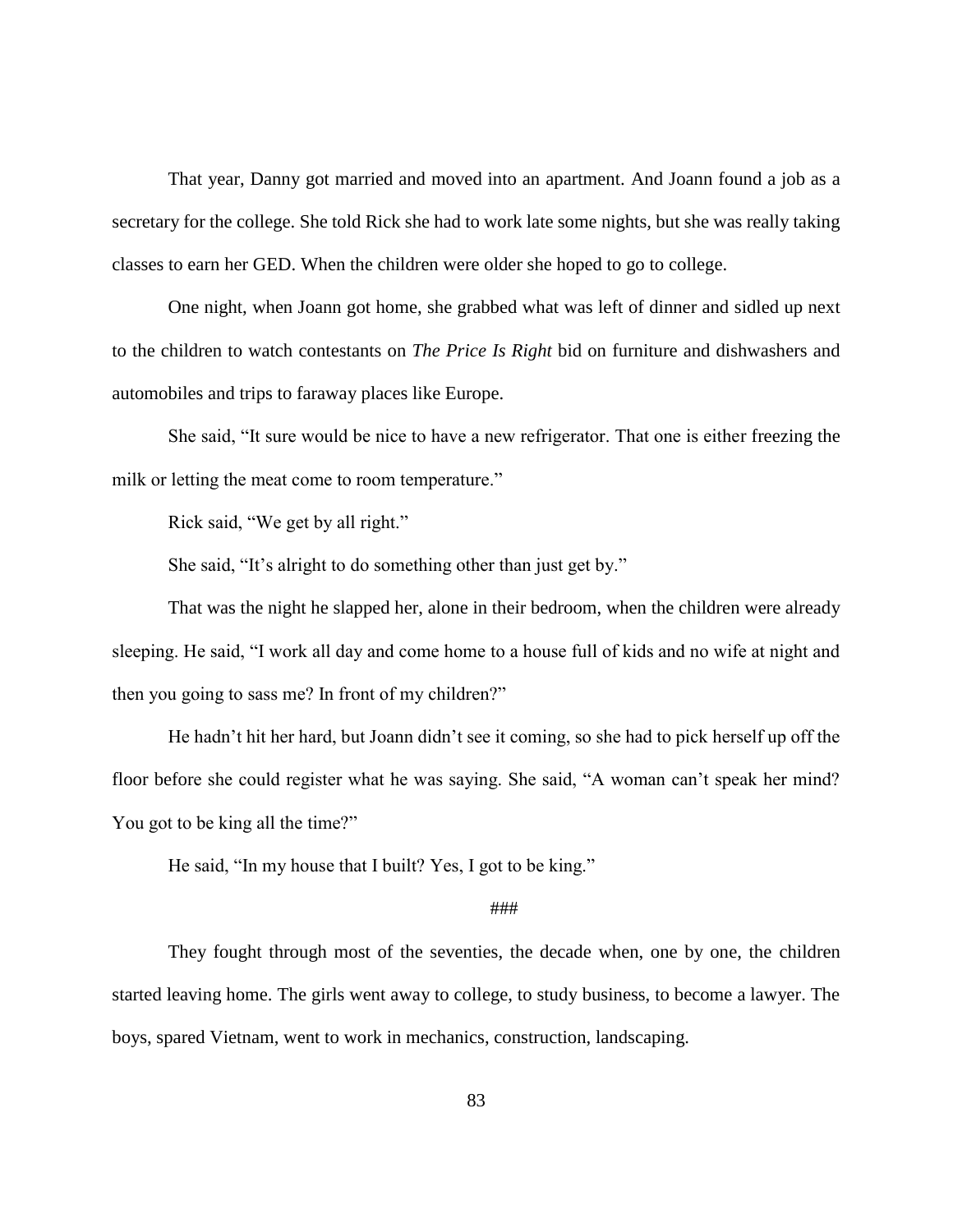In 1980, when Betty, the youngest, was twenty-one and close to graduating, Rick woke up one night and grabbed his chest. He was drenched in sweat and looked frightened. Joann called for an ambulance, and he was rushed to the hospital. Heart attack. Close call. Complicated by diabetes that had gotten out of control. Could have been the end, the doctor had said. They would put in two stents and teach him to monitor his blood sugar, and he'd be good as new. Except that he'd get winded more quickly and wouldn't be able to cut lawns for weeks and the hospital bills would be enormous and the black cloud that had chased Joann after Millie died would pack its bags and move back in.

In the hospital, Rick grabbed his wife's hand and said, "Please don't leave me." But when Joann opened her mouth to speak, her voice was gone again.

#### ###

They fell into a pattern, a series of bad habits they just couldn't break. Rick spent half the morning in bed, then ate the breakfast Joann had cooked him before camping out on the couch, watching the old television for hours at a time. By dinnertime he'd find the will to shuffle into the kitchen to make something for the two of them to share.

No one wanted to send out their laundry anymore, so Joann supplemented her retirement money by doing hair at the house. She kept one eye on Rick and another on her customers, who she knew would steal from her if they could. The women chatted incessantly, undeterred by her silence. "My sister's husband's cousin lost her voice one time," said Louise Simmons, a regular. "She just went to open her mouth one day and nothing would come out. My sister say they ain't stopped thanking the good Lord. Don't he work in mysterious ways."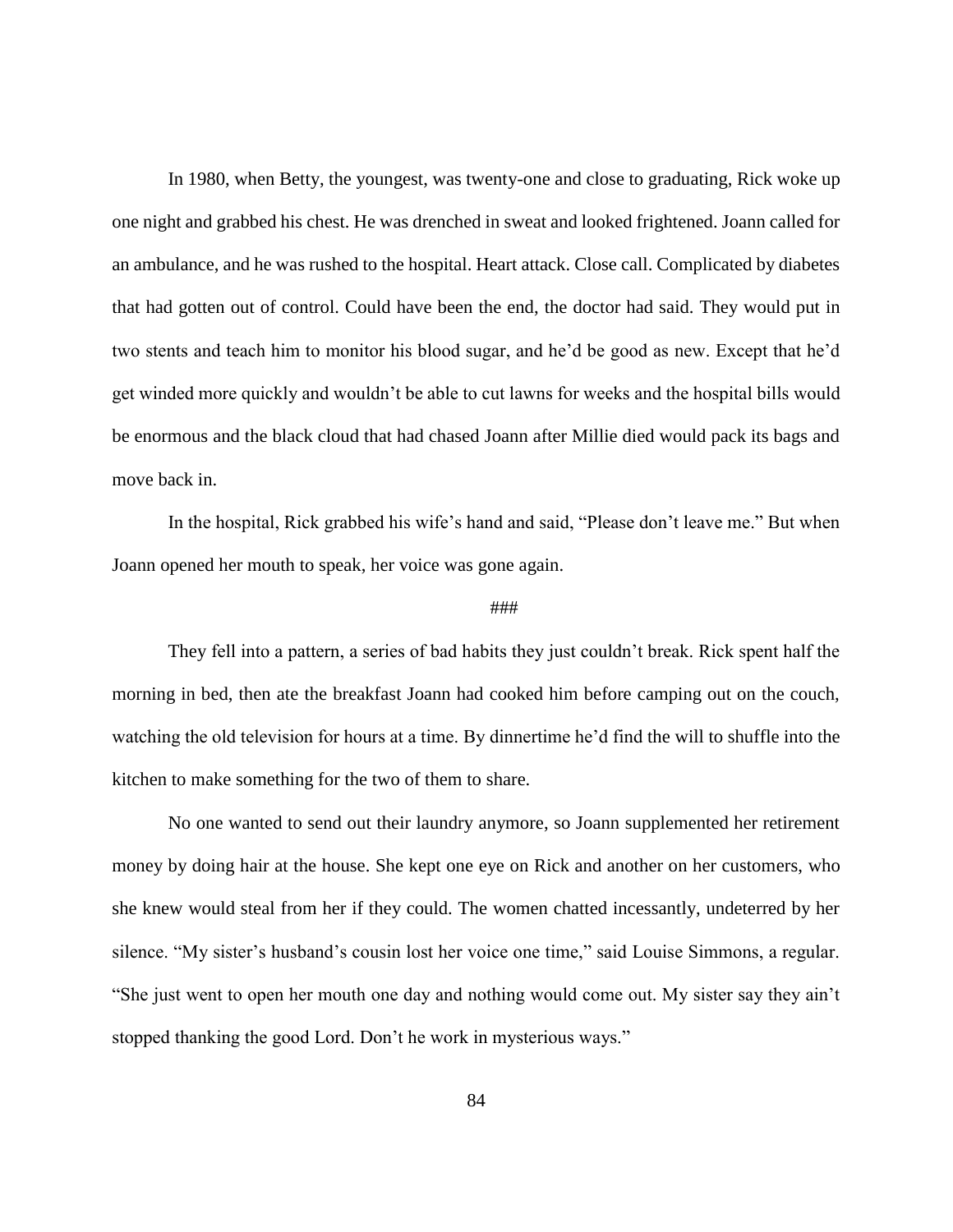That was Louise's last visit. A woman with no voice can't cry out, can't call the police, can't scream for her husband to risk another heart attack to come see about her. Joann lathered the hair color on too thick, let it stay on too long, and washed Louise's hair down the drain along with the dye. "You some kind of crazy fool woman?" Louise had said. "Don't you even fix your mind to think I'd ever come back to this place."

Louise left her hair in the sink but took most of Joann's customers with her to a shop downtown that charged twice as much but served coffee during the wait. For the first time since the day he married her, Rick wanted out, but knew he couldn't leave. Not now. Not when his wife finally needed him.

### ###

Rick had never trusted a man who wore white during the week, like he was too good to get himself dirty with real work. So when the insurance man came—decked in white from his hat down to his shoes—Rick knew there would be trouble. The man showed Rick a piece of paper with a huge sum of money written in a box at the top. "You can be insured for this amount for just fifty dollars a month. Because your son knows Mr. Cummings, you were able to get the better rate. This is one of our best deals."

Joann walked to the front room and stuffed a handful of bills into an envelope and handed them to the man. Rick sat on the sofa, watching the exchange. "You're doing the right thing," the insurance man said, looking at Rick. "If anything happens, you'll want to know your family is taken care of."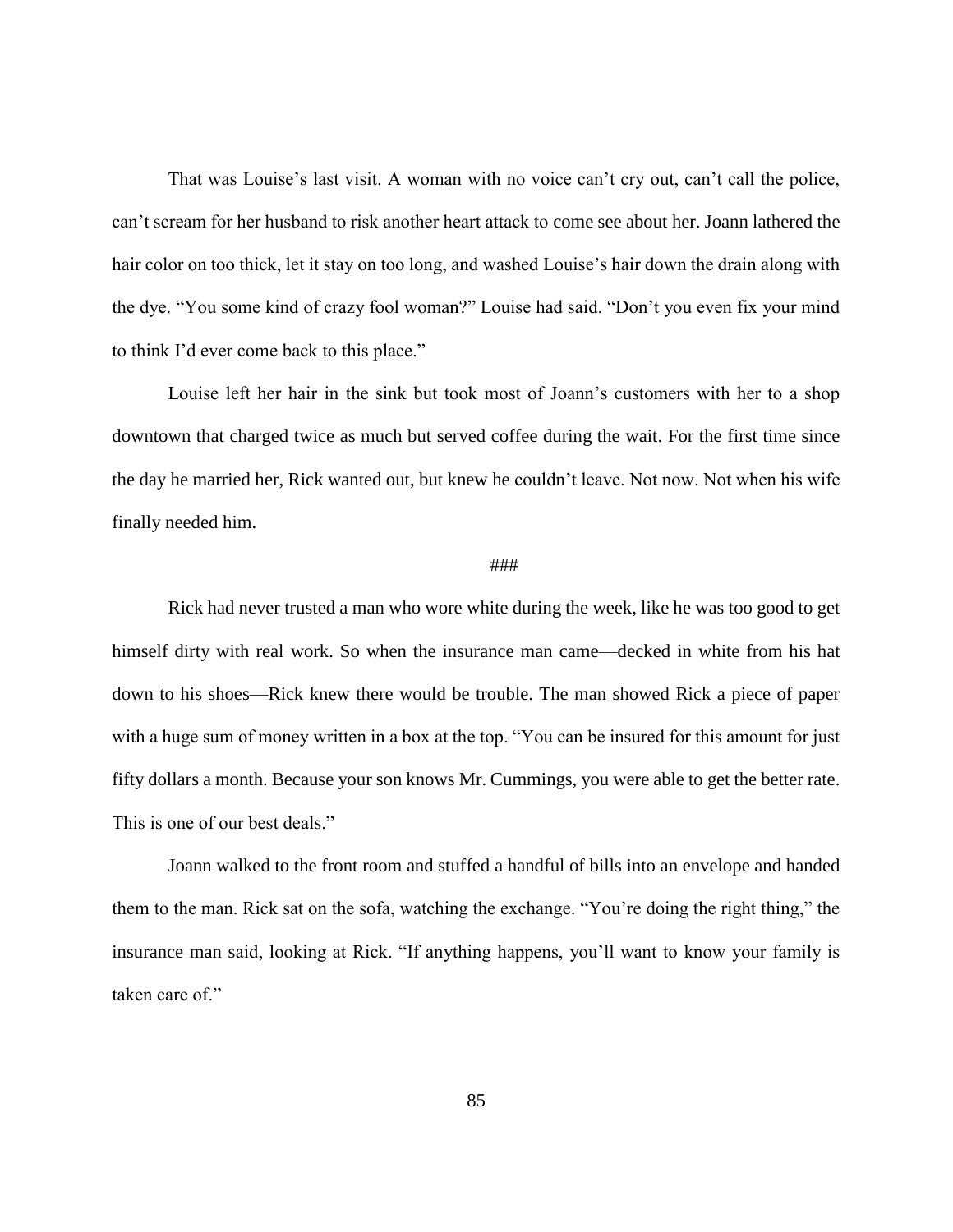Fussing had lost its thrill now that Joann couldn't talk back, so Rick just ignored her, letting the silence grow thick with time. Every day they sat on the sofa watching game shows one after the next. On one afternoon Rick blinked hard and rubbed his eyes with a clammy hand, wanting to be sure of what he was seeing. There was Joann, running down the aisle screaming and waving her hands in the air. Bob Barker asked her to guess the price of a refrigerator. She answered to the dollar. There were lights and streamers and balloons, and Rick heard Joann calling his name, but when he looked over at the sofa, there was nothing but a cloud. He felt a stabbing pain in his chest and then everything went blank.

At the funeral, Joann moaned and rocked and would not be consoled, the miracle of her newfound voice overshadowed by her sorrow. Danny held her against his shoulder while her daughter rubbed her back. She never thought she'd feel this way. She'd only thought about living without him. It was just something she imagined, like riding in a fancy new sports car or living in a million-dollar house.

She heard the preacher say, "We can't understand why the Lord would take him home." Then Joann felt something go pop in her head and felt drunk all of a sudden. She rested her aching head against Danny's chest, closed her eyes, and let sleep come. Her arms, her head, her legs all felt like lead, and she could no longer hold the weight. She felt Danny's hands around her waist lifting, lifting—and heard someone scream. Then it all went black.

Happily ever after, till death did they part.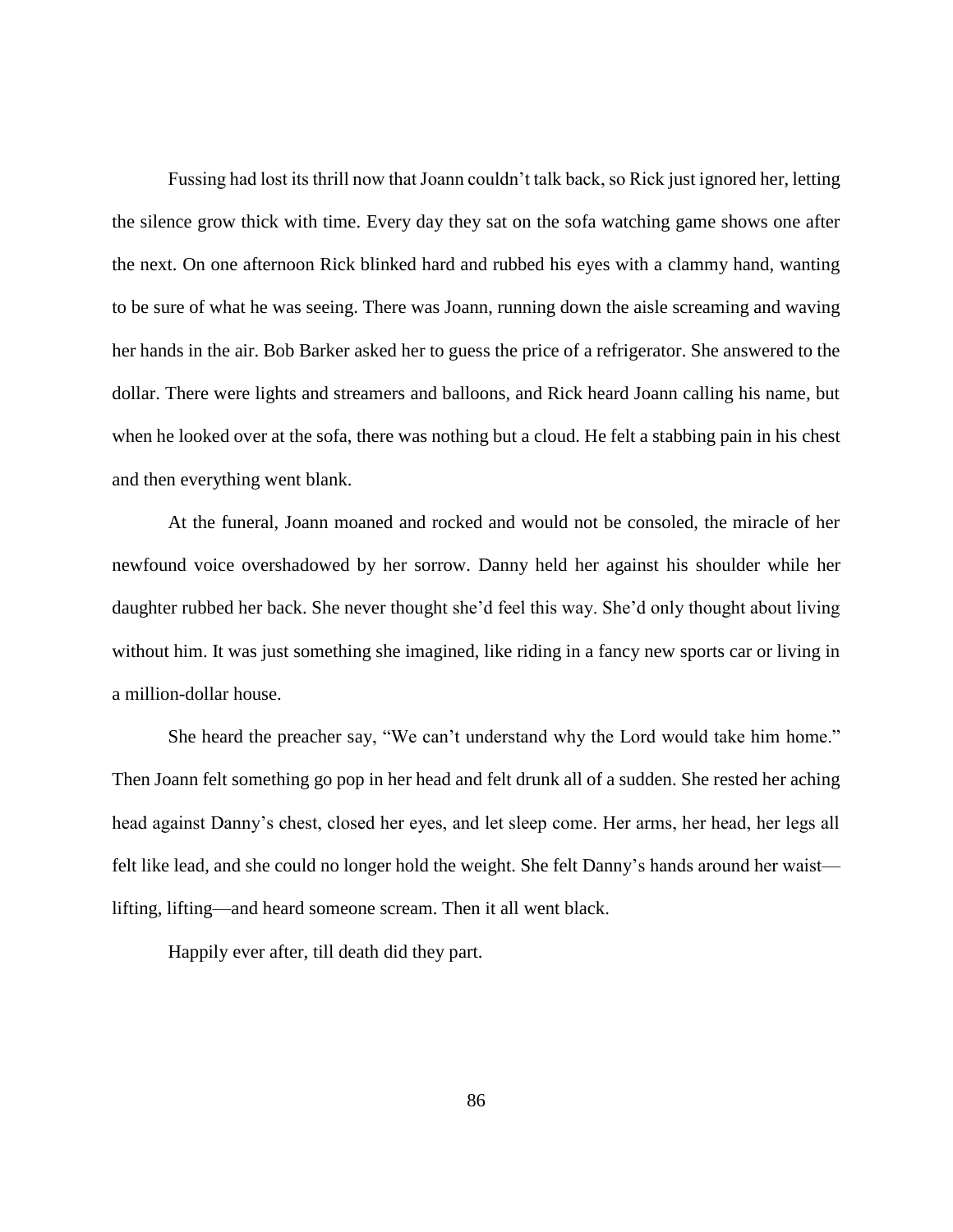# **DOWN THE ROAD**

Annie cocked one leg up on the post of Nan's front porch and waited for the children to run by. Annie liked sitting out there in the heat of the day, even with the washing still not done, just to soak up the warmth of the sun. There was something that ran cold in her blood, a thing she never understood. Other people might complain about Mercury's hot summer days, but not Annie. This was the only time of year she was truly comfortable.

"Gal, are you out there on that porch again?"

What Annie felt for Nan was not the way a person should feel for another child of God. The woman had given her a place, sure, but she treated her like a slave. Annie did all the washing and most of the cooking for Nan and the other women who rented rooms.

The house had looked like paradise when she first saw it, two nights after her daddy gave away her baby, but time had a way of clearing her vision. In truth, it wasn't much to speak of, just wood frame with five rooms and a porch that wrapped around to the side. But after the long walk from Hyattsville, some twenty miles away, the house seemed to be just about the finest thing Annie had ever seen.

Night was beginning to fall and Annie hadn't eaten in days. After her daddy gave away her baby, she thought surely he'd let her stay, but he threw her out like a pile of manure, the shame, he said, being more than the good Lord would have him bear. So Annie started walking east, with the little bit she had stuffed into a bag, and found herself in Mercury standing outside the plain little house with the fancy wraparound porch.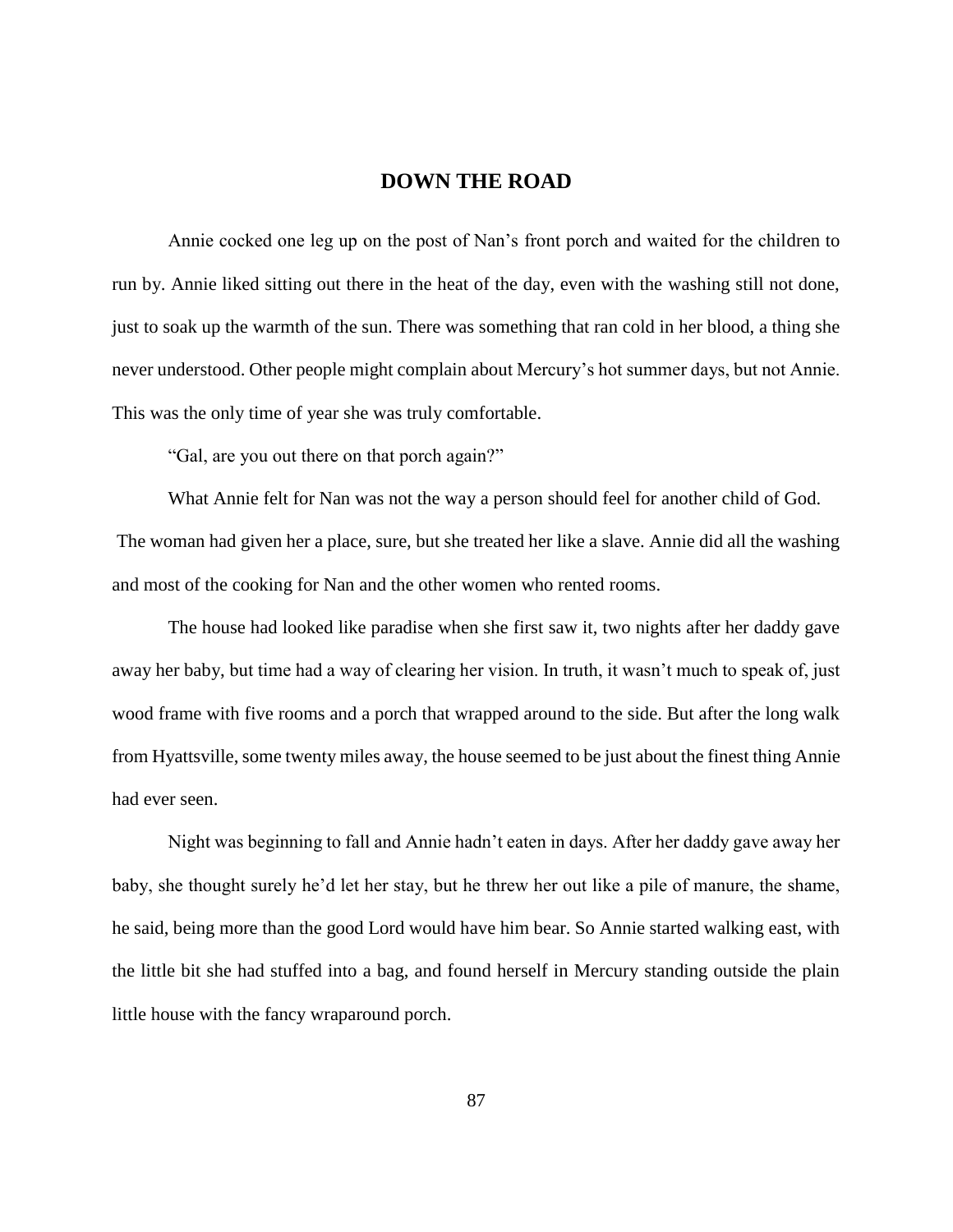Four women, Nan and her boarders, were outside, snuggled close to their men, hands reaching well beyond what was decent. Annie gathered in one long stare exactly what kind of house this was, but when Nan hollered at her to stop staring and come on up the stairs so she could take a good look at her, Annie obeyed almost without thinking.

That night she slept in a bed, stomach full of decent food. She'd awakened to the sight of a woman's feet in her face, the bed having belonged to Essie, who liked to sleep with her head at the foot of the bed. Annie followed the feet to the other end, where she found a wild bush of sandy red hair with a pillow curled beneath it. Having solved the mystery of the feet, Annie turned over and went right back to sleep.

The next morning Annie learned how Nan expected her to earn her keep. She was a fine young gal, Nan had said, who'd do just fine here. Annie put her foot down then and there, said she wasn't no whore, no matter what anybody said, and she clenched both fists and got that mean look in her eye.

Nan had been perfectly calm as she sat at the kitchen table painting her fingernails. "I don't know who you been listening to, but ain't no whores live here. We just women who know what a man want. We know what they like, so menfolk come round here when they want to feel like men instead of boys. If I had half a mind, I'd turn you right out of here so you could go back to wherever you come from, or get back to going wherever you were heading. I done gave you food to eat and a place to sleep, and I got to sit here and listen to you call me a whore?"

Had the color been rising in Nan's high yellow cheeks, Annie might not have been so surprised. But when Nan stood up all of a sudden and slapped her hard across the face, the rings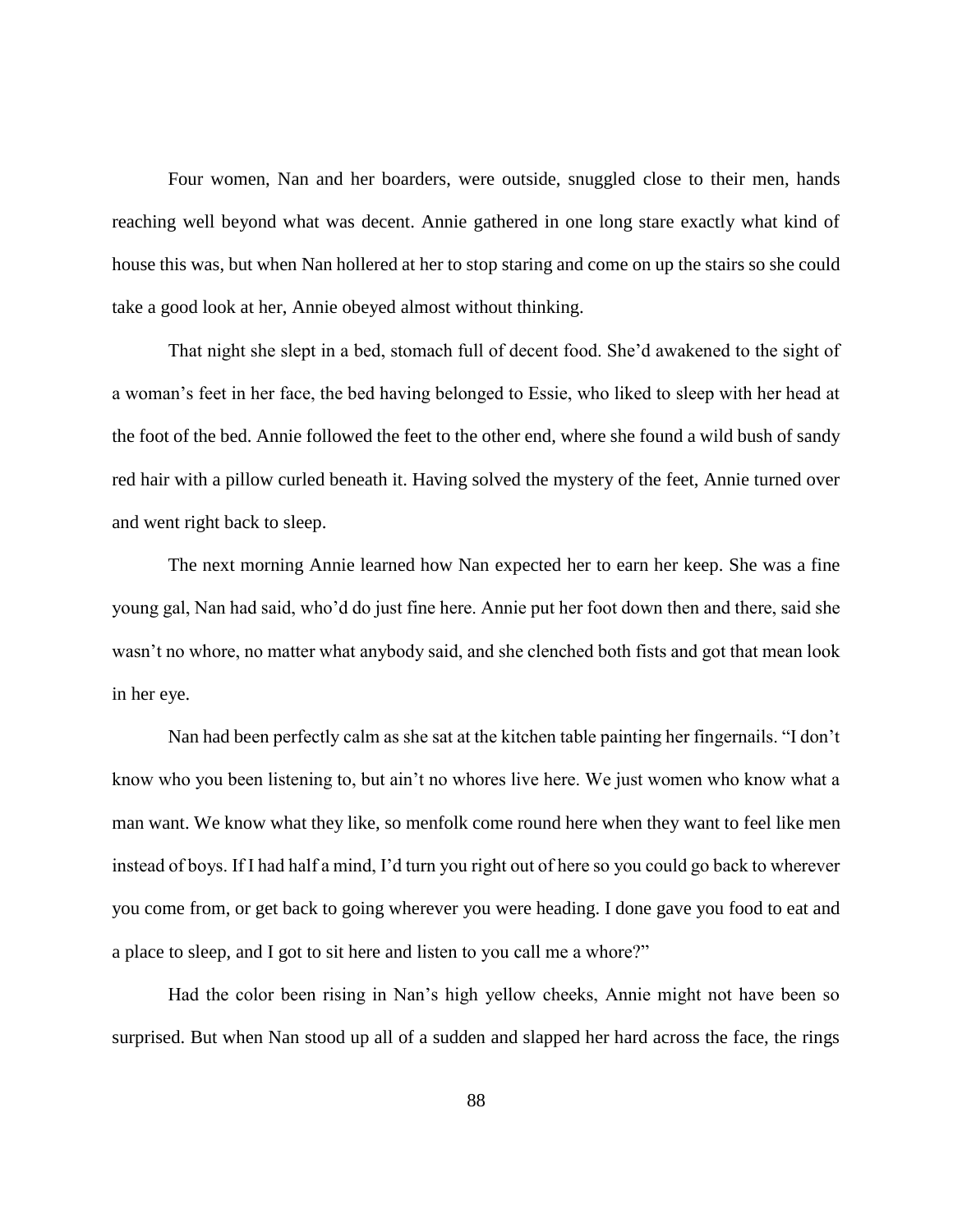on Nan's fingers leaving small welts, Annie never saw it coming. It was then that Nan told her how things would be from now on. "You will cook and do the washing. The sheets need to be changed every day, and the girls need their nourishment." Nan said this without a hint of irritation, as if a switch had suddenly been turned off, and she became the woman Annie first met on the porch, smiling and laughing like they would be the best of friends.

The other women had begun to file into the kitchen, some because of Nan's outburst, others because it was somewhere in the neighborhood of morning and they were hungry.

"You and the other girls going to get along just fine. Mary here don't eat nothing green," Nan said, pointing to a woman more fair than Nan herself, whose hair hung in thick ringlets down her back. "But nobody else is that hard to please. Right here is Essie," Nan said, waving toward the red-haired girl Annie had found curled up next to her in the bed. "You two gonna bunk together since Essie in the family way. And over there is Betty Ruth." Annie turned toward the woman with the book in her hand, the darkest of the bunch, but even with the annoyed look on her face Betty Ruth was especially beautiful as far as Annie was concerned. She'd never seen skin so silky smooth, cheek bones so high, or legs so long.

Annie couldn't explain why she did it, but she nodded at each of the women as Nan introduced them and then, with her face still stinging, walked over to the stove to make them something to eat.

Nan's voice on the porch lifted Annie out of her reverie. "There's still washing to do. Sun will be setting before you know it, and there's too much yet to do for you to be sitting out here in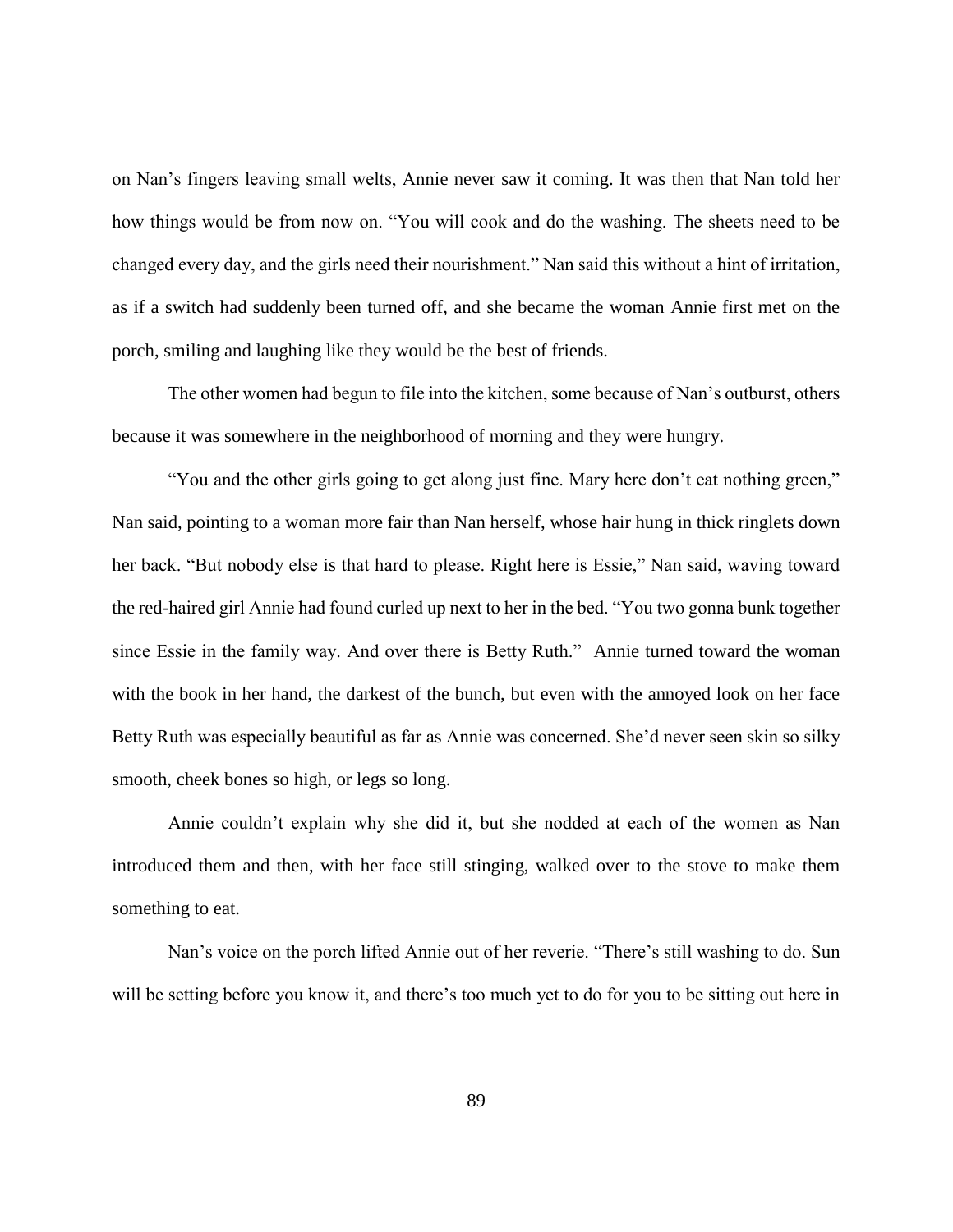the heat. If you want to sit out on this here porch, you can come out with us tonight. Raymond Moody been asking about you. He and his brother Ben be coming by tonight."

Nan hadn't bothered her about entertaining the men after Essie started bleeding one night and lost her baby. Essie wasn't showing, so even before the miscarriage she'd go out on the porch or into the parlor and sit on the men's laps, letting them kiss on her and touch her leg, her knee, her thigh. But Essie never let one of them take her behind closed doors. She teased and teased, letting the men run their hands through her wild red hair, but she always managed to slither away and send them out the door before things went too far. There was only one man Essie wanted in her bedroom, a man named George, who she was secretly planning to marry. She said he was saving money to take her away from the place, away from Nan, and Annie sure hoped she was right.

"I'll have the washing done before supper, Nan," Annie said as she summoned her leg from the post then stood up to finish hanging the spare sheets she'd made from fabric she bought with change the other girls had given her. The beds would be made before supper, and the extra sheets would be safely tucked away in a box under her bed until the next day.

Before she could get to the front door, Nan grabbed Annie by the arm and stopped her midstride. "I told Ben you'd be here to meet his brother. So get yourself fixed up, OK?"

Something in Annie's stomach dropped, and her mouth felt like cotton. She wasn't no whore, no matter what her daddy said, and Nan wasn't about to make her one neither. She wanted to scream, but she felt just as trapped as she did the night Joe Freeman cornered her in the storage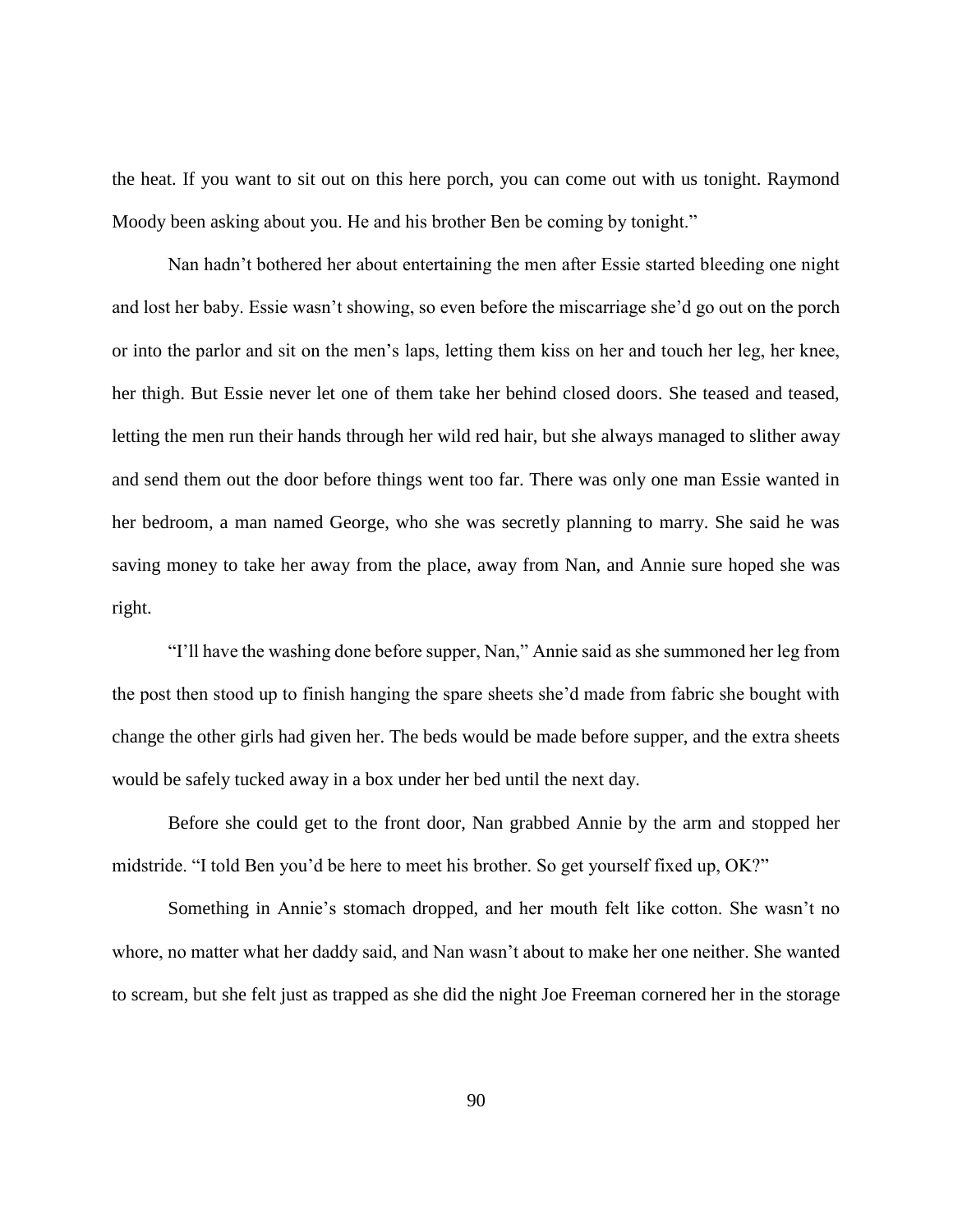closet at his daddy's store, put his hand over her mouth, and stole the virtue her daddy had been so carefully guarding.

Joe was a big, solid man, with broad shoulders and a gorgeous smile. Annie, like all the other girls, thought he was just about the handsomest man in Hyattsville, and she couldn't help but think he'd picked that up, that she'd somehow invited him to take her whenever he wanted. So she didn't tell anyone what happened, and when her father took her baby before she'd even had a chance to see her, Annie figured she deserved her punishment.

Annie made the beds with trembling hands and burned the first batch of cornbread, her mind so distracted by the night that was coming. Nan had been watching her all day, glancing at her out of the corner of her eyes and sometimes just staring outright, as if she was waiting for Annie to do something.

In their room that night, Annie watched Essie getting dressed and hoped that when Ben's brother saw her red hair and compared her silk dress with Annie's simple cotton one, that he'd choose Essie instead and let her tease him for a while before sending him home drunk and disappointed. Annie didn't know how long Essie had been watching her through the dresser mirror when she looked up and saw the strange expression on the woman's face. Annie laughed to lighten the mood and sat down on the bed. "You scared me, Ess. What you doing staring at me like that?"

Essie had stopped putting on her powder but was now primping again. "Annie, you don't have to do nothing you don't want to. I'm just here until George saves up enough to get us a place. We done run off and got married after I found out about the baby. That's why I don't let nobody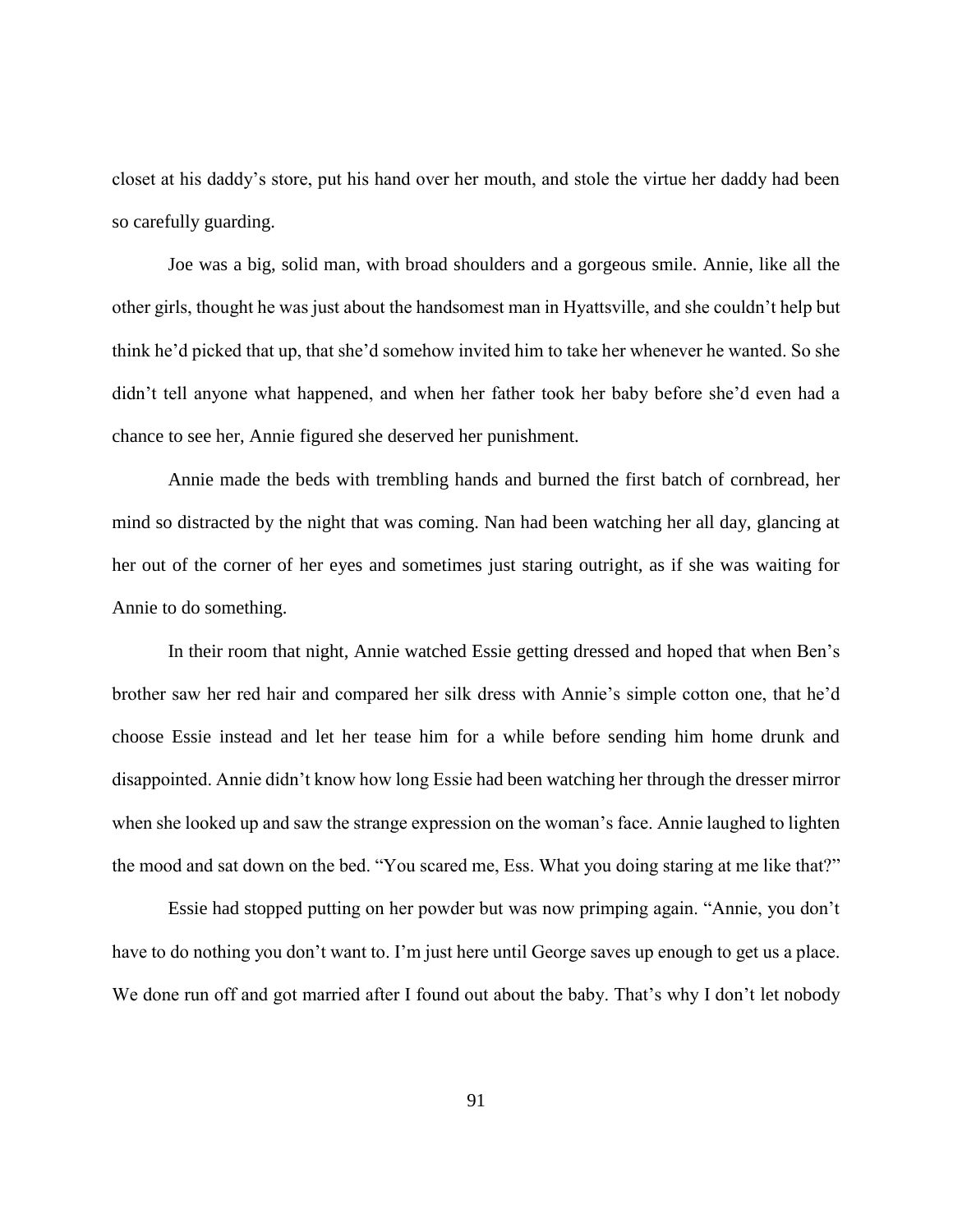touch me but George. Nan knows about us, and she looking to you to be my replacement, but you ain't gotta do nothing you don't wanna."

Essie had dark eyes that showed hints of green when the sun hit them just right. A spray of freckles covered a wide nose and broad cheeks, and if it weren't for that wooly red hair of hers, she might not be thought beautiful.

Annie looked down at the hands she had been wringing in her lap then back up at the face still staring at her through the mirror. "What am I going to do? I can't run off. I ain't got nowhere to go."

Essie left her powder on the dresser and walked over to where Annie sat on the bed. She put a hand on each of her shoulders and looked Annie in the eye. "I said you ain't got to do nothing you don't want to. Not with Raymond, you hear?"

Annie nodded, determined to put on a brave face, but not before a tear escaped and rolled down her cheek. She wished it were true, but she just wasn't convinced she had as many options as Essie seemed to think.

# ###

The radio hummed with a woman singing a bitter tune to a man who'd done her wrong. Betty Ruth was dancing with a man Annie hadn't seen before. Annie could hear Mary out on the porch, giggling softly and purring every so often, "Come on, now, stop." Nan was snuggled up with Ben in a dark corner where little could be heard besides a few low moans while Essie danced by herself next to the radio. Annie sat on the couch with her hands folded on her lap and Raymond,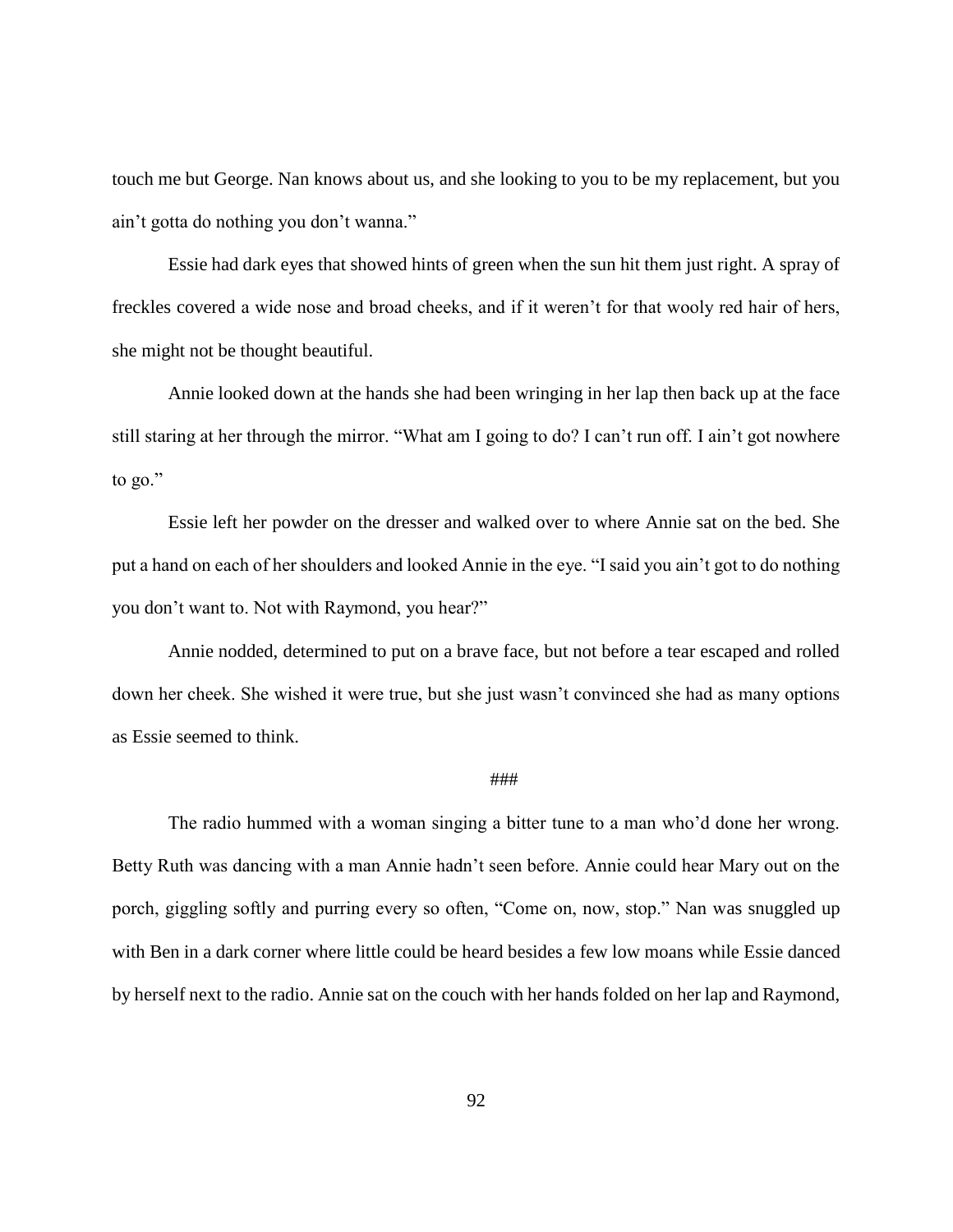Ben's tall, lanky brother, sitting next to her, looking as nervous as she did. He'd worn a hat, which was now beside him on the couch, and Annie thought she saw beads of sweat on his forehead.

"Sure is a fine night."

Annie nodded at his observation then thought she'd better speak up so he wouldn't turn to look at her. "Yes, it's a fine night. The breeze is nice after such a warm day."

Despite all the coos and chuckles coming from the porch, Annie figured Mary wouldn't be doing anything too indecent where everybody could see. If she had to sit with Raymond, she wished she could at least have one comfort and sit in her favorite place.

"You want to go outside since the weather's nice?" Annie couldn't hide her surprise at Raymond's suggestion. Had he been listening to her thoughts? Or had she been thinking out loud?

"Sure," was all she said before they got up to sit on the empty porch swing. Annoyed by the interruption, Mary and her date got up in a huff and took the place Annie had abandoned on the couch. Raymond moved one long leg and set the swing in motion, finding an easy rhythm that kept it gliding smoothly. Annie felt herself begin to relax as the summer breeze gently brushed her skin.

"I'm sorry to have been so forward, Miss Annie. I saw you in town one day, and I told my brother I didn't think I'd ever seen nobody as pretty as you. Next thing I know, he's got Nan setting up a date. I just want you to know, I know what kind of girl you are. I know you ain't never knowed a man like them others. I know you a good woman. I ain't saying Nan is bad or nothing. I know my brother got himself a little sweet on her. Nan just ain't the kind of woman I want for a wife, that's all."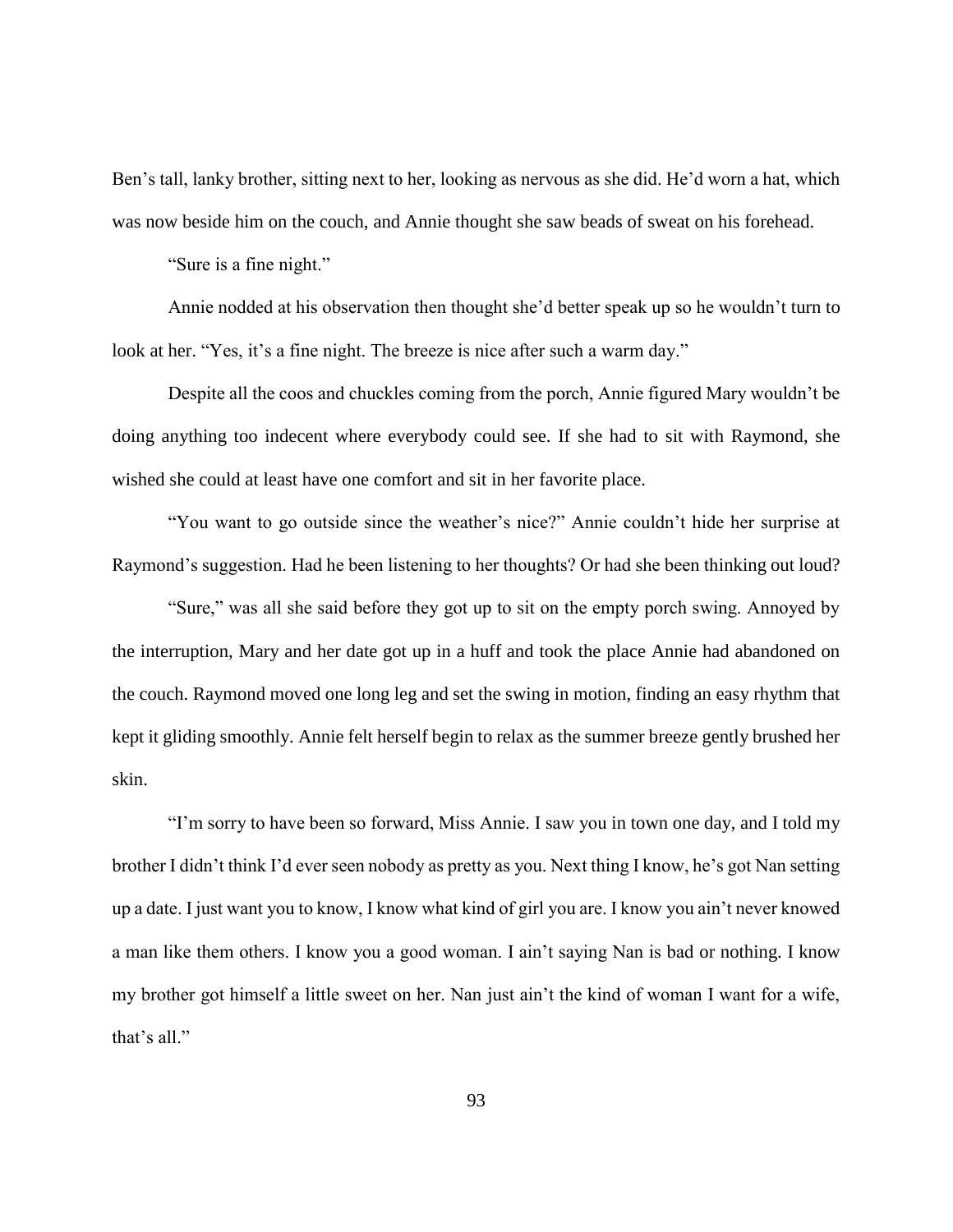Raymond said all of this without looking at Annie. "The truth is… Truth is, Miss Annie, I'd like permission to court you. I would ask your daddy, but, well, seeing how he ain't around, I figured I'd just ask you."

Annie hadn't given much thought to matters of the heart since hers deceived her into thinking she wanted Joe Freeman to notice her. She didn't know if her heart could yet be trusted, but there was something about Raymond, something decent, that reminded her of the girl she had been back in Hyattsville.

"Miss Annie, you sure know how to torture a man." Raymond laughed and Annie smiled up at him. She didn't realize how long she'd been lost in her thoughts before she answered him.

"I think that would be nice."

They both sat back on the swing, Raymond continuing the steady rocking, and though Annie wasn't looking at him, she could tell that he was smiling.

#### ###

Raymond started coming by almost every evening, always taking Annie out of Nan's house for one purpose or another. One night they went dancing. On another they sat out near Moss Lake, and Raymond told Annie about the things he planned to do. Annie watched the moonlight dance across the water as Raymond poured out all that was in his heart. He'd been sharecropping with his daddy, but he wanted his own farm. He'd plant new crops—corn and soybeans in addition to the cotton. "Diversification, that's what everybody's talking about these days. Can't let one bad winter or one long summer wipe everything out."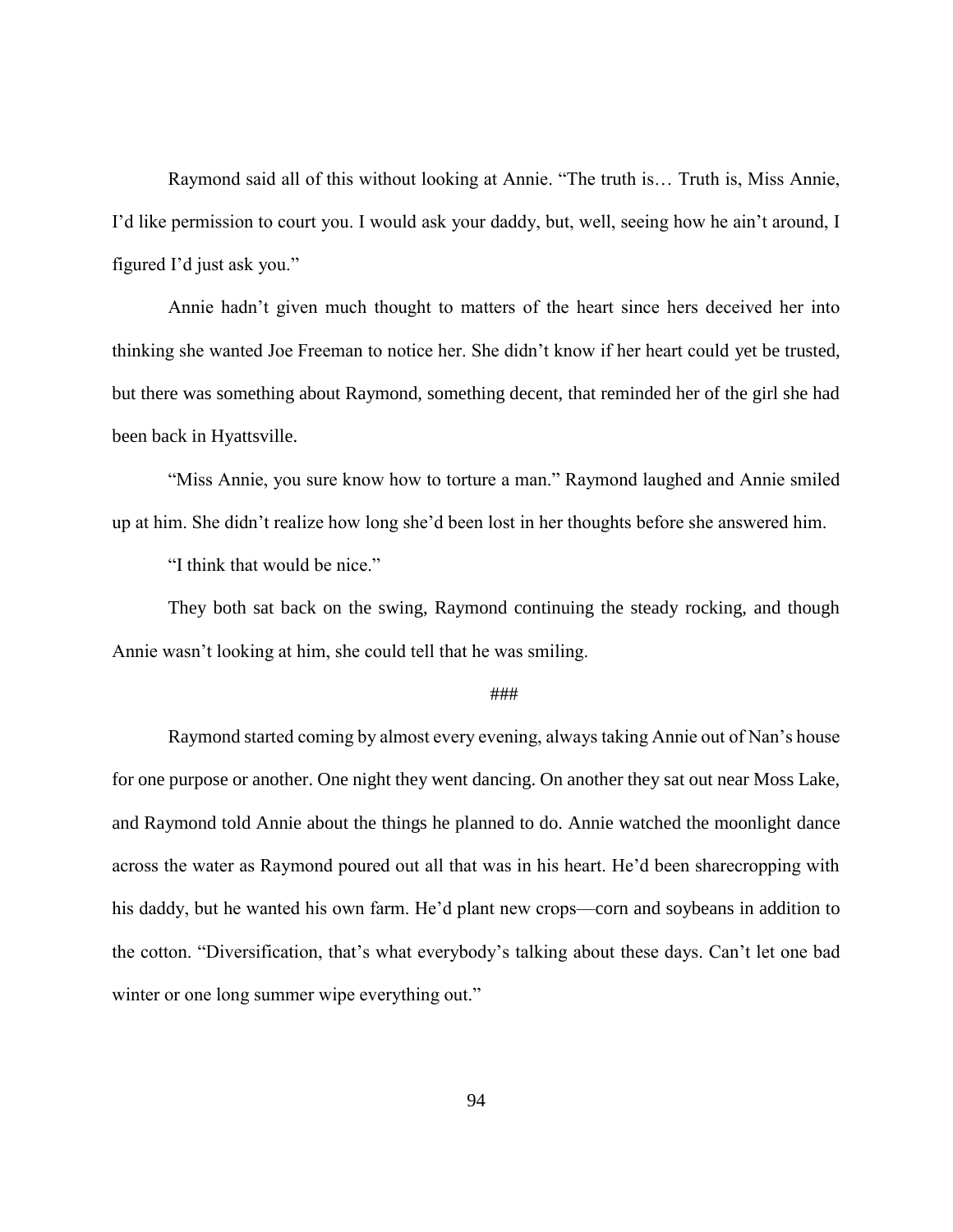Raymond would build her a house closer to town. They would have a dozen children, and she'd get fat in all the right places. Annie liked listening to Raymond go on about the future. It always seemed so bright down the road where Raymond was looking. She liked the hope she heard in his voice, the light she saw in his eyes. She wished she could hope with him, wished she could see herself on a farm or in a big house, but all she could see was the moment, the night sky filled with stars, the shadows bouncing off the lake, Raymond's hand on hers.

When they arrived back at Nan's that night, Annie began to wonder if she knew what love was, how it would feel when it finally stopped by. She hadn't told Raymond about Joe or the baby, still wasn't ready for him to know who she was or who she had been. But she was starting to want him to know her, truly know her, the way she was beginning to know him.

Annie had just put on the grits the next morning when Nan appeared in the kitchen in her robe, curlers still in her hair. "What you been doing with my money?"

"What money? I ain't got no money."

"You trying to steal from me?" Nan reached out and twisted Annie's arm.

"I ain't stealing nothing from you, Nan."

"You expect me to believe Raymond been coming around here this long and you ain't been getting no money from him?"

"We just talk, Nan. That's all. He ain't never gave me no money."

"You think you better than us, but you ain't. You been telling Raymond you some kind of lady, but you ain't nothing. You cheap. I ought to tell him what kind of girl you really is. He got a right to know."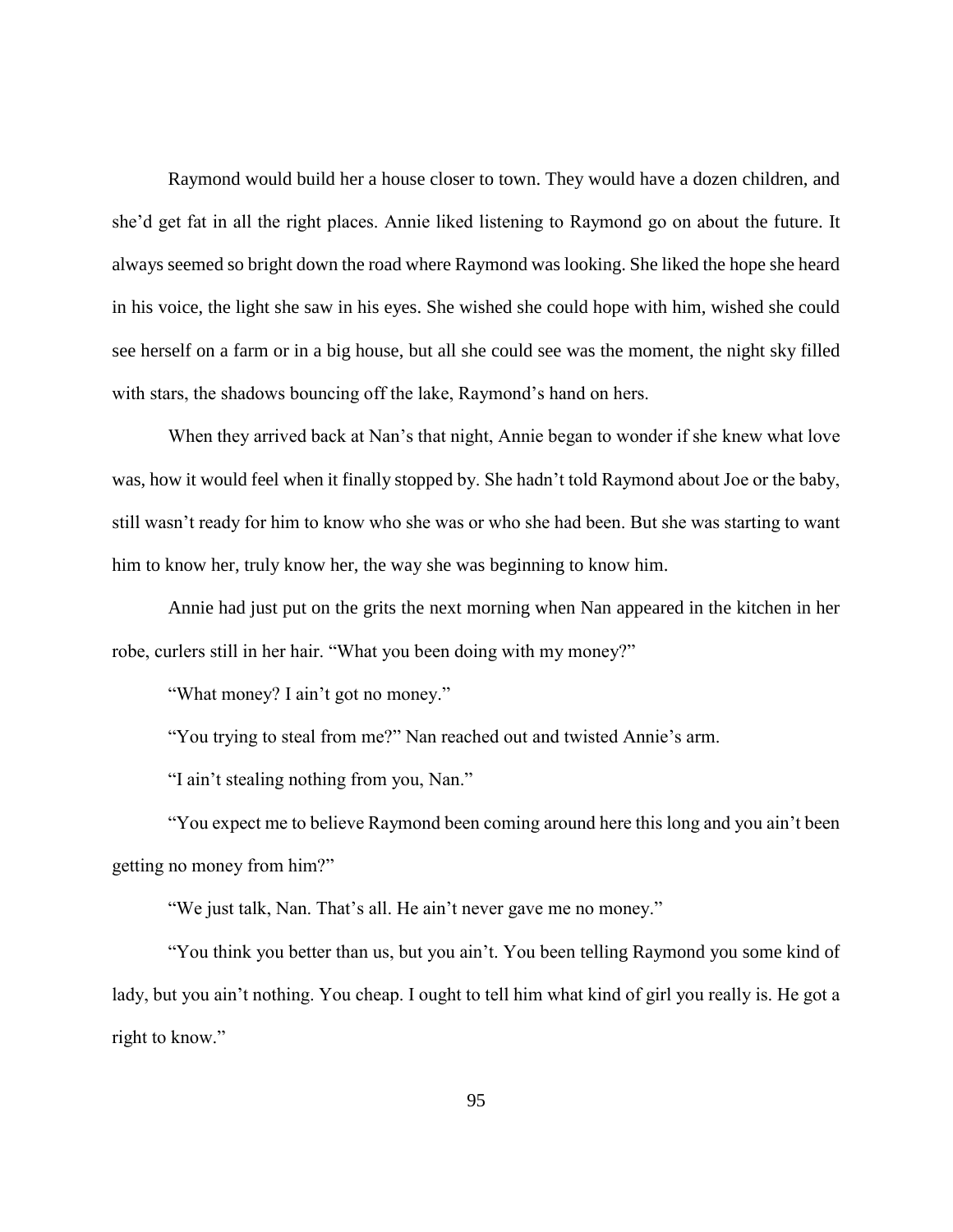"Nan—"

"It's about time you started bringing some money in here. You can give Raymond something worth paying for, or you can come out into the parlor with me and the girls." Nan looked at the pot on the stove. "Scramble me some eggs to go with those grits."

Annie spent the day ruminating on what Nan said, chewing on it then ignoring it then pulling it back up to chew on it again. She asked Essie what she thought Nan would do, and this one had her stumped. All the girls knew to give Nan a portion of any money that came in; Nan rationed out to them what was paid to her directly. But they all knew the arrangement, had agreed to it in one way or another. Not Annie.

"You never know with Nan. She might change her mind." Essie sat on the bed while Annie reached underneath it to pull out the extra sets of sheets.

"But if she don't, what then, Ess?"

"You could sit with us tonight. You don't have to let them go too far." "Ess." Annie jumped and almost hit her head on the bed.

"I know, Annie. I know. Ain't none of us thought we'd end up here. What about Raymond?"

"What about Raymond?"

"Don't he want to marry you?"

"He ain't asked me or nothing, but he seem to. I just don't know if I love him."

"You ain't got to love him. He a decent man who will treat you right."

"A man ought to have a wife that loves him."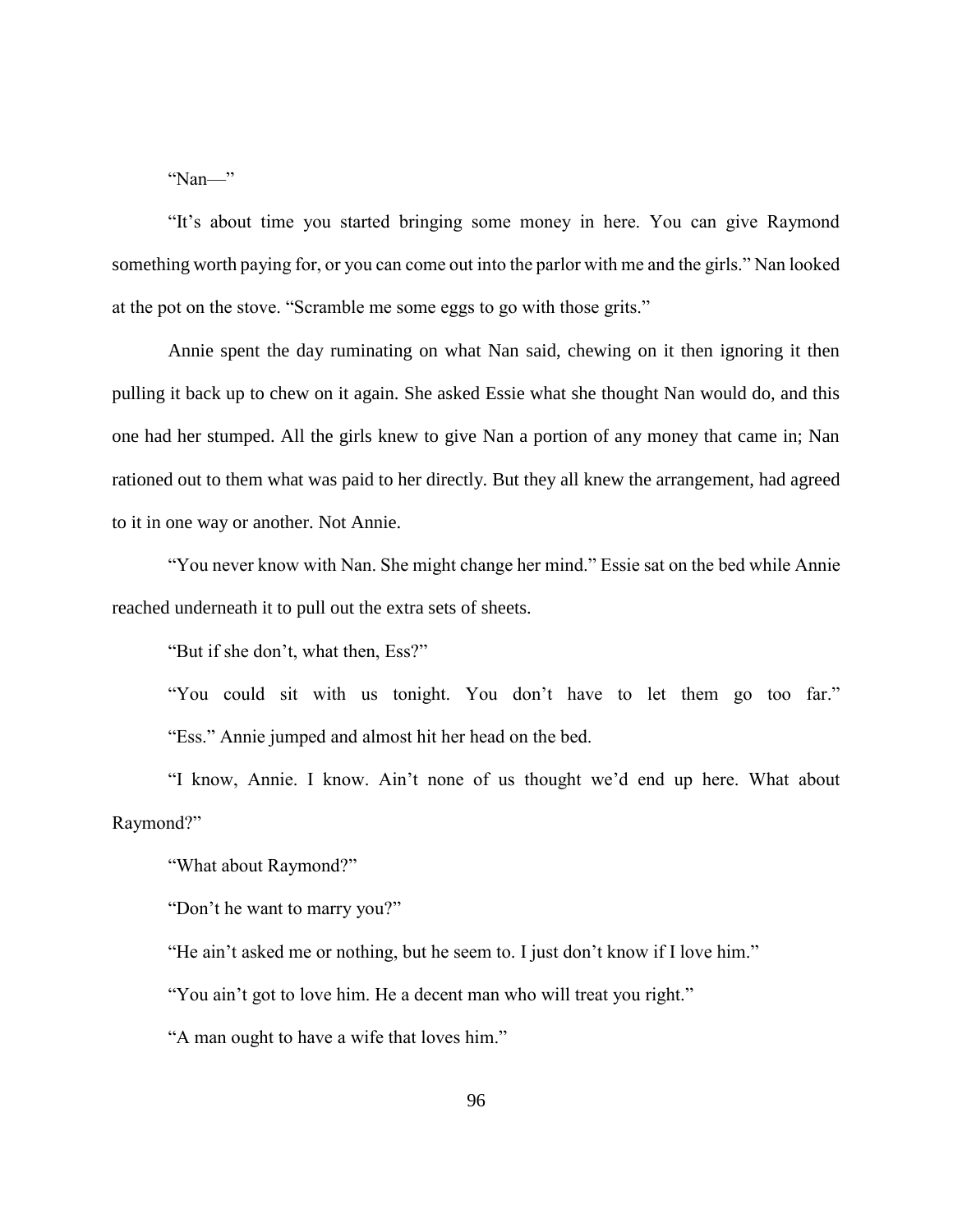"You could learn to love him."

Annie nodded at Essie, the two of them now making the bed, but she fell quiet, not sure why the thought of marrying a man she might not love left her with such a strange feeling. Annie wouldn't be the first woman to do what she had to; her grandmother was a slave. Her mother married a man her father had chosen for her. Annie guessed she had no right to think she should be any different, but every time she thought about getting married just to have a place to stay, something in her stomach curled. Essie might be right; she might grow to love Raymond. She might love him already, but she couldn't bring herself to say yes to him until she knew for sure.

If she couldn't look to Raymond to solve this problem, she'd have to figure out something else. Annie wracked her brain for any way she could make some extra money to hand off to Nan, but she spent all day and into the evening doing the washing and the cooking and the cleaning for Nan and the girls. As much as she hated it, she saw only one thing to do, just until she'd saved enough money to leave.

## ###

That night there were more men than there ever had been, too many for just a handful of women. The draft had come to Mercury, and a group of boys was getting ready to head to Europe to fight in the World War. Nan told the girls if there's anything these boys needed it was to be treated like men. The burgeoning soldiers had been instructed to come in waves, first three, then four, then three again, but the war looming over their heads made the boys unwilling to wait. They came to Nan's in something of a pack, hooting and carrying on before they'd even stepped foot on the porch.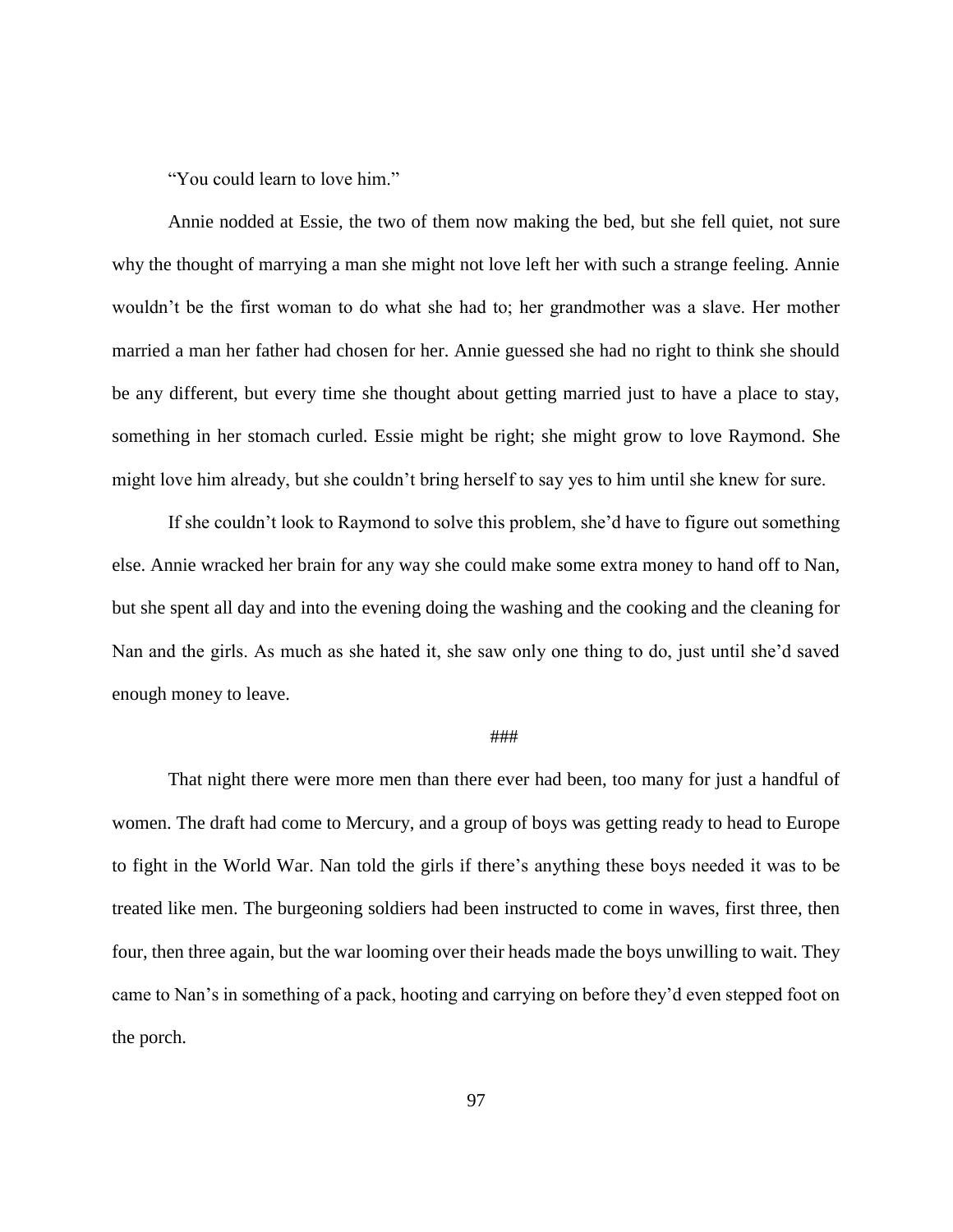Nan took one of the older boys, the one who seemed to be calling the shots, and distracted him with a dance. She let him move more quickly than she had with others, and before long she was leading him back to one of the rooms.

The other boys, not sure what to expect, seemed content to let Mary, Betty Ruth, and Essie stroke their egos with glimpses of leg and thigh, a lingering kiss or two, a touch where the boys knew their hands shouldn't have been. Essie had two of the boys just where she wanted them, full enough with liquor that they thought they were having a better time than she was actually giving them. Mary had taken another boy to her room. Betty Ruth had two men cuddled up next to her in a dark corner of the parlor when suddenly the girls heard a scream from Nan's room.

Betty Ruth tried to pry herself away to see what happened to Nan, but one boy, much stronger than he looked, held her down. Annie had been in her room working up the nerve to go into the parlor when she heard the commotion. She rushed out to find Betty Ruth wrestling off two men, Essie trying to push another away, and cries still coming from Nan's room.

Annie found a vase and hit one of the boys attacking Betty Ruth on the head. He fell as if suddenly asleep, and Betty Ruth grabbed a lamp and hit the other boy with it. The two trying to push Essie in a corner pulled back, afraid of the chaos that had erupted in the room. Annie ran to Nan's door and opened it to find the boy with a hand to her throat. How Nan had managed to scream at all Annie didn't know, but she reached for the first thing she could find—an iron—and lunged toward the soon-to-be soldier. He fell onto Nan, blood streaming from a gash on his head. The boy hadn't been knocked out, just stunned for a bit, and when he got hold of his senses he rushed toward Annie like a cheetah, swifter than anything she had ever seen.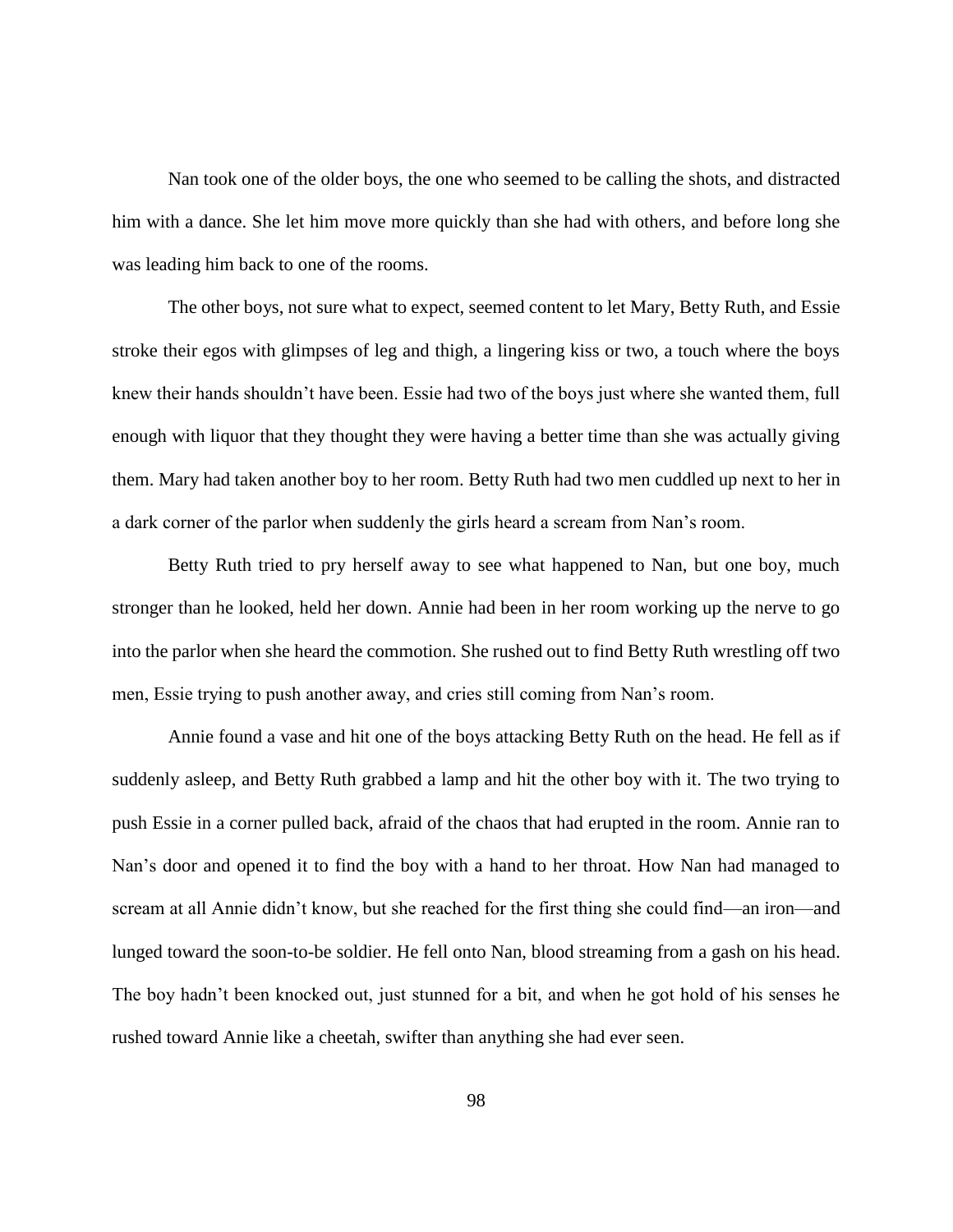"You want to kill me?" The boy punched Annie like she was a man, throwing her into the dresser, where she landed on her side. "You don't see fit to give me decent pay but you can send me to Europe to fight for you? You still think I'm some kind of slave who just gonna run when Massa call him, huh?"

With every question the soldier struck a new blow, kicking and hitting Annie so hard she could no longer feel the pain. Curled into a ball on the floor, barely able to tell what was happening, Annie heard the man say Uncle Sam could kiss something, before he fell onto the floor, and this time he was out.

When Annie woke up she was in bed, but Essie was nowhere in sight. She smelled bacon cooking and heard voices coming from the other room. When she tried to sit up, searing pain shot through her head and her hip. She didn't realize she had cried out, but all the girls and Nan had come running, with Raymond and Ben not far behind.

"You can't move, Annie." Essie stroked Annie's head and it felt surprisingly good. "Doc said you can't get up."

It wasn't what Essie said that made Annie anxious. It was what was left unsaid, the worry Annie could clearly see in her eyes.

"What else did the doctor say?" The pain in her hip was something Annie never knew could exist, worse than the hours and hours of labor before her baby girl finally decided to be born. Annie looked from Essie to Raymond, their faces telling the same story.

"Doc said you never gonna walk again."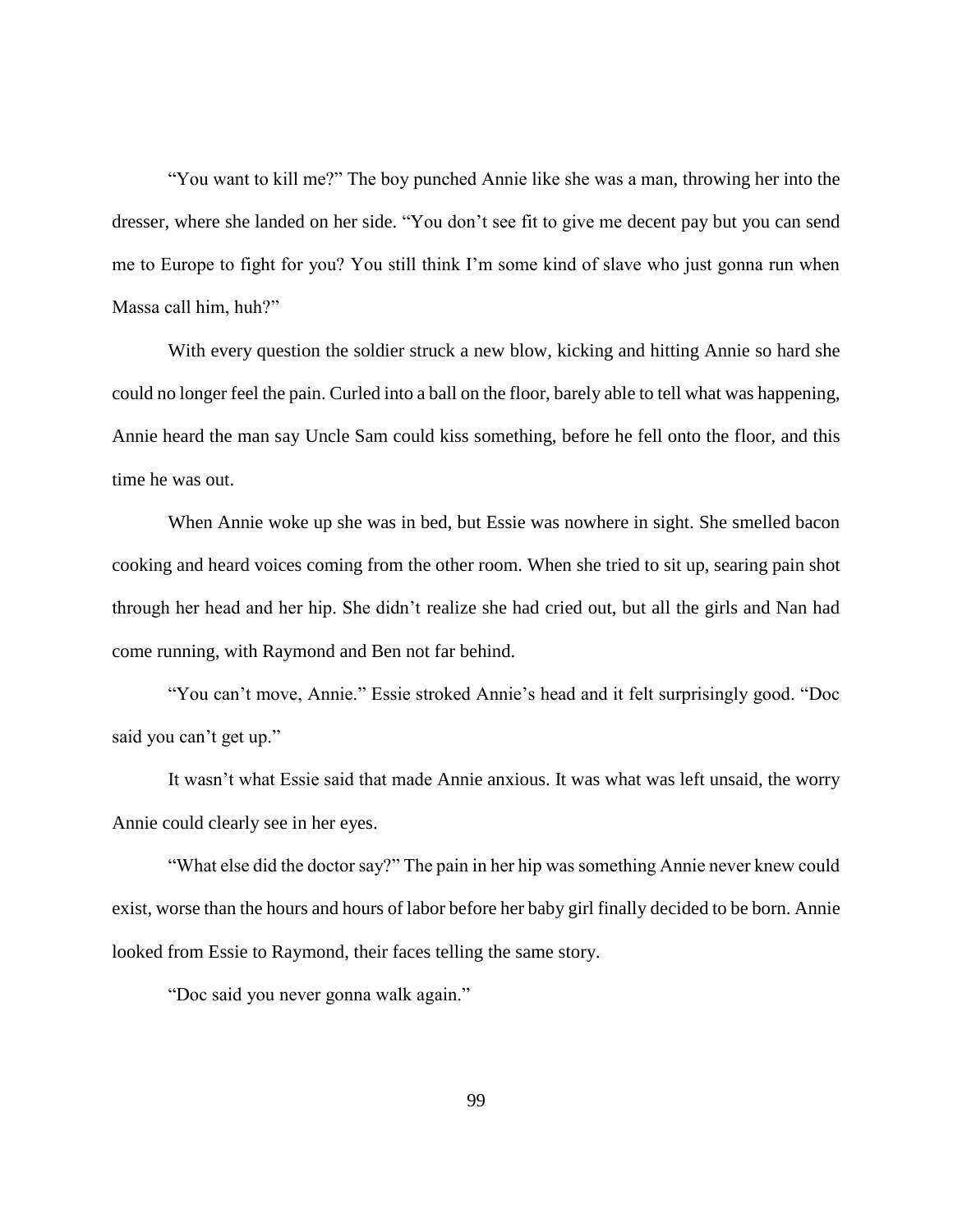"That's not what he said, Nan." The color was rising in Essie's cheeks, almost matching her hair. "He say that's the worst that could happen if that hip don't heal right."

"She gonna be a cripple either way."

"Cause she was trying to help you."

"I ain't ask for no help."

"No? You was screaming for nothing? You just like the sound of your own voice? He would have killed you if Annie hadn't gone in there."

Nan stepped close to Essie, so close their noses were almost touching. "I said I ain't ask for no help."

"Well, she helped you, and now she got to lay up in this bed for who knows how long."

"I can't have no cripple in my house."

Essie seemed to lose her balance at that, taking a step back and knocking into the dresser.

"She ain't got no place to go, Nan. What she gonna do?"

Raymond and Ben had kept quiet up to that point, but Nan's words put everybody on edge.

"You can't just turn her out on the street," Raymond said. "Doc said she can't move."

"Doc didn't say she had to stay here."

"Nan, you don't mean to say that," Ben chimed in.

"I know my own mind, Ben. I can't have a cripple in my house. Annie got to go."

"Nan, she can't move," Essie said.

"If there was a fire burning down this house, she could move, Essie."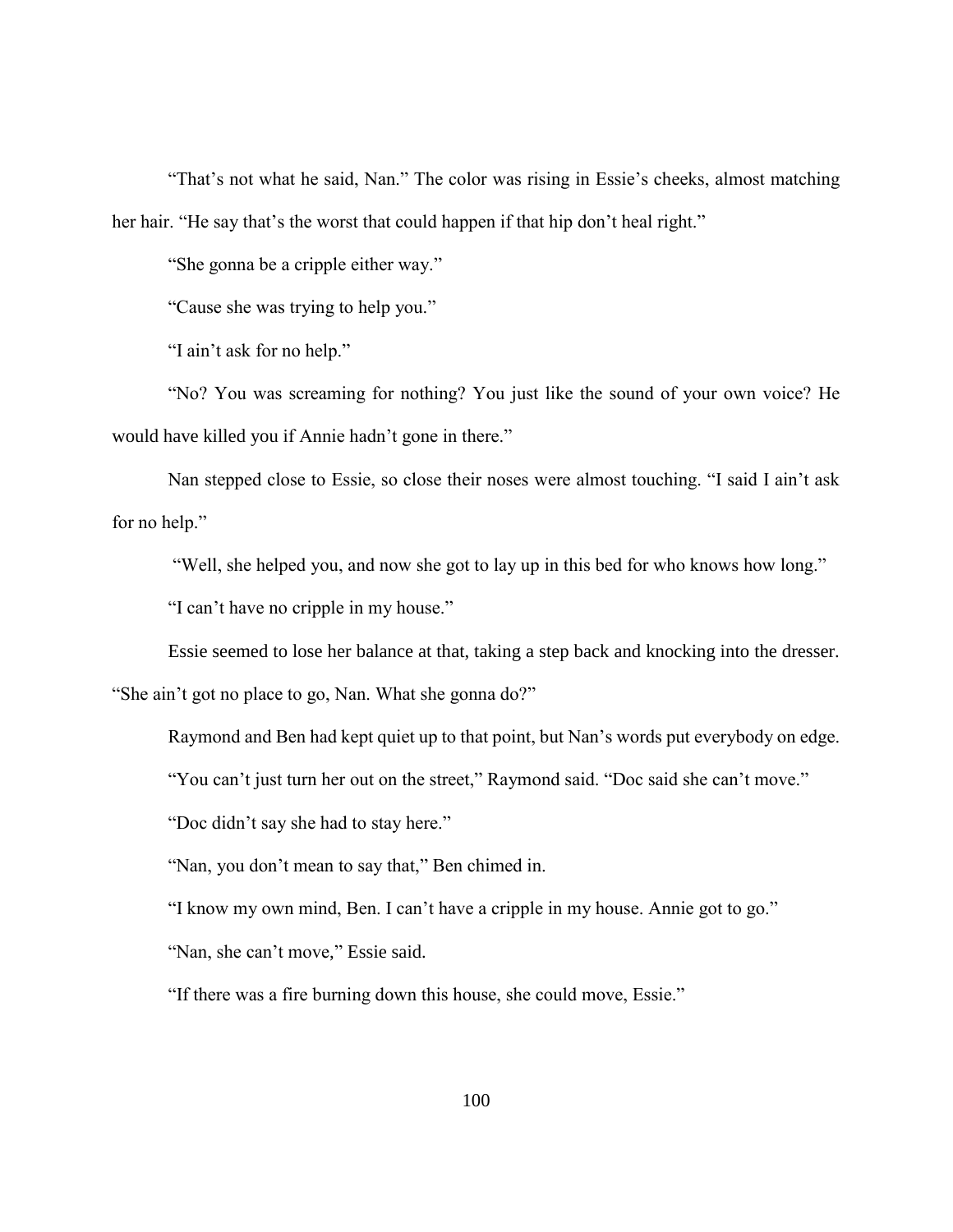Nan turned her attention to Annie, who was still trying to sort out what exactly was happening. "I been trying to tell you, but you ain't been able to hear me, so now I just got to make it plain. We need more girls. I can't have nobody in here who can't pull her own weight."

"Come on, Nan," Ben said. Give her a couple of weeks to see whether she's getting better. Doc will be back soon, and he can tell you whether that hip is healing right."

Nan seemed to be thinking about this suggestion from Ben. She gave him a long, hard look, her eyes darting over to Annie then back at Ben.

"I can give her two weeks. No more."

Nan left the room, and Annie felt herself breathe again for the first time since Nan started talking. The pain was excruciating, but she was going to have to figure out a way to move. She tried to sit up, but she felt Raymond's big hand on her shoulder, forcing her to lie down on the bed.

"Please, Annie. Don't let what Nan said disturb you none. Nan can't mean that."

"Nan meant every word." Essie looked like she was about to pounce on someone. "She ain't right in the head. She probably scared of cripples. Whatever's wrong with her, she meant what she said."

"You don't know that. She just need a little time." Ben said the words but seemed unconvinced.

Raymond knelt beside Annie's bed and put her hand in his. "I don't have much, but we can get married, and I'll take care of you."

"You don't need to be tied down to a cripple, Ray."

"Doc never said you was going to be a cripple. Besides, Annie, you is more than your leg."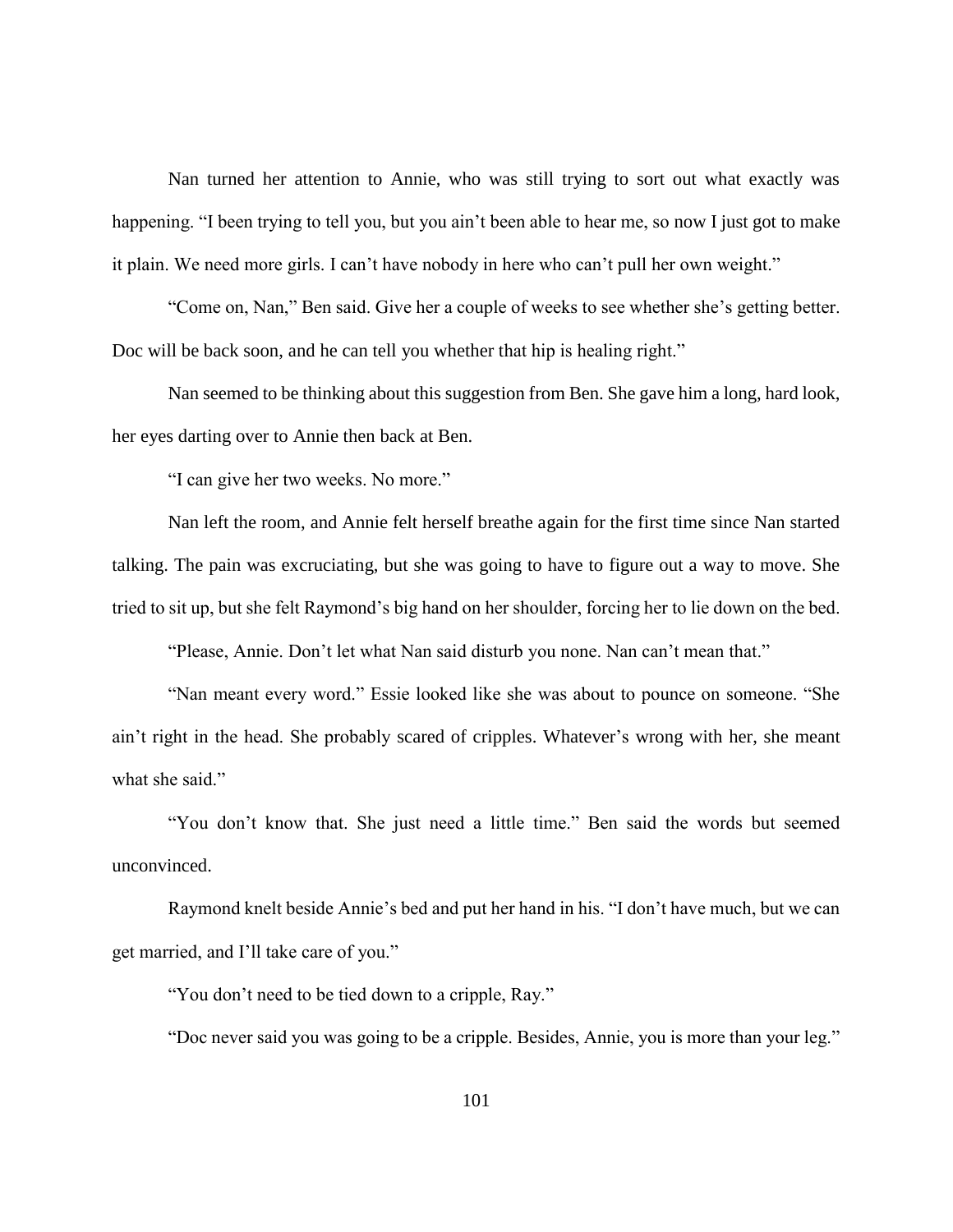"A wife that can't hardly move? No man ought to have to live with that."

"You let me worry about what a man ought to live with."

"I can't do it, Ray. I can't let you throw yourself away."

"I ain't throwing nothing away. Wouldn't nothing be better to me than having a life with you."

Annie couldn't do it to him. She couldn't rob him of the chance to make a proper life with a proper wife. A man who spends his days in the field can't come home to take care of his wife. This was the worst time to be caught between a rock and a hard place, now when she could barely move. But of the two choices she'd been given, neither of them would do.

"I can't ask you to take care of me. If I was your wife, I should be the one taking care of you. This ain't the way. I know you want to help, but this ain't the way."

The small room overrun with people worried about her was just about more than she could take, and Annie asked to be alone. Essie kissed her on the forehead and left with Ben. Raymond departed reluctantly, squeezing her hand tight before he exited the room.

It had been a while since Annie had talked to God. She wasn't sure he wanted to hear from her, not after everything that had happened. Moving into Nan's house surely hadn't improved her standing with him. But she could think of nothing else to do, lying on her back in the worst pain she had ever known.

"I can't say I done much right, but I can't take no more punishment. Between Joe in that closet and Daddy taking my baby and now this, I done had all I could take. If you want to kill me, go ahead. But if it ain't my time, I need some help with this. Nan say I got to go, but I ain't got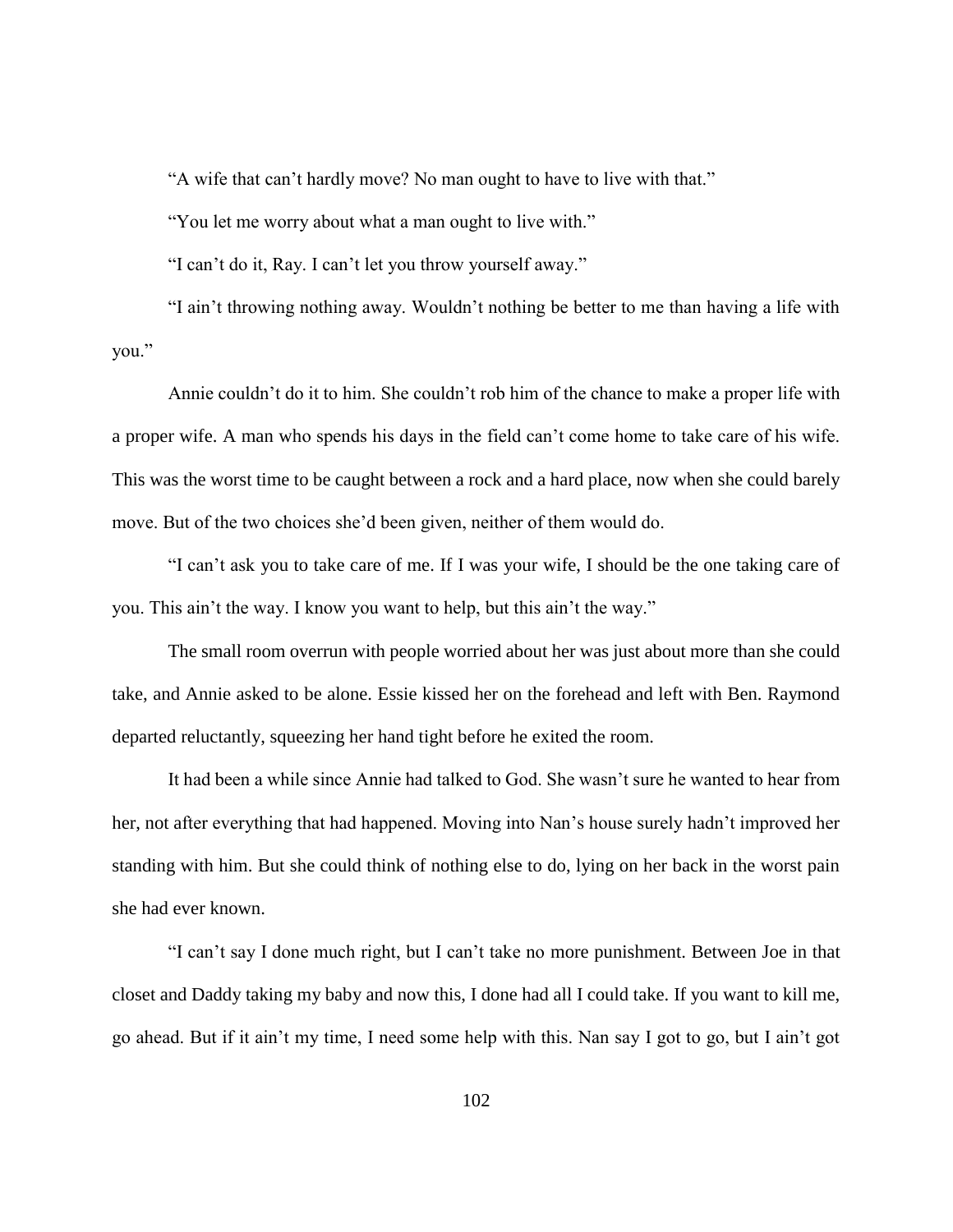nowhere to be. I can't be a proper wife to Raymond if I'm laid up in a bed. You can take me, do with me what you will. But I can't go on like this."

Before long Annie fell asleep, not resting especially well but better than she expected. For two days Annie lay still as she could be, embarrassed to have Essie change the towels she kept up under her in the bed. It was the third day when the miracle happened, when she felt a sudden relief from the pain. It wasn't gone, not by a long shot, but it was something in the neighborhood of bearable. When no one was around she attempted to lift the injured leg, and it moved. Ever so slightly, but it moved.

Doc, not much for believing in miracles, supposed that the hip wasn't as bad as he first thought. It wasn't broken surely; it must have been sprained and nothing more. That would explain the sudden mobility, the lessening of pain. With the ability to move, albeit slight, came something Annie never expected—the sense of a second chance, hope, possibilities like the ones Raymond was always dreaming of.

Annie hadn't allowed herself to dream since her baby was born. She'd left hope behind when she walked out of her daddy's door. But now, here of all places, she felt a lightness in her heart that made her think the future just might bring something good. And when she looked down the road, she saw Raymond there with her, and she knew she wanted to be Mrs. Moody. She was as sure of that as she'd been of anything.

She told Essie and Essie told Mary, who told Betty Ruth. It wasn't the fact that Annie finally wanted to marry Raymond that got the women's attention; it was that she still wanted to marry him on day ten, when she stood up on her own and took that first painful step that proved to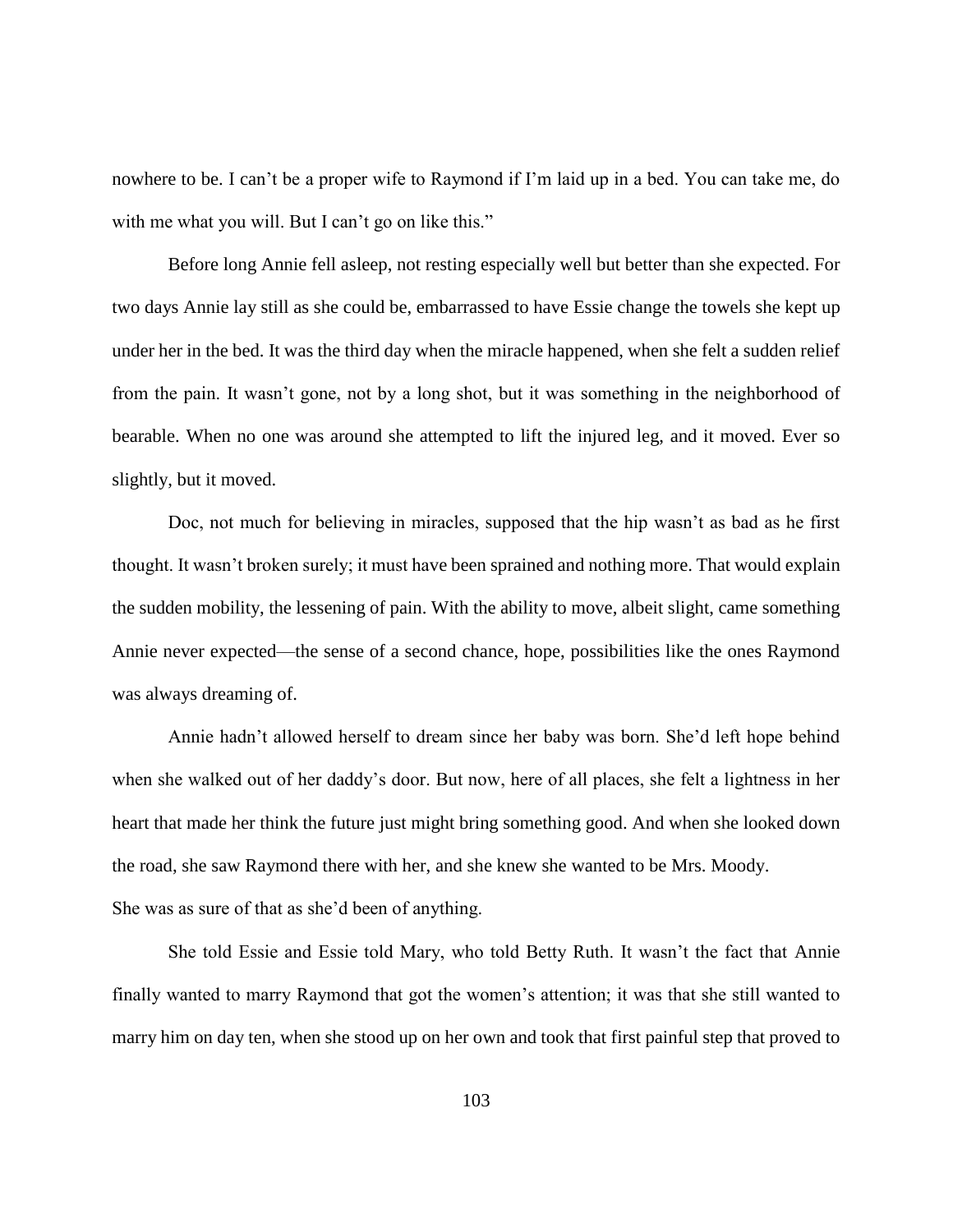her, Doc, and Nan that she would walk again. This was enough for Nan to give up talk about her leaving, but Annie still had her sights set on a different future. There was now only one important question left to be answered: whether Raymond would still want her after he learned about the baby.

Annie told Essie about her plan to tell Raymond, and Essie told her she'd be a fool to go digging up the past. "A man don't need to know everything about his wife. You think I done told George everything I done did?"

But Annie would not be swayed. One step had turned into three, and Annie felt the strength of a newfound power, the power to choose the kind of life she would have, to not let Nan or her daddy or even Raymond tell her who she was or who she was going to be. When Raymond came to visit her that day, she decided to come clean. She wasn't quite the girl he thought she was; she'd had a child, she told him. The father hadn't asked her permission. Maybe she'd given him the eye, but before she knew what was happening, he had her pinned to the wall and was doing his business. She hadn't thought to scream until it was all over; none of her senses seemed to be working until the deed was done, when he'd kissed her hard and left her in the closet, her mouth stinging with blood. She had felt sick to her stomach and the room started spinning, and that's when she began to realize just how much she'd lost.

Raymond listened to this with a hand over his mouth and a hurt in his eyes Annie hadn't seen before, not even when she woke to talk that she would never walk. When she finished her peace—when she'd told him about the baby and Joe's refusal to acknowledge what he'd done, about her daddy calling her a whore and punching her hard like a man when he'd found out she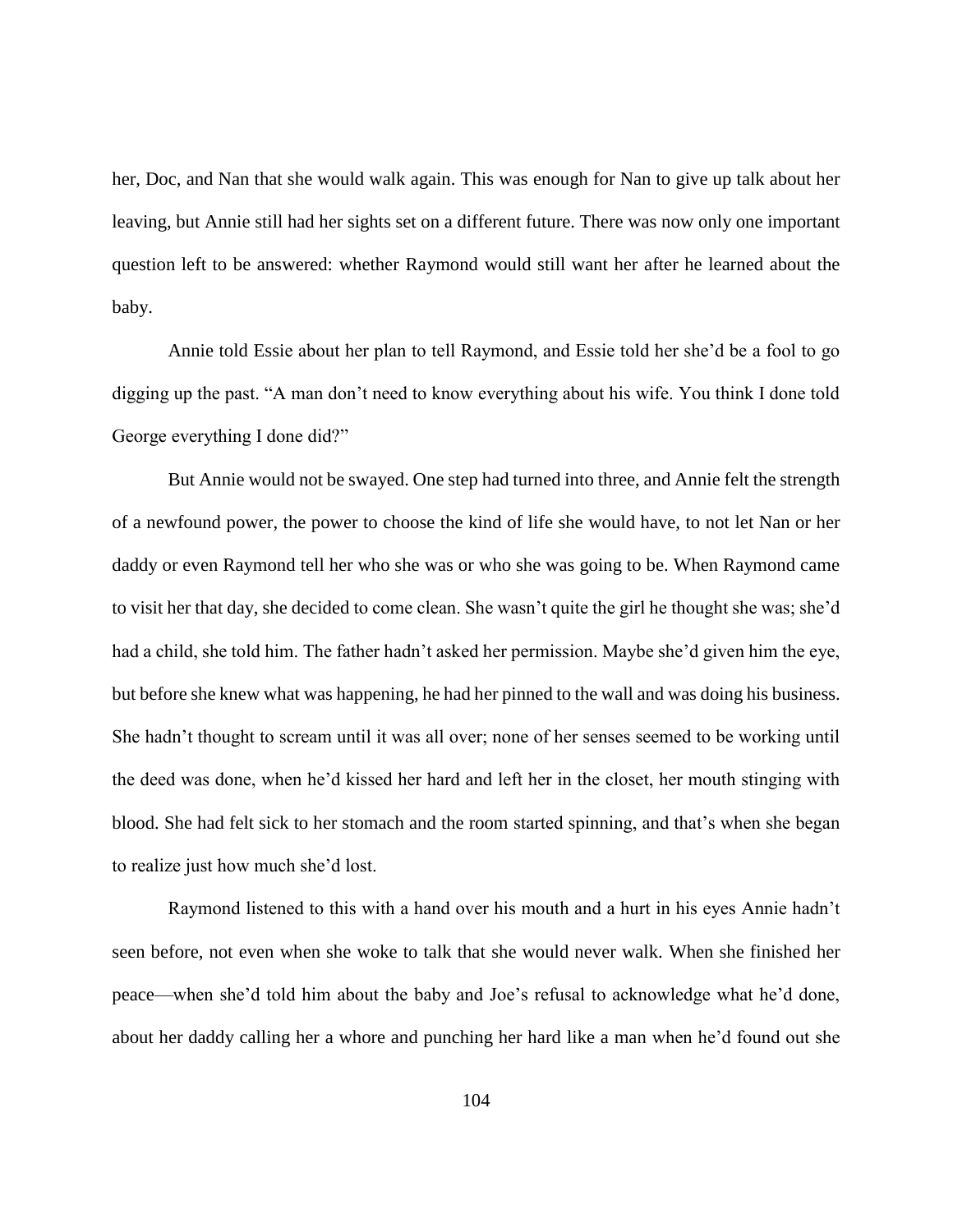was with child; about the hours she spent in labor to deliver a child she was never allowed to see, and about her daddy sending her away—only then did Raymond's expression change. Only then did he move the hand from his mouth and drop to his knees and bury his face in Annie's neck, crying the way men aren't supposed to, open and unashamed, his tears leaving a trail of warm heat flowing down her neck. Annie could tell his hands were searching for a place to be, so with her newfound strength she sat up enough to let him hold her the way he wanted to, and she held him, letting him share the pain she never thought she'd be able to carry alone, much less share with someone else.

It was with more tears and chaste kisses that Raymond responded to the news that she would marry him. Not today or next week, but when he'd found a decent place for them and she could walk proper. He released her then, allowing just enough space between them so that he could look in her eyes.

"I don't have my own farm. I'll be sharecropping like my daddy. But we can stay in a place on Mr. Dalton's land. It ain't much, but one day I'm going to build us a house with a fancy porch like Nan's—"

"No, Ray." Annie's tone was urgent. "I don't want no porch like Nan's."

She could tell Raymond wasn't satisfied with that, his heart having been set on spoiling her. "I don't need nothing fancy."

Raymond kissed her hand and held her palm to his cheek. They stayed like that for several long minutes before Raymond kissed her again and left her to get some sleep. Annie just lay there after he'd gone, eyes wide open and fixed on the ceiling. She thought about her baby and her daddy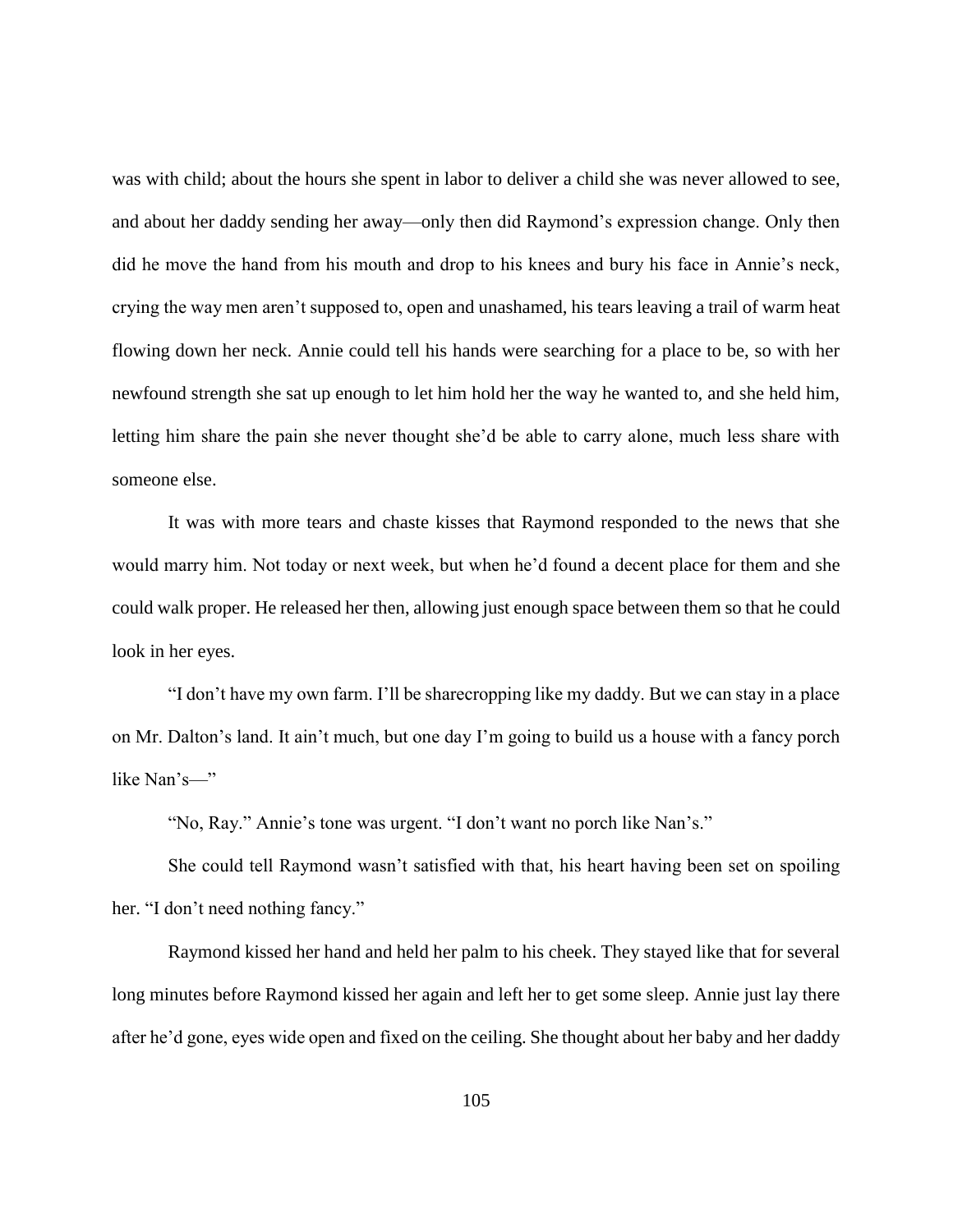and a pain shot through her hip. She winced, wondering about her future with Raymond and what hurt may be waiting for her down the road. She weighed the past and the present and decided on the future. This time she'd keep walking, to see where this road would lead.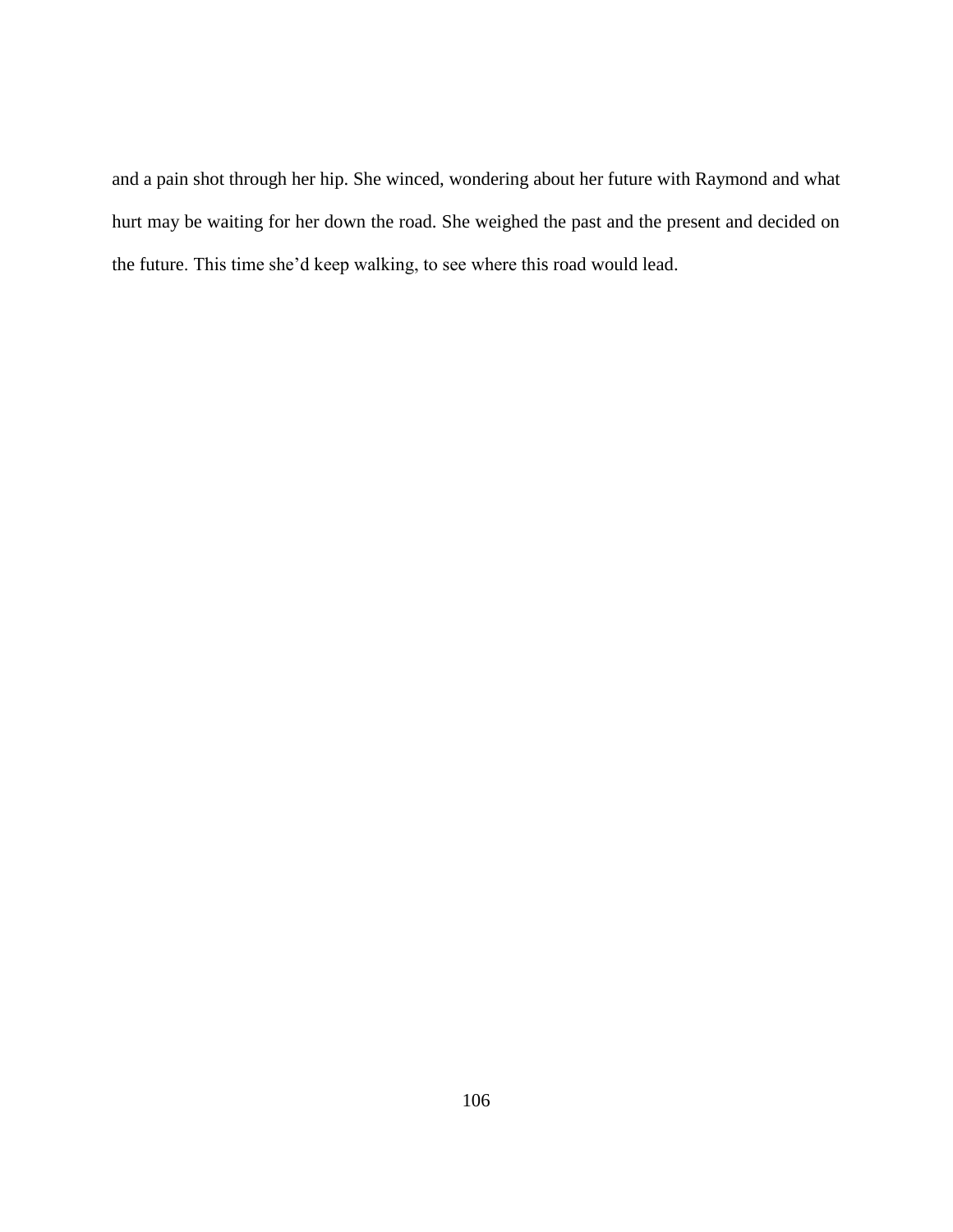# **SOUTHERN DISCOMFORT**

It was the worst summer. Julia and her sisters had been visiting Aunt Jo for years, but with Georgia eighteen now and working a regular job and Ava attending summer school, Julia was alone in Mercury this time around. And she'd never been so bored. There had never been much to do besides help Aunt Jo cook. But this year nothing had taken on new meaning. It was like the heat: stifling.

Julia knew her parents had a reason for sending her all this way alone. They were tired of her rebellious ways. She didn't mean to break the rules; sometimes they just seemed so unnecessary. Julia figured her parents hoped the simplicity of life in Mercury, its old-fashioned Southern charm, would cure whatever ailed her and make her appreciate the good life she had. Their plan, such as it was, was failing. She was even more anxious for movement, to be headed forward, not standing still or, worse, stuck in the past.

Julia sat on the stairs of Aunt Jo's front porch picking greens and listening to two old women gossip. Sister Moody was devout, the kind of woman who was in church every time the doors opened. But when the doors were closed, she was usually with Aunt Jo, telling her about a cheating husband or a wayward child. Today it was Jenny Lee, who kept such a filthy house Sister Moody had been afraid to sit down.

"That was the worst thing I ever did see in a woman's kitchen," Sister Moody said. "Grease caked up on top of everything, bugs crawling on the dishes. I wouldn't eat her food with a borrowed mouth, I don't care what people say about her corn pudding."

"You stop that, Moody."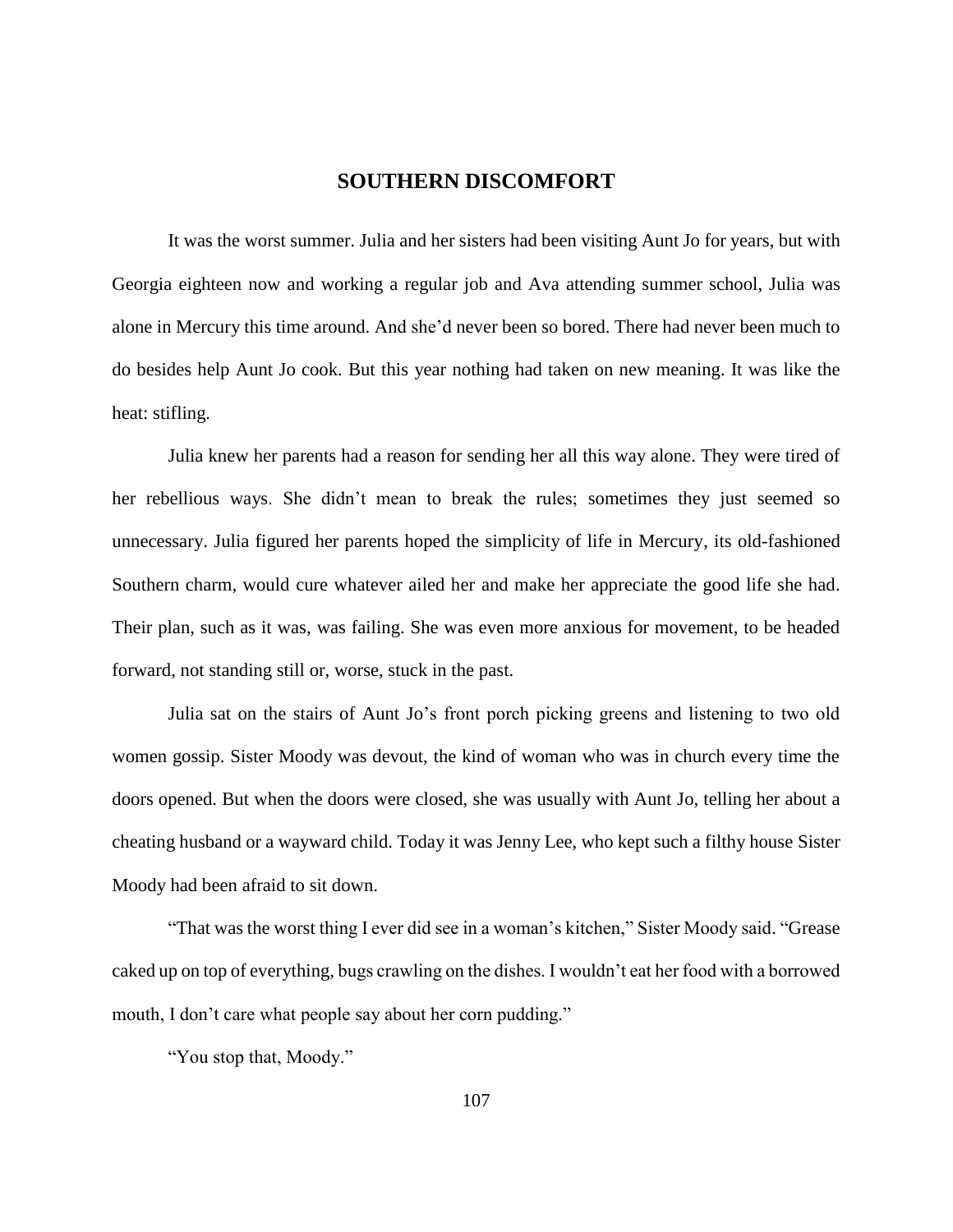"Jo, I ain't never seen nothing like it. The rug was crawling with fleas, and I've seen cleaner toilets after they just been used."

Jo laughed out loud at that. "You know you ain't right," Jo said. "She got all them kids round there. She probably doing the best she can."

"She can do better," Sister Moody said with confidence. "You didn't see it. And nobody told her to have all them children with men who don't know how to stay put."

"Moody, you know it ain't for us to judge."

"I know, Jo. I just know what it means to have your back against a rock and a hard place, and I'm tired of seeing these young folk bring these babies into the world they can barely feed."

"What are they supposed to do? Leave the babies out under a tree?" Julia didn't usually interject when the women were talking, but Sister Moody was starting to get on her nerves.

"Jules." Jo's voice wasn't loud, but Julia knew she'd crossed a line. "Sister Moody ain't one of your friends from school."

 Julia felt heat rushing up her shoulders and neck. She wanted to blame the Georgia sun, but she knew it was something else, restlessness making her more impatient than usual. "May I go over to the store?"

"Them greens ain't gonna pick themselves."

"When I'm done with the greens can I go over to the store?"

Julia kept her eyes on the vegetables, not wanting to see Sister Moody gloat.

"You go on. Moody and I can handle that little bit."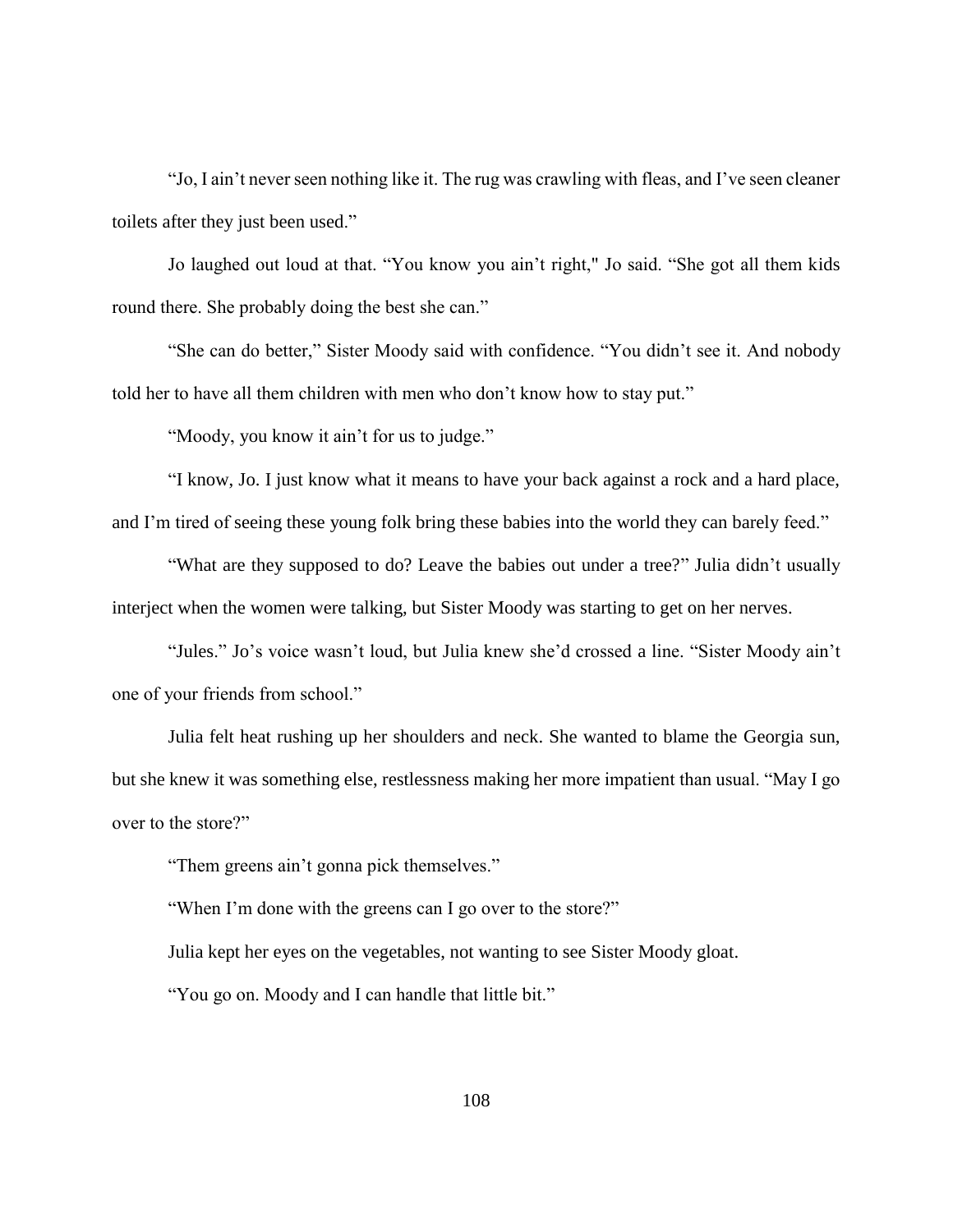Julia didn't look back as she bolted from the porch, abandoning the greens in a few quick steps thanks to the long legs she inherited from her mother. The store was just across the street, but Julia felt like sprinting. The days moved slowly there too, but it was a different backdrop for her to watch nothing happen. And today anything would be better than listening to Sister Moody.

"Jewell." Martin's face always lit up when she walked in, a fact that Aunt Jo rarely failed to mention. He was the only one in Mercury who didn't call her by her given name, as if they had some kind of special relationship. Aunt Jo had asked her why she answered to it and just grinned when she said she didn't know.

Julia plopped down at the counter, and Martin handed her the soda she would have eventually gotten around to ordering. The store started selling Pepsis after Martin's daddy bought it from Aunt Jo years ago, and Jules almost felt like she was sinning every time she drank one. Her aunt believed in Coca-Cola like it was a religion. But it was hot and she was thirsty.

"Why do you call me that?" Julia said, taking a swig of the soda.

"Call you what?"

"Jewell."

"Why do you answer to it?"

"I asked you first."

"Jewell seems to fit you."

"Jewell sounds like a little girl's name."

"You are a little girl."

"I'm sixteen. Aunt Jo was married already by the time she was sixteen."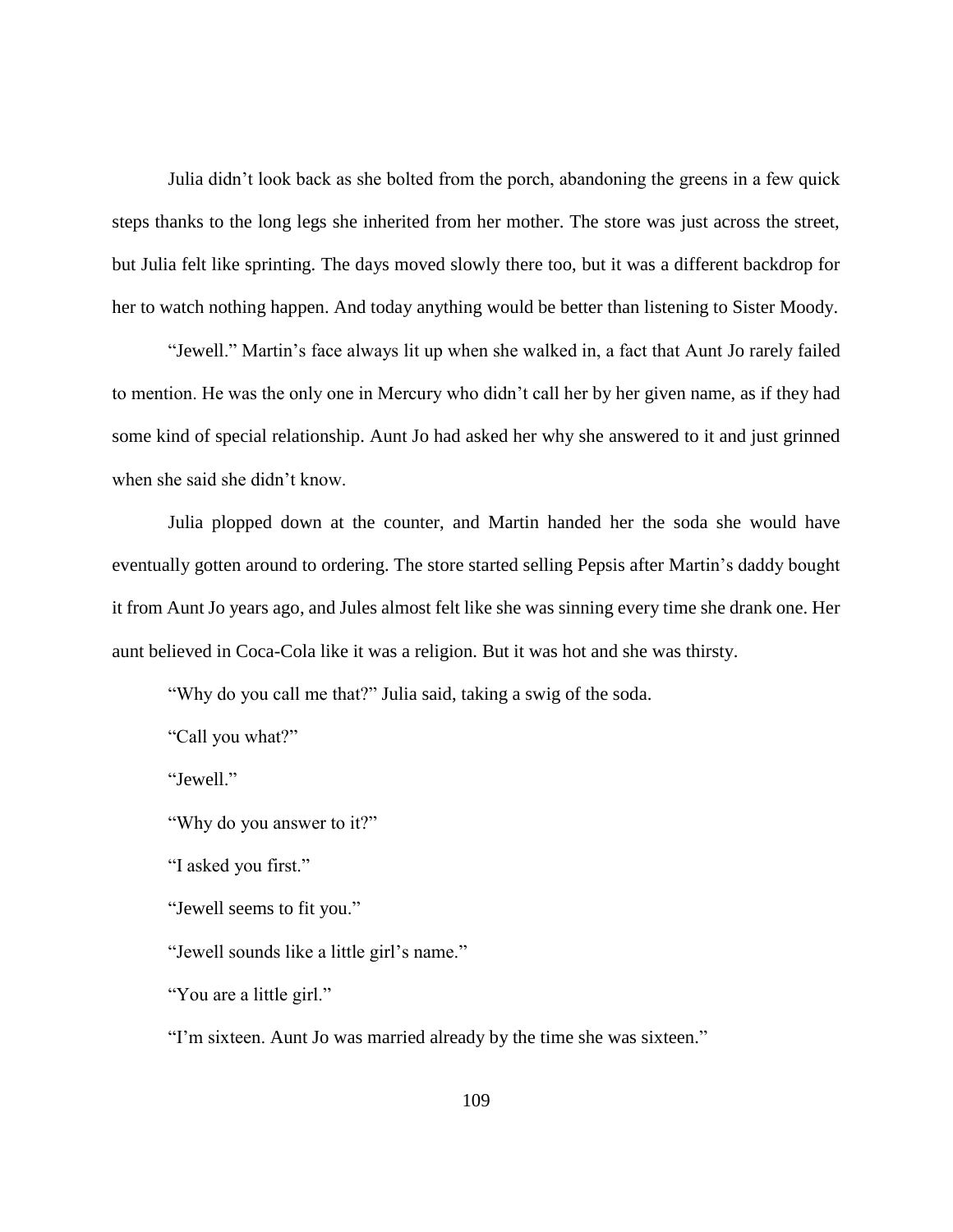"You trying to get married?"

"Of course not. I'm not getting married till I finish college."

"I was just wondering. Because if someone asked you to marry him, you might want to go ahead and scoop him up before he gets his mind back."

Julia swatted at him as if he were a fly. "Stop being stupid."

The store hadn't changed much since Mr. Massey took over. They still sold odds and ends like any decent five-and-dime. The checkerboard set was still outside, and they still sold the whiskey Joe Cooley and his son, Pete, made, only now it came in bottles. Massey served food too, but nothing was as good as Aunt Jo's cooking, and everyone in town knew it. The stuff at Massey's was what they called getting-by food. It satisfied hunger but little else.

"There has got to be something to do in this town. I think I'm going to go stir crazy this summer. I head home in another couple of weeks, but I don't know how much longer I can stand this."

"Your Aunt Jo isn't keeping you busy?"

"No. Aunt Jo is retired. She just cooks and watches wrestling when she's not talking to Sister Moody. Sometimes I can't stand that woman."

"Sister Moody?"

Julia liked the way Martin kept up with her when she got on a roll. But only in Mercury would they ever be friends. He was decent enough to look at, but he was bookish, the kind of guy who'd measure out exactly one ounce of candy or count each chicken wing he put on a customer's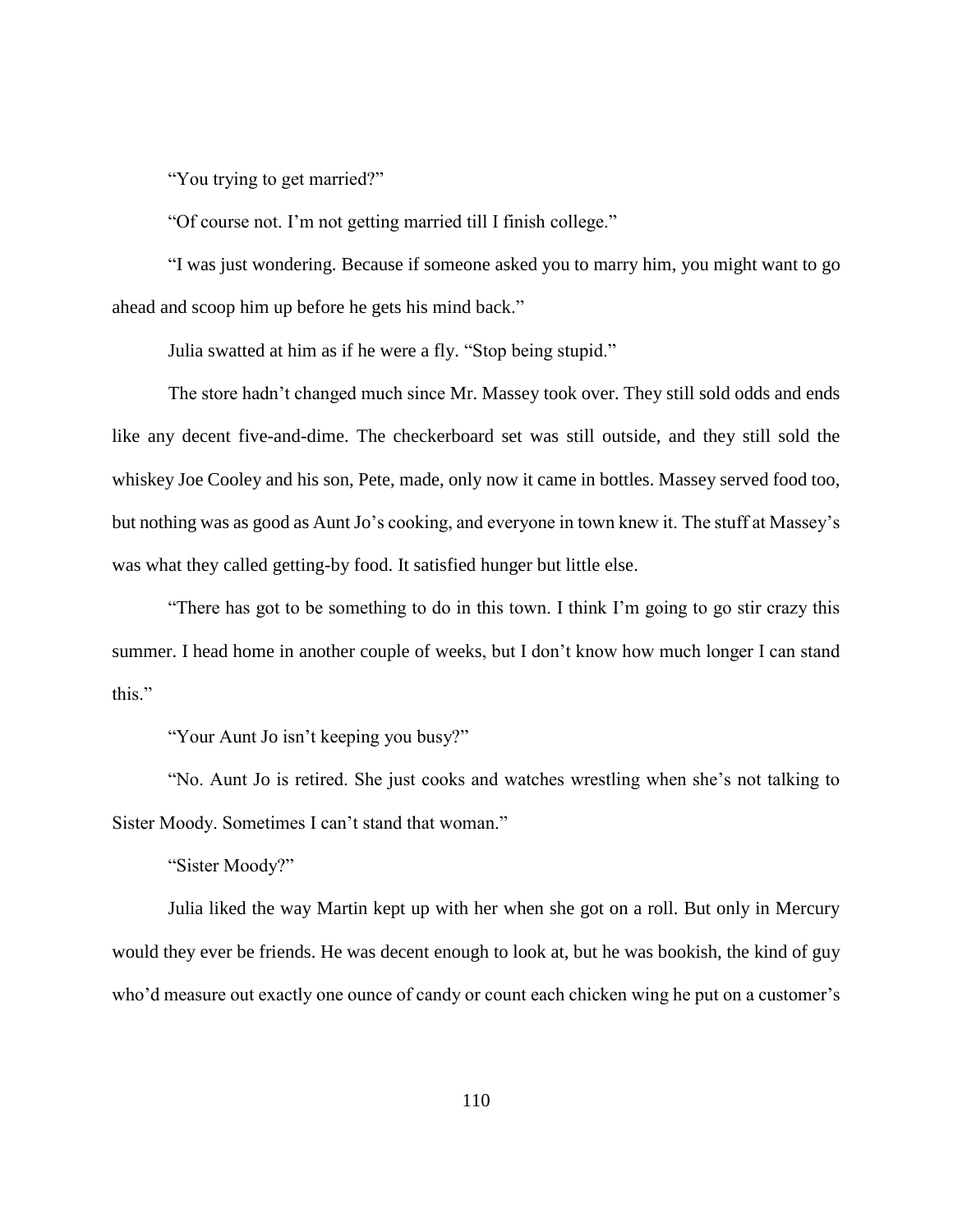plate. He was good with numbers; everybody said he was a math whiz, which is why his father wanted him at the store and not in college, where he belonged.

"You think your dad will pay for you to go back to college?"

The smile that seemed to be painted on Martin's face faded, and he stopped leaning across the counter and busied himself wiping down every stray crumb he could find. "He came home with a car he bought in Atlanta. A Buick. Not new, but nice enough to pay for at least three semesters."

"He bought a car?"

"Yep."

"What are you going to do?"

"I don't know. I make money here, but I'd need his help unless I got a scholarship."

"Have you tried to get one?"

"Yeah. Meharry was interested. They're in Nashville."

"That's not too far. It's just a few hours' drive."

Martin's voice had been growing softer and softer, and now Julia had to lean in to hear him.

"It's a medical school, and my dad wants me to go into business."

"But if he's not paying for it, why does it matter what he wants you to do?" Julia found herself talking in whispers too.

"Not everybody is as good as you are at not caring what their parents think."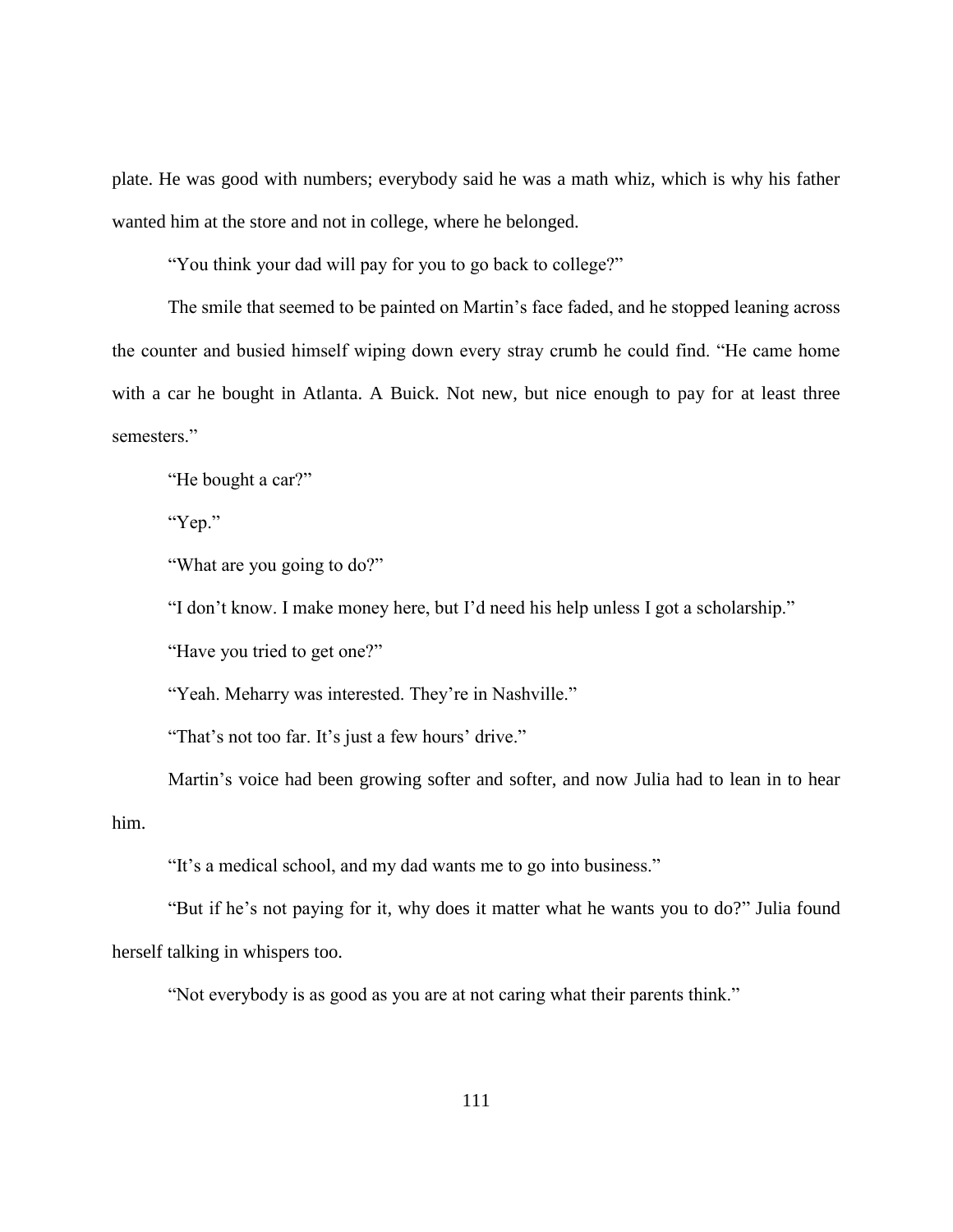Julia wasn't sure how to take that. She didn't think of herself as a rebel. She just liked doing things her own way. And at the military base, there was always somebody watching, telling her what was and wasn't appropriate for a chief master sergeant's daughter. She hadn't enlisted. How had she become one of her father's troops? His rules felt like clothes that didn't fit.

Martin was talking but Julia hadn't been focused on his conversation, and the bits and pieces that were now seeping in didn't make sense. There were expectations and black doctors in demand for research being done on rats because there's more to it than Tuskegee.

"We should go somewhere."

"What?"

"Yeah, we should just go. Do something."

"Have you been listening to me?"

"Of course. I heard all about your father's expectations and you wanting to do research on rats, which is just nasty. Why don't you want to be a real doctor?"

"I said I want to raise people's expectations of black doctors and get more blacks to get checkups since we're prone to get certain illnesses like diabetes. They've been doing research on rats but still can't quite figure out why that is. And black folks won't cooperate with the studies because they think it's just another Tuskegee experiment. You were looking right at me, nodding your head. How did you miss all that?"

"You see? That's what I mean. I need to get out of here. I'm getting stir crazy."

"What makes you think it'll be any better somewhere else? The biggest city around here is Atlanta, and we'd have to drive three hours to get there."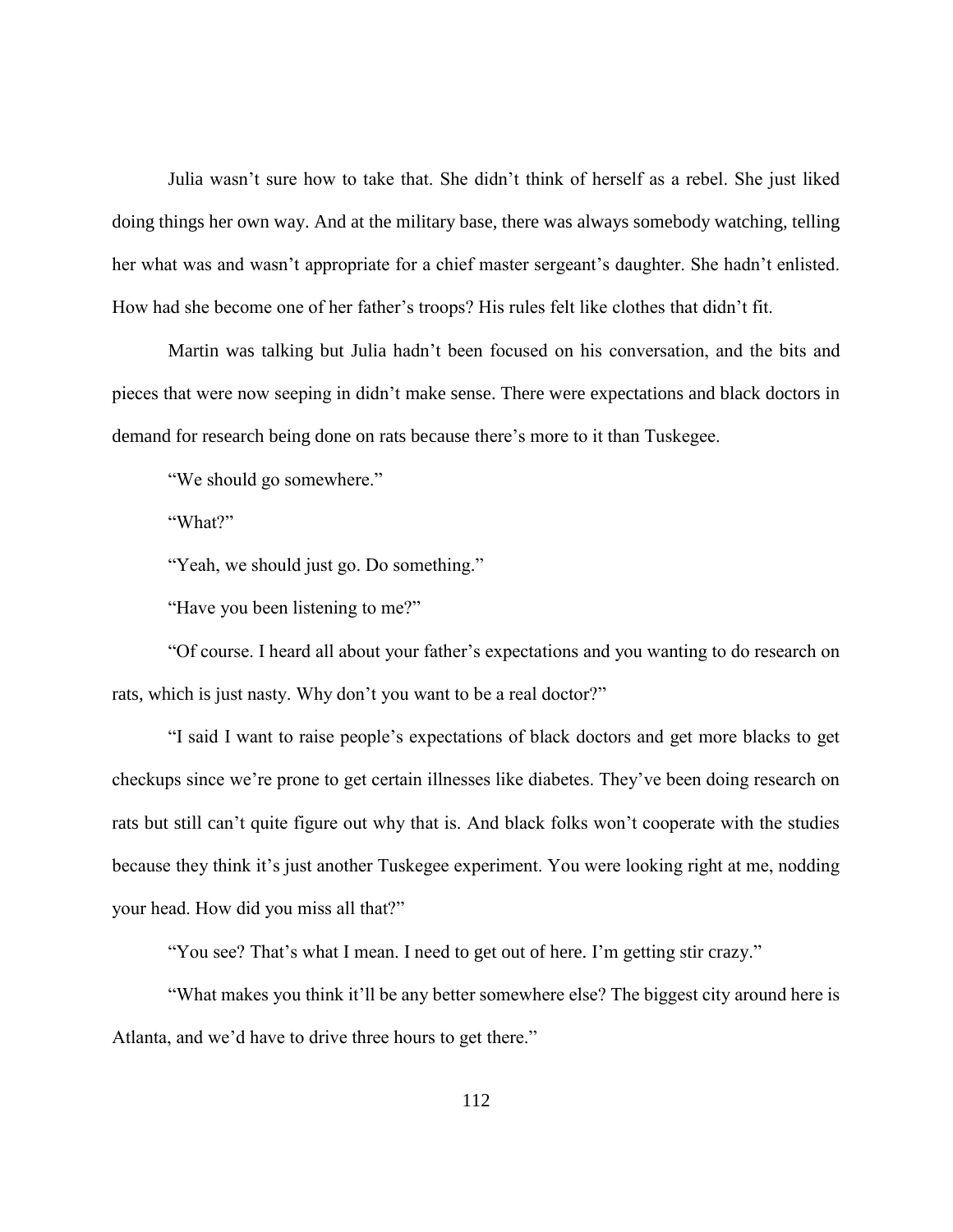"We don't have to go to Atlanta. Americus would do—anywhere. Let's just go."

"I don't know. I'd need to work on my car before I'd take it out on the road."

"Then let's take your dad's car."

Martin looked at Julia like she'd lost her mind, and maybe she had. Maybe now Martin would believe her.

"Come on. Take off tonight. Do something fun." Julia pulled at his arm, as if attempting to drag him away.

The fact that Martin hadn't dismissed her idea yet meant there was a chance; he was thinking about it.

"What would you tell your aunt?"

"I'll tell her I'm going to bed early. Wrestling's on tonight, so she won't notice much of anything."

Martin had a faraway look on his face, and Julia could tell the wheels in his brain were turning, calculating. It was always best to keep quiet when he did this. He wouldn't hear a word she was saying anyway.

"My dad has to go pick up a shipment tomorrow from Albany. It'll take him all day. He's been telling me I had a day off coming. I'll call Pete Cooley and ask him to watch the store, and we can go over to Americus tomorrow. It's just an hour's drive. We can get something to eat and be back home by dinnertime."

"What should I tell Aunt Jo?"

"Tell her the truth."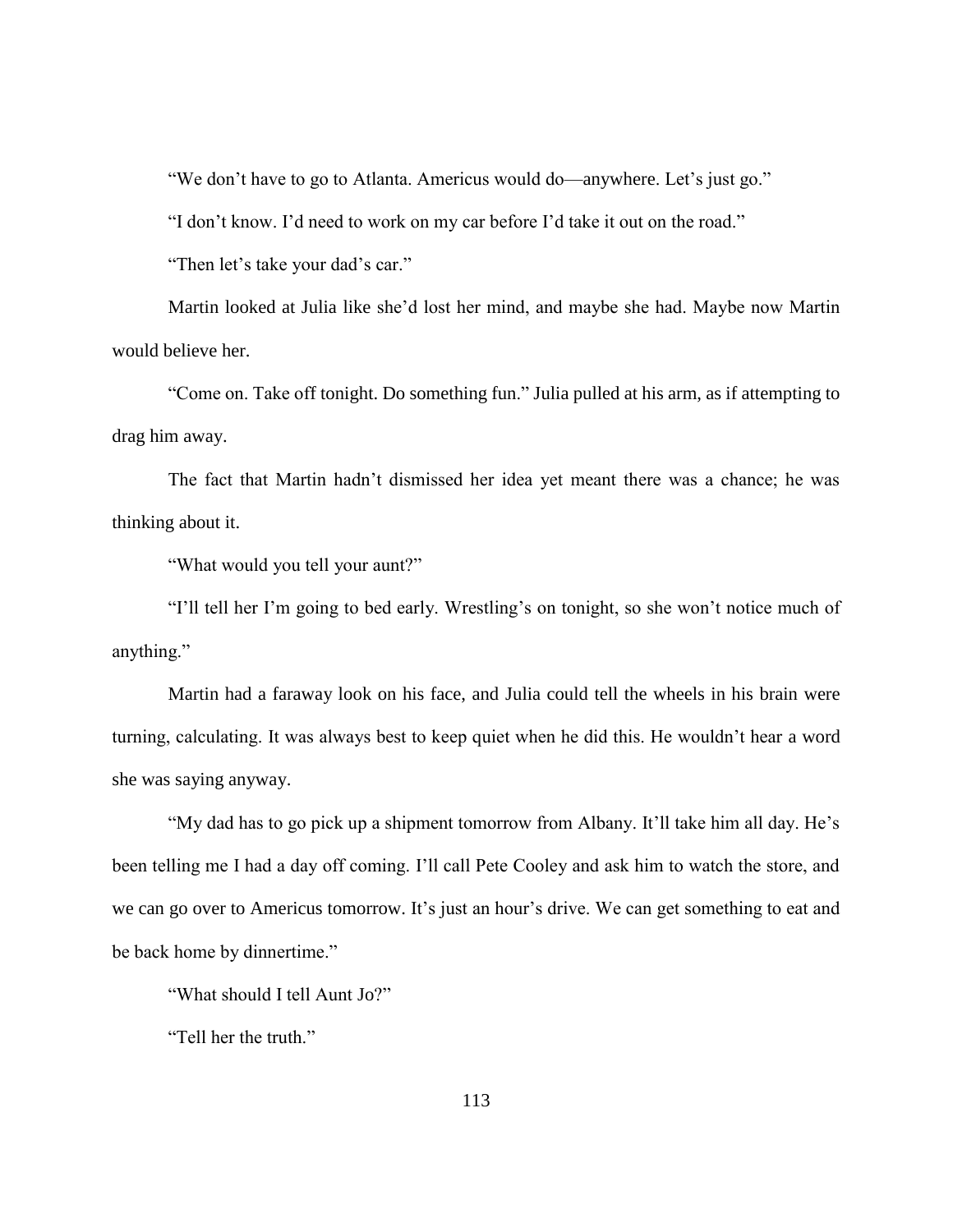#### ###

The next morning, Martin showed up at ten o'clock sharp in his beat-up brown Chevrolet. It ran, but that's about the nicest thing that could be said about it. Aunt Jo packed them fried chicken even though she knew they'd be stopping for lunch. "Y'all might get hungry before you get there. Or that restaurant might not be as good as people think. Never hurts to be prepared."

Julia was surprised that this felt good, being honest, not sneaking around. She hugged her aunt just because and whispered her thanks, like it was a secret.

Knowing she was going somewhere made the ride feel good, even though they were still in town and it looked like Martin was headed away from the highway. Before she could ask him what he was doing, they were pulling up to a mechanic's shop on the outskirts of town.

"What's the matter? Your car's still not ready for the road?"

"No, that's why we're not taking it."

He parked and walked over to a black Buick convertible. It was simple, without fancy trim or any of the upgrades, but it was a novelty in Mercury. No one had a convertible.

"Are you crazy?"

"No. Dad brought it here yesterday, but Joe can't get to it until tomorrow. So, I figured I'd borrow it. Joe sees us. No harm done."

Julia didn't think she could really be blamed for this. Martin was older than she was. Nineteen. A grown man. He usually knew his own mind. This couldn't be her fault.

"Are you sure about this?"

"Of course." Martin didn't seem at all nervous. "Let's go."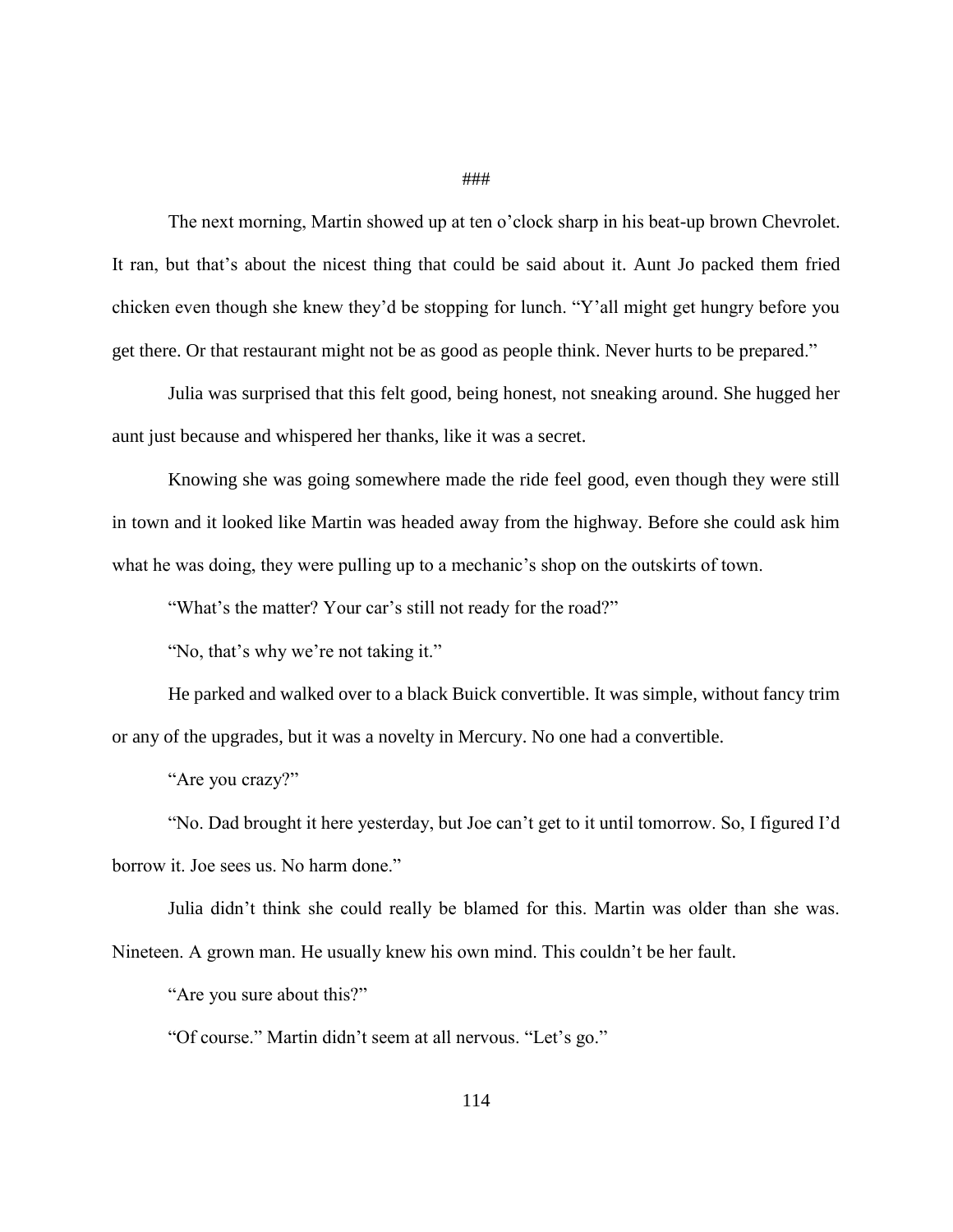The air felt good against Julia's skin and for once she wouldn't worry about her hair, whether the wind would beat at her soft afro until it fell limp around her ears. She wasn't in a luxury car, but she still felt like a celebrity, turning the heads of the other drivers on the highway. The sun was bright, but the heat wasn't grinding. Maybe it was the wind whipping against her face, but Julia felt free, and she couldn't remember the last time that happened. She rested her head back against the seat and lifted her closed eyes toward the sun, watching shades of red dance beneath her eyelids.

"Whatcha thinking about over there?"

Julia turned her head toward the sound of Martin's voice with her eyes still closed. "I'm not thinking anything. That's what makes this so great."

She imagined that Martin was smiling and wondered, briefly, whether she was interested in him. Maybe she did go to his father's store for more than Pepsi. They drove in silence, even when she'd finally decided to sit up and watch the cars breeze past. There was something pure in the simple pleasure of being on an open road in a convertible. There were almost no clouds in the sky and barely a hint of traffic. Julia turned to Martin and smiled, letting him interpret it however he may. This felt close to perfect.

The car made a sudden sputtering noise, like a man choking on his food. "What's going on?" Julia sat straight up in her seat. The noise continued and seemed to grow louder as the car began to lose speed. Martin was focused on steering and moved the car toward the shoulder without saying anything.

"Martin? What's going on? Are we out of gas?"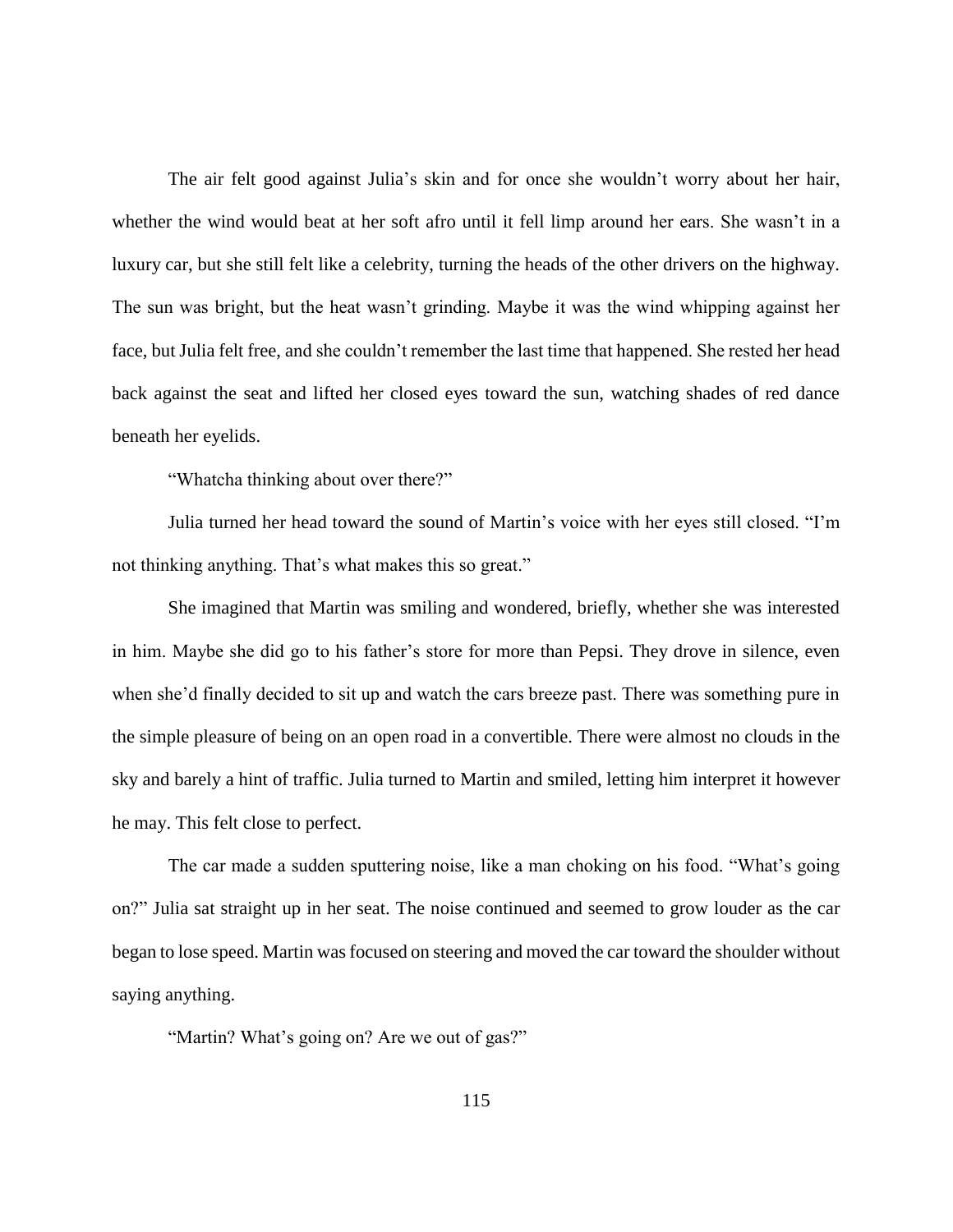Julia heard the crunch of wheels on grass as Martin drove the car off the road. The car sputtered to a stop and Martin tried the key in the ignition. It wheezed, as if trying its hardest, but wouldn't start.

"Martin?"

"I don't know what's happening."

"What do you mean?"

"I mean the car has stopped moving and I have no idea why."

"Did you put gas in it?"

"It says the tank is still almost full."

Martin got out of the car and Julia jumped out behind him. He opened the hood and she peered at the engine from behind him. Hoses stretched to and from the engine, and nothing looked out of place, but Julia wouldn't have known what out of place looked like. Martin pressed on a hose near the engine and pulled back abruptly.

"Man, that's hot."

"Do you see anything?"

Martin was back at it, pressing on wires and hoses, as if he knew where each was supposed to begin and end.

"Do you know what you're looking at?"

"Just give me a minute to think, will you, Jewell?" There was something in Martin's tone that made Julia stop. She'd never seen him angry before; he'd never reminded her so much of her dad.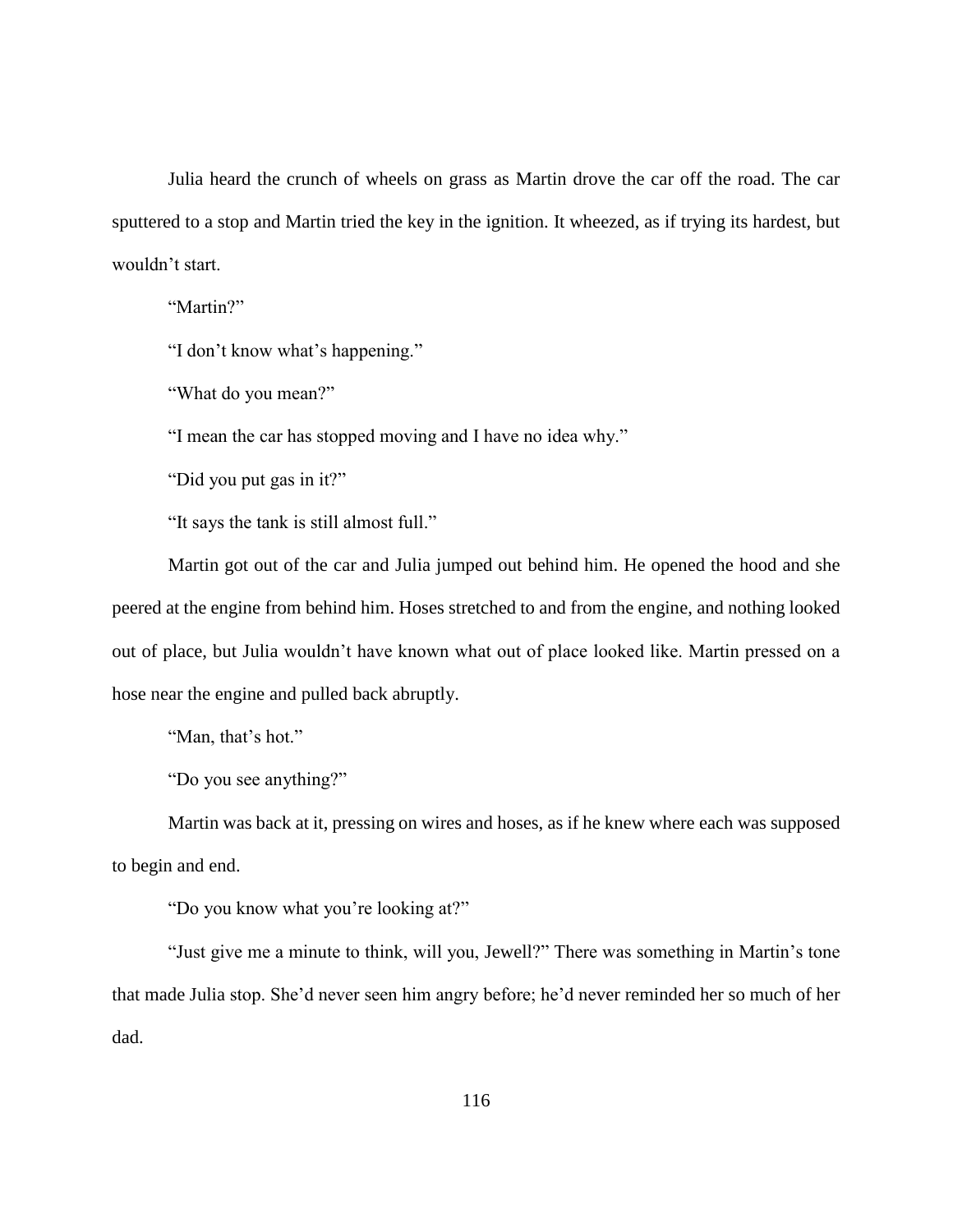"I think I see something." Martin was wiggling a hose hard.

"Don't break it."

"I'm not going to break it. It's loose. I need to … get it … back … on this tube." Martin was halfway under the hood, his shirt sleeves pulled up but still tracking grease. Julia watched from over his shoulder, not really seeing anything that looked like progress.

"Do you have it?"

"Think so. Get in the car and try to crank it up."

Martin stood with one hand on the hood while Julia slipped behind the wheel. On a different day, under different circumstances, she could have enjoyed this moment, savored the joy of almost driving a convertible. She turned the key, and the engine coughed and sputtered but refused to turn over and with that rebuff went the optimistic look on Martin's face.

"Try her again," he said, peering deep beneath the hood.

Still nothing. The silence seemed endless, with Martin staring under the hood and Julia sitting behind the wheel, her hands at ten and two, as if she were going somewhere. She imagined Martin's mind was whirling.

With every minute that passed, she was getting more and more anxious to be moving again. Feeling caught between here and there was worse than having nowhere to go.

Martin's voice broke the silence. "We're going to have to start walking. Americus is still a good ways up the road, but we should be able to find a town before too long."

Martin headed back toward the driver's side, but Julia wasn't making any moves to get from behind the wheel.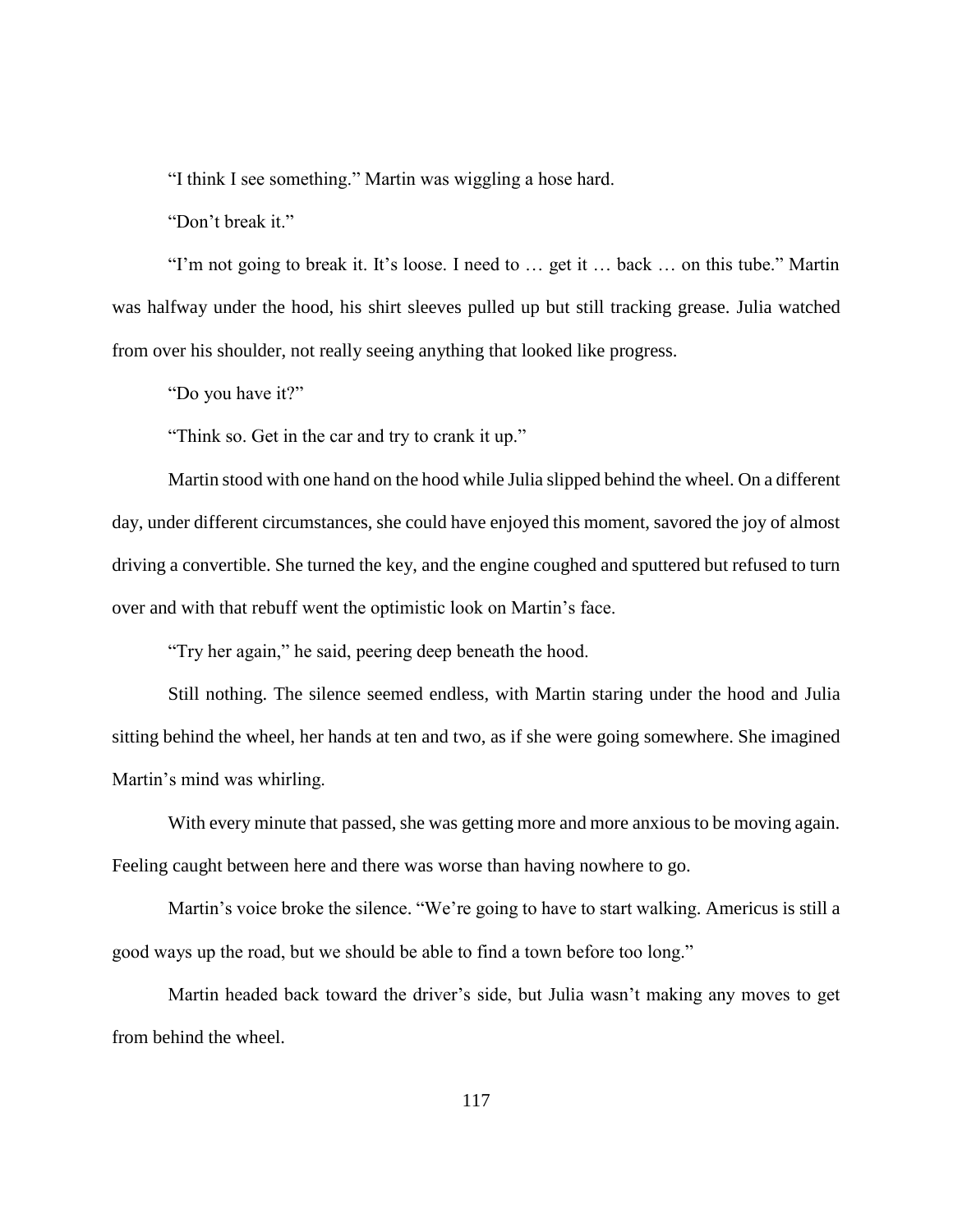"We can't just leave the car here, Martin."

"We don't have a choice."

"Let me try the engine again."

"You just tried it."

Julia wanted to cry. She knew how fast trouble could rush in. When her dad was stationed in Oklahoma she learned about the Tulsa race riots, and the stories left her with a tangible fear of the unpredictable way people could turn on each other. It didn't help that every summer she visited Mercury she was reminded of the fact that Aunt Jo's daddy had been lynched. Julia didn't know how much other people's memories had frightened her until now. Georgia was no better than Oklahoma; she was no safer here than there.

"Come on, Julia. We can't just sit around in this car."

"Maybe it just needs to cool down some. Maybe we should let it rest a bit."

Martin pressed his hands on the driver's side door and let his head fall limp. In all the summers she'd known him, Martin had never won an argument with her.

"Since you're such an expert mechanic, how much time does the car need?" There was neither humor nor anger in his voice, just weariness.

"Only a little while. We can check again in maybe twenty minutes. If it doesn't work, then we'll start walking."

Martin plopped down on the passenger's side and put his hands over his eyes.

"What do you think your dad's going to say?"

"About what? Me stealing his car or it not cranking up?"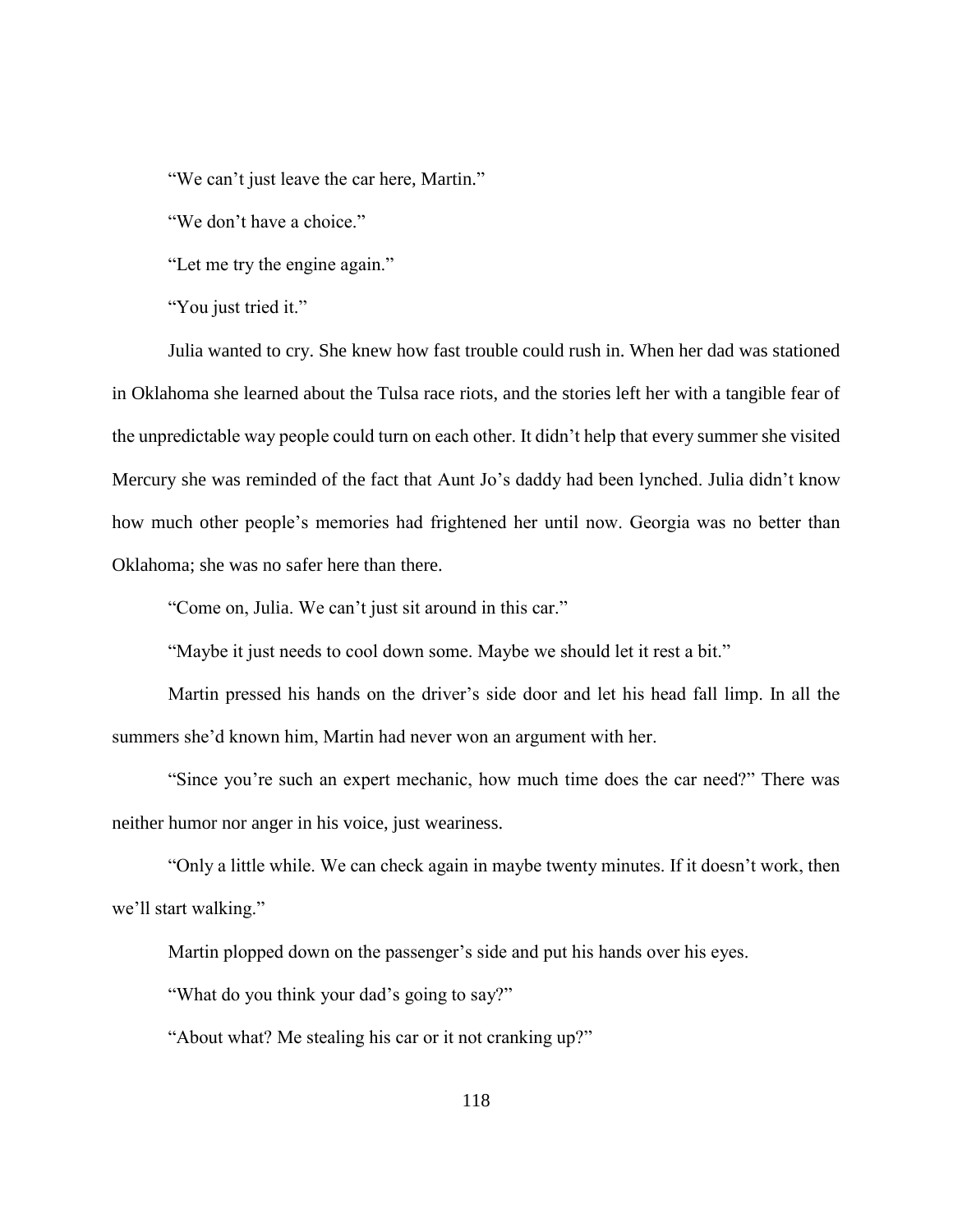"Both, I guess."

Martin let out a deep sigh and shook his head. "I don't know."

The sun was no longer smiling on them. A convertible, when it's not moving, is a magnet for heat. The longer they sat the more sweat dripped down Julia's back, her legs, her thighs. Two big rings circled Martin's armpits, and they seemed to be growing. An occasional car whizzed by, the lack of traffic no longer a novelty.

"I wish I could take it back," Julia said.

"Take what back?"

"Wanting to come out here. Wanting to ride in your father's car."

"You're just mad that we're stuck out here."

"No, I mean it. I'm sorry. I wish I'd never suggested it."

Martin dropped his hands and looked at Julia for a long moment. "We're going to make it home, OK? We'll get to a town and find some help or call someone to pick us up, but we will get back."

Julia wanted to believe him.

## ###

The Chevy seemed to have come out of nowhere. Even with both of them just sitting in an unmoving vehicle, neither Martin nor Julia saw it coming. The truck parked in front of them, and a white man stepped out. His boots were caked with dusty red clay, and he wore suspenders over a plaid red shirt. Julia felt every muscle in her body tighten as the man moved closer to her door. Martin was sitting up bolt straight beside her.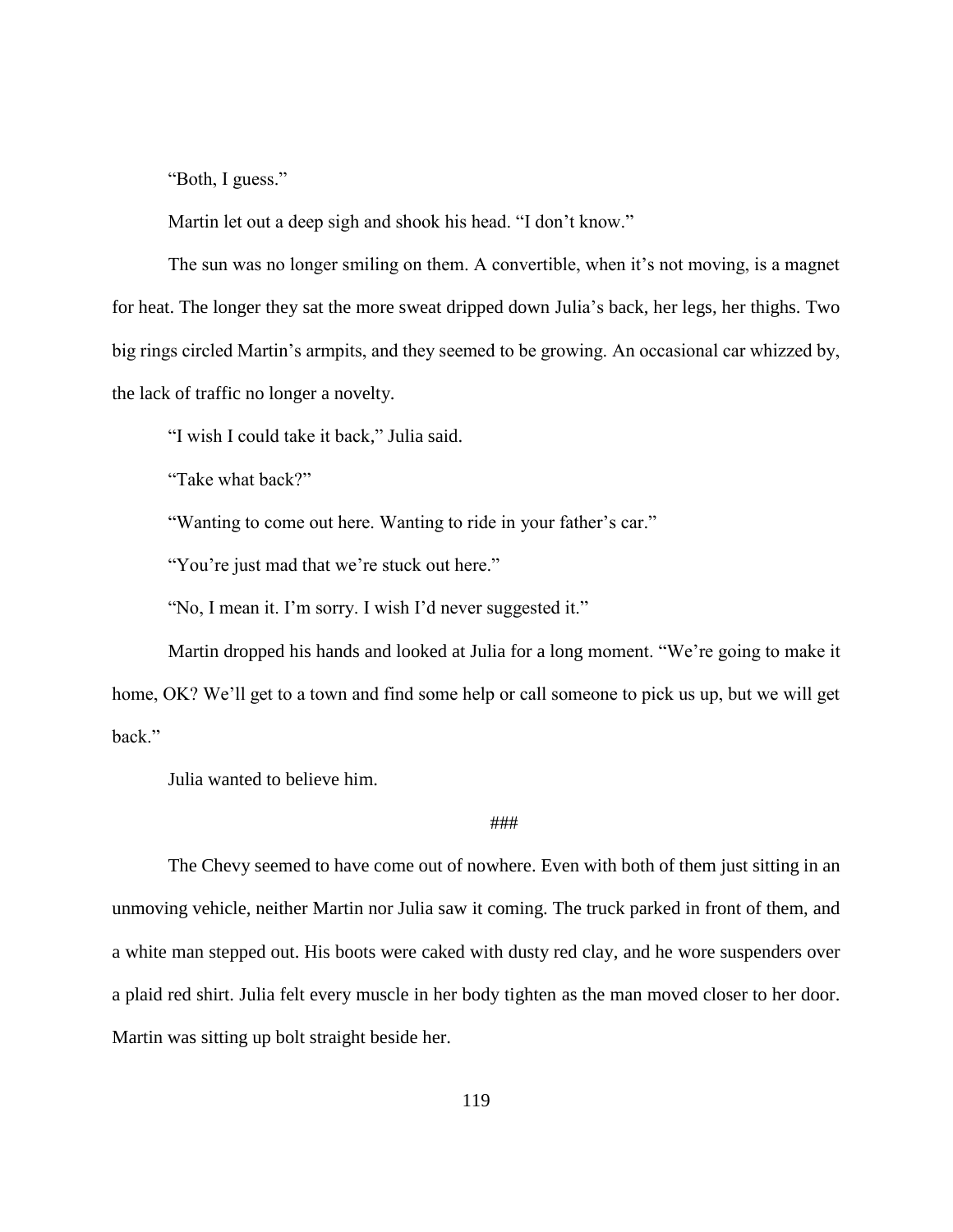"You folks having some kind of trouble?" The man scanned the vehicle before turning his attention to Martin.

"We're OK. Just needed to give the car a little rest."

Julia smelled the faint scent of peaches as the man stood above her. He had gray hair flecking from his temples and a weathered but youthful face. She thought of Tulsa, of Aunt Jo's father, of white neighbors who suddenly became violent. The man was saying something to Martin, and he was getting out of the car. She reached a hand to grab his arm, but he was already too far away. He looked back at her, but she couldn't read his expression.

The man pressed and jiggled one thing or another under the hood so hard it made the car shake. "That there is your trouble, boy." The man's words were thick with the sound of rural Georgia, stronger than any accent Julia had heard so far. Martin peered at the spot where the man was pointing and nodded his head, as if he now recognized the problem and was surprised that he hadn't seen it sooner.

"You can rig it up like this and it ought to hold pretty good."

Martin followed the man's instructions and told him thank you. Julia hadn't said a word and refused to look up. She felt the man's gaze. Even when he was talking to Martin, she had the sense that his eyes were on her.

"Where y'all coming from?"

Martin lied and told him they were from Marysville, but the rhythm of the conversation was off long before then. She should be trying the engine, testing their handiwork. The man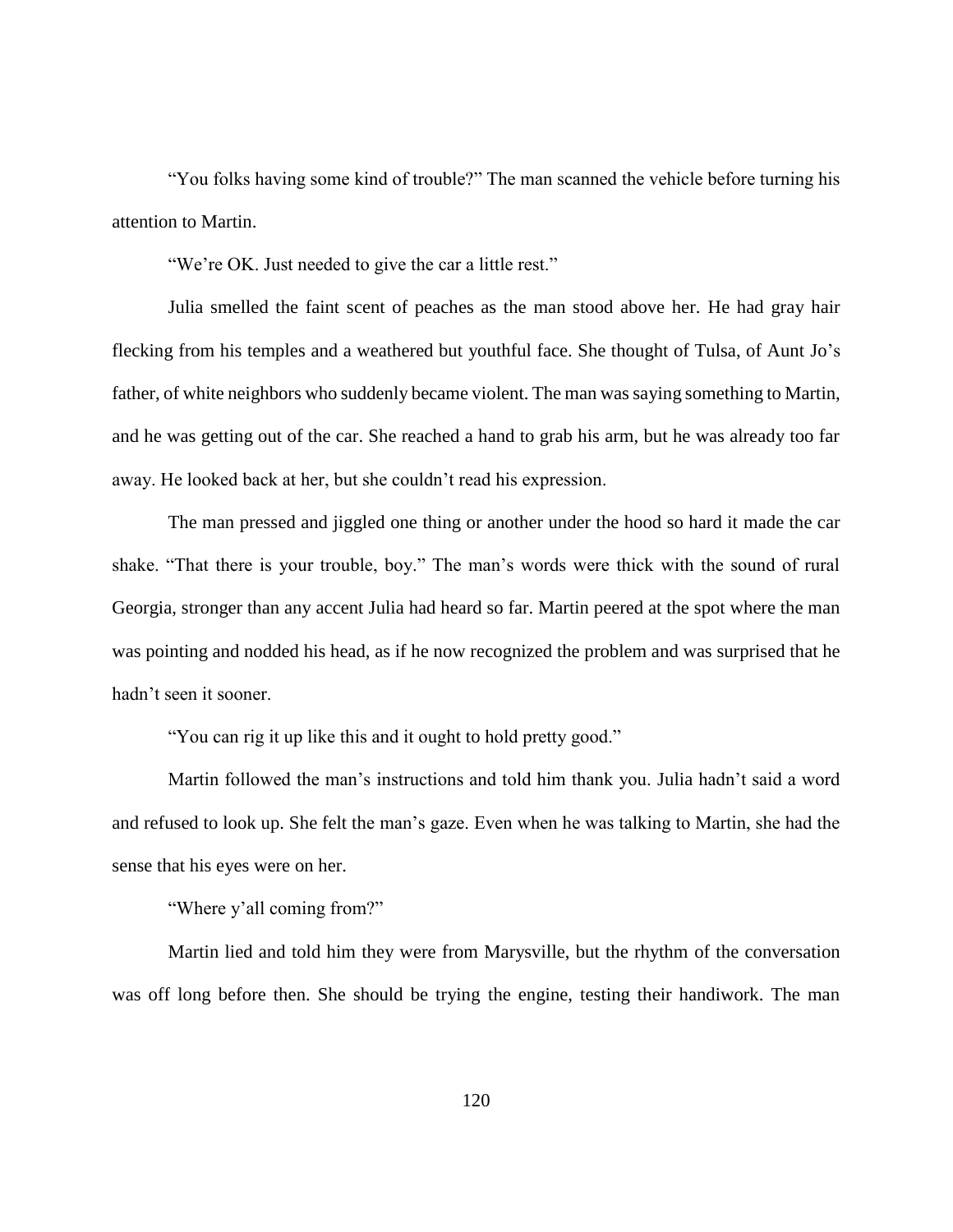shouldn't be making small talk. Julia took a chance and stole a glance at him. He was looking at her.

"Julia, try to crank her up."

The man smiled in Julia's direction. "Ain't nothing worse than a woman behind the wheel. You taking your life in your hands, boy."

Julia turned the key and the engine purred like it had when the first left Mercury. She exhaled slowly and realized for the first time that she hadn't been breathing. Martin was smiling and digging in his pockets for money to give the man. He pulled out a dollar, and the man looked at his hand and waited until Martin pulled out another dollar bill, then another. When Martin reached five dollars, almost everything he had with him, the man took the bills and stuffed them in his pocket. He walked by Julia on his way to his truck and let his hand brush her shoulder.

"Drive." Martin said as he slid into the passenger's side.

Julia turned the car back toward Mercury, and the man drove in the opposite direction. She couldn't wait to get home, back to Mercury and Aunt Jo and long uneventful days. She reached over and took one of Martin's hands, still caked with grease, and held it tight, not wanting to let go.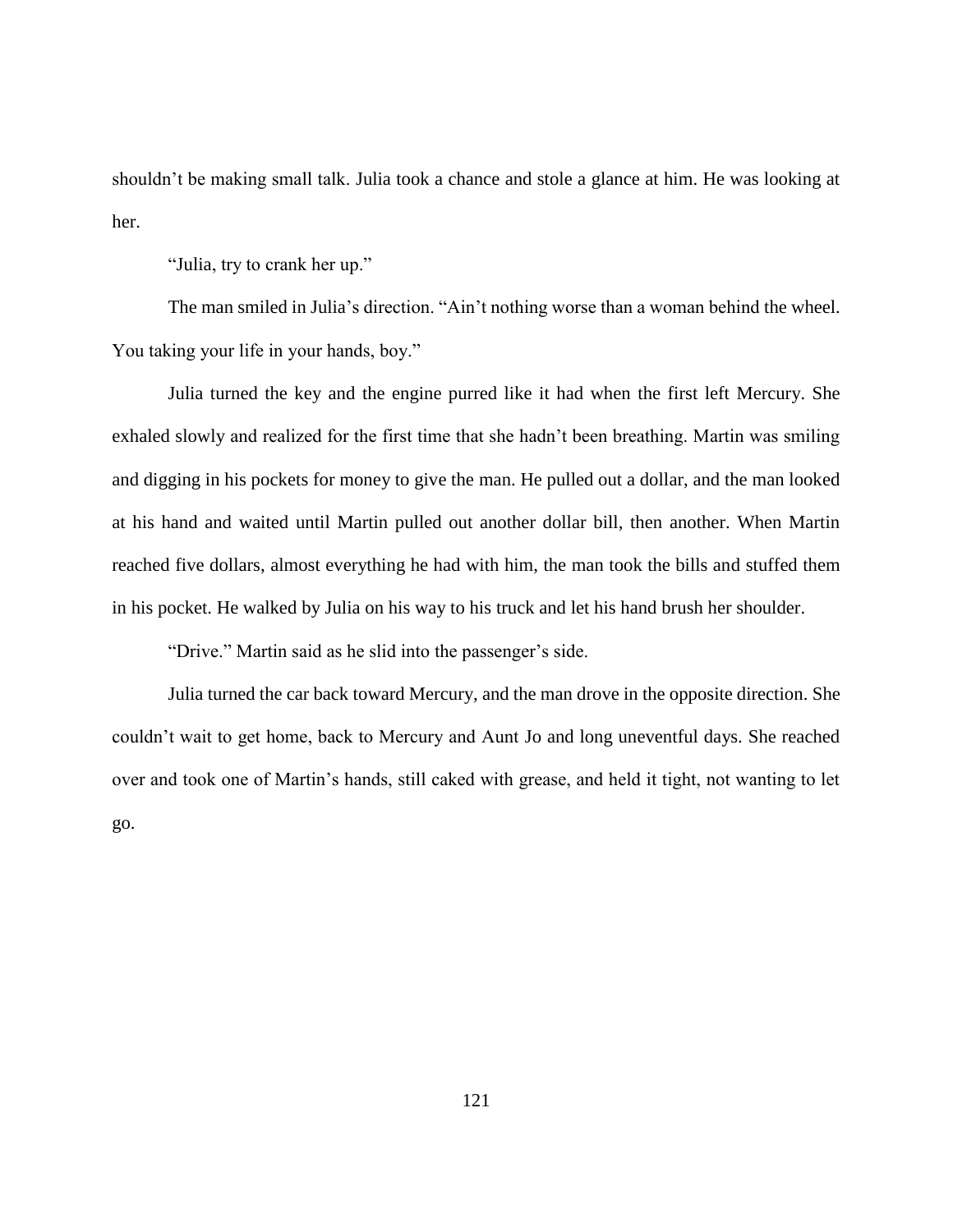# **CHANGING TIDES**

My mother went to the beach the day I was born. It was uncommonly hot for December, but this was Florida and the winters rarely dipped too far below forty degrees. She was kicking her feet in the ocean, letting the sand nestle between her toes, when she felt me coming, ready or not. She stayed quiet at first, but I was persistent, and her friends had to race her back to the car, then into the city, and downtown to the hospital so that I could arrive prematurely and live with the nurses for the next six weeks. There was nothing wrong with me really, just two underdeveloped lungs, a little trouble breathing. My mother says that's been the story with me—always in a hurry.

#### ###

There's something wrong about double-dating with your mom. It's The Thing That Ought Not Be Done, under any circumstances, in the book of rules children follow in order to peacefully coexist with their parents. This is what I was telling myself as I slipped into the little black dress that loved my curves but not so much that I couldn't walk or sit or eat a steak, which was exactly what I was planning to do. Ralston's was the best steakhouse in town, and I wasn't going to miss the opportunity to have a decent meal. The curves couldn't live on salad alone.

Kelvin wouldn't know what hit him, but tonight wasn't really about him. This was Philson's idea, an awkward "meet the family" moment that he was forced into setting up. I don't know when I would have found out Mother was dating if I hadn't bumped into them at Pearl's Kitchen, giggling and holding hands across the table. Yes, I walked right up to them. And yes, I gave them that look—the one that says, what do you think you're doing here, without actually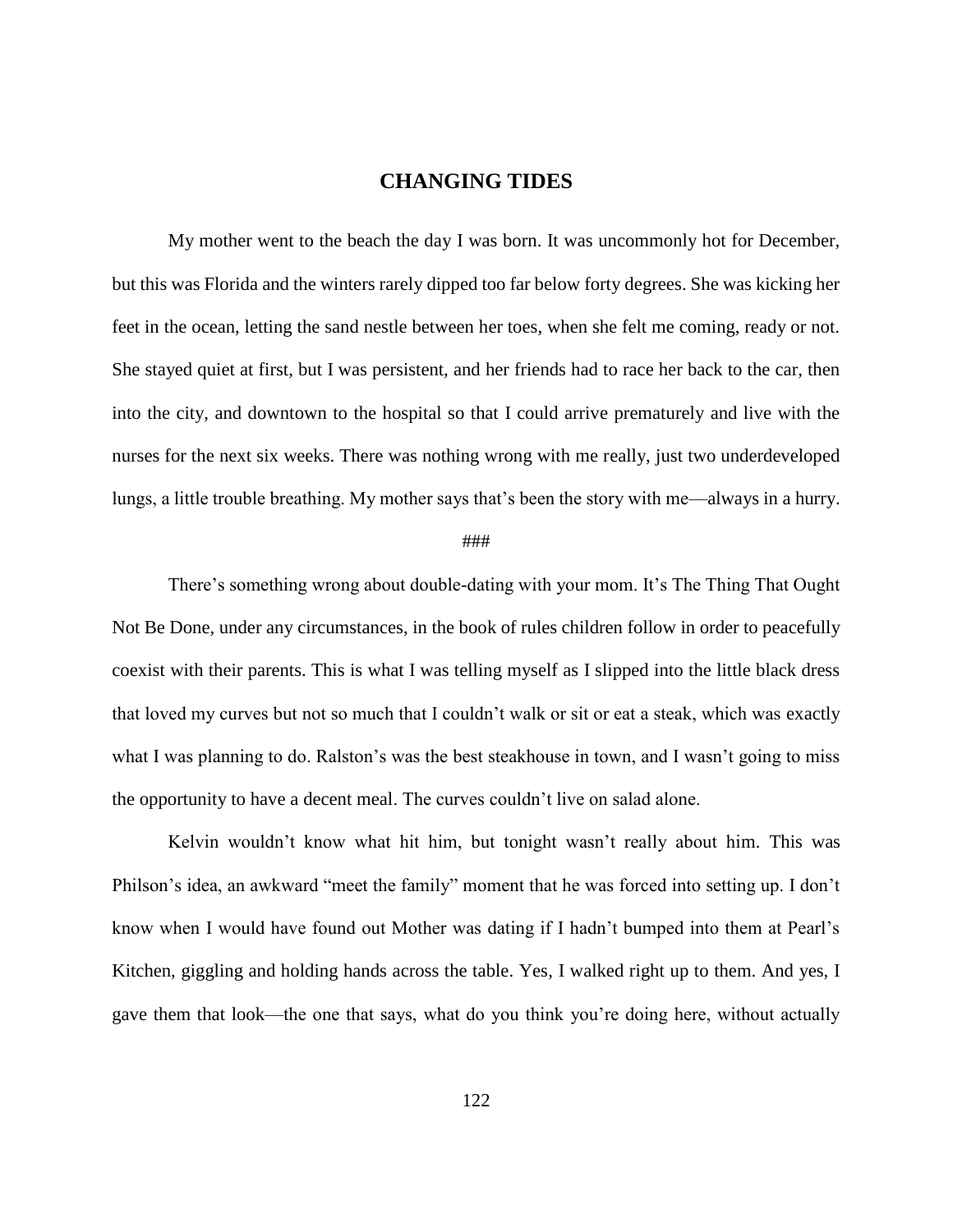saying that. I spared them the hand on the hip but only because I hadn't seen my mom laugh like that in years.

Kelvin was supposed to meet me at the steakhouse, and I was planning to let Mother assume we were a real couple. But when I arrived Kelvin was already inside the restaurant. He seemed to spot me as soon as I saw him, and he waved me over to a table near the center of the room.

Kelvin played football in college and spent two years in the pros. Running back. Now he ran a sports management business out of his house and coached a community team. He stood just under six feet, and had beautiful dark brown skin and eyes so gorgeous it was a shame they'd been wasted on a man. I knew women who'd kill for lashes like his. He was standing when I rounded the corner into the dining room, laughing at something I was still too far away to hear.

"Sorry we didn't wait," Kelvin said, standing up from the table to give me a hug and a kiss on the cheek. "Your mom saw me on the way in and asked if I was meeting you." Mom was smiling when I reached out to give her a hug, but I couldn't read her expression. If I didn't know better, I would have sworn I saw mischief in her eyes.

Mom wore a blue skirt set that skimmed a figure that could have belonged to a much younger woman. She'd never really looked her age, but with her new haircut, she barely would have been pegged for forty much less fifty-five. Philson was clearly out of his league. He was a stout man with light-brown skin and dark moles sprinkled across his nose and cheeks. He wore a casual polo shirt, a pair of slacks, and what seemed like a perpetual smile on his face.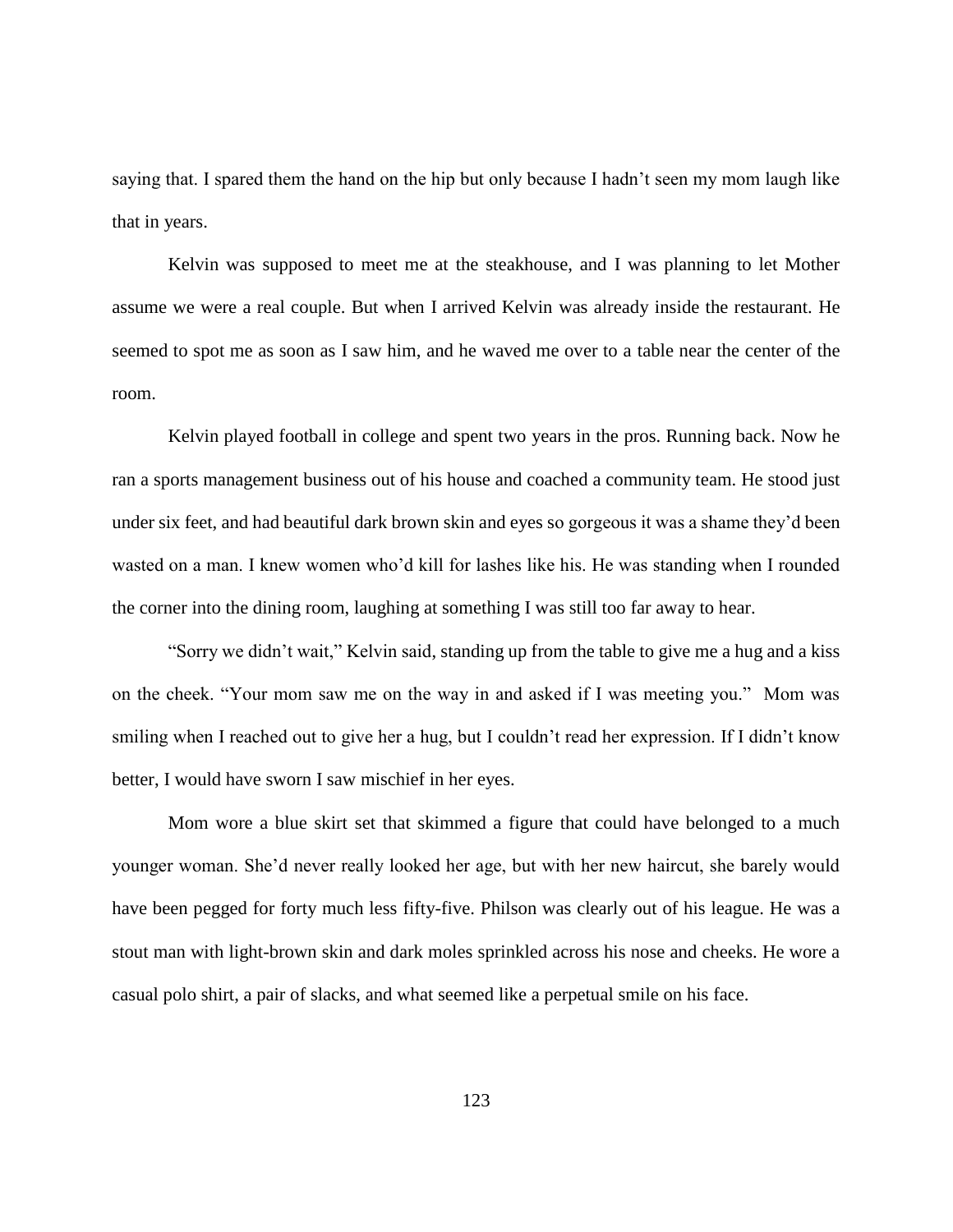"I hear the salmon here is really good," Philson said, opening his menu and shifting in his seat.

"That sounds good," Mother said. "What do you think you want, Patrice?"

The meal was on Philson, and I knew exactly what I was going to order, but I didn't want to seem too eager. "Not sure," I said. "I was looking at the steak."

"The prime rib is good," Kelvin said. "I brought a client here once, and he said it was the best he'd had." This comment I believed to be for my benefit. Kelvin didn't eat meat—at least not anything that couldn't live outside the ocean. He was one of those ex-athletes who was superhealth conscious, all egg whites, energy drinks, and hundred-dollar vitamins.

I ordered prime rib, Mom got the chicken, and Kelvin and Philson both ordered the salmon.

"So, Kelvin, how long have you two been dating?" It was the kind of question a mother would normally ask her daughter, but my mom knew she'd get more information from Kelvin than me. Ever since Stan, I hadn't let my mother in on my relationships. She said I gave up on him too quickly, but I was sure the boredom that was my marriage was going to kill me, and what would Mother have said if I'd let that happen? Stan played in a reggae band when I met him, and we got married on a whim during a trip to Vegas. But the whole marriage thing changed him. He became a CPA, and before I knew what was happening, six years had gone by and we had a mortgage, a retirement fund, and no money for vacations or anything fun. That wasn't the way my life was supposed to be. So I changed it.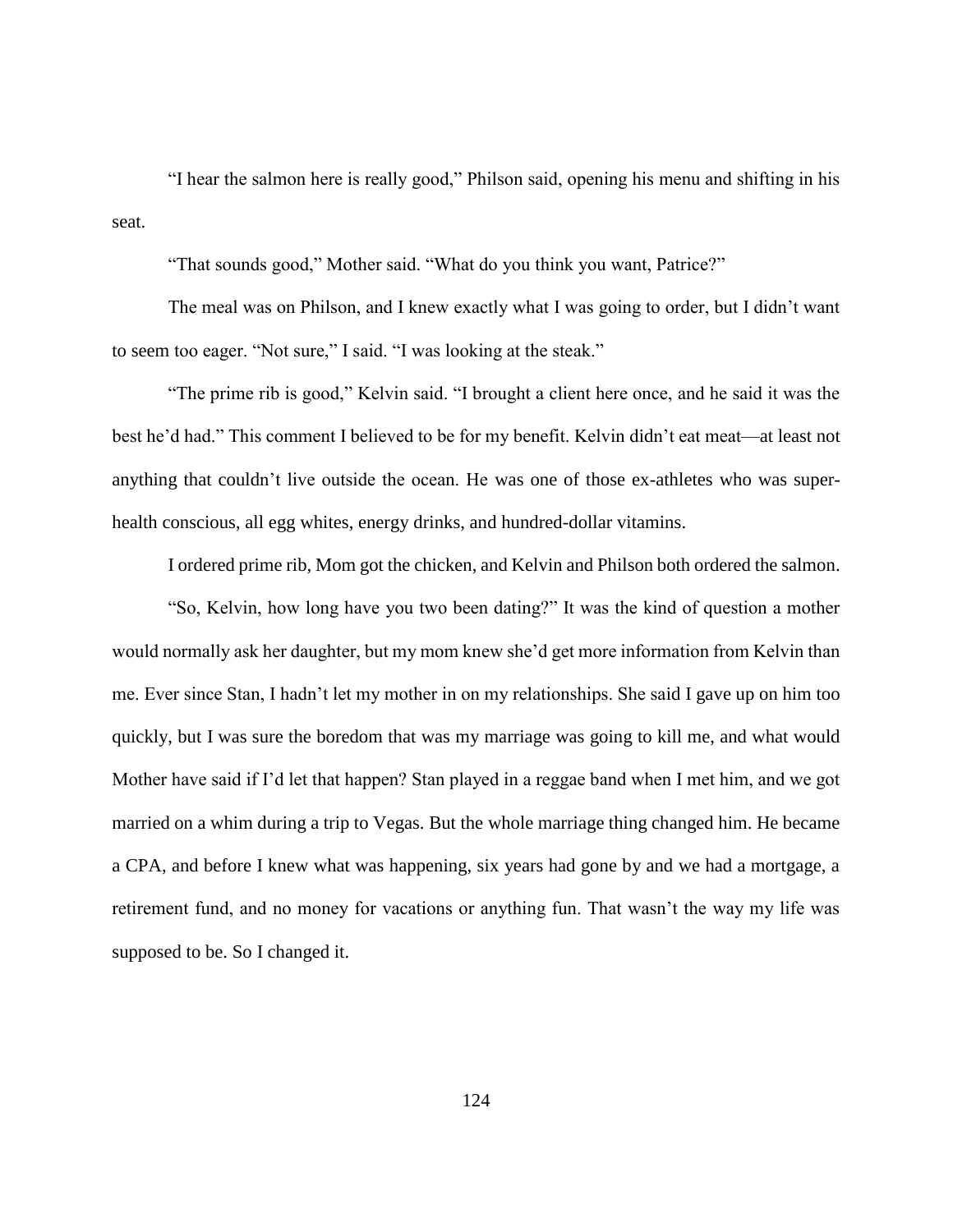I could tell my mother understood Stan, but she didn't understand me. She and my father had been together for twenty-five years when his heart suddenly seized up and he died. This my mother understood—muscles that worked until they quit.

Mother smiled coyly at Kelvin, waiting, I'm sure, to find out whether he was a guy she might see again.

"Her firm is coming up with a design for one of my clients. It's a charity that gives shoes to needy kids. We had drinks at a fund-raiser and talked off and on about the project. It took me a month to convince her to go out with me."

Mother laughed and told him I'd always been stubborn and he'd have to be persistent. But this dinner wasn't about *my* relationship, and it looked like someone was trying to forget that.

"So, Mr. Philson," I said.

"Please, call me Karl."

"OK, *Karl*. How did you and Mom reconnect?"

I could feel the air getting tense. If I'd been a better person, I would have let my mother off the hook. I would have given her some space, let her begin a new life. But I wasn't that girl.

Mom and Philson exchanged an uncomfortable look and a series of raised eyebrows and brief nods. "We met at the cancer support group. My wife died of lymphoma, and I met some great friends there. They helped me get through a bad time, so I stay in touch. When Bennie started coming, we decided to get a cup of coffee, just to catch up. And we talked for hours. Shut the place down." Philson was holding my mom's hand and looking at her like she was a miracle.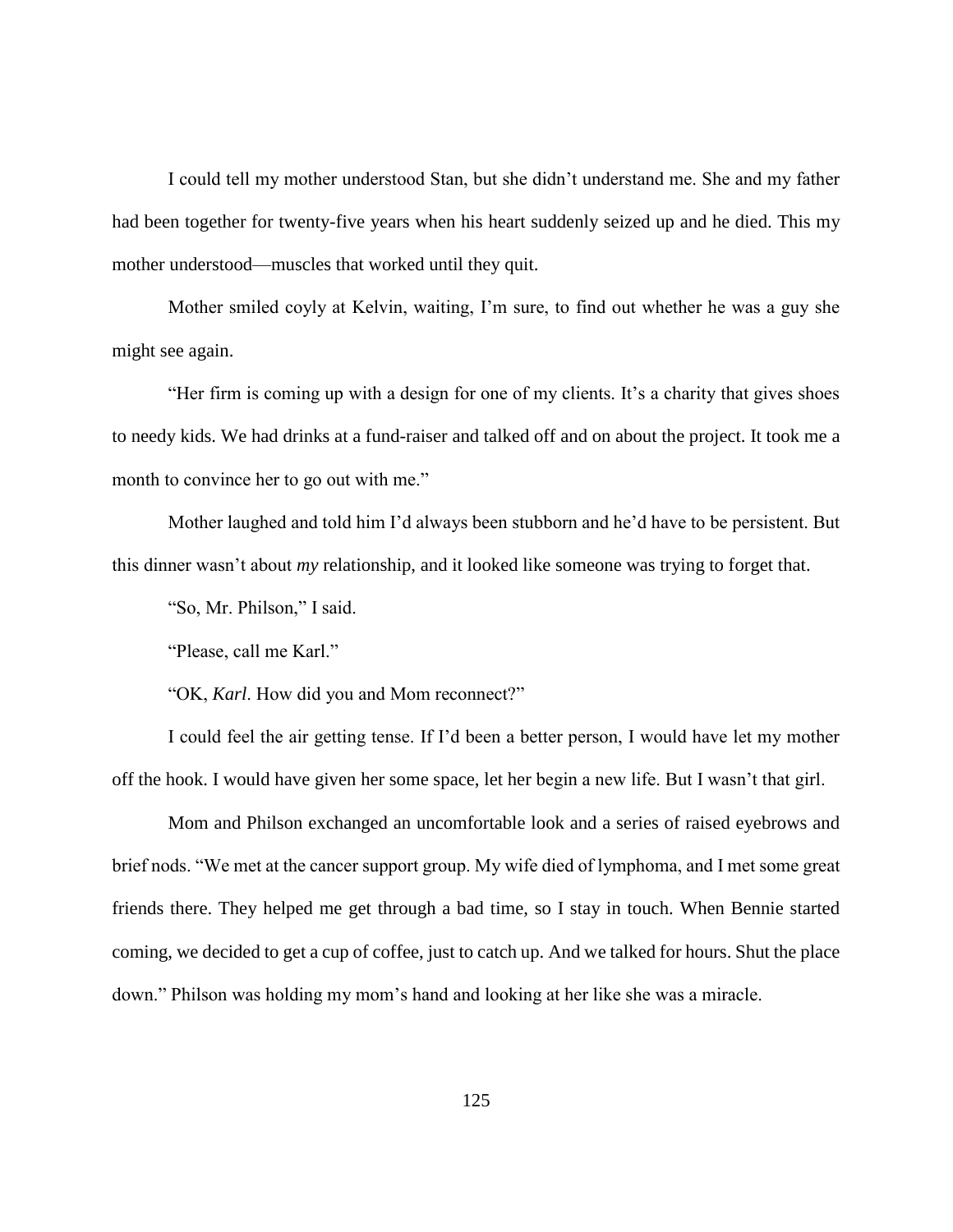"I didn't know you'd started going to a cancer support group." Mother had been in remission for three years. It didn't make much sense for her to suddenly start looking for a support group now.

"I wanted to help other people. You know Joann Wilson at church found out she had breast cancer, then Marilyn Tolliver. And now Jesse McCrary's mother-in-law has been diagnosed with stomach cancer. It just seemed like so many people around me were being diagnosed or knew people being diagnosed, I felt I should be doing more."

This sounded reasonable, like something in a maudlin TV movie, but I knew where this conversation needed to be going. I refused to look at my mother but kept my eyes on Philson. Did he really think this was going to go well?

A pain in my stomach seemed to be growing more intense, but I tried to ignore it. "So, Karl, how well did you know my mother before Daddy died?"

"Patrice!" Mother looked so angry and embarrassed that even at thirty-three I was glad we were in public. "This is not the time or the place," she said, adjusting her volume so that it was as low but not so low that I couldn't hear her.

"It's never the time or place," I hissed.

Kelvin put a hand on my arm. "I'm going to order a drink. Do you want anything?" Kelvin raised his hand in a vain attempt to change the subject. But Philson plowed ahead.

"I think your mother can decide for herself what will make her happy. If that includes me, I'll be the happiest man in the world. If it's not…" Philson had turned toward Mother and was holding her hand.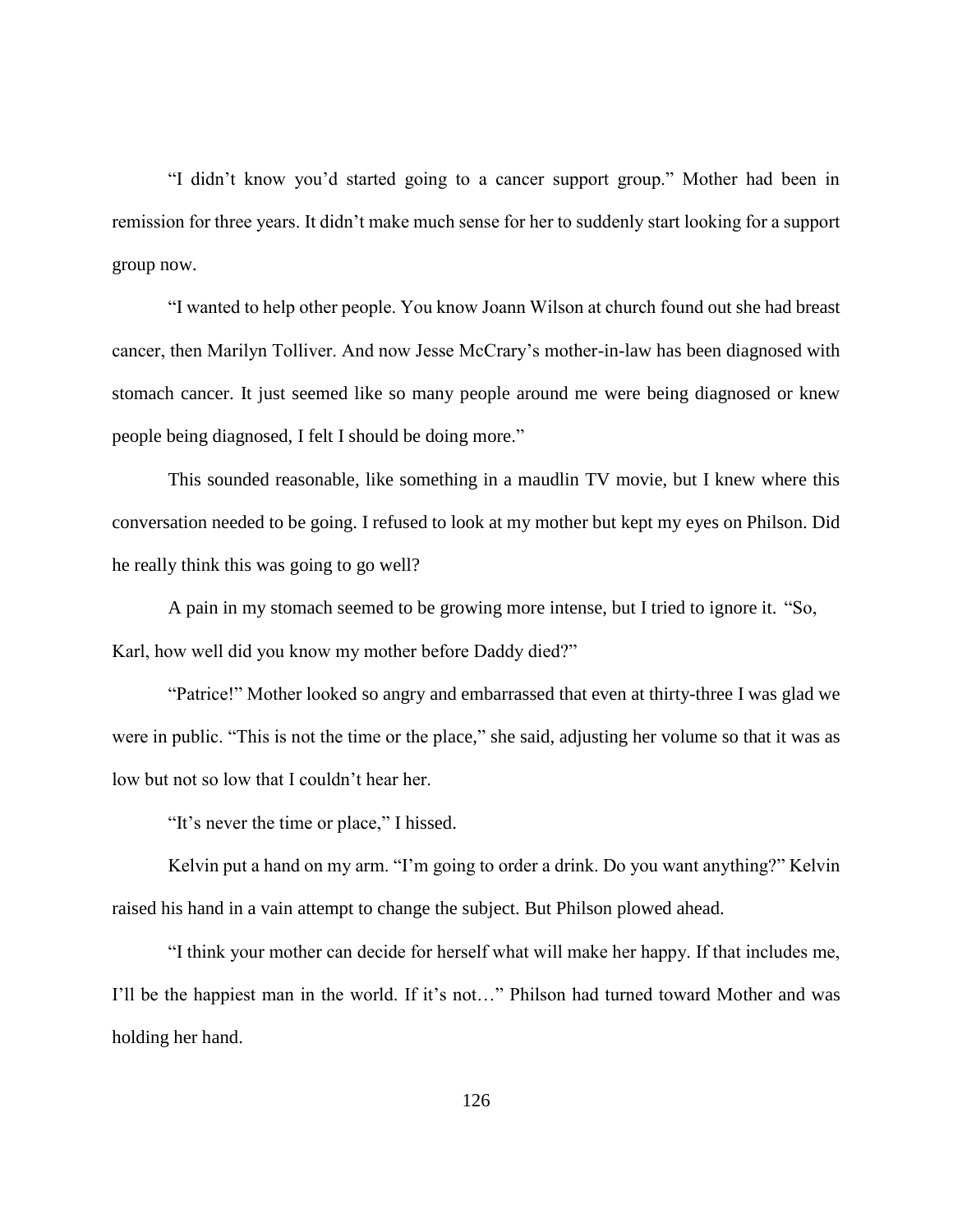Something in my stomach seemed to be tying itself in a knot, and I wanted—*needed—*to leave, to be anywhere but here. Kelvin smiled politely at Philson and my mother, but he hadn't taken his hand from my arm. He pulled me toward him and put his face close to my ear. "You want to get out of here?"

I wanted to go, but I couldn't find my tongue. The knot in my stomach was getting tighter, as if that were possible, and before I could think twice about it, I was standing up and making a beeline for the ladies' room, nearly toppling a waiter on my way. I patted water in my face and stared at my reflection in the mirror. I felt like I was watching myself make a big mistake, like this whole scene was something in a movie and I was an actress, delivering my lines as rehearsed. This felt wrong, like I was supposed to be happy for her, supportive or something. But I didn't know how to change course midstream.

I heard the din from the restaurant as my mother walked into the restroom, bringing with her a gush of wind from the air conditioning. I lowered my head, not wanting to look at myself or at her. Mother seemed to just stand there forever before she finally spoke.

"How dare you?" I looked up into the mirror to find my mother watching me, her face angrier than I'd ever seen.

"You cheated on Daddy and you want me to just ignore that? You broke his heart. And then he died."

Mother reached out a hand and turned me toward her. She was stronger than she looked.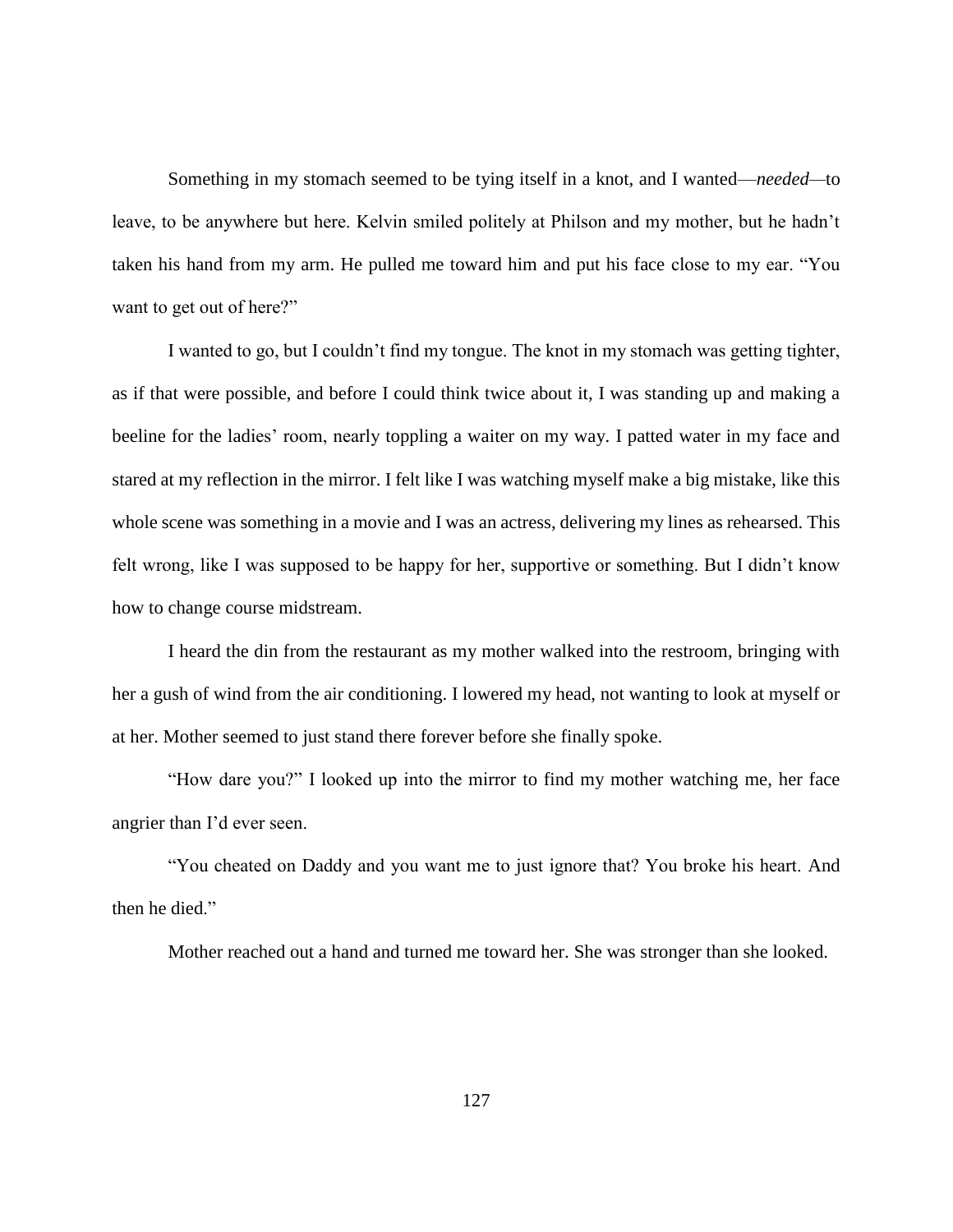"You have no idea what you're talking about. I never cheated on your father. Even when he started sneaking off to that woman, I was faithful to your father. So don't tell me I broke that man's heart."

I thought of Candie and her mother, the ones who turned our lives upside down all those years ago. Mother screamed at Daddy for having a mistress, but I was ten, and I couldn't help but be curious about the girl just a little older than me who was almost my sister.

"That was years ago. He broke things off with Candie's mother when I was a little girl."

Mother looked down at her feet, but I could see her working her jaw like her Aunt Jo used to do when she was trying to calm down. Then after what felt like forever, she looked back up at me. "Well, it seems like you don't know everything after all."

All this time I'd blamed Mother. Sometimes she seemed so cold toward Daddy.

"I thought—."

Mother took a paper towel and began to dab at the tear stains on my face. "I know."

I wanted to stay like this. I wanted to be ten again so I could crawl up in my mother's lap. Instead I reached out and grabbed Mother and held her tight.

Mother pulled back and held my face in her hands for a long minute before stepping back and folding her arms nervously across her chest. "When I met your daddy I thought he was a dream come true. He was handsome, he had a good job, and he wanted to spoil me. There was a time in my life when that was all I wanted. To be pampered. To be the pretty lady on a powerful man's arm."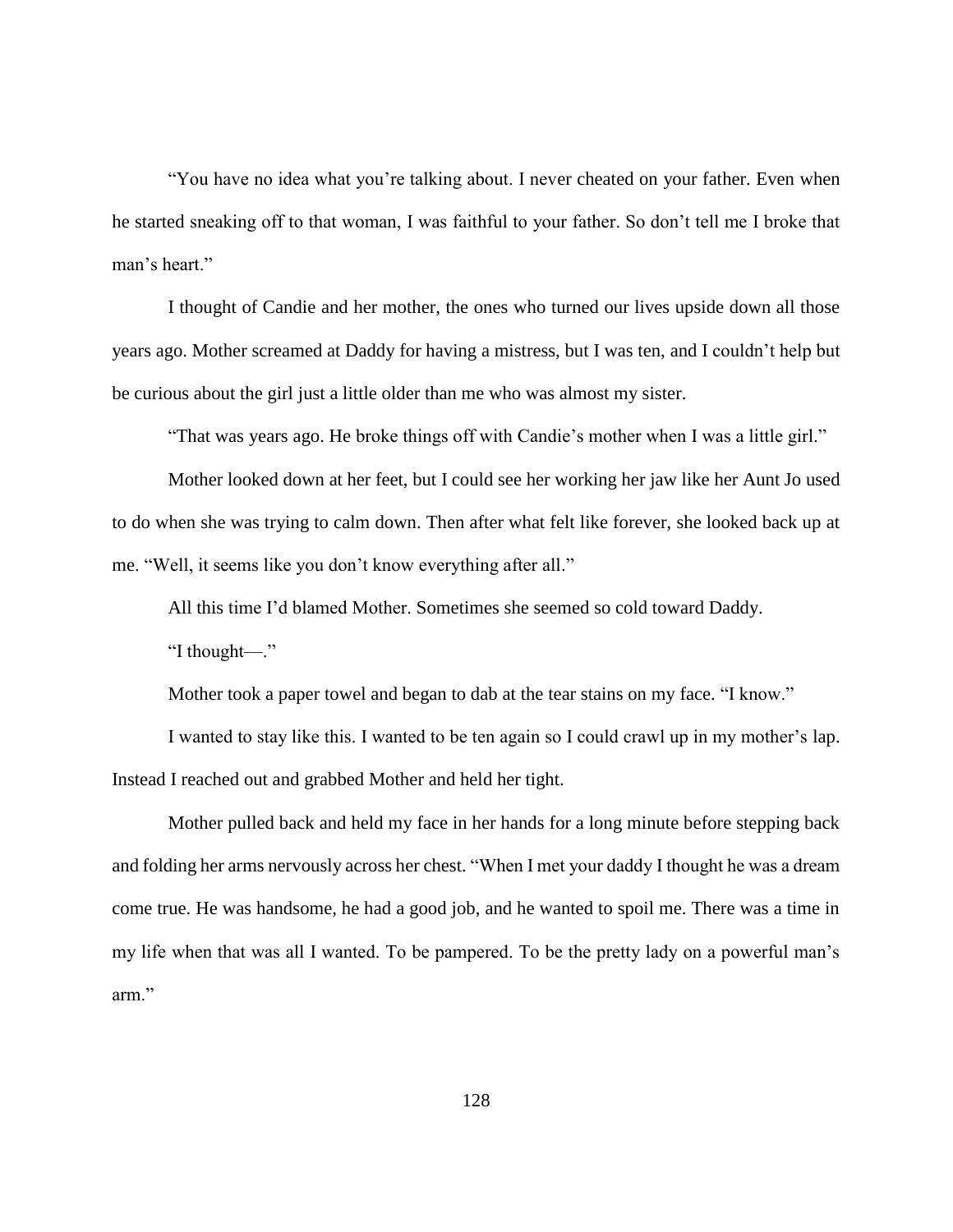That sounded nothing like my mother. She was self-sacrificing. Good. I wondered where the old Bernice had gone. "What changed?"

Mother was quiet again before she answered. She had an expression on her face that I couldn't read. I always thought I knew my mom so well.

"At first, I wanted the life your daddy could give me. Then after you came along, I wanted you to have what I never did—I wanted that more than I'd wanted anything. I wanted you to have a daddy who would love you and protect you, and your daddy did. He adored you from the moment you were born. I wanted to be the kind of mother who would put her child above herself. My mother never did that for me. I was determined to do better by you, no matter what. So your daddy snuck off to his other family and came back to be there for you. And I was willing to live with that."

I felt my heart sink, and I wondered how much more I didn't know about my mother.

"Why didn't you ever tell me?" I asked.

"There wasn't anything to tell. Your father loved you. That was the important thing."

This time it was my turn to wipe away the tears from Mother's face.

"So this Philson dude. Are you serious about him?"

Mother was smiling coyly. "Let's just fix our faces and walk back out into that restaurant and have a pleasant meal with two nice men," Mother said. OK?"

I nodded and managed a smile. I wanted to be happy along with my mother, but I'd settle with just being happy for her. The queasy feeling was beginning to wane.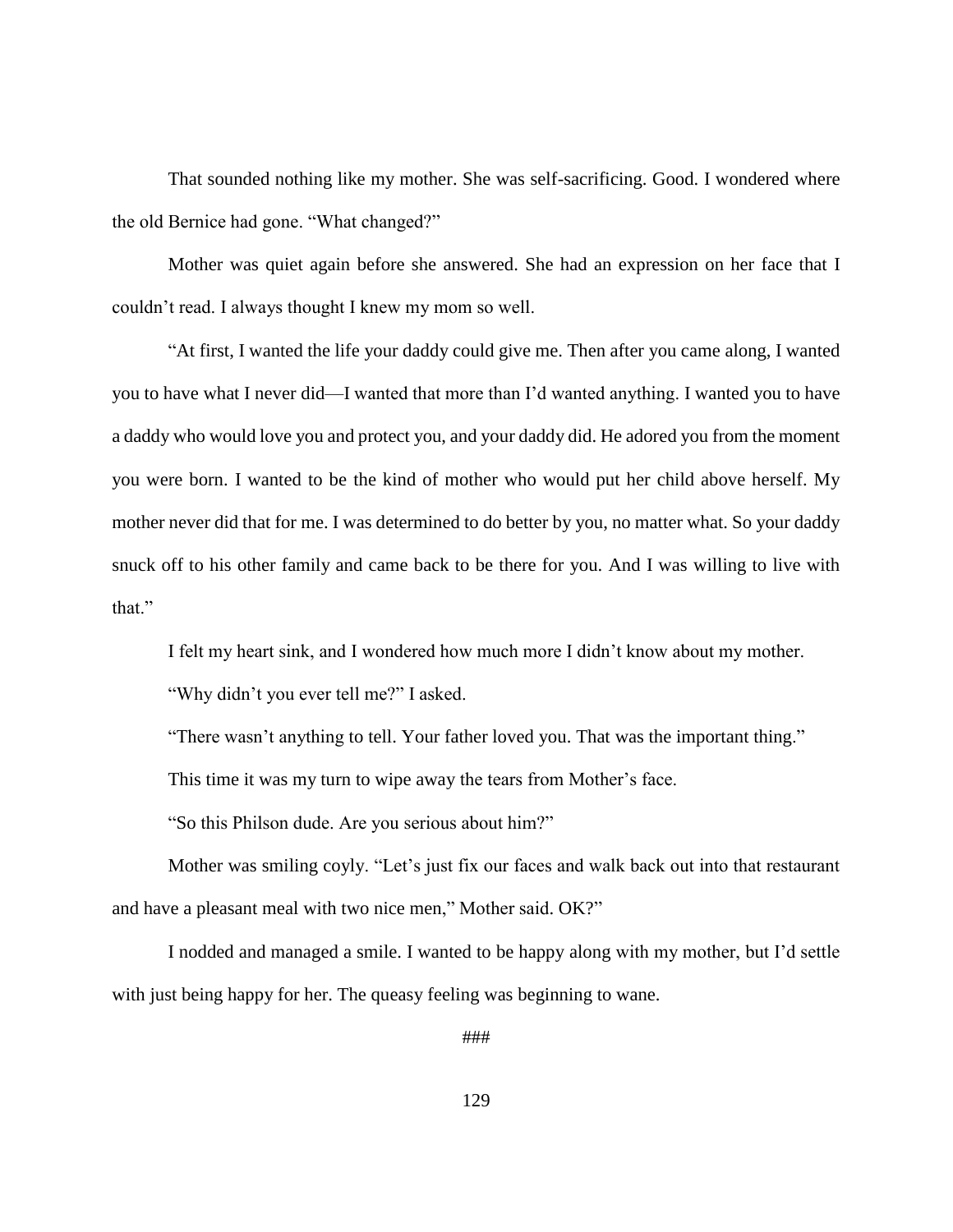Mother and Philson got married on the beach. The day was as clear as they come, and I gave her away in the place where I first demanded her undivided attention. We soaked in the sun's warmth and danced ourselves silly well into the evening. Late that night Kelvin and I took a long walk on the beach, kicking our feet in the ocean and curling our toes in the sand. The waves crashed and rolled back into the Atlantic. The wind whipped across our cheeks. I sensed the pull of the tide and felt strangely alive. Free. Hopeful.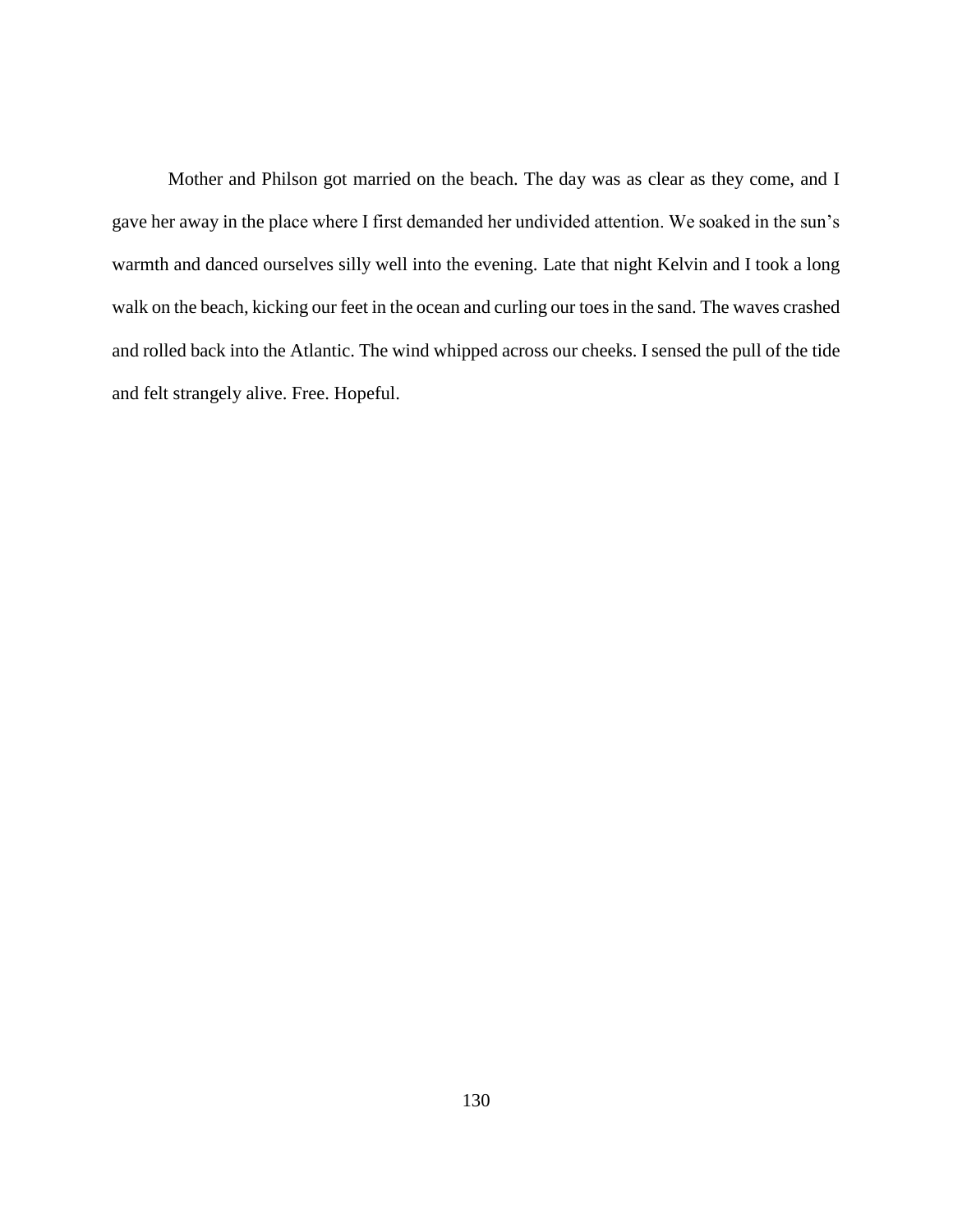# **THE TROUBLE WITH THE LEG**

## *April 1911*

John shifted behind the desk, his bad leg giving him fits again. It had been like this since the accident, when his father's tractor had sliced the leg almost in two. He'd decided then and there, at the age of seventeen, to have nothing more to do with farming, and he set his sights on the law. He'd planned to be an attorney with a fancy office in Atlanta. But an ill-timed affair made him a father, and no decent man would just up and leave a girl in the family way. So for the last fifteen years he'd found himself stuck in Mercury, in the sheriff's office behind this desk, watching the occasional prisoner who was too drunk or stupid or mean to be let off with a warning.

The leg, it seemed, would be relentless today. It wasn't pain exactly, more like the nerves dancing on end, sending an icy sensation up and down. There was no real rhyme or reason to it. He felt it before storms, yes. It had bothered him for days before the flood of 1903. But the leg acted up at other times, odd times, like before his daughter came down with yellow fever and then again right before the fever broke and she took a turn for the better. It happened before Old Man Wiggin just dropped dead while he was out plowing his field, leaving a perfectly good farm for the townsfolk to fight over. John often wondered if he could have helped somehow, if he could have coaxed Wiggin to take it easier or kept his farm from being chopped up and sold to the highest bidder. If the leg wanted to give him messages, John didn't know how to interpret them. He'd spent years trying but had never discovered the code. This day seemed ordinary enough—the whole week even. And yet here was this leg, refusing to give him any peace.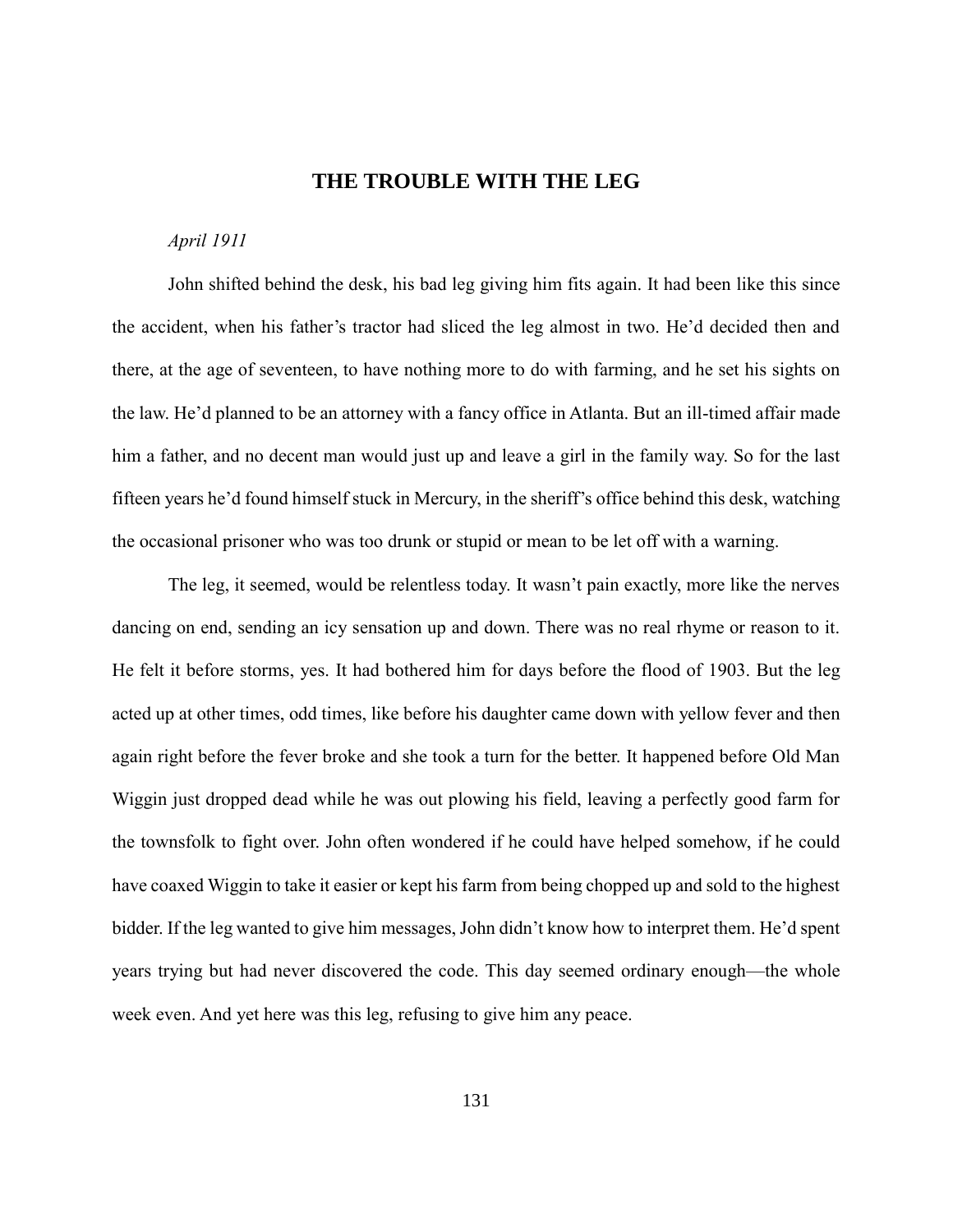John was turning again at the desk, trying to find a more comfortable position that would not be found, when he heard the familiar sound of footsteps. The sheriff's office wasn't exactly the town square, but John got his share of visitors who wanted to ask his opinion on one dispute or another. At some point in his thirty-two years he'd developed a reputation as a man with good sense about him. He read the legal dispatches and knew a thing or two about the law. Not much as lawyers go, but more than most folks in Mercury, including Sheriff Watkins. So if someone wanted to buy some land, or sell a horse, or draw up a will, John was usually the one to be asked what he thought of the arrangement, if it was good deal or something that would stand up in court. Even without formal training, John always felt confident in his advice; somehow he always knew just what a person should do.

The steps outside the door had belonged to Tom Sanders, who blew in a waft of warm spring air along with a trail of red dust that marked a clear path to the chair near John's desk. Tom's boots sounded especially loud after such a quiet afternoon at the jail. Even after Tom was seated, John still heard a faint echo from his footsteps reverberating in the room.

"He ain't here, I see." Tom made himself comfortable, slouching down in the chair and setting one boot on the desk.

John shoved the boot away, like he always did, before trying to shoo away Tom's question. He didn't know who Tom was expecting, but he didn't want to appear unprepared, especially not to a hothead like the one sitting next to him.

"Ain't nothing special happening today, Tom." John kept his eyes on the paper he'd been reading, refusing to give Tom the satisfaction of catching a glimpse of doubt in his eyes.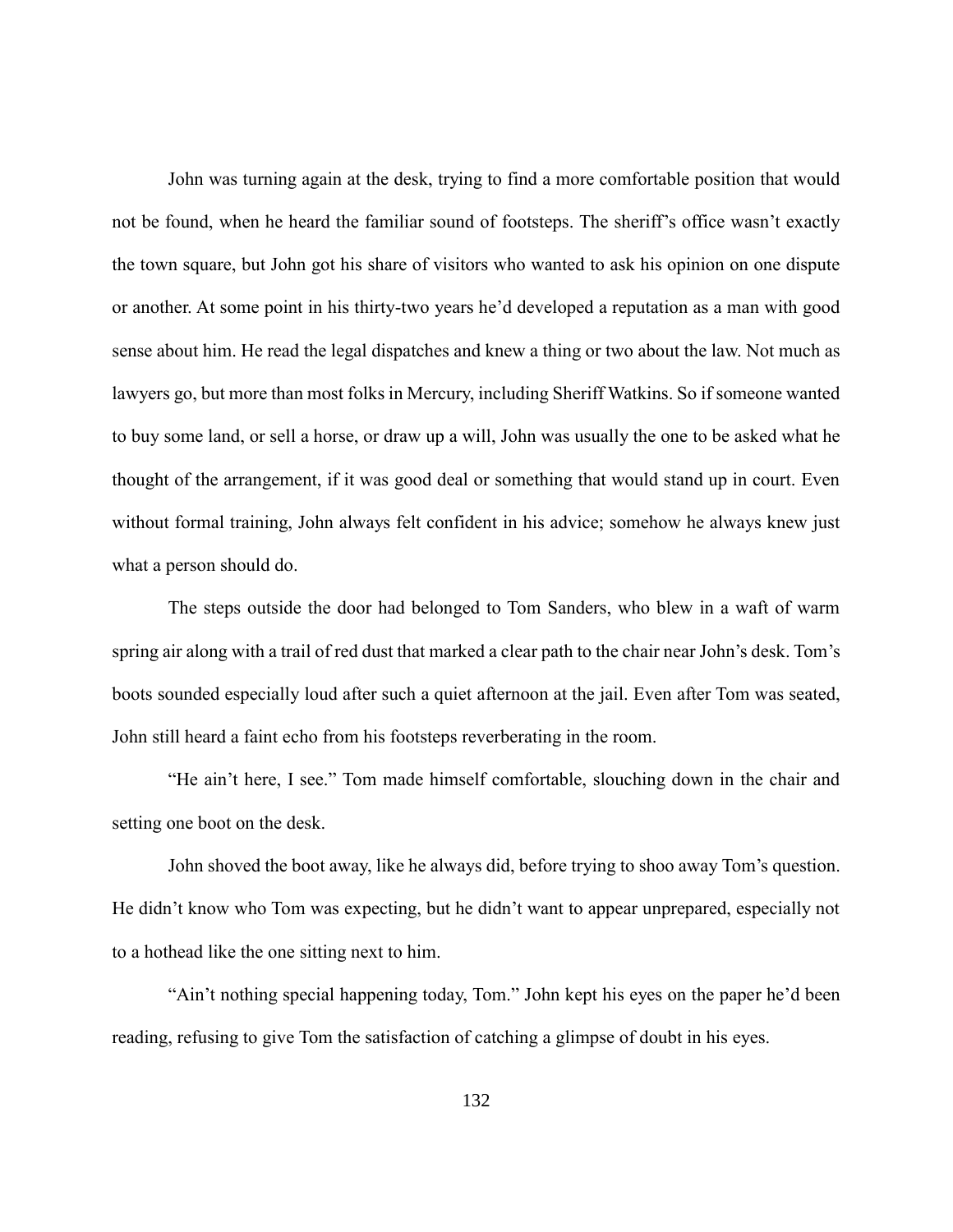"That ain't what I hear. I hear that Negro's coming back today. Gonna be right in this here jail, and I'm aiming to be here when he come."

Why this was the first John had heard about a transfer, he didn't know. It didn't make much sense for the sheriff to keep something like that from him, especially since it meant someone would have to stay overnight at the jail.

"Look here, Tom. This ain't the place to grab a beer, put your feet up, and have yourself a time. I ain't got no use for you or nobody else loitering round this here jail."

"Loitering? You think you can guard a cold-blooded murderer all by your lonesome? This town ain't safe long as he's here. You ain't safe, gun or no. I say the sheriff ought to deputize me. And Sam Rush and Joe Cleveland. You gonna need all the help you can get."

In all the years John had been in the law, he'd never met a prisoner he couldn't handle, Negro or white. Not here in Mercury. But if for any reason he did find himself outmatched, Tom, Sam, and Joe were the last men he'd ask for help. They were always hungry for a gunfight. Sam once shot a man for allegedly stealing milk from his cow. How Sam knew his cow had given milk to a stranger, John didn't know. It didn't matter, just like the poor man's protests before Sam shot him in the shoulder, missing his heart by a long mile.

"The sheriff and I can handle any prisoners that come to this here jail," John said, keeping his tone even, unconcerned.

Tom jumped to his feet, pounding both fists on the desk. "What the sheriff's doing with a fool deputy like you, I ain't never knowed. If you think that Negro ain't got no one to help him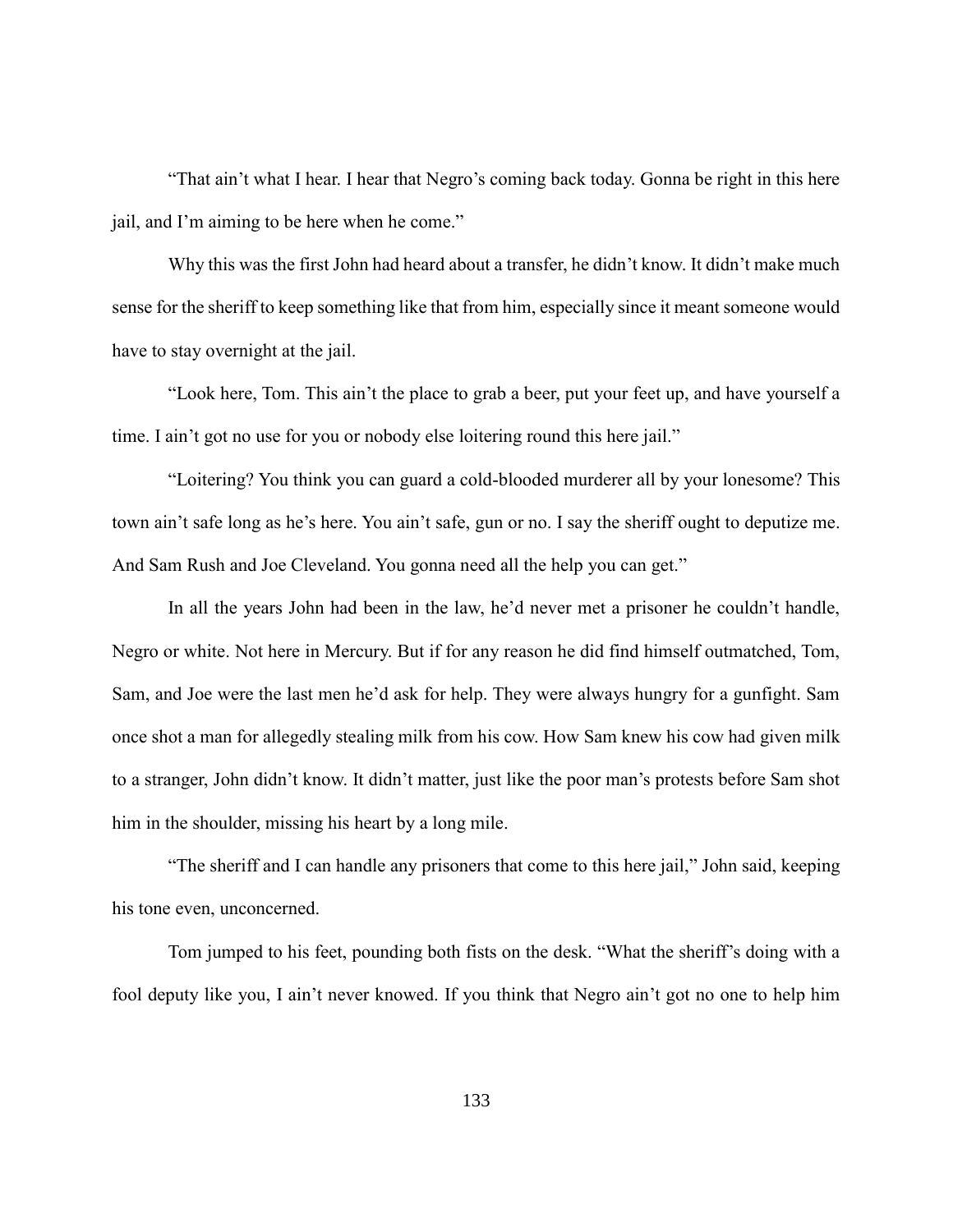escape, you got another think coming. What you gonna do when a mob of Negros come running on this place?"

"Who's gonna run on the jail? Harper and Scooter? Black John and Moe? That's the posse you worrying me about?" John stood up at that and walked around the desk. Standing at his full height—all six feet two inches—John made an imposing figure. "Why don't you go on home, Tom? Sheriff and I can handle things around here."

Tom held John's eye, but John knew he'd back down. He'd always been able to use his size to his advantage against Tom. "Moe, Black John, and Scooter would shoot you dead if they had half a chance. You can't trust not a one of 'em. You don't know what be going on in them fields or when they be in their churches shouting and hollering. You don't think they ain't looking for a way to kill us all? And that Dawson, he think he smarter than the rest of 'em. I wouldn't put nothing past that one. Anyone who would kill a white man in cold blood…. Judge Conyers should've never put it to a trial. Should've dealt with it on the spot, the old fashioned way."

"Why don't you get on out of here, Tom? This town don't need nobody starting a panic. Go on over to Bootsie's and get yourself a drink."

Tom worked his jaw, the vein in his neck suddenly conspicuous. He gave John a hard look before standing up, kicking his boot against the desk, and taking a step toward the door. The calm outside belied the tension now in the air. Tom stopped, one boot inside and the other out, and turned back toward John. "You can't let that Negro play us for a fool. If you don't stop him, somebody will. You mark my word."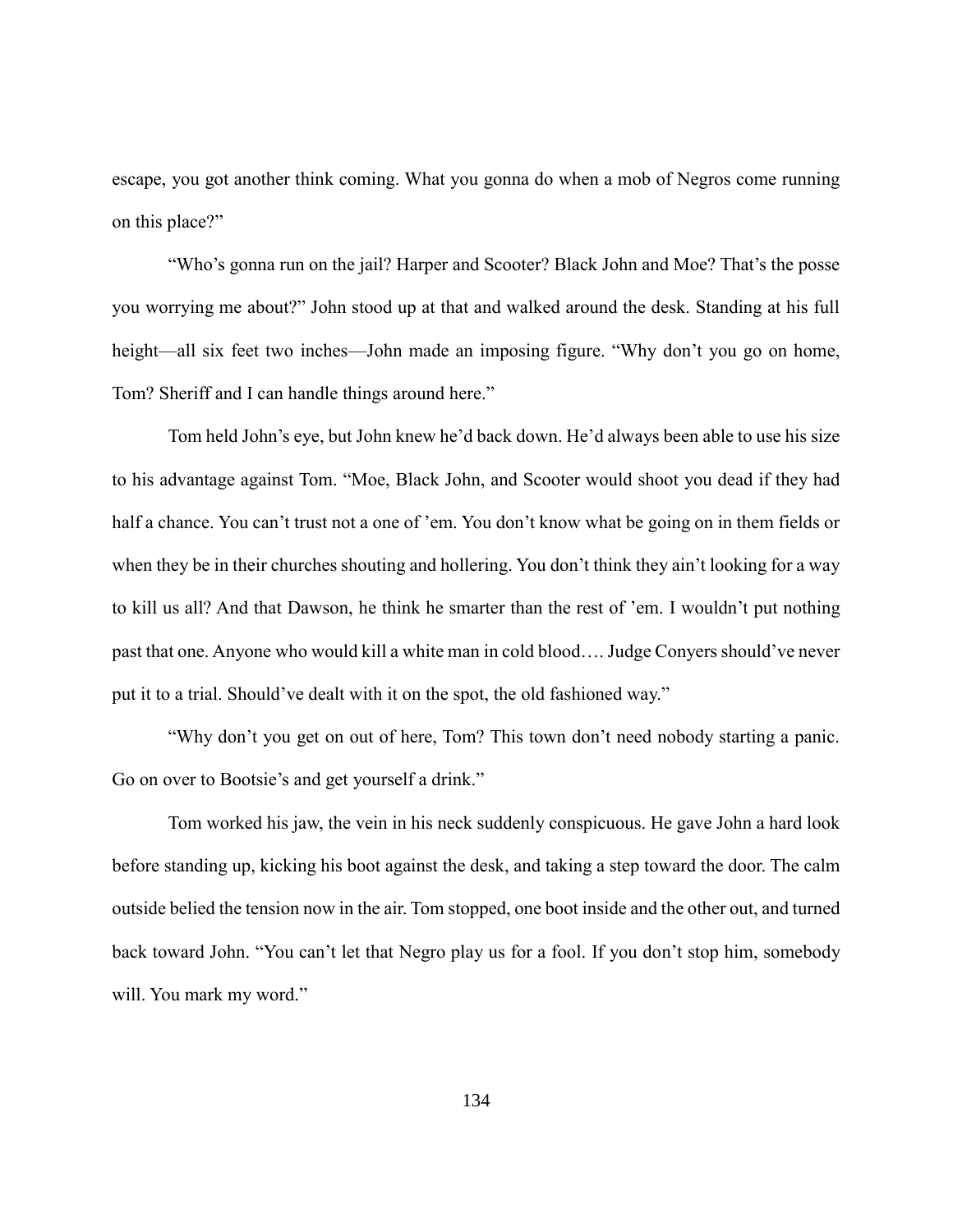John hoped Tom was just making noise, but he had to admit he was worried. The town had been in an uproar after Dawson's arrest for Hank Wilson's murder. The man had been shot dead in Dawson's store. What Hank was doing down there had remained a mystery to John, but it would be hard for a Negro to explain away killing a white man, even one as smart as Dawson. He had land; he had his own business. John knew for a fact that several of the men in town suspected he had money stashed away somewhere. He'd managed to hire himself a lawyer; the man surely wasn't representing him for free. If Dawson was coming back into town, he and the sheriff would have their hands full until the trial was over.

### ###

John hadn't seen the sheriff all day, had no idea where he was or when he could expect him. He figured they needed to work out a plan to keep order in town during the trial. He hoped Sheriff had more information than he'd given John. He still wasn't sure Tom had his facts straight; he wouldn't put it past him to be wrong. But there was something about Tom's tone, the leg, a feeling he had in his gut that made John think Tom might be right about this one. John felt he should be doing something, but there was nothing to do but sit and wait for someone to show up: either the sheriff or the prisoner.

The sun was just beginning to set when John finally got his answer. A man walked in with a prisoner in tow; the marshal had come in from Columbus to bring Dawson back for his trial.

"You Sheriff Watkins?"

"I'm his deputy."

"You got a cell ready for this one?"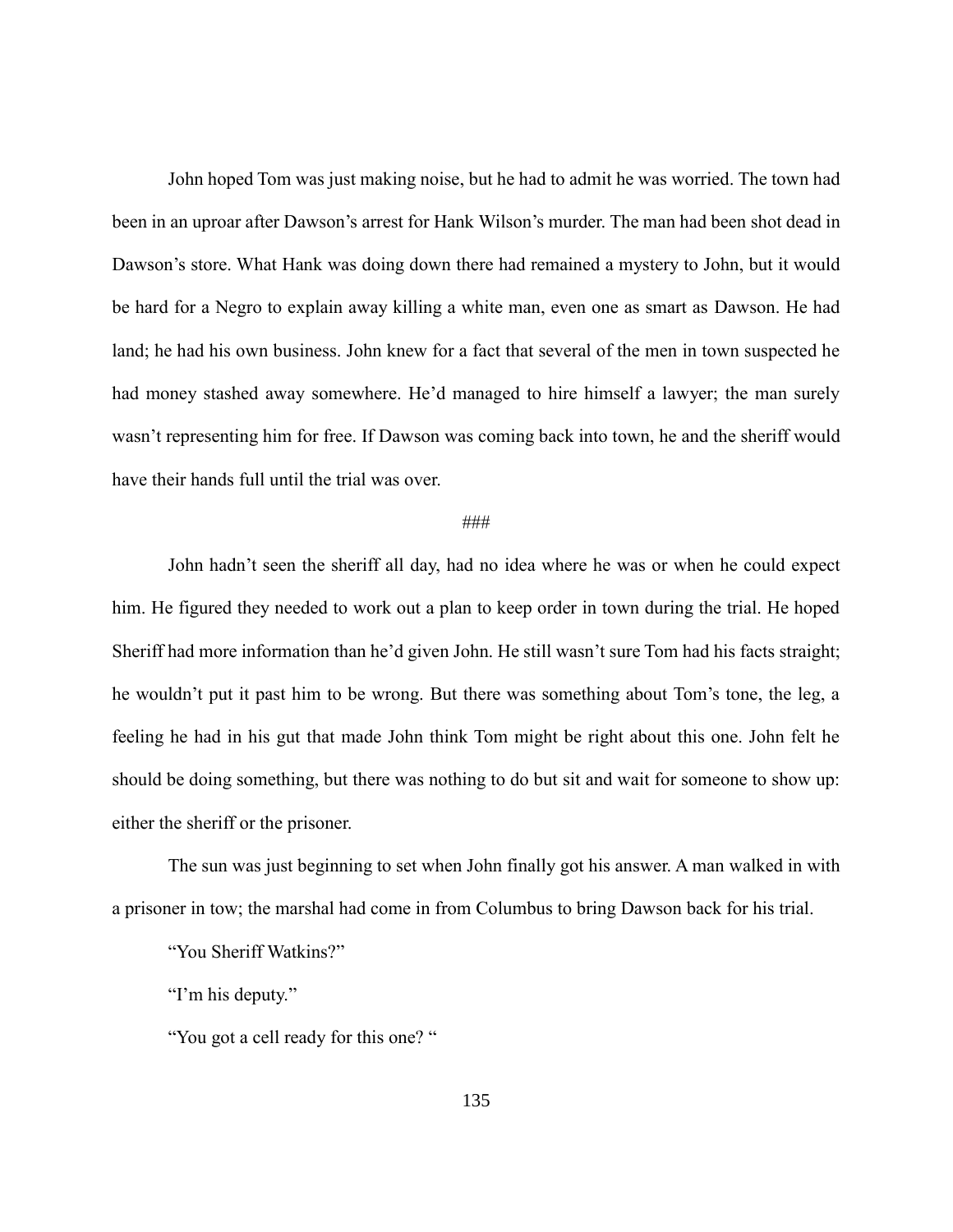John nodded and escorted the marshal to one of the empty cells. Dawson Jordan had always been a handsome Negro with wavy black hair he kept slicked back and a mustache he kept trimmed. The man who returned to Mercury was skinny and disheveled, wearing dirty prison rags made for the men in the chain gangs. The only vestige of the old Dawson was in the look in his eye and the way he held his head, like a man who would not be told what to do. In that way, Dawson had not changed.

"You gonna be all right?' the marshal asked.

"Is there something I need to know?"

The marshal shook his head. "He ain't said a word the whole trip. I can't figure what's going on in that head of his, but he didn't try nothing, at least not with me.

John didn't know if that meant he'd have an easy night or if this one had something up his sleeve. He wished the sheriff would show up.

"I can stay till you get some backup."

"I reckon I'll be all right. I done dealt with worse."

For a reason John couldn't figure, he liked the prospect of the marshal leaving more than him staying. To John, the man's presence was disturbing a delicate balance in town, a balance that would set itself right once the man was gone. "Thank you kindly, though."

With that the man tipped his hat at John and took his leave. It was only when John could no longer hear the man riding away from town that he began to wonder if he'd done the right thing.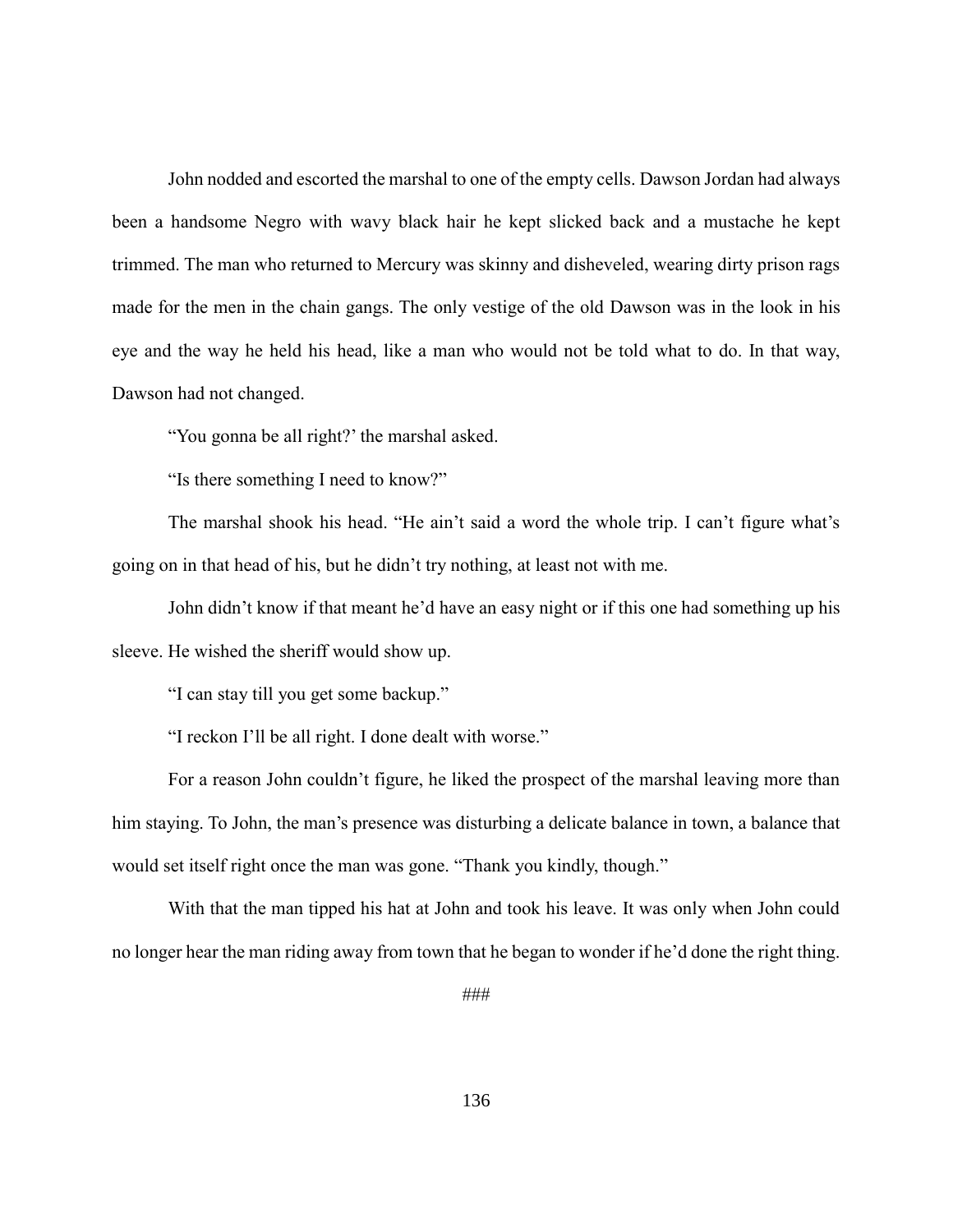What went on inside a man's mind just before he committed a crime, John hadn't quite figured out. He imagined there must be a moment when the person no longer cared what would happen or what people thought, a point at which time seemed to pause and the only thing that existed was the present. Not that the past didn't matter. Surely it must. But there could certainly be no thought of the future. If there were, the man would put down the knife, the gun; he would uncurl the angry fist.

John watched the prisoner lying on the cot, his face turned toward the wall, and wondered at what moment Dawson stopped caring enough about the future to shoot a white man dead. John thought about the things Dawson had started—the business, the land, the child on the way—and suddenly wondered if he was really as smart as he'd seemed. What could possibly possess a Negro to kill a white man?

What John didn't know, what John could not have known, was that Dawson never gave up on the future. It was the past that he had no thought of. The land, the house—that was the future. The store—that was the future. The children—that was the future. Standing still while a man, black or white, tries to force himself on a woman, a woman he had known all his life—that was the past.

The first shot rang out as a warning. No matter how raucous things could get down at his place late at night between the drinking and the dancing and the poker playing, Dawson had never been one to tolerate disrespect. His wife called him arrogant, but Dawson couldn't bring himself to listen to her. Mamie knew what she was getting into when she married him. This had always been his way.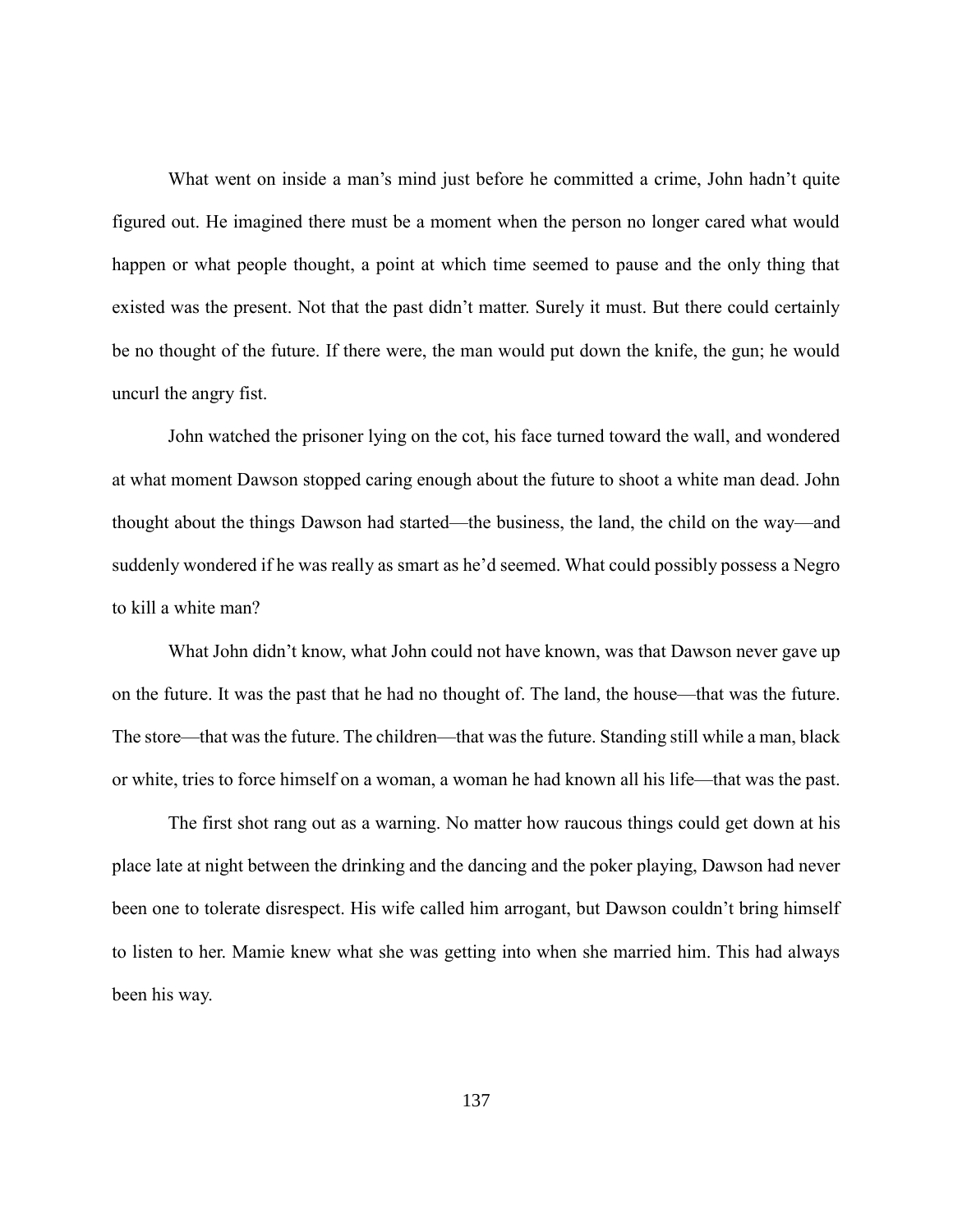As John watched the man, he couldn't stop the questions racing through his mind. The more he thought about it, the less sense it made. When he'd finally had enough of wondering, John walked over to the cage where Dawson lay and stood in front of it, resting a hand on one of the bars. The one thing that bothered him more than anything else was Hank. What was he doing down there in the first place? White folks didn't venture down to Dawson's, mostly because they didn't want to give him the satisfaction of making any money off them. Dawson sold a little of everything—from farming supplies to fishing line to groceries—then at night, whiskey—too much whiskey if anyone had a mind to ask John. But white folks never had need of anything Dawson had to offer, and they were never down at The Bottom unless someone was sick or in trouble.

There wasn't anyone around, and he wasn't a lawyer, so John figured it wouldn't hurt anything to just ask. "I been wracking my brain trying to think what could've happened down at your place. What was Hank doing down there?"

John might have thought Dawson was asleep if he were not so completely still, the kind of stillness that can only be reached on purpose, when a man is trying not to move. He spoke again, hoping Dawson would see that he wasn't going. "I know you hear. I can tell the sheriff you was cooperative or I can tell him you gave me some trouble. Choice is up to you."

Dawson turned over at that and gave the man a hard look. Everything had changed the minute Hank Wilson walked into his place. He hated the thought of it, wished he could rid himself of the memory. Nothing could have been done differently; once the man was in, the deed was all but done. It takes more than flesh and blood to change a man's mind; something has to do the convincing that there is another path to walk. The words alone are not enough. So when Hank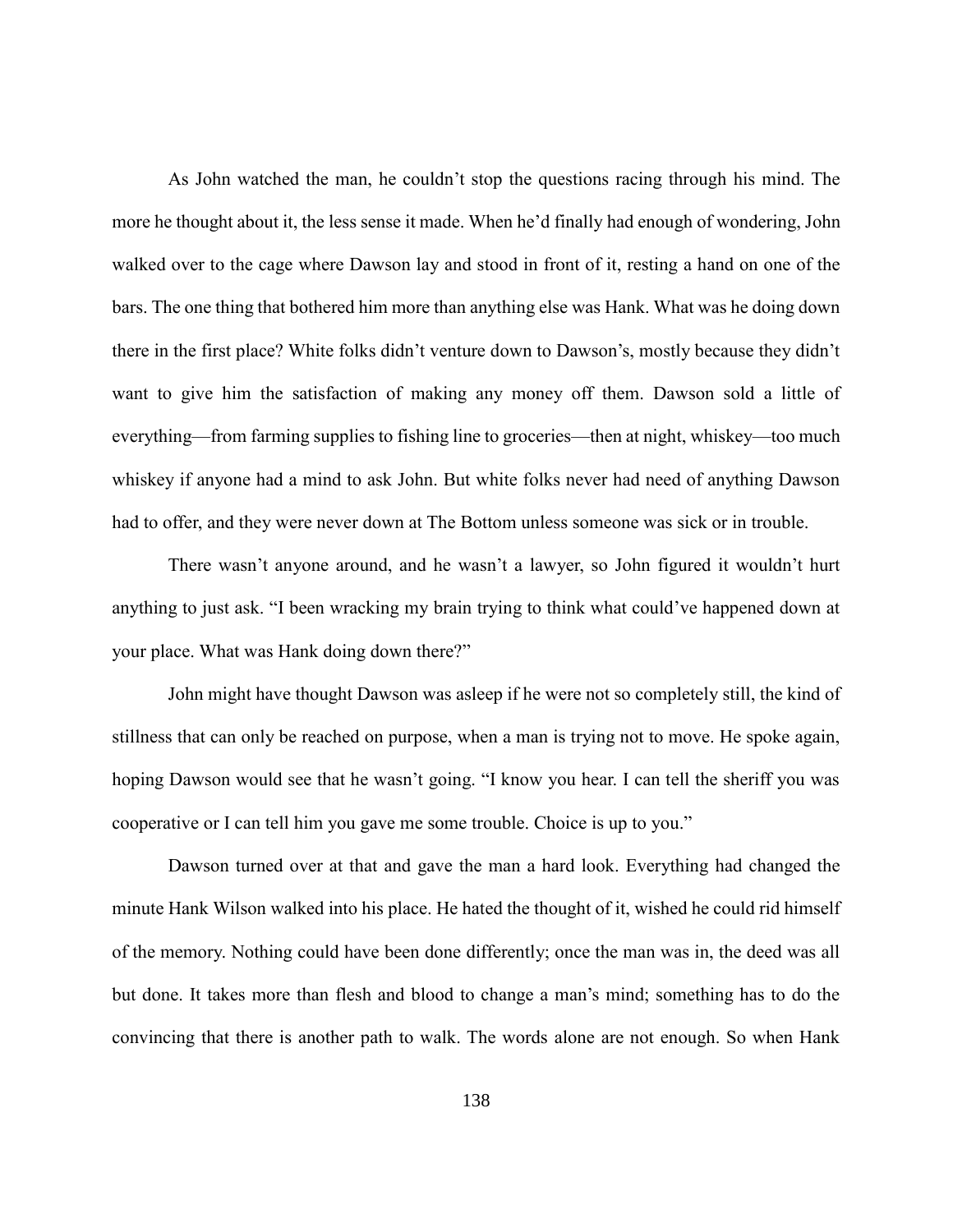walked in looking for a certain woman he'd been raping for just over a year, ever since the boll weevil started killing his cotton, changing his mind wasn't Dawson's objective.

The woman had attempted to hide but was found. Hank had grabbed her by the neck and with his other hand started loosening his belt before he'd even gotten her outside. Dawson had known his share of women, especially when Mamie was with child, and he'd never fancied himself the heroic kind. He couldn't say it was the look on the woman's face that set him into motion. It wasn't the sheer anguish in her eyes. It was the nerve of this man to come into his store and grab one of his customers by the neck, as if he were running the show.

The first shot was just to get his attention. Then another rang out. The next thing he knew the white man was doubled over, blood running into a pool on the floor. The woman was screaming like she couldn't be sure where she was or if she'd been hit. The crowd spread faster than lightning. Dawson stood frozen as he watched the life leave the man's body and exit the building. It was then that he saw the future, his future, and he began running so hard and so fast he barely felt the ground beneath him. With each step he went deeper and deeper into trouble, but he couldn't stop what was happening with his feet. Nothing could have persuaded him to stay put. Nothing in him would have waited for the sheriff. He hadn't even thought about running, the rightness or wrongness of it. His feet seemed to have made the decision for him.

He found himself at the house, Mamie and the children already in bed. He wanted to kiss Mamie, to wrap his arms around her big pregnant belly. He wanted to give his little girl a kiss, to hug his boys. He needed time, but there wasn't enough. The sheriff didn't have to go far to reach his house. It was closer to town than the store. He couldn't linger. He'd already stayed too long,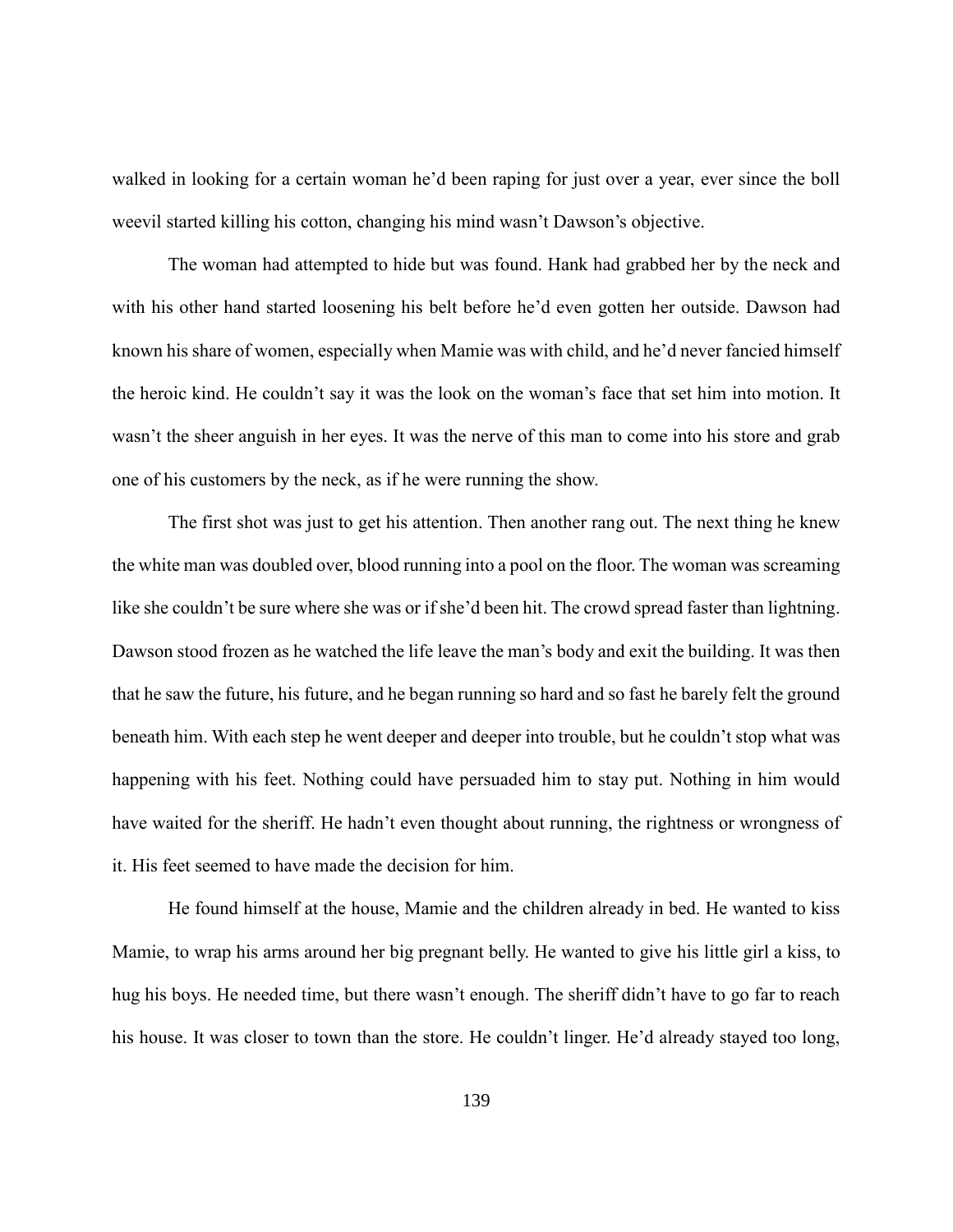wanting to give himself a chance to think, to plan, to remember. He heard the sounds of horses in the distance, and he hurried to the trap door in the front room, the room Mamie had insisted on painting yellow because of the brighter days that lay before them.

The door led to a space under the house that ended at an opening in the back near the woods. Dawson was lying still beneath the house, his face in the dirt, when he heard Mamie scream. He didn't want to imagine what the sheriff might be doing to his wife, so he pushed through the moist ground until he was clear of the house and ran noisily into the woods, where horses, not feet, would chase him like he was a dog.

He wondered if he'd be hanged on the spot, but when the sheriff caught up to him, he carted him off to jail then to the judge then to Columbus to await trial. Whether a Negro could get a fair trial in Georgia was a matter for the speechmakers to debate in lecture halls on college campuses. It was the kind of thing W.E.B. DuBois and Ida Wells would write about in their Negro newspapers. Dawson didn't need to debate; he knew that answer.

John pushed himself away from the cell as if time was running out for Dawson to reply.

"Seems to me he came by looking for someone." Dawson chose not to say any more. The woman had a reputation that wouldn't gain her any sympathy in court. She didn't need another white man thinking he could have his way with her.

"This somebody got a name?"

This time there was no answer, nothing but silence from the cell. John chose to be satisfied with the answer he'd been given. For most everyone in town, what happened down at the bottom of Mercury's only real hill didn't matter as much as what would happen next. The month before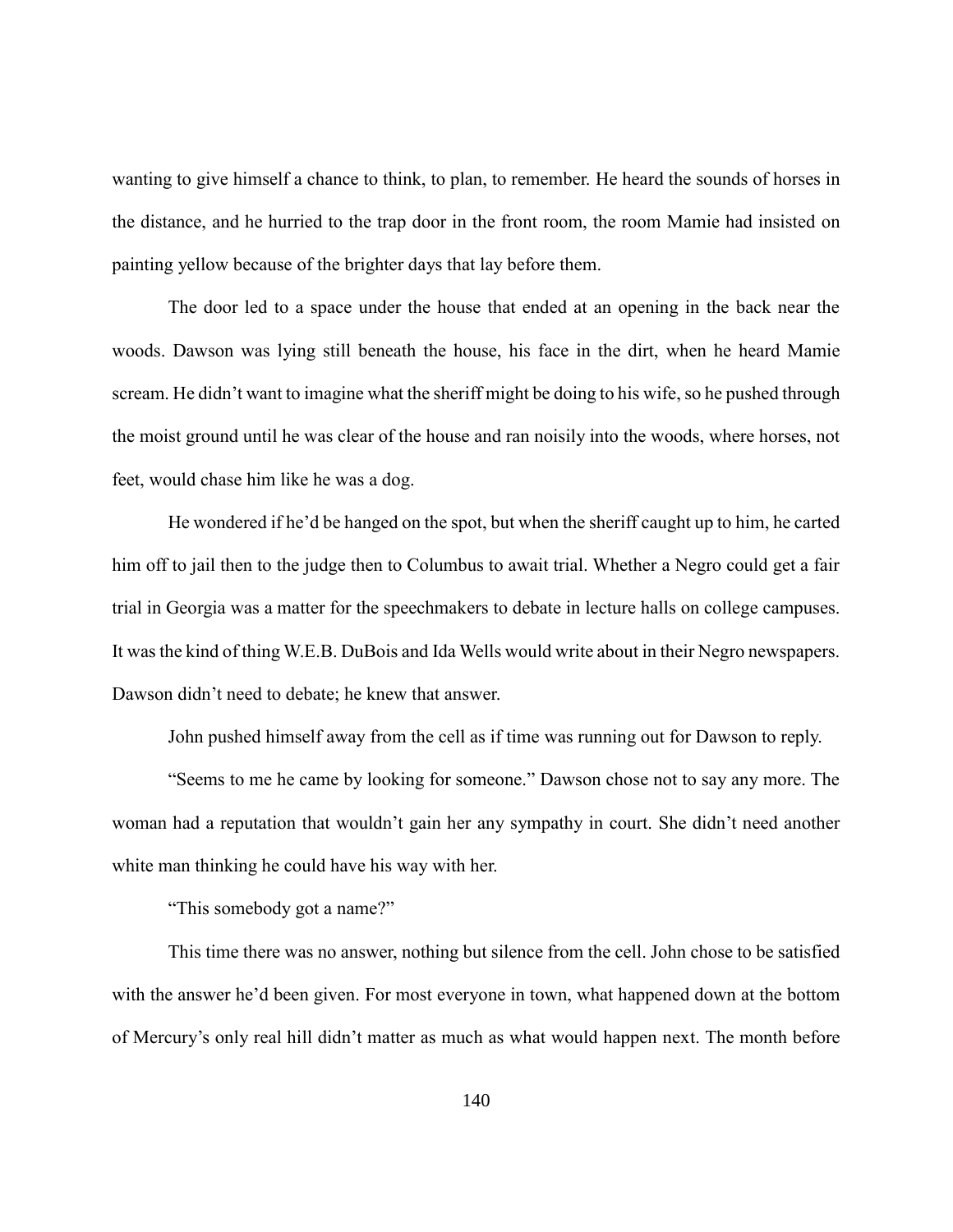Hank was killed, Dawson's brother Jerry hit a Negro across the head with a hammer. That man died too, his blood staining the floors just like Hank's. But there had been no manhunt. Jerry left town and that was that. There wasn't much crime in Mercury; rarely was anybody murdered, and now there had been two at Dawson's store in a matter of months. The news had spread as far as Atlanta, and there was little chance the town would put up with the embarrassment.

## ###

Even though Dawson had barely spoken a few words, John was beginning to feel strangely comfortable with his prisoner. He wondered if Dawson would eat anything or if he'd hunger strike like other Negroes had been doing lately. He'd heard the stories from Atlanta, Americus, Athens.

"You hungry?" After the long silence in the room John felt like he was shouting.

Dawson turned over and gave John a nod that would be noticed only by someone watching for it. John kept cans of beans in the back room. Nothing fancy for him or the sheriff, but plenty enough for a man looking for something to eat. John lit a fire in the stove perched in the center of the office. Nothing too big or strong since this had proved to be a warm April. One can would be enough, but John grabbed two just in case it had been a while since he'd eaten.

Something in John's gut knew there was more going on with the murder at Dawson's store than met the eye, and he was still bothered by the questions left unanswered. Hank could be a cantankerous man, especially since his crop had begun to fail. The boll weevil had been giving everyone a rough year, but Hank was taking it hard, getting into fights and drinking into all times of night. There were rumors that he was destroying other farmers' crops, that he put something in Burt Marshall's well that made all his workers sick and that he set fire to Neal Canning's barn.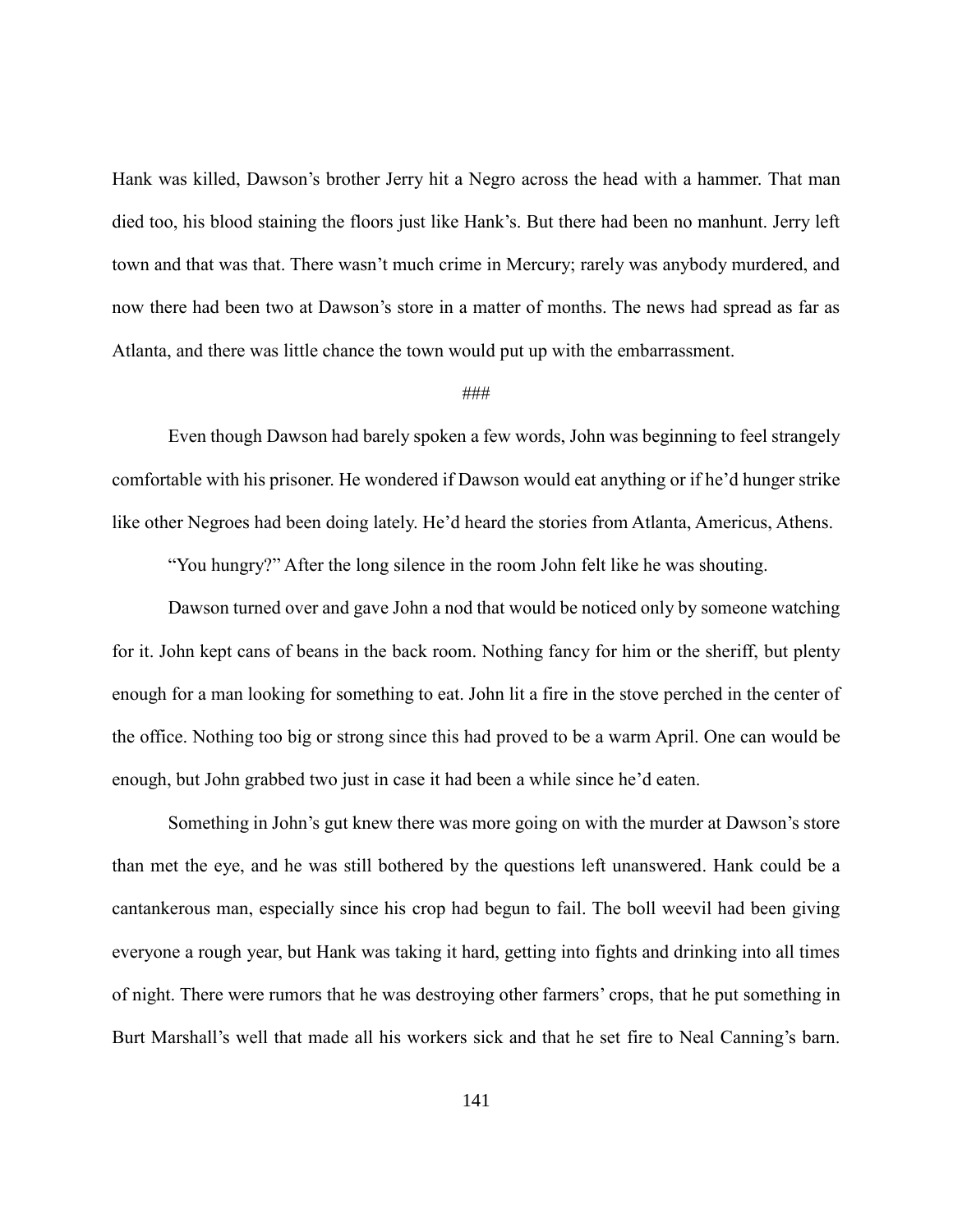Nothing could be proved, but John always suspected that Hank might have been involved. If Hank just happened to wander into Dawson's place, trouble was probably following him.

John found a small pot and heated up the beans, stirring them ever so often like his wife would do. When the beans were getting too hot, when it seemed they might burn, John dished up two bowls, and passed the fuller bowl through a small opening in the cell.

Dawson sat up on the cot and ate like he hadn't seen food in a week. John grabbed a chair and perched himself in front of the cell.

"It don't take no genius to know Hank could make trouble."

Dawson gave no indication that he was aware of this dark side of Hank's. He just continued to eat, his attention on the bowl.

"If he were to have come down there to your place and started some trouble, that's what your lawyer would need to tell the judge."

Dawson paused over his bowl. "Who's to say the judge don't already know?"

John had hoped he could get Dawson talking, but when the man finally spoke it took him by surprise, and he was hoping Dawson hadn't seen him jump. If the judge knew a thing or two about Hank, Dawson was not going to be tried for murder. He was going to become an example. John didn't like to see the law manhandled, and he felt suddenly sorry for the man in the cell.

The beans seemed to lose their taste, and the leg started giving him fits again. He tried to ignore it by focusing instead on Dawson. "You seen your wife and family at all?"

Dawson looked up with something like hope in his eyes. "Ain't seen my wife or children since January, before they took me to Columbus."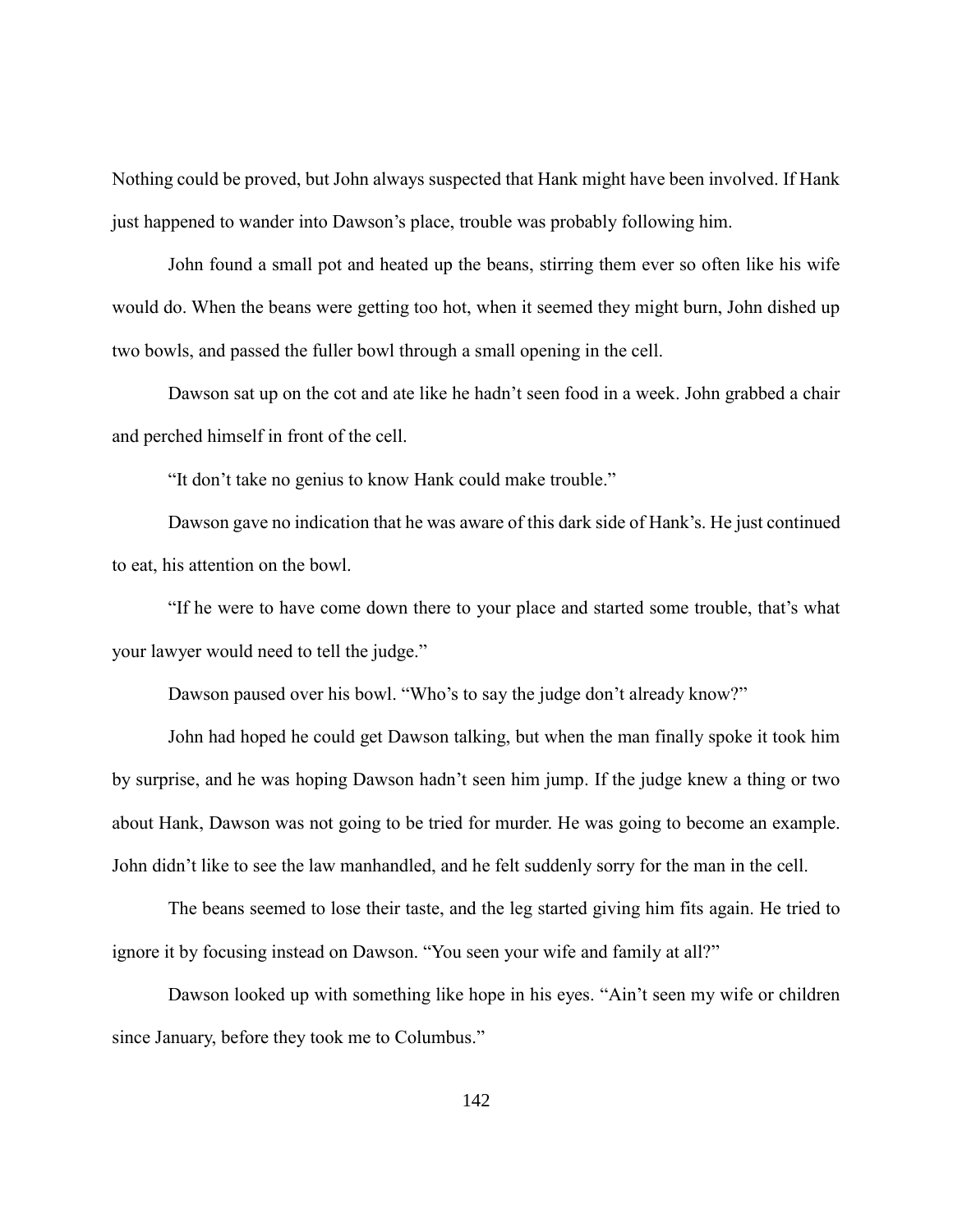"They can come down here. I can make sure they get word. Word travels fast in this town; they may already know..."

Dawson fell quiet and John thought he'd lie back down and turn toward the wall, but he suddenly spoke up. "If anything happen to me, will you tell Mamie to go see Mr. Starks?"

"I thought your lawyer was from out of town."

"This ain't about the trial. Mamie gonna need to give him some papers. She know already, but I need to be sure she don't forget. When she pregnant her memory ain't so good."

John nodded and twisted in his chair, trying to appease the leg. "I'll tell her."

Dawson pushed his empty bowl toward John and lay down again. John stood up to head back toward the desk, and he worried for the first time whether the leg would hold him. The pain was the worst it had been all day.

# ###

As the night wore on, Dawson's breathing grew even and steady, and John could tell he was asleep. John almost envied the prisoner his cot. The desk had never been a good place for sleeping whether he propped his feet up or not. John had just begun to doze off, the leg having finally given him a little peace, when he heard the sound of men on horseback. The door burst open and in came a gang of men with hoods over their heads and guns trained at John.

"One moved to the desk and opened the drawer where the sheriff kept the spare key to the cells, then he unlocked Dawson's cell. Dawson attempted to run, but the man at the cell blocked his path and threw him back against the cot. He raised the gun, as if to hit him with it, but lowered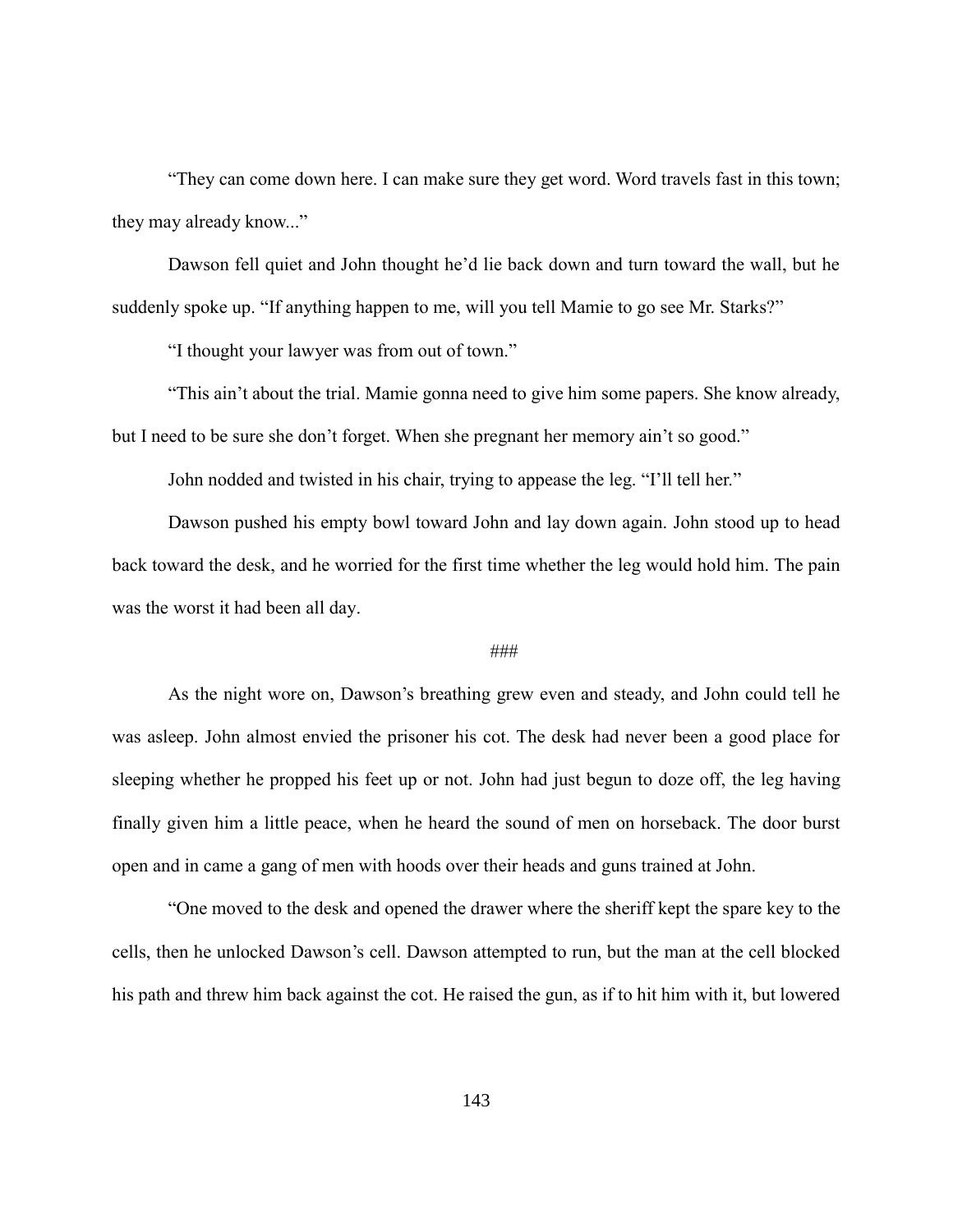it instead and grabbed him by the shirt, shoving him out of the cell and into the cluster of masked men.

To John, the men seemed familiar. Even with their faces covered. The one holding him at gunpoint held his gaze, and he knew he'd seen that look, those eyes, that expression before. No one spoke. The men gave one another signals, and Dawson was pushed among the men until he was out the door. John could hear Dawson making grunting sounds and assumed he was being put on a horse. Only then did the man with his gun aimed at John back toward the door and leave with the crowd of men. Shots rang through the air as the men galloped away with his prisoner. John wasted no time before rushing out to his own horse and racing to follow the trail of horses.

The field seemed to be on fire, but it was really just dozens and dozens of torches set ablaze. A noose hung from a large tree, and it was being placed around Dawson's neck. Despite the noise from the men on horseback, John could hear sounds in the woods. Watchers. There were likely Negroes looking on this scene, the need to know what was happening stronger than the need to stay safe.

There hadn't been a lynching in Mercury for as long as John could remember. The last one he recalled was when he was still practically a boy. He didn't know what the man had done. It didn't seem to matter as much as the punishment. People stood around for hours after the man had died—men, women, and children. For days afterward John kept hearing the sound of the rope rubbing against the tree, straining from the burden it carried.

John grabbed his gun and aimed for the rope tied to the tree, moving close enough to get a decent shot. If he missed, he'd put Dawson out of his misery. In the frenzy, no one seemed to notice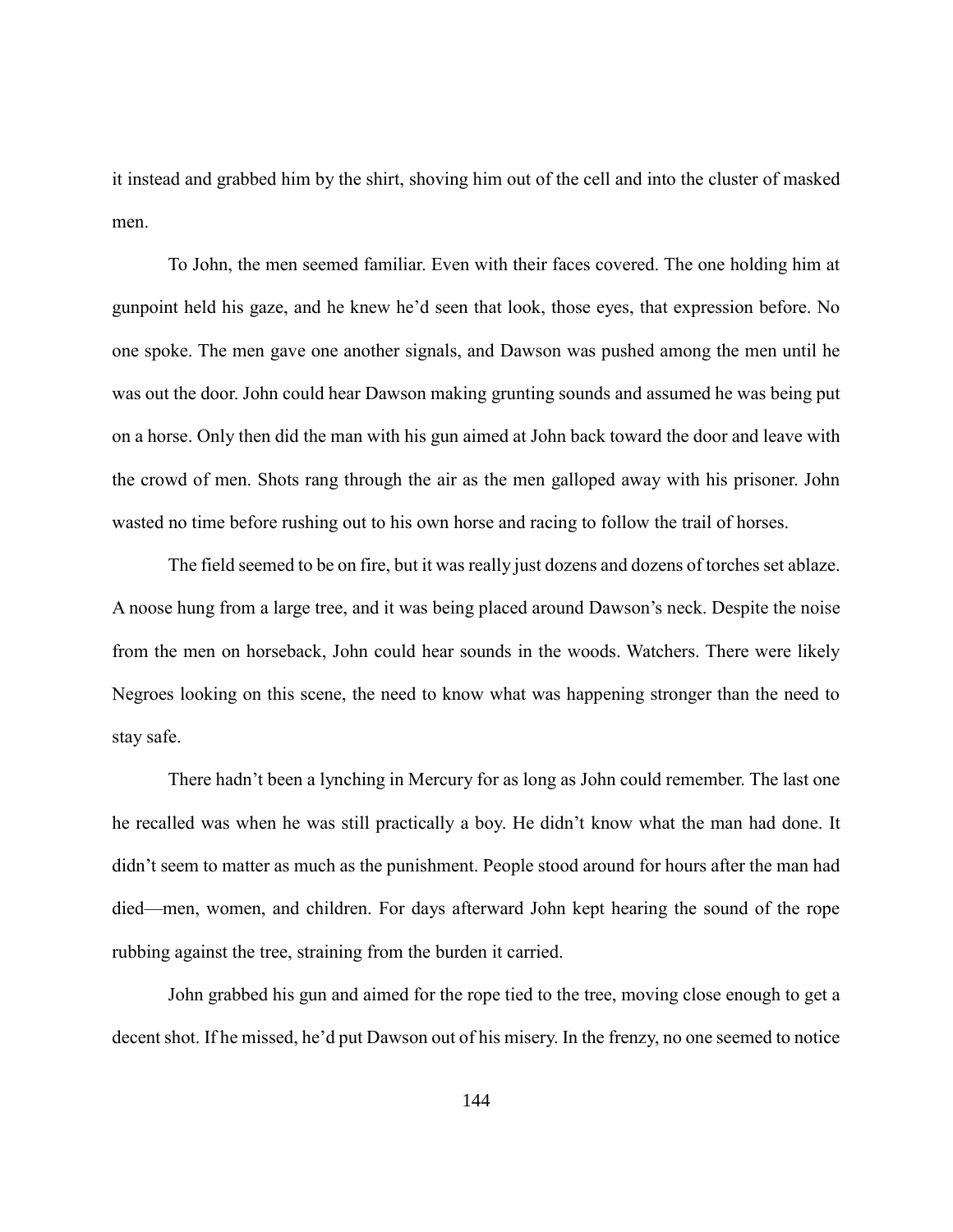him until the deed was done. One shot then Dawson was down and bolting toward the woods. Shots rang out like thunder, and Dawson was down again yet bullets continued to fly. And fly and fly. Into a corpse with a broken noose around his neck.

Men on horseback circled the body, yelling and screaming like warriors on a raid. One man pulled his horse near John and tipped his hat. John felt sick to his stomach. It wasn't just the blatant disregard for the law that had him reeling; it was the idea that he'd become part of the plan.

John turned around and rode away as fast as his horse would carry him, unsure of where he was headed. He needed to clear his head, but in truth, that was the problem. His head was clear. He knew exactly what had happened, who had done it, and that Dawson had very likely acted in self-defense. The law could be fickle, John knew. Sometimes innocent men were punished and the guilty went free, but this was something different. The law had simply been put away, as if on a shelf.

Dawson's body had been taken to the coroner, and a hush seemed to fall over the town. If the mob intended to instill fear, their plan had more than worked. The Negroes were subdued and so were the whites. Everyone had heard the ruckus. Joe Shaw even contacted the paper in Atlanta to give them a report. Dawson's body had been riddled with dozens of bullets. Lynchings were rare in Mercury, and "the people generally deplore" them, his article had said. The people. Generally. Deplore. The words seemed hollow. The people generally had no power to stop them, and with that knowledge came a sense of loss, the quietness that felt like an entire town in mourning. The people generally deplore.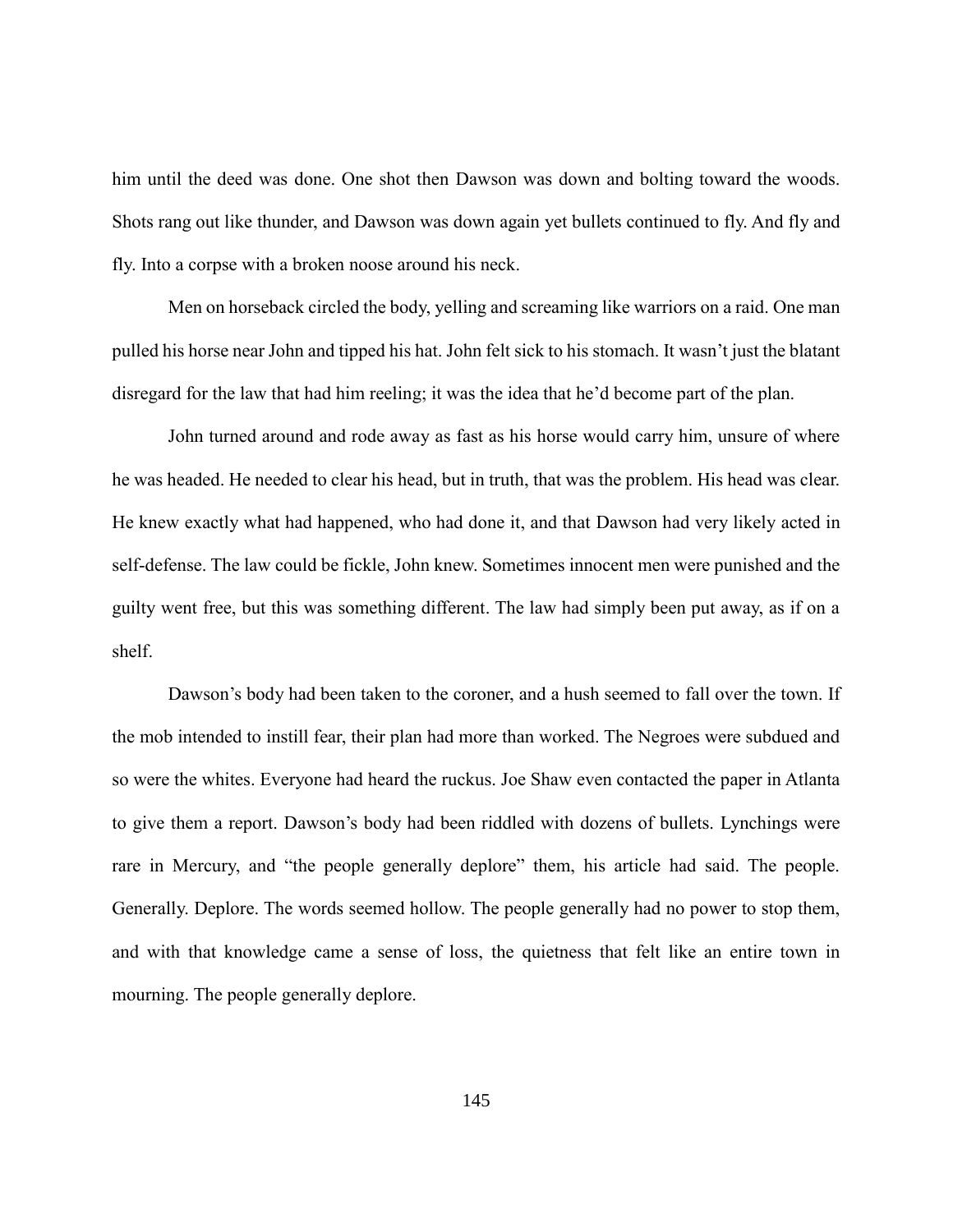With this newfound clarity, John knew exactly what he needed to do. John had ventured many times across the invisible line that separated two sides of the same town. When he was a boy, his father used to send him to fetch the men who helped on the farm. Later with the sheriff he went to snuff out trouble that was trying to get stirred. But when he rode into The Bottom the day after the lynching, he felt like an intruder, a foreigner in his own town. In the faces of the people he'd known all his life—Eula Mae and Moe, Black John and his wife, Ann—he now saw a burden that he thought he understood. It was heavy, and he imagined that over time it would leave a person feeling weary for reasons he or she could not explain.

John rode up to a small house just a couple of miles from the center of town. Every Negro in Mercury seemed to be there, with people spilling out of the house and covering the front porch. That is, until John dismounted and tied his horse to the post. The guests seemed to part like the Red Sea when John walked by and within minutes they were gone.

John entered the house and was surprised to find a bright yellow room right at the front. It wasn't a color he expected to see in Dawson's house, though he couldn't say why. Glancing inside, he noticed what looked like a trap door on the floor, and judging from the uneven way the panes fit in place, he imagined it would let in a draft when the weather was right.

He kept walking toward the back of the house to the living room where several women were sitting on the couch with a very pregnant Mamie. She was as pretty as she'd ever been, mixed with some other kind of blood by the looks of her, with her fair skin and long, silky black hair. Two small boys played together on the floor, and a little girl who looked a lot like Dawson ran to her mother's side the minute John walked in.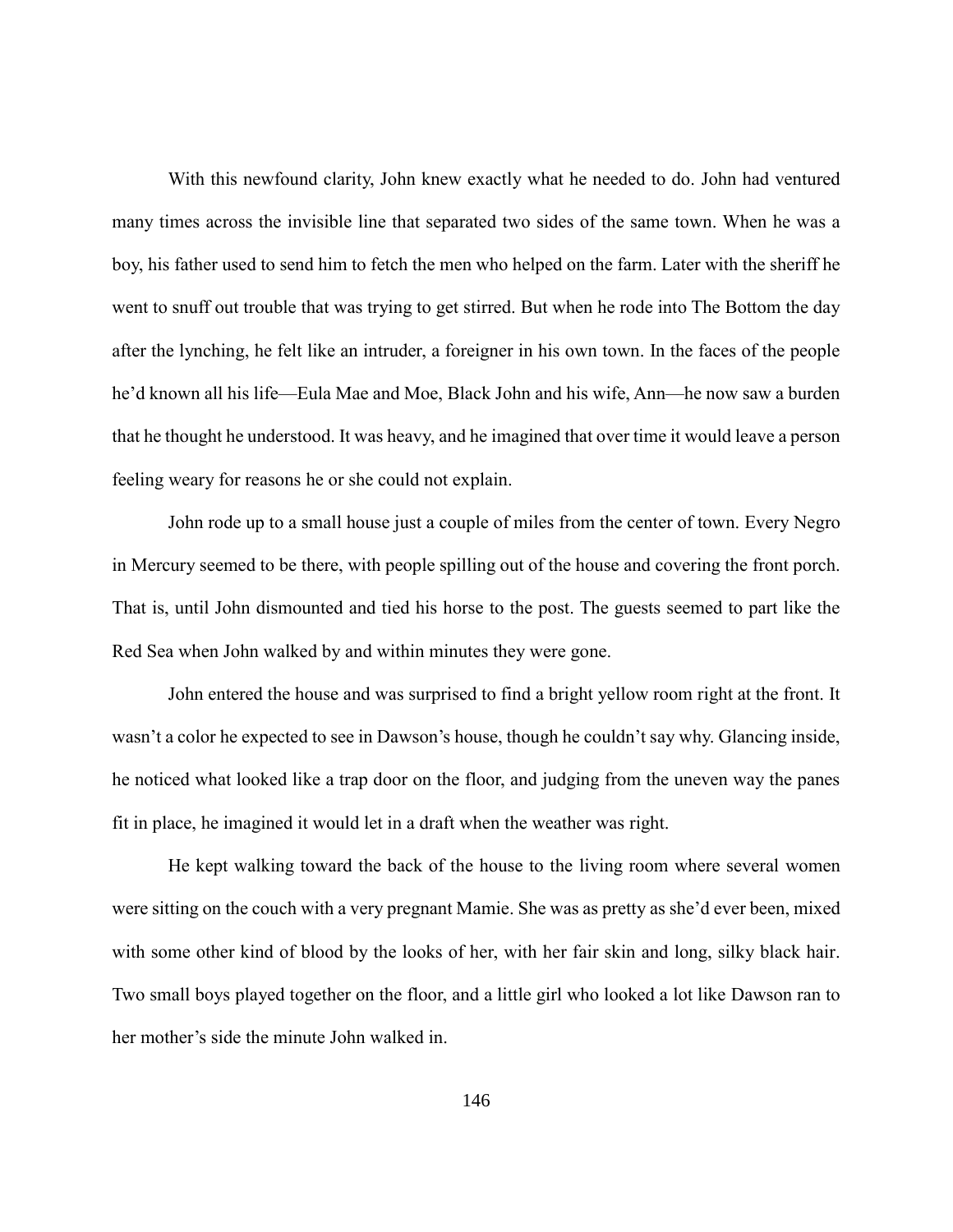John felt truly sorry for their loss, sorry for the way the town refused to give Dawson his day in court. He knew better than to say as much. He took off his hat and squatted down in front of Mamie so as not to tower over her. "Your husband asked me to tell you to see Sam Stark. Said it was important. I reckon you already know what for, but he wanted me to tell you just the same."

Mamie looked frightened, uncertain, and John worried that his presence might be too much for her. The little girl clung to her mother's side, crying.

"If you have any trouble, you come see me, you hear? Your husband would want me to see to it that you and the children are taken care of."

As John moved to leave, he looked at the little girl still clinging to her mom, tears filling her eyes, and thought about his own daughter. He knew what hopes Dawson must have had for his girl. When he stood up, John felt the familiar sensation in his leg, but the weakness he'd felt yesterday was gone. He turned to leave the small house, hoping with every step that the leg was trying to tell him something, that things might be making a turn for the better. But he could never be sure. That was the trouble with the leg. He could never be sure.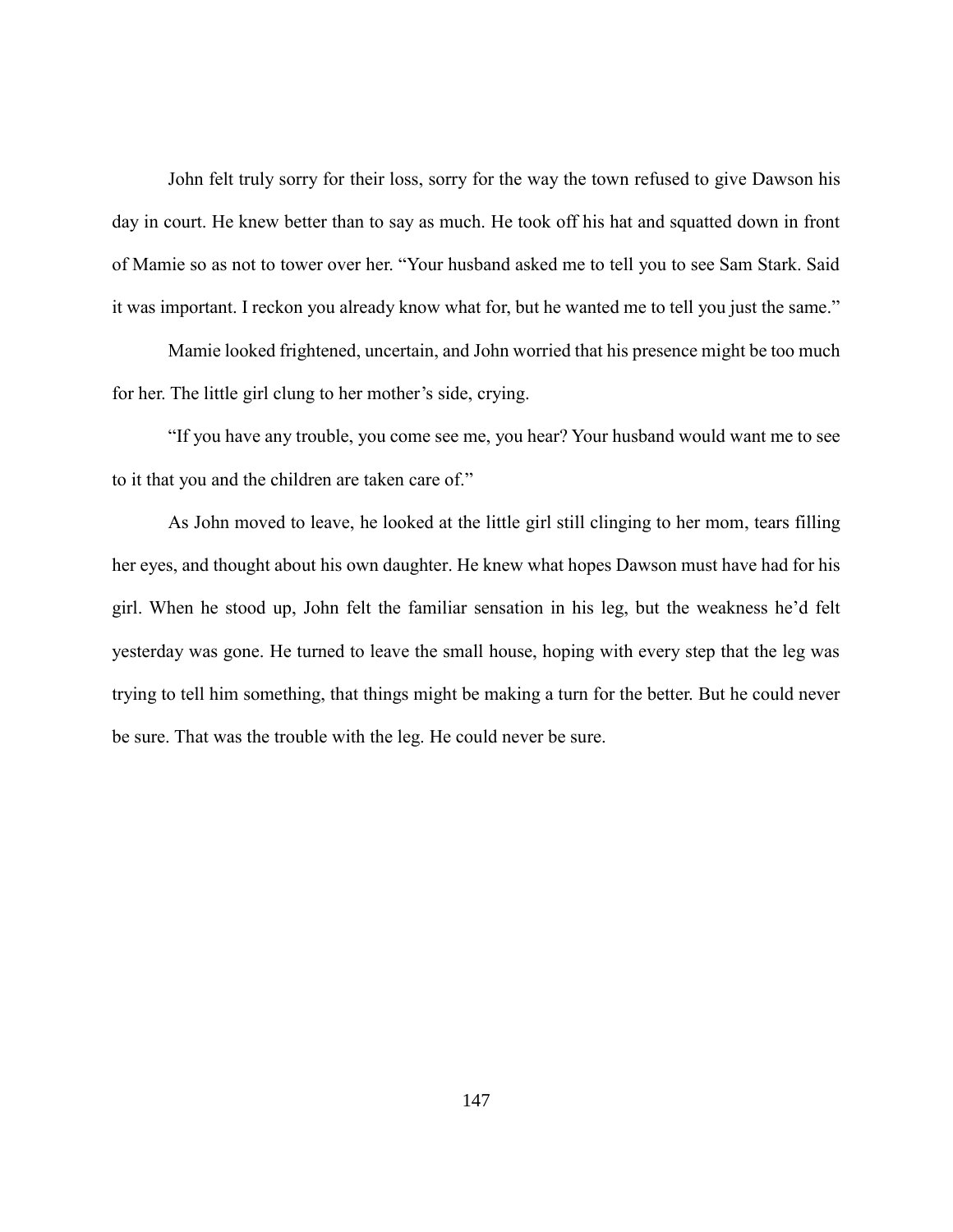# **AWAKENINGS**

Senator Obama was interested. I could tell. My brother had only recently introduced us, and already he was willing to leave her, the gorgeous woman sitting cross-legged on the floor behind him. The senator hadn't opened his mouth, but in dreams you just know things, and I knew this: If I said the word, I'd be the new woman in his life.

It's important for me to note that the woman on the floor was not Michelle. She was African and young and used to systems that asked women to share men. That was another thing I just knew. But even asleep, I wasn't crazy. So of all the elephants in the room, there was just one thing I wanted to know. "Will you leave her?" The senator didn't say a word. I asked again, "Will you leave her?" More silence. I glanced back at the woman squirming on the floor then to the senator. I asked again.

In real life it was 2008, and I was still deciding my vote. I'd been listening to the senator casually, but now that he had won the Iowa caucus, I had to take him seriously, and I still couldn't quite tell what he believed.

"Will you leave her?" He gave me only a charming smile and a look that could be taken a dozen different ways. I read it like this: I could get on the Obama train or let it pass me by. I shook my head no. I'd have to be sure. The expression on the senator's face never changed as he turned and walked away.

###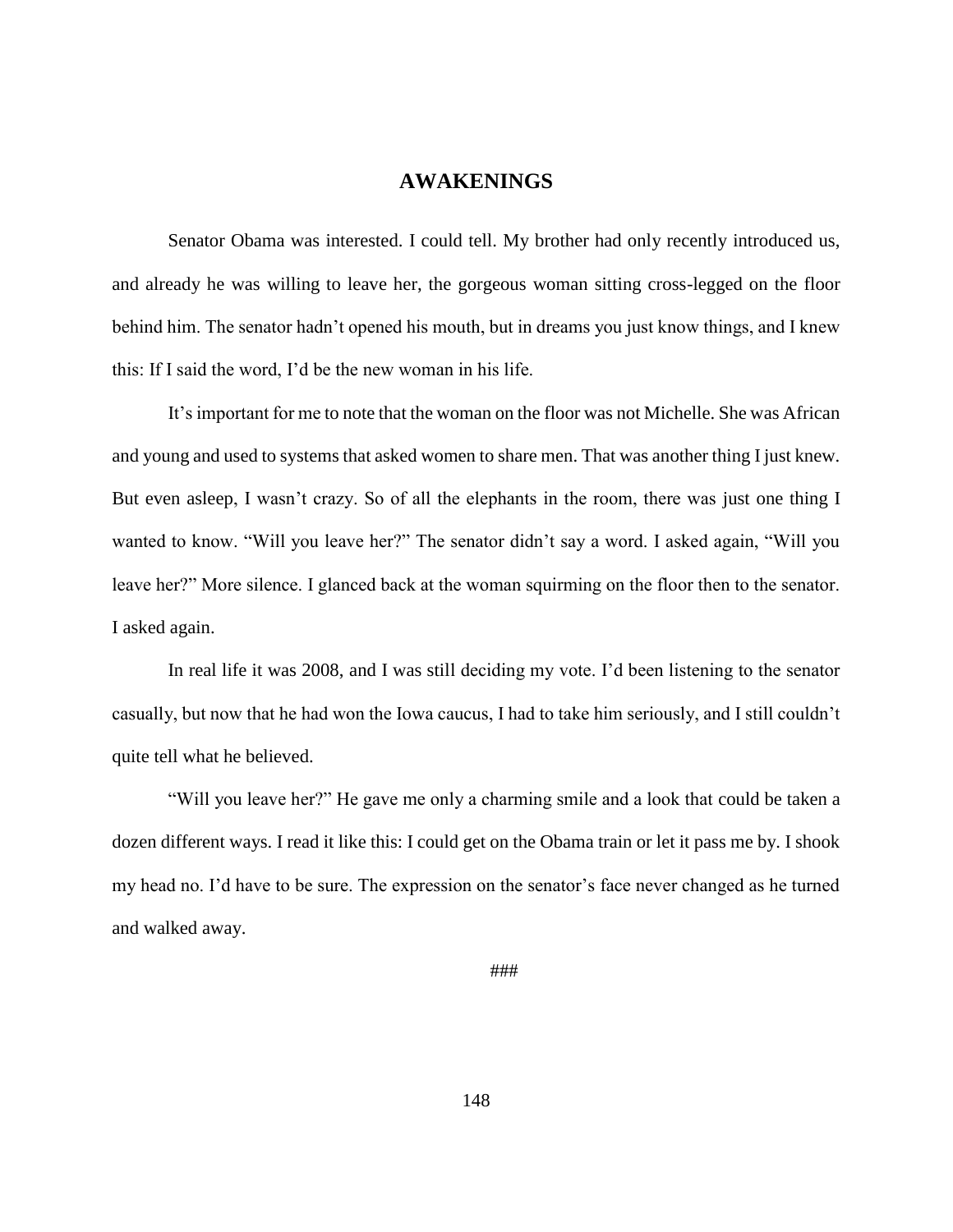I've always been a little slow to grasp the seriousness of things, those moments in life when everything could change. The truth is always there; it's just out there in the distance and veiled by a cloud.

My grandmother had been hospitalized for what was supposed to be a routine surgery, and now she lay in ICU connected to a machine that was helping her breathe. The surgeon hadn't expected her lungs to be as weak as they were, and he wasn't especially pleased with the progress of her recovery. My grandfather, however, didn't need a doctor to tell him the situation was grave. Grandma had been calling out in her sleep for her sisters, Barbara and Alice, both of whom were dead. In the old school, the one my grandparents are from, everybody knows this is a bad sign, a very bad sign that the dead are coming to take the living. So my grandfather stood above his wife with pain etched in his face.

On some level, I knew this was bad, too, but Grandma had been saying a lot of things. My aunt told me she'd been calling out my name too, and I was still very much alive. My grandmother was no stranger to hospitals. For as long as I could remember, it seemed Grandma was being hospitalized almost every year for one thing or another. She'd had heart surgery, knee surgery, hip surgery, back surgery, and was plagued by a series of chronic illnesses—sarcoidosis, diabetes, a weakness in her lungs—all of which were keeping several doctors very gainfully employed.

Normally, Grandma endured surgery as well as her doctors expected; sometimes she exceeded their expectations, but she always woke up. In more recent years, though the procedures were lightweight in comparison to her earlier surgeries—adjusting her pacemaker, repairing the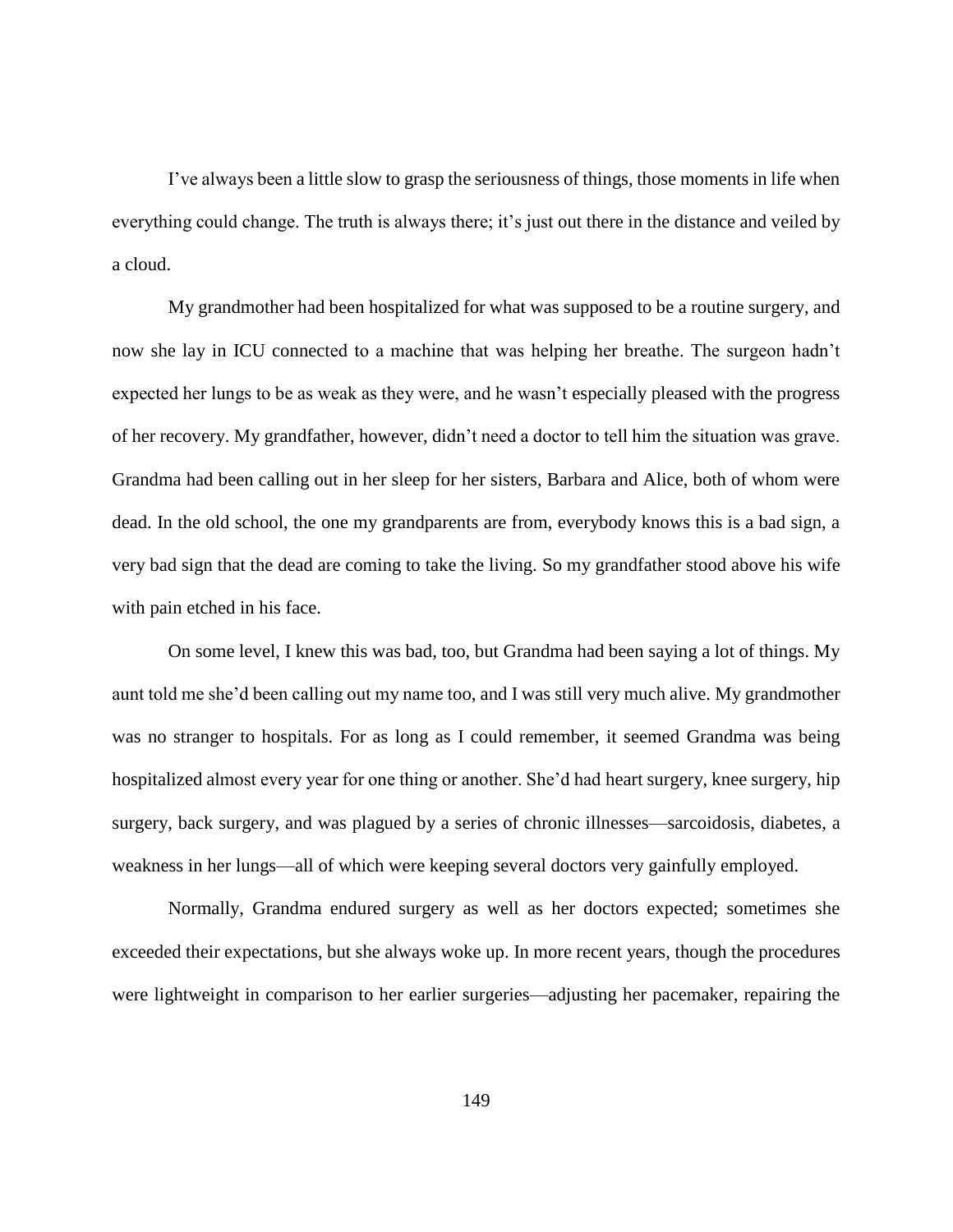box inserted in her back that shot out regular doses of morphine—each time it seemed to take longer for her to swim up from the anesthesia.

For the last five years or so, it seemed that when she awoke from any procedure, and there had been three or four during that time period, she was disoriented. Sometimes she didn't seem to know who we were. Other times she remembered things that didn't happen, like the evening newscaster who suddenly changed networks (the anchor had done no such thing). During one especially troubling hospitalization, Grandma was convinced the nurses were gossiping about her, disconnecting her phone calls, and refusing to administer her insulin. None of these things was true (though, I must admit, my grandfather did investigate), but that didn't keep Grandma from tearfully begging us to take her home, because if we didn't these people were going to kill her. We asked her doctor what was happening to her. He said it wasn't dementia; in older patients, anesthesia could do that sometimes.

As I stood beside her hospital bed, Grandma was telling her sister Alice to get the coin. It must have been important that she obey because Grandma's voice became urgent—"Alice! Alice!"—and then broken, as if she were crying in some other place.

"She's been doing that," my Aunt Val said from beside the bed as she stroked Grandma's hand. Aunt Val worked at the hospital and stopped by Grandma's room as often as she could. She asked my grandfather if he knew what she was talking about, if something had happened with Aunt Alice when they were kids.

Granddad shook his head no, his eyes looking more tired than I'd ever seen them.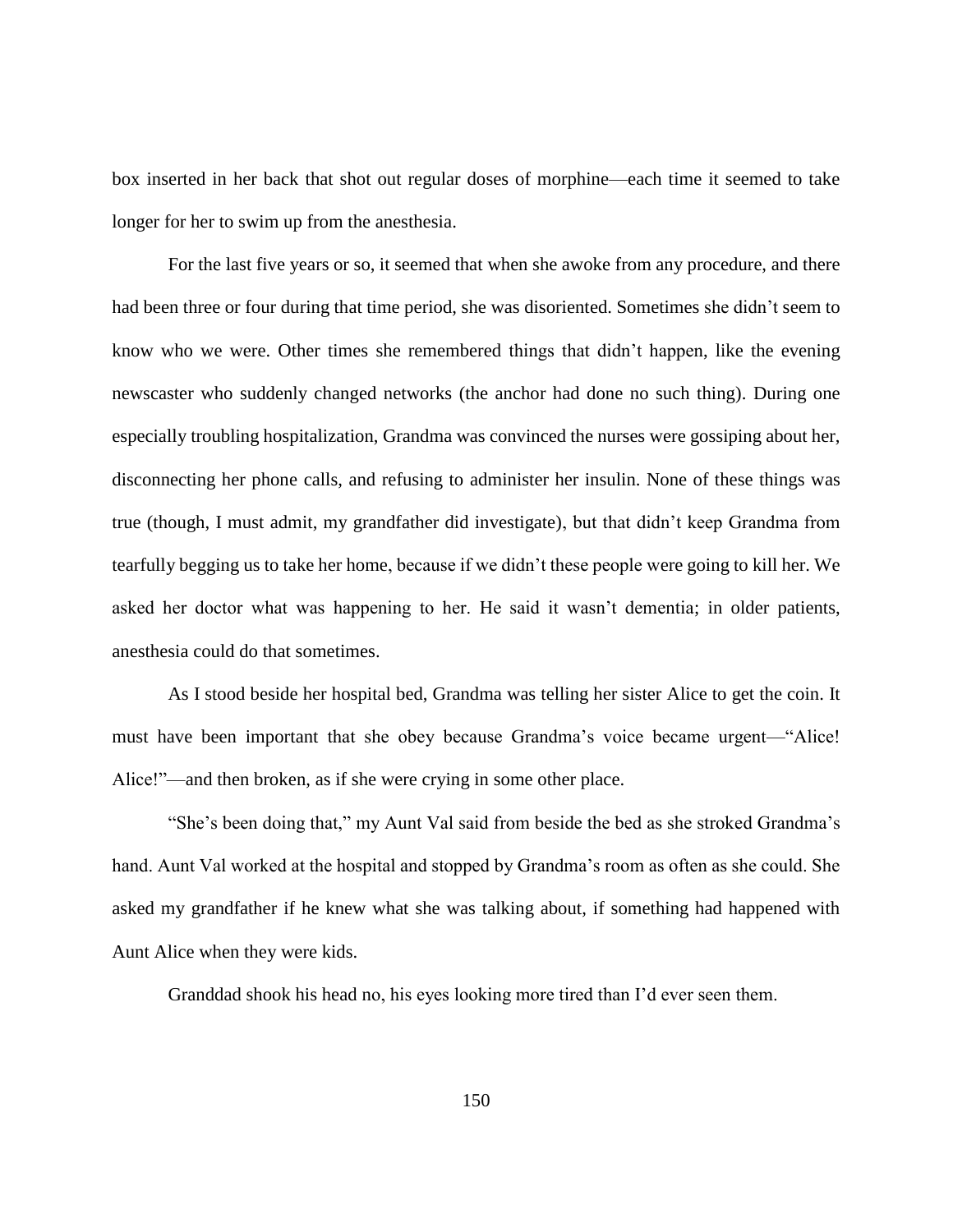"Well, that's something to ask her about when she wakes up, huh?" I said, trying to stay upbeat. I knew it was possible that Grandma might never wake up, but I didn't think it was likely. Her body was weak, I thought; it would take her longer to swim upstream, but she would get there. Her recovery was just beginning. It was too soon to give up.

My grandfather looked at me and attempted to smile. My aunt nodded, as if determined to stay positive, to think the best and not the worst.

"We just need to pray for her lungs to get stronger so she can get off this machine," Aunt Val said.

Granddad kept his eyes on Grandma, but I thought I saw his head move slightly in agreement. No, not yet. It wasn't her time. Aunt Barbara and Aunt Alice would just have to wait.

#### ###

I was standing on Main Street noticing for the first time that it was too quiet for a parade, that the street was much too clean for anything like a crowd to have gathered there. I was supposed to be reporting on a speech the president was making, one that would presumably draw the droves of people who followed him on the campaign trail, but I seemed to be one of only a handful of people waiting to see him. There were banners and streamers, though. Surely I was in the right place.

President Obama walked up from behind me, flanked by small clusters of people who came in waves, but everything was still oddly quiet, like the whole town was on mute. The group looked like freedom marchers on their way from Selma to Montgomery, except the president didn't look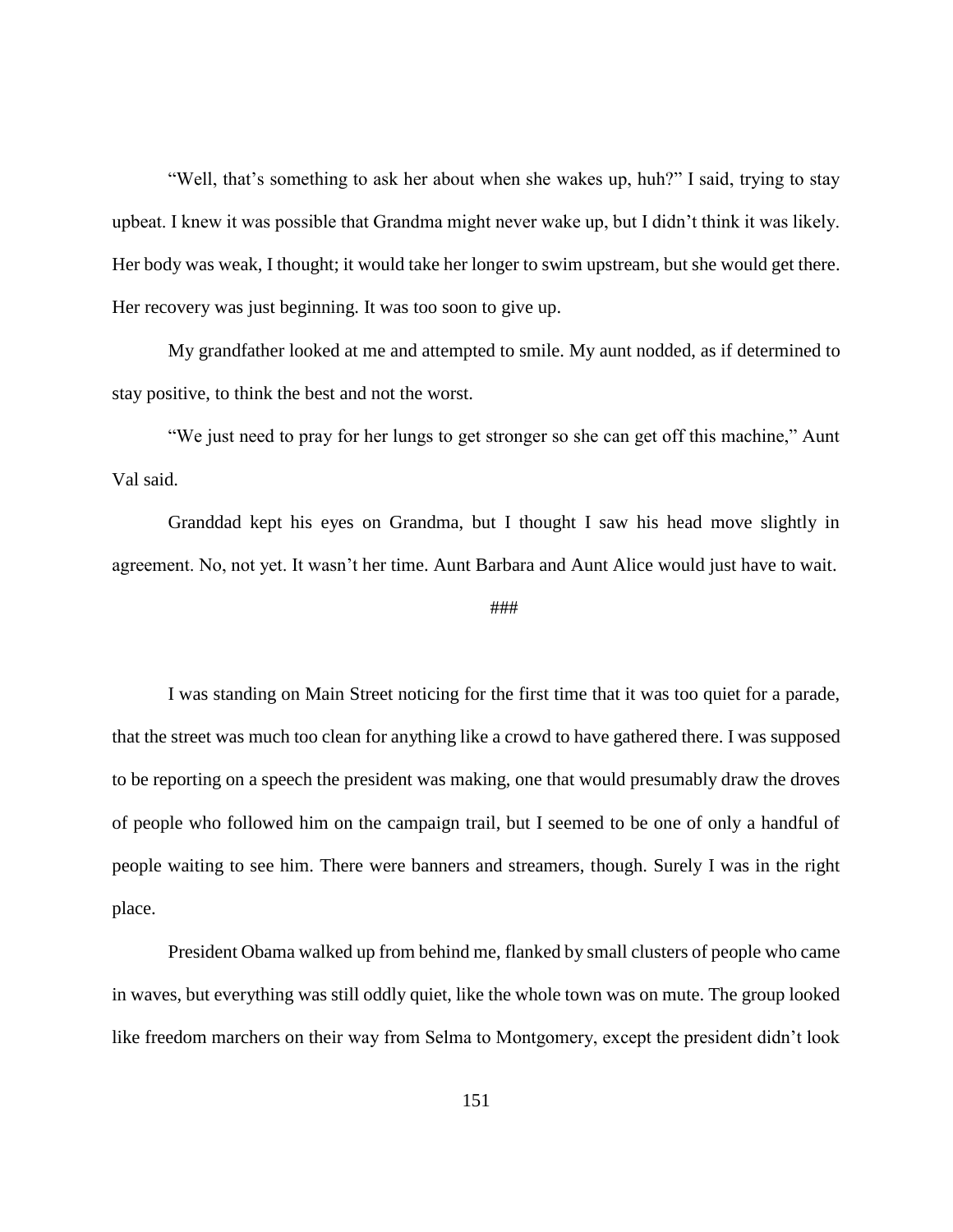resolute like Dr. King, just relaxed and cool. An aide was going over notes for his speech, and when he saw me he motioned for me to come over.

That weird quiet kept me from hearing my own voice, but I was talking and the president was listening intently. And then the crowd seemed to have dispersed, and it was just us two and a sprinkling of Secret Service agents and aides handing him an incessant stream of memos. Even dreaming, I knew this was impossible. He was the president. He needed to be leading the country. And yet he was talking to me, like I mattered as much as everything else. I said something that I still couldn't hear, and he replied with something that made me smile, even laugh a little. Was I really just chatting away with the president? It felt nice, and I didn't want it to stop, but his aides needed him. There was a speech to be made, and before that, an important phone call. He had to go.

"Yes, yes, I know. Of course. Please go. Yes, it's totally fine."

And then he was gone.

I should explain that I have a long and, perhaps, unusual history with dreams. I've been dreaming all my life, in Technicolor and with surround sound. When I was very young, I had a series of nightmares that seemed so real I was afraid to sleep in my own bed. But in time the bad dreams were replaced by run-of-the-mill dreams and some that seemed to carry messages. I once dreamed that my uncle the firefighter was trapped in a fire. I told my mother, and she seemed surprised and said there *had* been an incident at work. His body was OK, but mentally and emotionally he was still trapped, what we might call PTSD today. What was I to do? I wanted to know. My mom shook her head, flummoxed, and said, "God must want you to pray."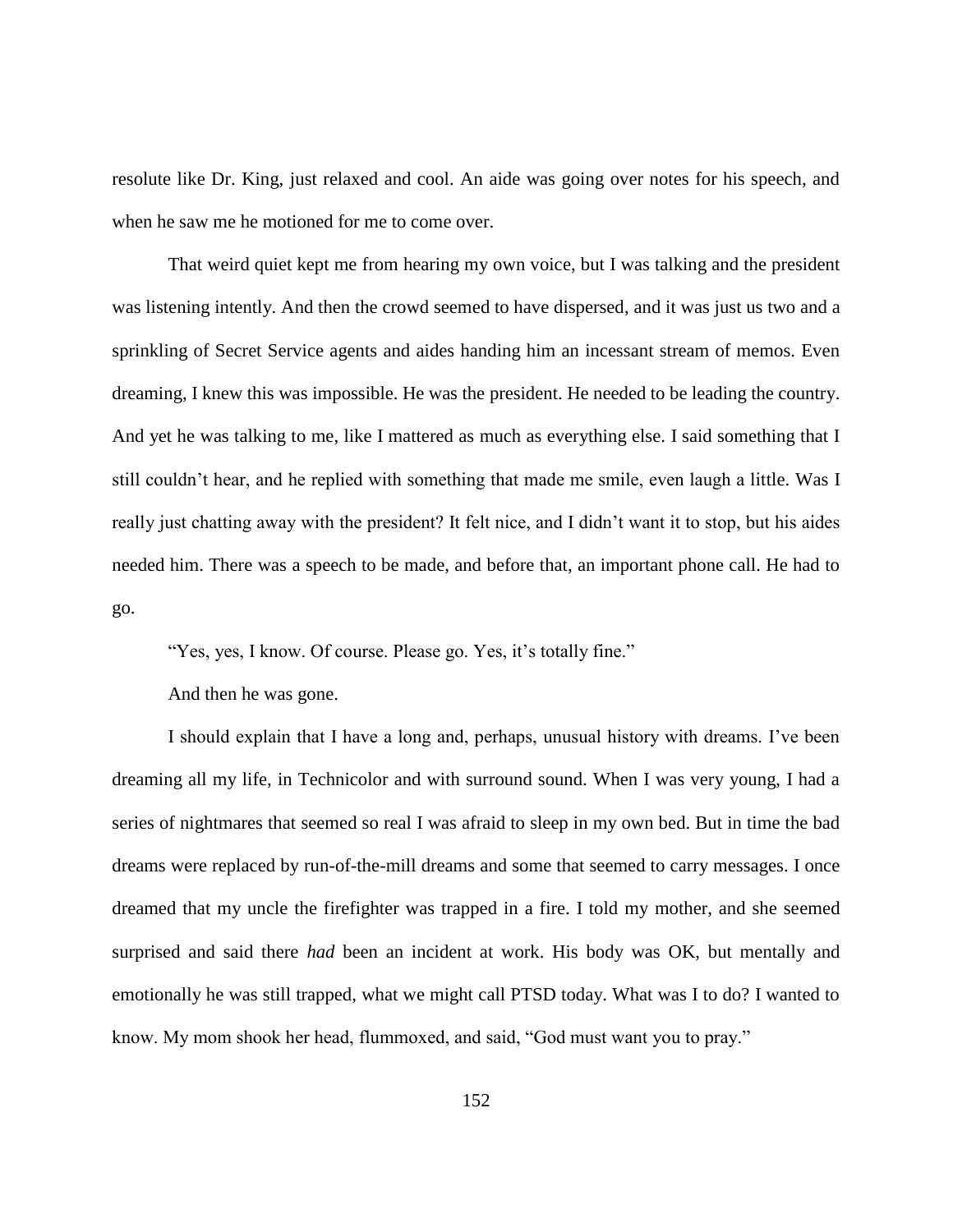On another occasion, I dreamed that my great-great grandfather, who had been lynched in the early 1900s, was standing next to my bed, trying to talk with me, the fact that he was dead being the big problem. His eyes were pleading, but his voice wouldn't work, and I couldn't hear a thing he wanted to say to me. The dream frightened me so much that I woke up in a sweat. I didn't want to talk with him; I was of the opinion that I didn't need to hear anything dead people had to say. But even wide awake I could still see the look on his face.

When I finally went back to sleep that night, I dreamed again. This time I was talking with a young Native American woman, just about my age, who was seeking justice for her people. She said in the dream that she could hear their blood crying out to her, and she wanted their voices to be heard. When I woke up, I have to admit, I wondered if God was trying to tell me something. So when I dreamed about President Obama, twice and with such clarity, I paid attention, just in case God had something to say.

### ###

After three weeks, the doctor decided to try lifting my grandmother out of a drug-induced coma. She still needed the ventilator, but her lung function was improving. Maybe seeing her family would help the recovery process. When we walked in, she was sitting up slightly in bed, her skinny legs crossed at the knee, as if she were a queen. Her face seemed to register a vague recognition, and she smiled politely, like she understood why I might be star struck, like she gets that all the time.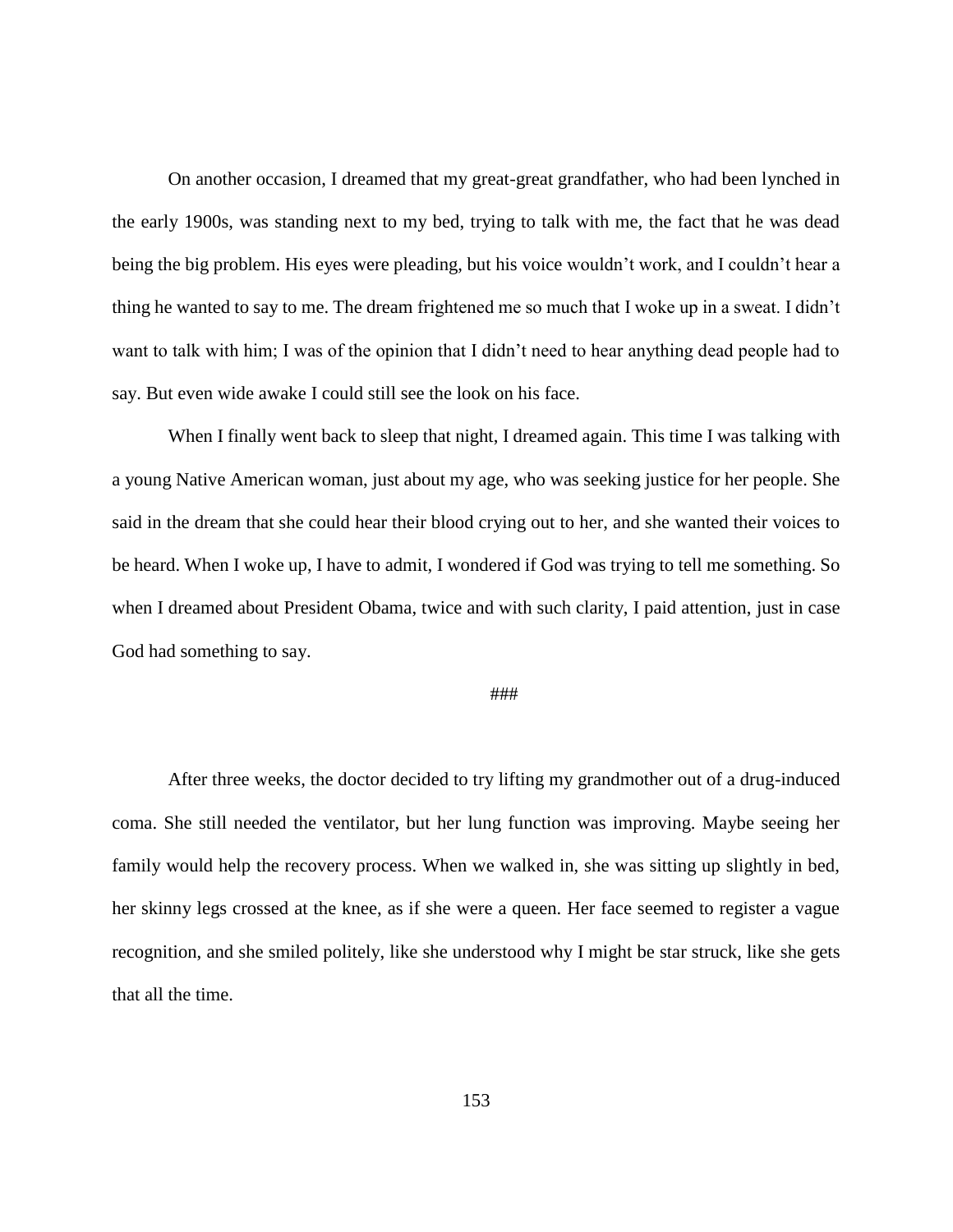I kissed her cheek, her forehead. I held onto her hand. My mother and her sisters did the same thing, kissing her head, rubbing her feet, her bony little knees, touching any piece of her brown skin that wouldn't hurt. The breathing tube inserted in her neck prevented her from talking, but she spoke to us with her eyes. She was glad to meet us and looked forward to seeing us again soon. It didn't matter. Sleeping Beauty was awake. That was enough for now.

Every day she seemed to get a little stronger, to remember each of us a little better, and within a week she was being transferred out of ICU and into a regular room. My grandfather bought the nursing team a bouquet from Edible Arrangements to thank them for taking such good care of his wife, but we were moving on now. First stop, downstairs. Next stop, home.

Our excitement was short-lived. The day after her transfer—or what seemed like the next day, the whole thing happened so fast—we arrived at the hospital to learn my grandmother tried to pull out her feeding tube, staining her hospital gown with blood and forcing us to realize how far away she still was.

"Mama, what were you thinking?" my mom's other sister Jackie wanted to know.

Now that Grandma was awake, the nurses would occasionally plug up the hole in her neck and let her talk to us, which required her to breathe on her own. She sounded a little like a chipmunk when she chose to speak, but why she would pull out her feeding tube apparently needed no explanation. So she just sat silently in the recliner beside her hospital bed with her arms tucked under her breasts and her legs crossed at the knee.

Within days, she did leave the hospital for a facility called Select, where she'd receive longer-term care and continue to pull out her tubes. We'd walk into the hospital and get knowing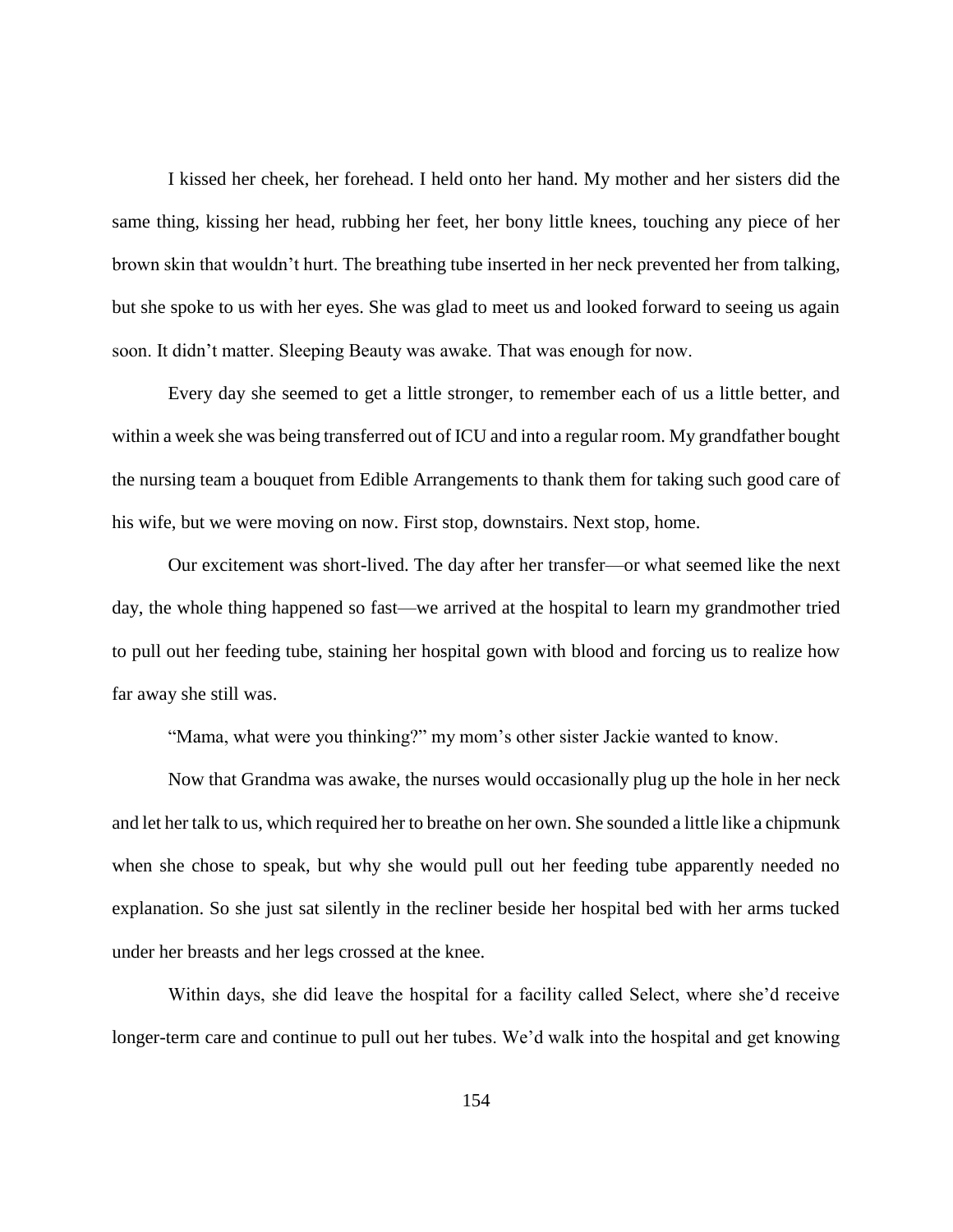looks from the staff when we asked to see Raye Jordan. We felt mildly ashamed, like we were the parents of an unruly child. The stints of breathing on her own had been too much, and Grandma needed the ventilator almost all the time now. And she'd caught a respiratory infection that racked her body with painful fits of coughing and created thick mucus that had to be sucked out regularly from her breathing tube.

Because Grandma wasn't allowed to use the purple plug that closed the hole in her neck and enabled her to talk with us, we became adept at reading her expressions and her lip movements. This wasn't as hard as it sounds. She said basically two things: "Help me" and "I'm ready to go."

The latter was mouthed not in a pleading, helpless way, but as a matter of fact. Like, "I'm glad you finally got here. I'm ready to go." The former, too, wasn't exactly a cry for help. From her bed, she had glimpsed enough of the hallway to plan her escape. There was a door at the end of the hall. If we moved quickly, we could get out before the nurses caught us. "Help me," she'd mouth, as she attempted to pull herself loose from all the tubes keeping her alive.

"Mama," my mother would say in her sweet, soft voice, feigning shock. "Are you trying to pull loose your tubes? I can't believe that." She sounded just like she was talking to a threeyear-old.

My grandfather was more firm. "Raymond." He'd always called her that. "You can't do that. You need those. You can't do that."

My Aunt Val was the toughest of the bunch. "No," she'd say, like she was talking to one of her children when they were misbehaving. "Don't you pull out that tube. You stop it."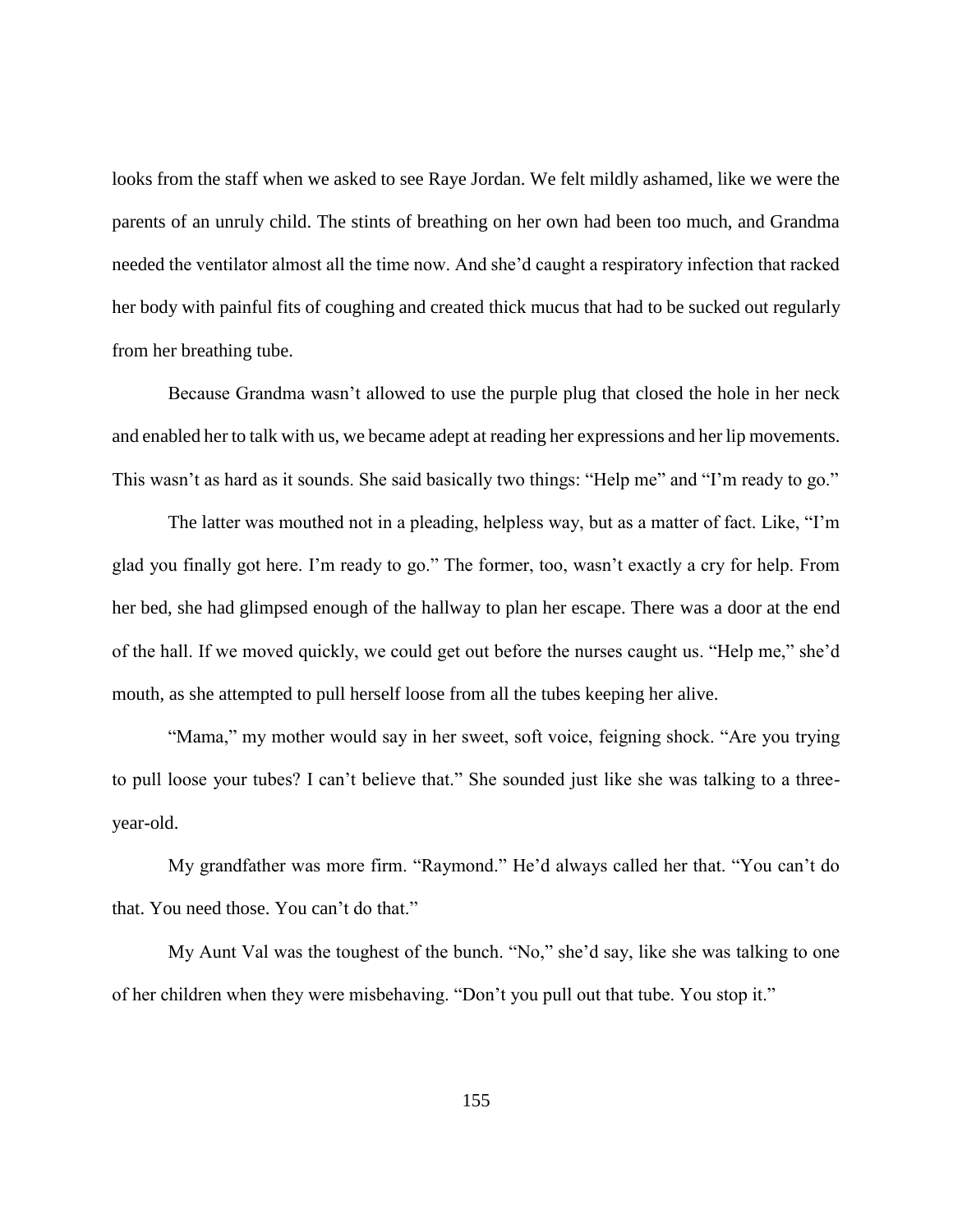I was the weakest link, and Grandma knew it, so I tried not to be the last one to leave her. I'd gotten caught once.

"Help me," she mouthed, her eyes pleading.

"No, Grandma. I can't do that."

"Yes, you can," she said, each word exaggerated since her voice wouldn't be of any use. She motioned with her hands how I could get the job done, but I shook my head no.

"You need those," I said, pointing to the feeding tube, the breathing tube still piling up with mucus, the IV filling her body with fluids.

"I'm ready to go," she said, her eyes growing wide.

"I can't, Grandma."

"Yes, you can," she said again, kicking herself, perhaps, for not succeeding in making me tougher.

"No, Grandma. I can't. I'm sorry. I can't." I couldn't handle her pleading and told her I'd have to go. I kissed her on the cheek and made my way down the hall, into the parking lot, and to my car. Helping her escape was unthinkable, but I still felt like the world's worst granddaughter, and I buried my face in my hands and cried.

# ###

The president had invited me over to his house. This was a side of him I hadn't seen before. He wasn't the senator vying for votes or a newly elected president trying to prove he was interested in what the average American had to say. He was taking care of his daughters, making sure his wife was comfortable, telling me about the great fish place down the street. This wasn't the White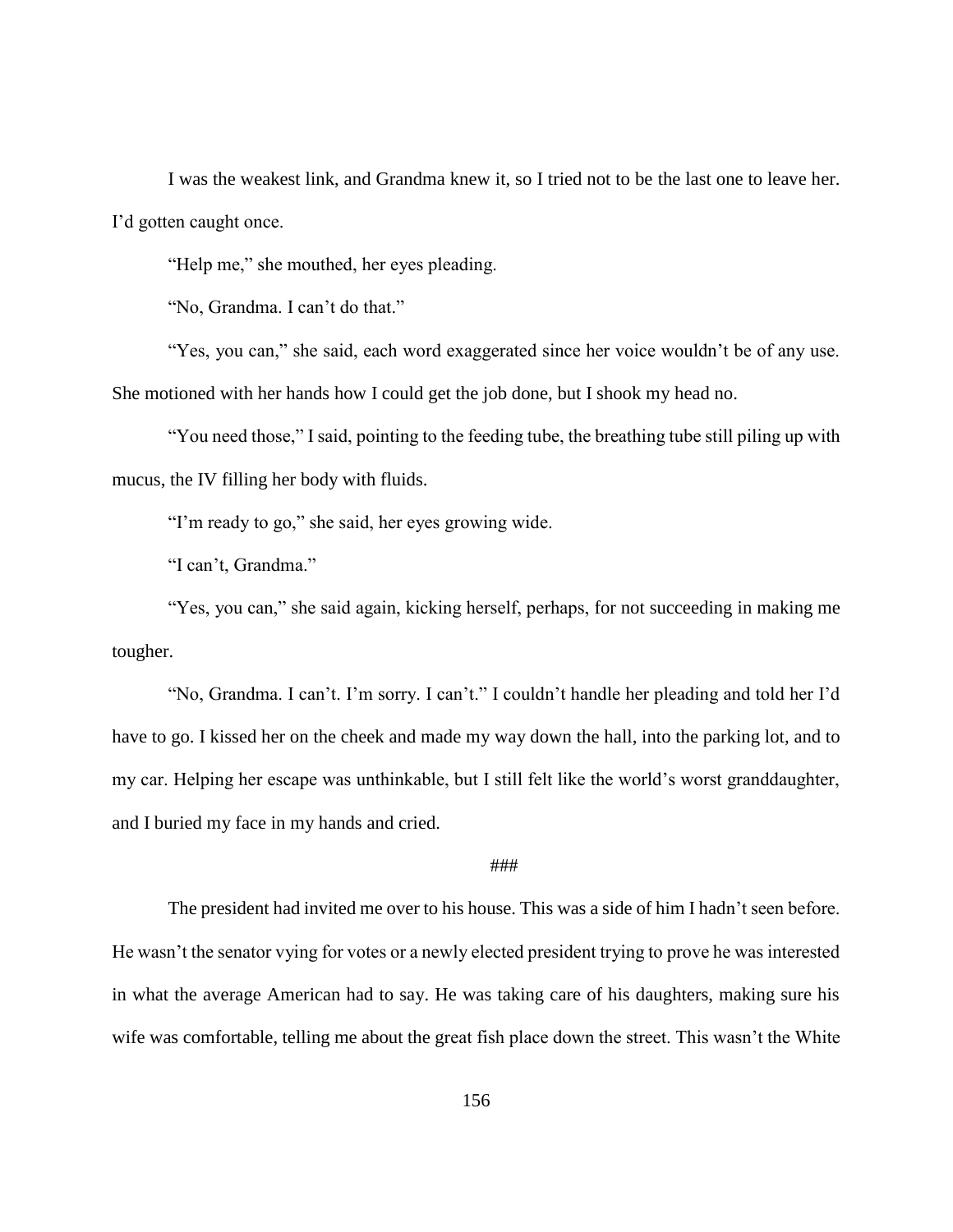House either; it was an elegant brownstone located who knows where. Dreams frequently resist convention.

The fish place was so close we walked there, and it also wasn't what I expected. It was nothing more than a joint, the kind of place known for its food and not its ambiance. The president ate fish from a hole in the wall? Licked his fingers? Seriously? And what had he done exactly to make me think he was such a good dad, a loving husband, a kind individual? All we did was talk over a plate of what turned out to be really good fish, and now I was some kind of raving fan?

He brought fish back to the brownstone for his wife and daughters. But there was still business to attend to, and he went into his office, which was overflowing with papers, and rummaged around for something I couldn't decipher. He said I could stay, but I couldn't figure out why I was there in the first place, even in a dream. So I told him thanks for the walk and the fish—it was nice of him, just plain nice—and I let myself out.

#### ###

In some ways, Grandma seemed to be getting better. The infection was improving, and the mucus was all but gone. But after Thanksgiving, "I'm ready to go" turned into, "Take me with you," and there were tears. Why wouldn't we help? Why couldn't we see the misery they were putting her through? My grandfather practically lived at the hospital. He watched the nurses bathe her, change her diaper, and treat the bed sores that were forming. He was there for every doctor visit, except the odd ones in the wee hours of the morning or late at night. After her shift at the hospital ended around 11:30 p.m., my Aunt Val would often drop by and just sit there, watching Grandma sleep.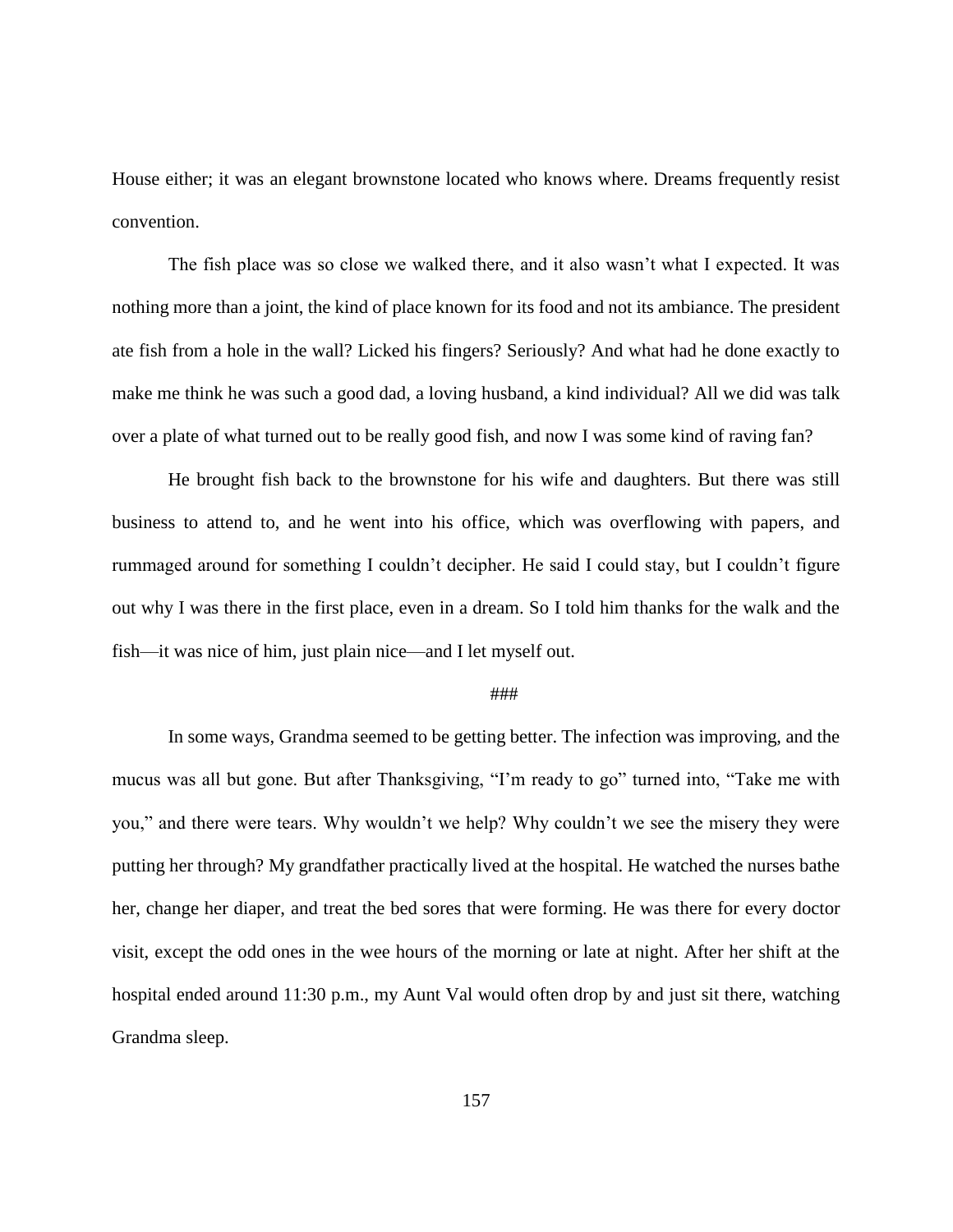Still, it was impossible for us to know the torture she was experiencing. On Thanksgiving, the whole family dropped by—all four daughters, their children, and another generation of greatgrandchildren just beginning to be born. We took our turns, wearing blue or yellow gowns and gloves for her protection now that she'd contracted C-Diff again.

Perhaps we shouldn't have told her about our plans for dinner. My younger cousin Syerita was making Grandma's sweet potato pie. I was trying my hand at collard greens. Grandma's eyes grew wide at that. Of course it was a bad idea, but these were extraordinary times. We all had to chip in. I wanted to do my part.

We stayed for several hours before making our way to my parents' house for dinner, but things were never quite the same after that. Grandma's attempts to leave became more aggressive. She'd pull her tubes out right in front of us. The nurses eventually had to tie her hands to the sides of the bed, like she was in jail. We'd rub her hands and her feet as she lay in bed with tears streaming down her cheeks, crying silently. Occasionally one of us—my grandfather usually but sometimes my Aunt Val—would loosen the restraints. But if we didn't watch her, she'd reach immediately for her breathing tube, pull it loose, and stare at us with a triumphant look in her eye.

"This is why the nurses tie you down," Aunt Val would scold as she reconnected the tube. And this was why we had to let them do it.

Christmas was coming, and Mom, Aunt Val, and I were dreading it. We hoped she didn't know the days of the week, hoped she might not realize how close we were to the holiday. We avoided any talk of shopping, of why Aunt Val's daughter Jessica was coming down from Baltimore. The whole thing was getting ridiculous, especially when my grandmother asked, in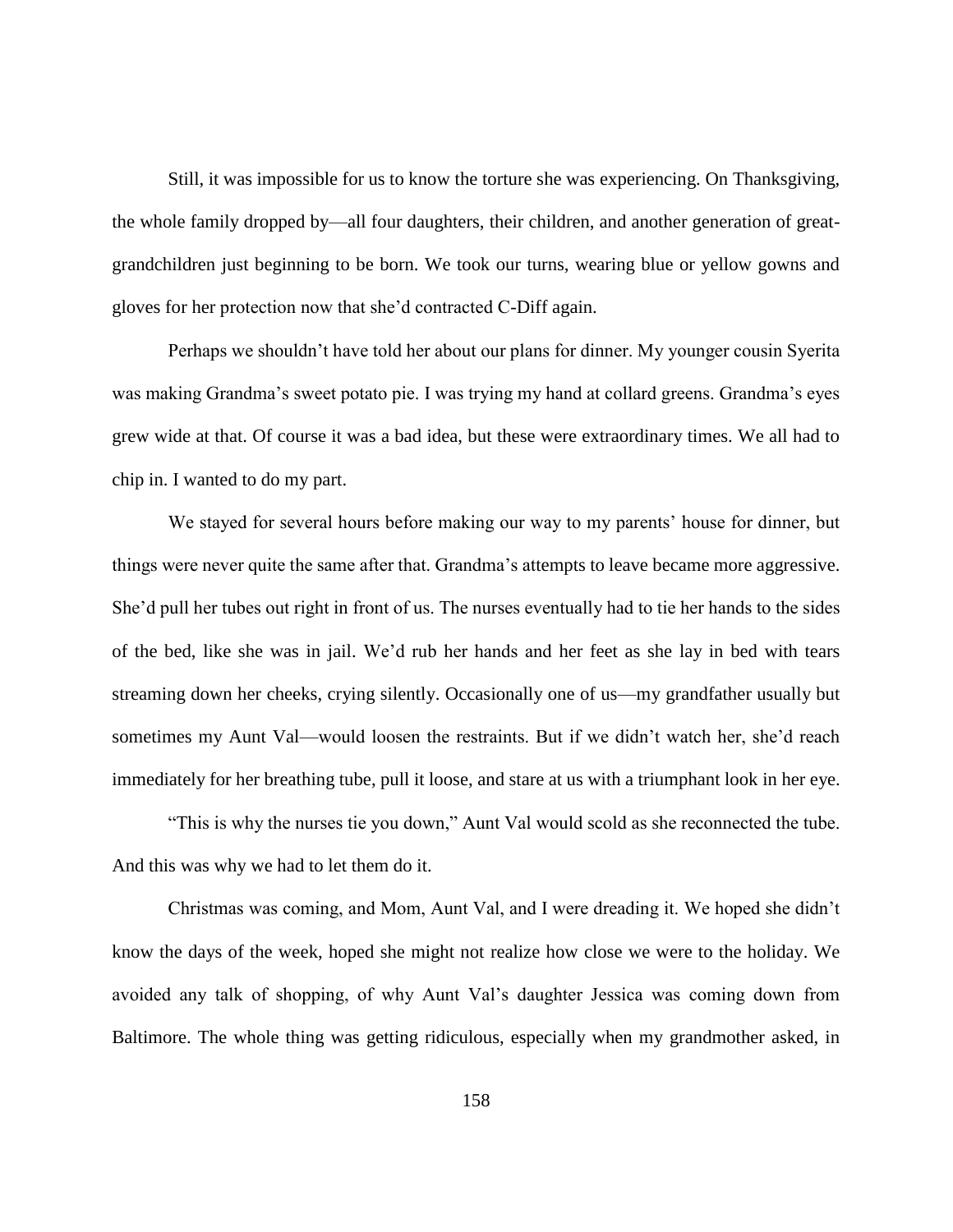shaky handwriting during a brief period of freedom, what we planned to get my grandfather for Christmas. After that, we talked of beef roasts and mashed potatoes and holidays past. Of real eggnog and why we never made any. Of the year I fell into the Christmas tree, a story my mom still thinks is hilarious even after two decades.

By the time Christmas arrived, Grandma had been behaving long enough to be fitted with a less restrictive boxing glove-type thing with an adjustable strap that was supposed to make it stay on her tiny wrists. Sometimes it worked, often it didn't, but she hadn't been trying to get away of late.

She was surprised on Christmas Day with a visit from her sisters and nieces, who drove down from Jacksonville. What they said or did, we don't know. We all talked, laughed, prayed, just like always. But after Christmas, for whatever reason, Grandma broke through. She was finally taken off the ventilator, which set in motion a ripple of improvements—relearning to walk, to talk, to eat. She was transferred yet again to a nursing home that promised us it could handle emergencies, but there weren't any. She learned to dress herself, to bowl on Wii. She made friends and started gossiping again. I had no idea how much I'd missed that.

She spent her seventy-fourth birthday—April 25, 2009—at my parents' house, sitting downstairs on a chair from the dining room that she said was more comfortable than the recliner. "It'll keep my back straight." We sang "Happy Birthday" and marveled at how far she'd come since her surgery the previous October. It took me another year to ask her if she remembered anything about being in the hospital or Select, anything about pulling out her tubes.

"I did what?"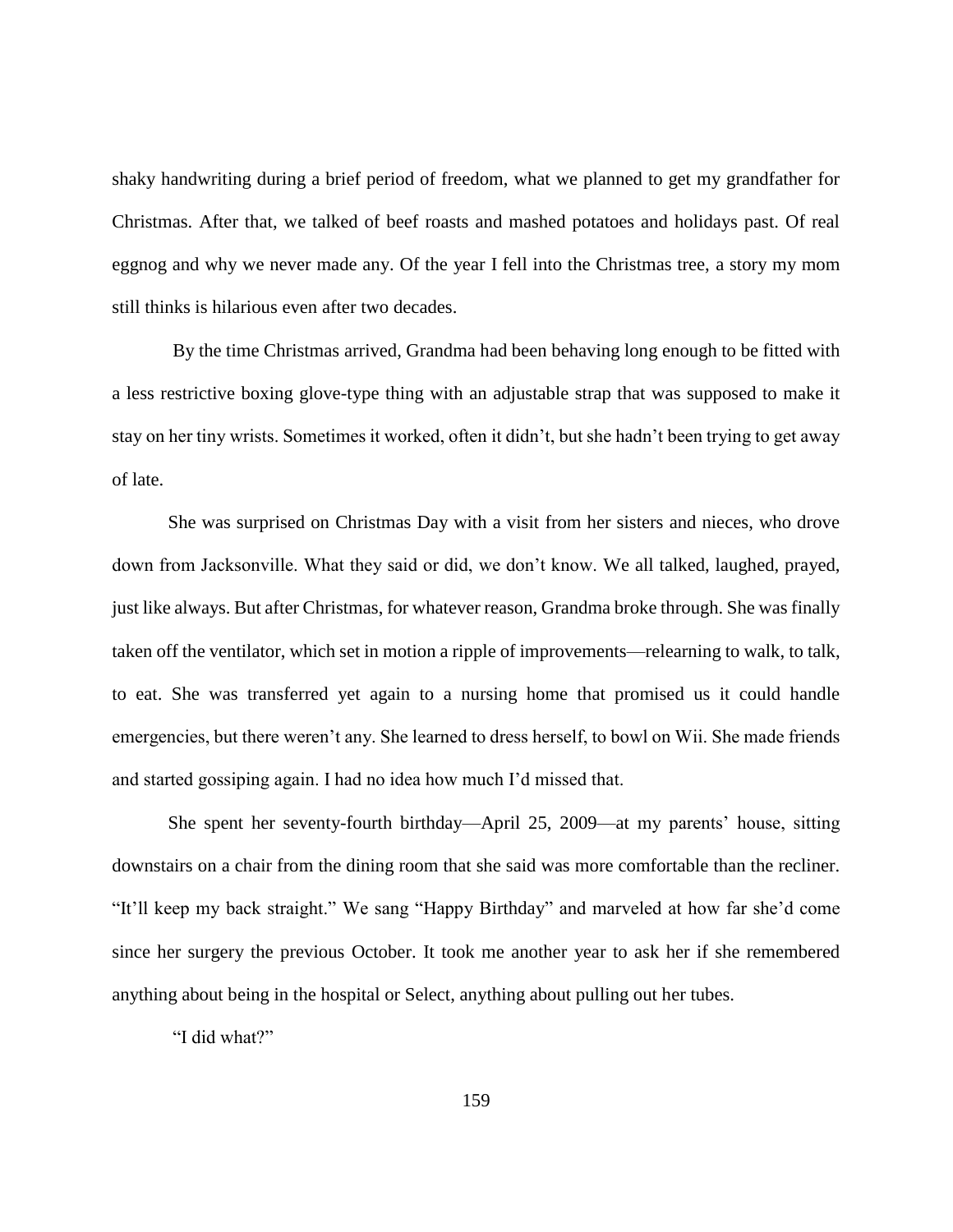"All the time," my mom said, backing me up. "You'd pull out your breathing tube, just yank it right out."

Grandma looked genuinely confused and shook her head no. She didn't remember any of that.

"Sometimes I remember things, but it's like a dream. I used to ask Douglas, but he wouldn't tell me anything." I could understand why Granddad wouldn't have wanted to relive any of those months.

"I asked the doctor about it, and he said, 'Mrs. Jordan, if you don't remember, don't worry about it.' So I said, 'OK.'" She motioned with her hand like she was waving the unknown away, but it's never that simple.

"I do have flashes sometimes, though." She spoke slowly, as if the memories were still trying to come. "It felt like I was far away, and I felt like I was tied up. And I remember feeling like I was crying all the time."

We told her she was tied up because she kept pulling out her tubes, but I had no idea how much pain she was in. Suddenly, I didn't want to remember either.

"Sometimes I remember a river, like I was floating or something." She looked at me and my mom like we might be able to clear that up as well. But that memory was like Aunt Alice's coin, one only Grandma would ever be able to explain.

## ###

President Obama wasn't in the Oval Office. He wasn't even in the White House. But he was surrounded by a flurry of mail and reporters and aides trying to get his attention. The health